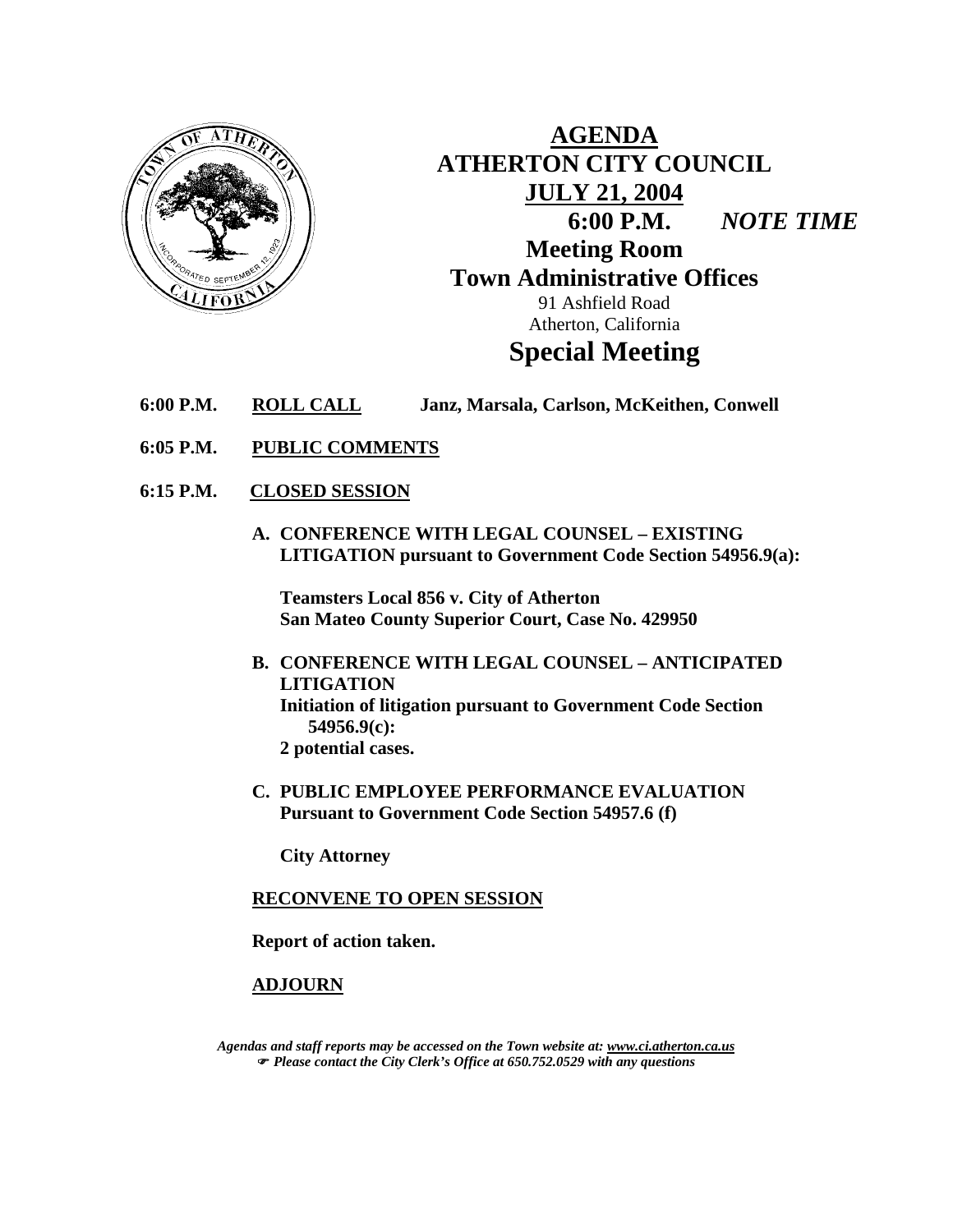Pursuant to the Americans with Disabilities Act, if you need special assistance in this meeting, please contact the Park Program Manager at (650) 752-0534. Notification of 48 hours prior to the meeting will enable the Town to make reasonable arrangements to ensure accessibility to this meeting. (29 CRF 35.104 ADA Title II)



**AGENDA Town of Atherton CITY COUNCIL/ATHERTON CHANNEL DRAINAGE DISTRICT July 21, 2004 7:00 p.m. TOWN COUNCIL CHAMBERS** 94 Ashfield Road Atherton, California

## **REGULAR MEETING**

- **7:00 P.M. 1. PLEDGE OF ALLEGIANCE**
- **7:03 P.M. 2. ROLL CALL Janz, Marsala, Carlson, McKeithen, Conwell**
- **7:05 P.M. 3. PRESENTATIONS**
	- **A. Certificates of Appreciation for Outgoing Committee/Commission Members**
	- **B. Proclamation for the Arts Committee Big Daddy Jazz Festival**
	- **C. Presentation by Menlo Park Rotary Club to Atherton's Tree Committee**
- **7:15 P.M. 4. COUNCIL REPORTS**
- **7:25 P.M. 5. PUBLIC COMMENTS (only for items which are not on the agenda – limit of three minutes per person)**
- **7:35 P.M. 6. STAFF REPORTS**
- **7:45 P.M. 7. COMMUNITY ORGANIZATION ROUNDTABLE REPORT (Directed by Resolution No. 99-6)**

 **The Arts Committee**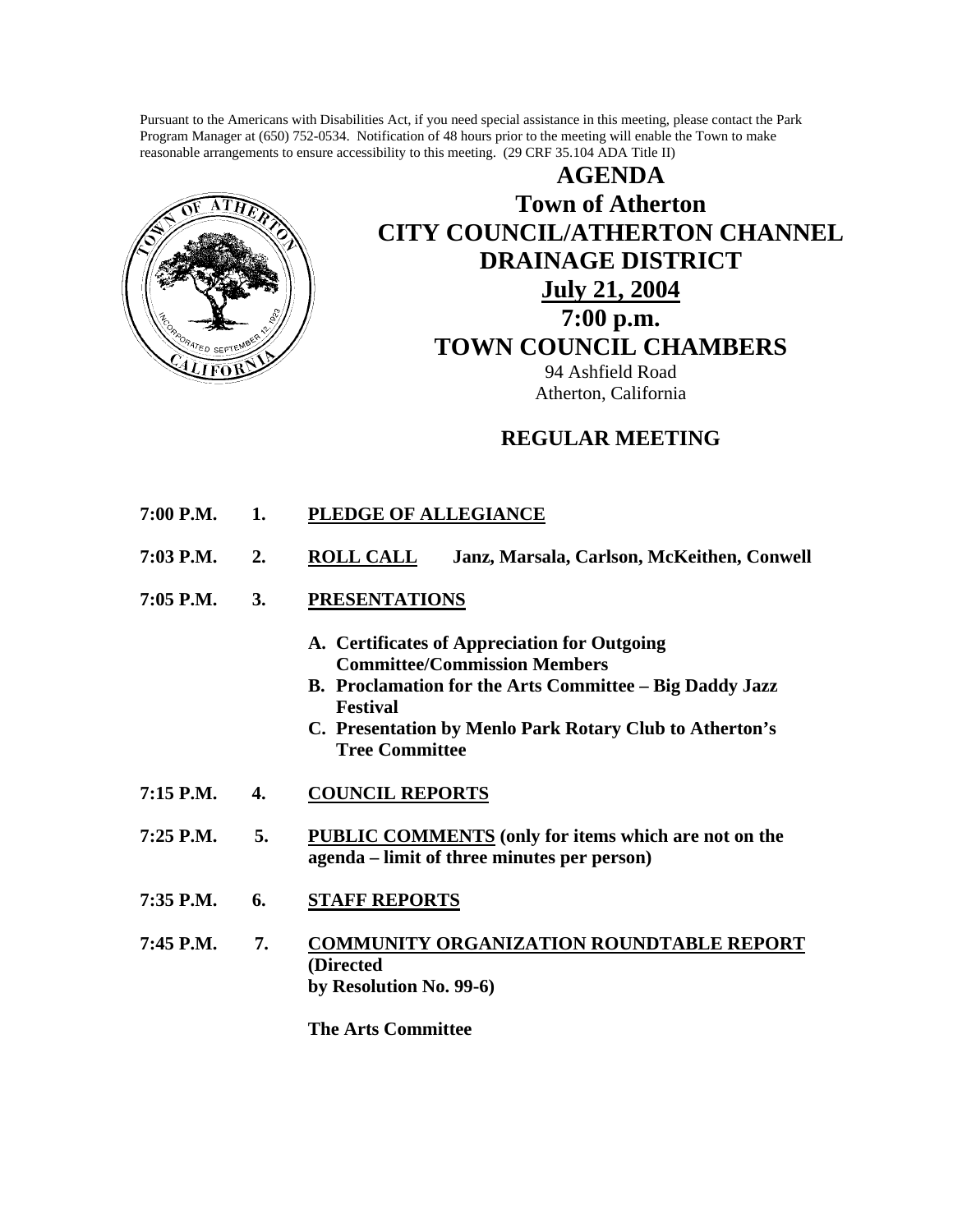#### **8:00 P.M. CONSENT CALENDAR (Items 8 - 21)**

- **8. APPROVAL OF MINUTES OF SPECIAL MEETINGS OF JUNE 14, 2004, JUNE 16, 2004, AND REGULAR MEETING OF JUNE 16, 2004**
- **9. APPROVAL OF BILLS AND CLAIMS FOR JUNE 2004 IN THE AMOUNT OF \$707,732**
- **10. ACCEPTANCE OF MONTHLY FINANCIAL REPORT FOR JUNE 2004**
- **11. ACCEPTANCE OF QUARTERLY INVESTMENT REPORT FOR THE QUARTER ENDED MARCH 31, 2004**
- **12. APPROVAL OF AN AGREEMENT FOR INFORMATION TECHNOLOGY SERVICES BETWEEN THE TOWN OF ATHERTON AND THE CITY OF PALO ALTO FOR FISCAL YEAR 2004-05**

**Recommendation: Approve the Agreement between the Town of Atherton and the City of Palo Alto for Information Technology Services for the period of July 1, 2004 through June 30, 2005.** 

## **13. APPROVAL OF LETTER IN RESPONSE TO CIVIL GRAND JURY REQUEST (NARCOTICS INVESTIGATION REPORT)**

**Recommendation: The City Council review and approve the staff recommended response to the Civil Grand Jury report dealing with the Narcotics Investigation Report.**

 **14. APPROVAL OF LETTER IN RESPONSE TO CIVIL GRAND JURY REQUEST (SEXUAL ASSAULT REPORT)**

> **Recommendation: The City Council review and approve the staff recommended response to the Civil Grand Jury report dealing with the Sexual Assault Report.**

**15. CONSIDERATION OF AWARD OF CONTRACT FOR BARRY LANE – ATHERTON CHANNEL BOX CULVERT REPLACEMENT, PROJECT NO. 04-001, TO BIANCHI CONSTRUCTION IN THE AMOUNT OF \$254,960.15.**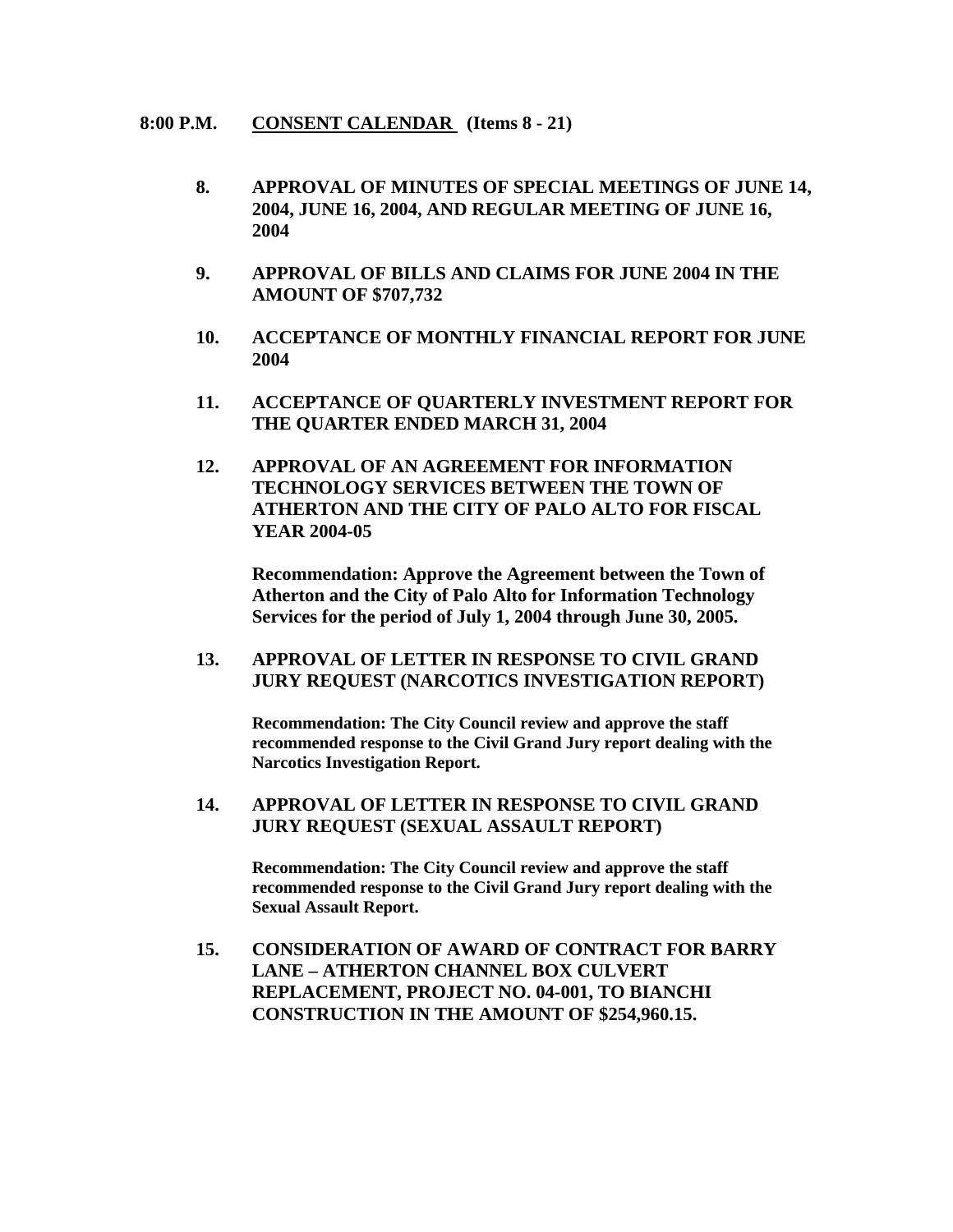**Recommendation: Award the contract for the Barry Lane – Atherton Channel Box Culvert Replacement, Project No. 04-001, in the amount of \$231,781.95 to Bianchi Construction, the low bidder on the June 25, 2004, bid opening and authorize a construction contingency in the amount of \$23,178.20 for a total authorization of \$254,960.15.** 

**16. ACCEPTANCE OF WORK, AUTHORIZATION TO RECORD A NOTICE OF COMPLETION, AND APPROVAL OF CONTRACT CHANGE ORDERS IN THE AMOUNT OF \$13,292.42 FOR THE STREET CORPORATION YARD, PROJECT NO. 03-007** 

**Recommendation: Accept the work, authorize staff to record a Notice of Completion, and approve contract change orders in the amount of \$13,292.42 for the Street Corporation Yard Project No. 03-007** 

 **17. APPROVAL TO RENEW AGREEMENT WITH NEAL MARTIN AND ASSOCIATES** 

**Recommendation: Approve agreement for professional services for Fiscal Year 2004-05 for Neal Martin and Associates and authorize an increase in certain hourly rates.** 

 **18. ACCEPTANCE OF WORK AND AUTHORIZATION TO RECORD A NOTICE OF COMPLETION FOR THE 2004 STREET MICRO-SURFACING -- PROJECT NO. 03-012** 

**Recommendation: Accept the work and authorize staff to record a Notice of Completion for the 2004 Street Microsurfacing, Project No. 03-112** 

**19. REVIEW OF TOWN'S CONFLICT OF INTEREST CODE AND ADOPTION OF A RESULTION TO APPROVE APPENDIX "A" DATED JULY 2004 DESIGNATING POSITIONS IN THE CONFLICT OF INTEREST CODE** 

**Recommendation: Adopt the attached Resolution No. 04-\_\_ approving Appendix "A" dated July 2004 designating positions and describing disclosure categories in the Conflict of Interest Code.** 

 **20. APPROVAL OF TRANSFER AGREEMENT WITH THE CITY OF MENLO PARK REGARDING THE PEDESTRIAN SIGNAL ON VALPARISO AVENUE**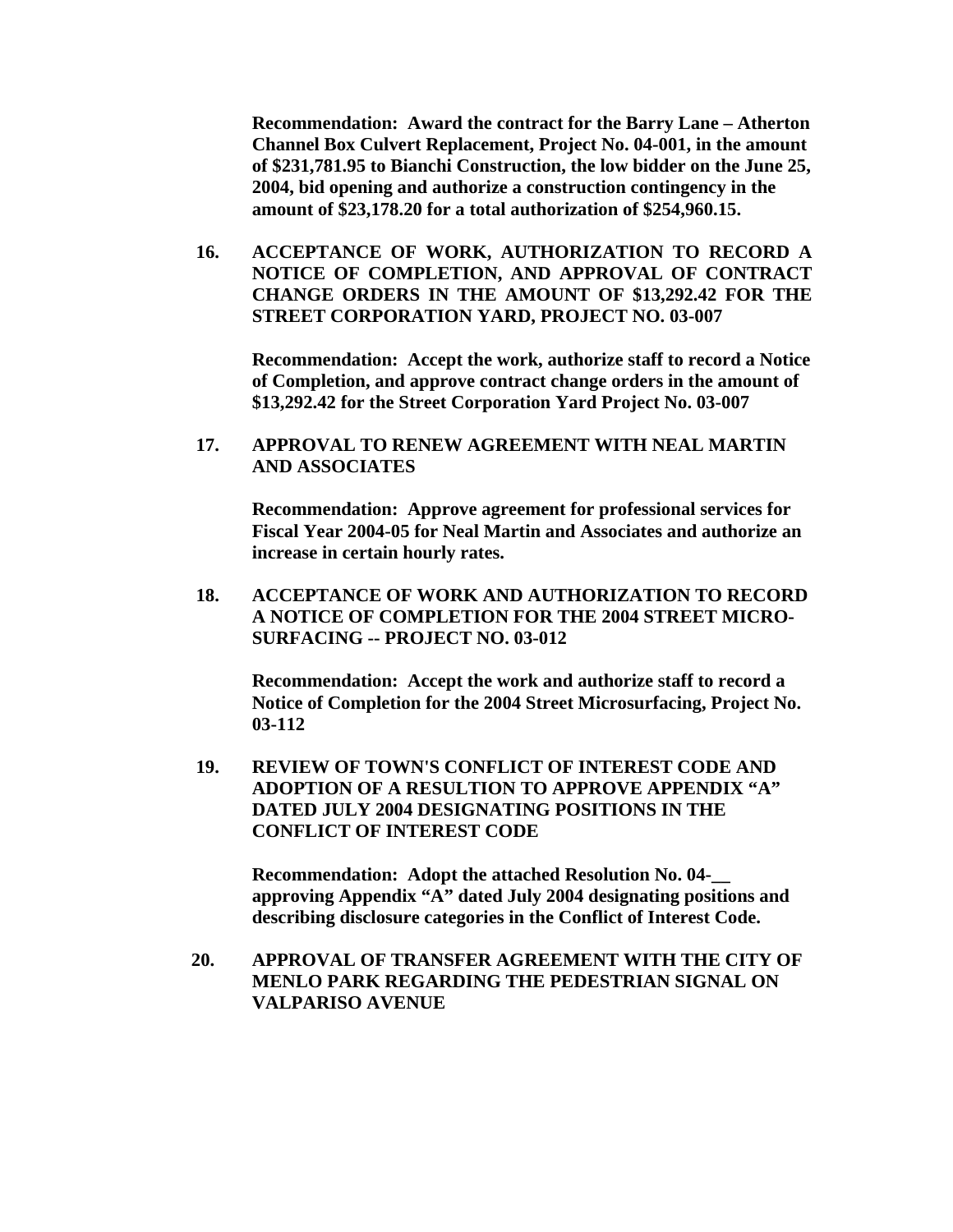**Recommendation: Authorize the Mayor to execute an agreement with the City of Menlo Park to accept a transfer of ownership of the pedestrian signal on Valparaiso Avenue near Arbor Road.** 

 **21. CONSIDERATION OF RESPONSE TO DRAFT PROGRAM ENVIRONMENTAL IMPACT REPORT/ENVIRONMENTAL IMPACT STATEMENT (EIR/EIS) FOR THE PROPOSED CALIFORNIA HIGH-SPEED TRAIN SYSTEM** 

> **Recommendation: Approve a response to the Draft Program Environmental Impact Report/Environmental Impact Statement (EIR/EIS) for the proposed California High-Speed Train System that requests that California High Speed Authority to include the Altamont Pass Alternative in the environmental evaluation, to consider a trench section through Atherton, and to include additional comments on impacts of the High Speed Rail (HSR) system.**

 **REGULAR AGENDA (Items 22 - 27)** 

- **8:10 P.M. 22. DISCUSSION OF ALTERNATIVES RELATIVE TO SPECIAL MUNICIPAL TAX FOR SUPPORT OF OPERATING AND CAPITAL EXPENDITURES (Continued from the Regular City Council Meeting of June 16, 2004)**
- **8:30 P.M. 23. CITY COUNCIL DISCUSSION REGARDING POSSIBLE AMENDMENTS TO TOWN OF ATHERTON ORDINANCE NO. 549 INCLUDING SENIOR EXEMPTIONS RELATIVE TO THE BALLOT MEASURE FOR A SPECIAL MUNICIPAL TAX FOR SUPPORT OF OPERATING AND CAPITAL EXPENDITURES**

**Recommendation: Accept staff's report regarding research on parcel tax exemptions. Additionally, should the Council wish to consider any other possible amendments, Ordinance No. 549 is attached to this staff report for reference.** 

- **8:45 P.M. 24. DISCUSSION AND POSSIBLE ACTION REGARDING THE PROPOSED LIGHTING OF ATHLETIC FIELDS AT MENLO ATHERTON HIGH SCHOOL**
- **9:00 P.M. 25. CONSIDER ADOPTION OF AN ORDINANCE RATIFYING THE MENLO PARK FIRE PROTECTION DISTRICT FIRE SPRINKLER SYSTEM REQUIREMENTS**

**Recommendation: Adopt Ordinance No.\_\_ ratifying Ordinance No. 29 of the Menlo Park Fire Protection District amending District Fire**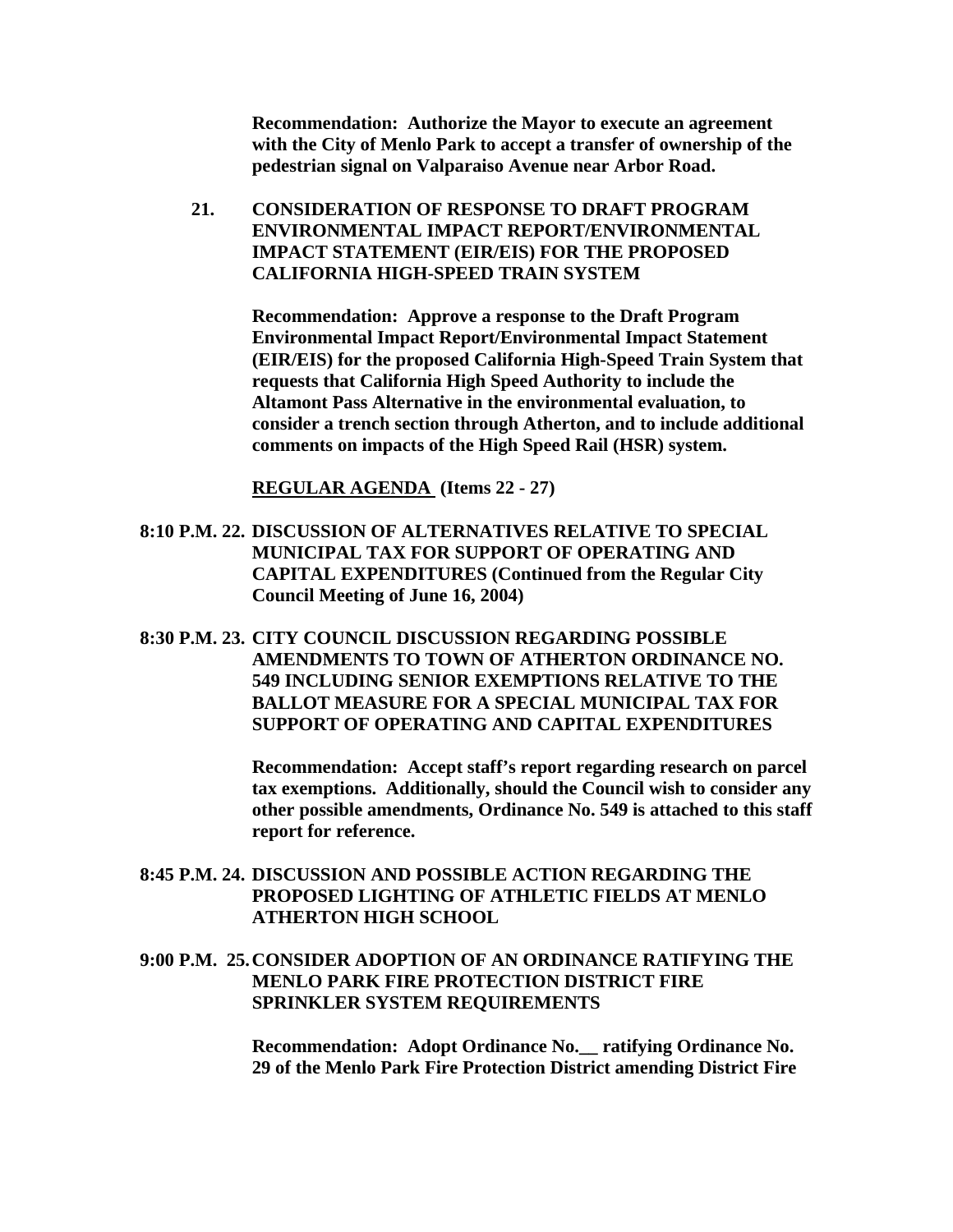**Prevention Code pertaining to automatic fire sprinkler system requirements.** 

- **9:20 P.M. CITY COUNCIL DISCUSSION AUTHORING BALLOT ARGUMENTS RELATIVE TO THE BALLOT MEASURE FOR A SPECIAL MUNICIPAL TAX FOR SUPPORT OF OPERATING AND CAPITAL EXPENDITURES**
- **9:35 P.M. 27. CONSIDERATION OF CANCELLATION OF THE REGULAR CITY COUNCIL MEETING OF AUGUST 18, 2004**
- **9:40 P.M. 28. PUBLIC COMMENTS**

#### **9:50 P.M. 29. ADJOURNMENT**

*Agendas and staff reports may be accessed on the Town website at: www.ci.atherton.ca.us* ) *Please contact the City Clerk's Office at 650.752.0529 with any questions*  Pursuant to the Americans with Disabilities Act, if you need special assistance in this meeting, please contact the City Clerk's Office at (650) 752-0529. Notification of 48 hours prior to the meeting will enable the City to make reasonable arrangements to ensure accessibility to this meeting. (29 CRF 35.104 ADA Title II)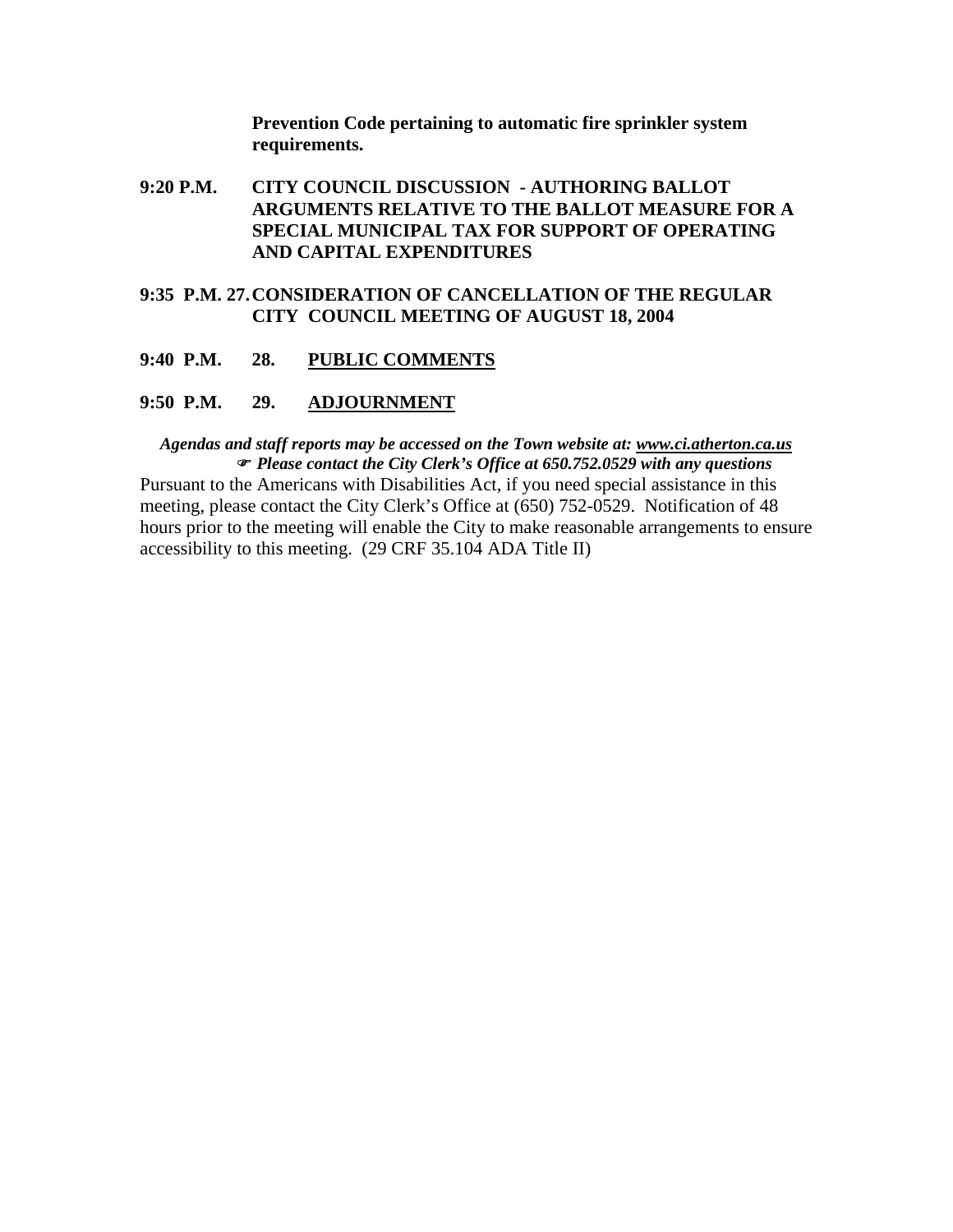

**DRAFT MINUTES Town of Atherton CITY COUNCIL/ATHERTON CHANNEL DRAINAGE DISTRICT JUNE 14, 2004 6:00 p.m. TOWN COUNCIL CHAMBERS** 94 Ashfield Road Atherton, California

# **SPECIAL MEETING**

**Mayor McKeithen called the meeting to order at 6:03 p.m**.

- **1. PLEDGE OF ALLEGIANCE**
- **2. ROLL CALL**

 **PRESENT: James R. Janz Charles E. Marsala (left the meeting at 6:17 p.m.) Alan B. Carlson Kathy McKeithen William R. Conwell** 

**City Manager Jim Robinson and City Attorney Marc Hynes were also present.** 

- **3. PUBLIC COMMENTS**
- **4. PUBLIC HEARING PROPOSED FISCAL YEAR 2004-05 INTEGRATED OPERATING/CAPITAL BUDGET**

 **ADOPTION OF A RESOLUTION ADOPTING THE FY 2004-05 BUDGET** 

**City Manager Jim Robinson thanked staff for its hard work in preparing the Proposed Budget for Fiscal year 2004-05. The proposed Operating Budget was approximately \$8.1 million and the Capital Budget was approximately \$4.2 million. There were no additional positions within the budget. The budget reflected carrying two vacancies in the Police Department and one vacancy in the Public Works Department; reducing from a full-time to 1/2 time City Clerk position starting mid-year; not including a Horticulturist**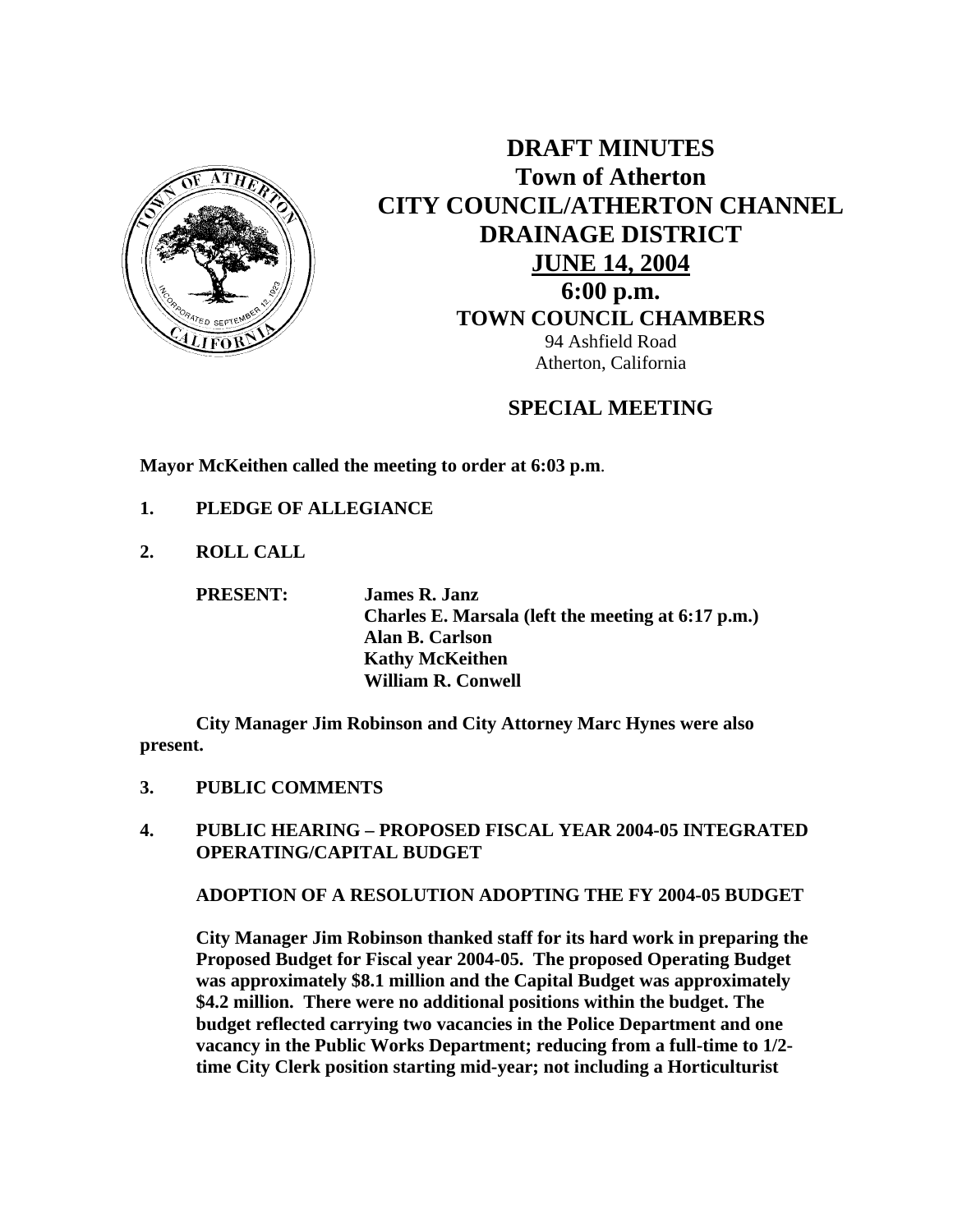**position, although \$16,000 had been retained for the services of a Horticulturist if needed; retaining existing staff; and recommending that one Police Officer be used as part of the Narcotics Task Force which would be 75 percent funded by that entity. Pension and health insurance costs have contributed to the budget increases. A negotiated agreement with Miscellaneous employees provided no salary increase for the next fiscal year. Negotiations were forthcoming with Management and Police Department**  employees. The Police Department was in the 5<sup>th</sup> and final year of a contract. **Regarding the Parcel Tax, the Capital Improvement Program was in its last year and included over \$4 million of improvements: \$2.7 million in street improvements, and \$600,000 in Atherton Channel improvements.** 

**Finance Director John Johns projected a carryover from Fiscal Year 2003-04 of \$205,000, representing approximately \$80,000 in higher revenues and approximately \$120,000 in lower expenses. There was no significant reduction in Motor Vehicle License fees, \$200,000 in parcel tax revenues was kept in reserve, and staff recommended keeping the reserve level at \$3.7 million for the upcoming year. An excess property tax withholding from the school district resulted in a one-time rebate of \$180,000. Salary and employee benefits represented an average 75-78 percent of the budget over the past two years. In order to control cost, vacant positions would not be filled. In the current year, four positions that were authorized were being held as vacant and unfunded and would save \$367,000 for the fiscal year and assumed funding one Police Officer for 25 percent of the year. The General Fund Balance for yearend, June 30, 2004, was higher than the average of the past 10 years. A Comparative Analysis of the General Fund Balance was located on Page 16 of the Proposed Budget. An Intermediate Range Financial Plan did not show a significant change from the financial plan presented to the Council last year. There was a high degree of confidence in projections; however, a sizable deficiency would result in Fiscal Year 2007- 08. The challenge to find alternate revenue sources would continue. The transmittal letter provided a thorough description of the major changes and assumptions anticipated in the upcoming year. Overall, the financial environment would be fairly stable without significant changes in operations.** 

**Staff responded to Council questions and clarified various items contained in the Proposed Budget. Discussion centered on ways to reduce salary and benefit costs. Negotiations with each employee group would continue as each came up for renewal of its contract. A recommendation in the Proposed Budget in the Police Department was to fund 20 of the 23 authorized positions, thereby reducing staff levels by 3. Vice Mayor Conwell suggested an independent efficiency expert might find additional savings, or possibly outsourcing police services with the Sheriffs Department, and asking each department for a 5, 7.5, or 10 percent reduction in its budget. City Manager Robinson said although contracting with another agency for police services**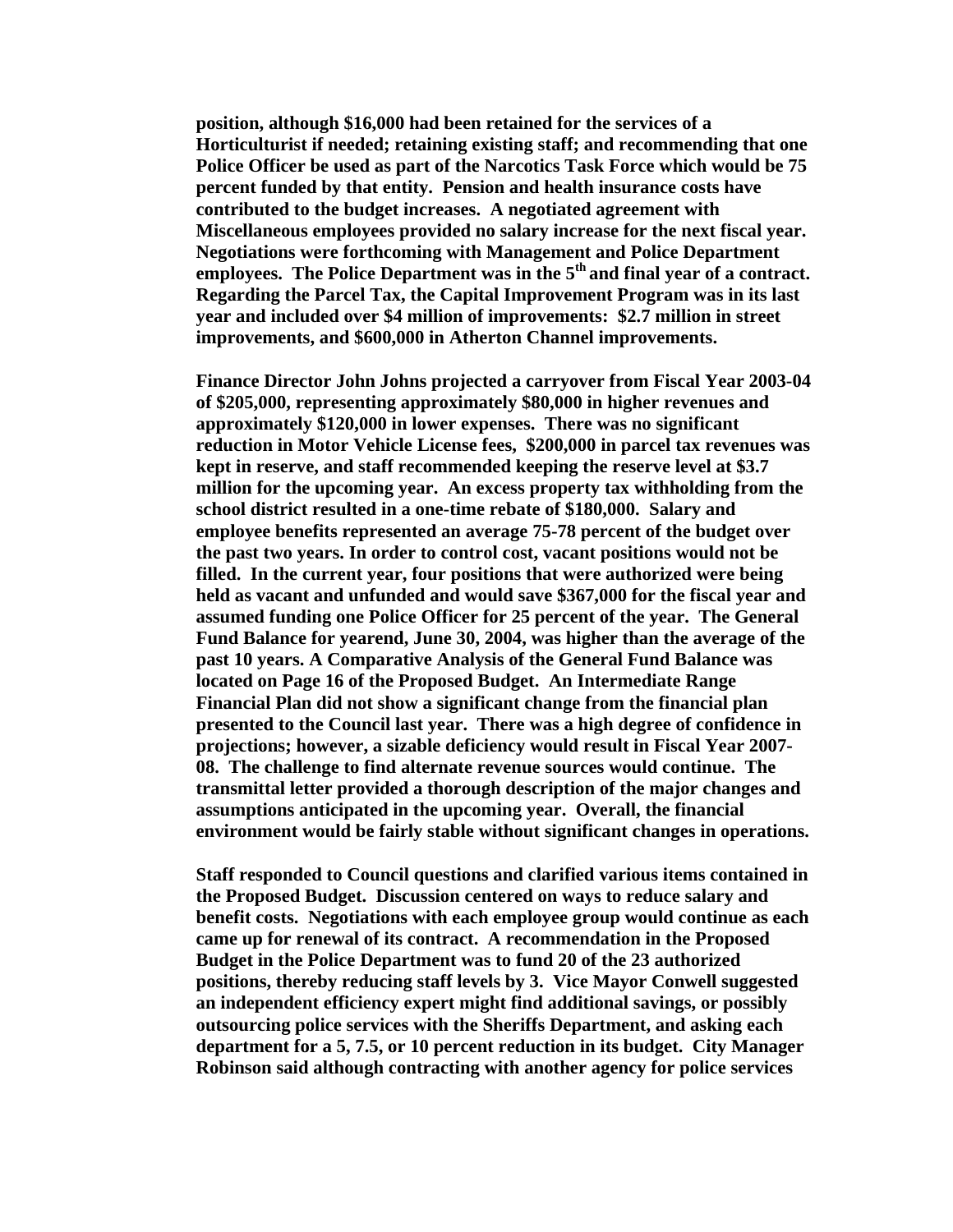**might be cost effective, duplicating the level of service residents have come to expect would be difficult. Staff would look into alternatives if Council so desired.** 

**A concern was raised regarding the erosion of required financial reserves, which were projected to drop below the \$3.7 million level at the end of FY 2007-08. Finance Director Johns was confident in the 4-year financial plan. The exception was whether the parcel tax would be passed. The Building Department had a 6-month reserve and was expected to cover its operating costs. Discussion continued on various projected expenditures and revenues including revenues from property taxes and expenditures for vehicle replacement, health benefit costs, possible litigation costs, recovering maintenance costs from the library, etc. The projected increase in business license fees of \$40,000 included the addition of landscape contractors and the question was raised** 

**whether the actual costs could be captured. Finance Director Johns said the fee was based on an estimated value of permitted construction of \$100 million and charging 4/10 of one percent. The landscaping activity was approximately \$10 to \$20 million.** 

**Discussion continued on various staff savings such as 100 percent of the Town Arborist's time being funded by the Building Department; 75 percent of a Police Officer being funded by the Narcotics Task Force; a reduction of the City Clerk position by 50 percent at mid-year; vacating a Park Maintenance position and elevating the incumbent to a Park Supervisor and contracting for park maintenance; and eliminating the \$16,000 set aside for horticulturist services.** 

**The \$30,000 budget item for the San Mateo County Crime Lab fees was discussed. Police Chief Brennan indicated the County had not charged in the past, was trying to offset its fees, and estimated each city or town's fees for the upcoming year. Discussion centered on the exact amount to be budgeted, and whether the \$8,000 estimate given by the County was realistic. Another issue was Police Department overtime and other employment expenses of \$350,000. Chief Brennan explained the various types of temporary help needed to cover shifts due to vacations, leaves, etc. Overtime costs were accrued when officers went to court on their day off. Staff was asked to provide a report on overtime charges represented by an officer going to court and on what types of temporary help was needed. Methods for reducing the expenses were discussed. City Manager Robinson noted that \$300,000 of the increase to the Police Department Budget was directly related to pension benefit costs.** 

**Mayor McKeithen called a short break in the meeting at 8:05 p.m. The Council reconvened at 8:17 p.m.**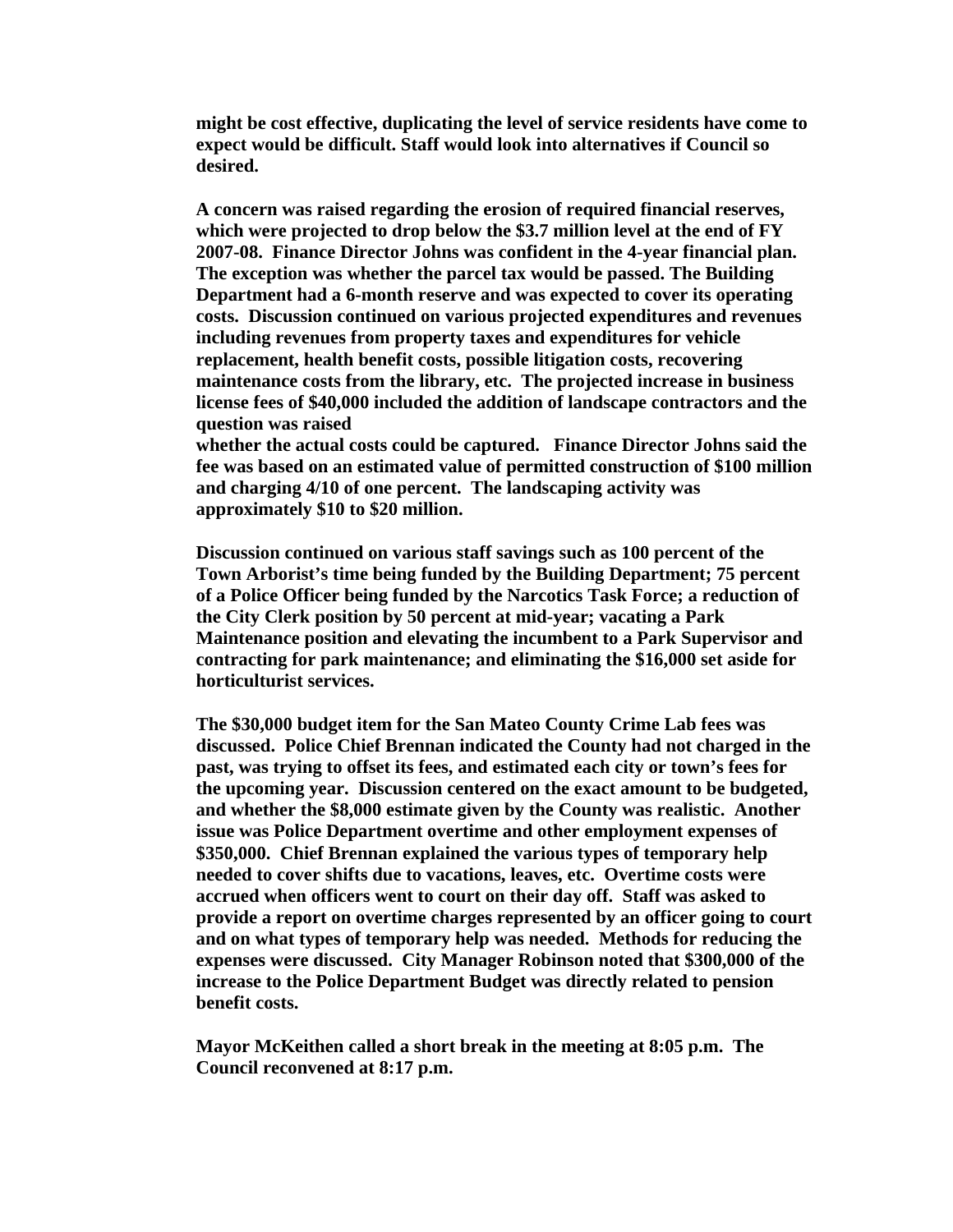**Further discussion and clarification continued on various budget line items. Regarding the parcel tax, Finance Director Johns said staff expected to manage the Town's financial position fairly well in the current fiscal year. The anticipated \$1 million shortfall for Fiscal Years 2006-07-08 was reduced to \$850,000 as a result of an agreement between the Governor and the League of California Cities that did away with the ERAF takeaway. Rather than losing \$900,000 over three years, staff expected a \$300,000 loss over two years, representing a substantial improvement in the Intermediate Range Financial Plan. The parcel tax would need to be raised from \$750 to \$1012 for the 1/2-acre but less than two-acre parcel to break even in Fiscal Year 2005-06 and to \$1100 in Fiscal Year 2007-08.** 

**Council asked staff, for the City Council Meeting of June 16, 2004, to revise the chart on Attachment 3 of the packet, Analysis of Parcel Tax Options, to reflect the actual dollar amount needed to balance the budget for Category No. 5 for each of the four years of the parcel tax. Additionally, Council requested staff to prepare a pie chart for the General Fund Revenues and Other Financing Sources that would include the parcel tax.** 

**Discussion centered on revenue sources such as the Property Transfer Tax, Building Permit Fees, Landscape Fees, Vehicle Code Fines, etc.** 

**In preparation for the June 16, 2004, City Council Meeting, staff was asked to remove the \$16,000 budgeted for horticulturist services and to reduce the San Mateo County Crime Lab fees from \$30,000 to \$8,000. Finance Director Johns said he would prepare an itemization of all revenue increases, expense reductions, and make the necessary changes to the budget resolution for Council's approval.** 

**Staff was commended on its work in compiling the Proposed Budget document.** 

**Mayor McKeithen opened the public hearing at 9:55 p.m. No one came forward to speak, and Mayor McKeithen closed the public hearing at 9:55 p.m.** 

**The Item was continued to the regular City Council Meeting of June 16, 2004.** 

**5. ADOPTION OF A RESOLUTION APPROVING THE FISCAL YEAR 2004-05 APPROPRIATIONS LIMIT AND CALCULATIONS (The item was deferred to the regular City Council Meeting of June 16, 2004.)**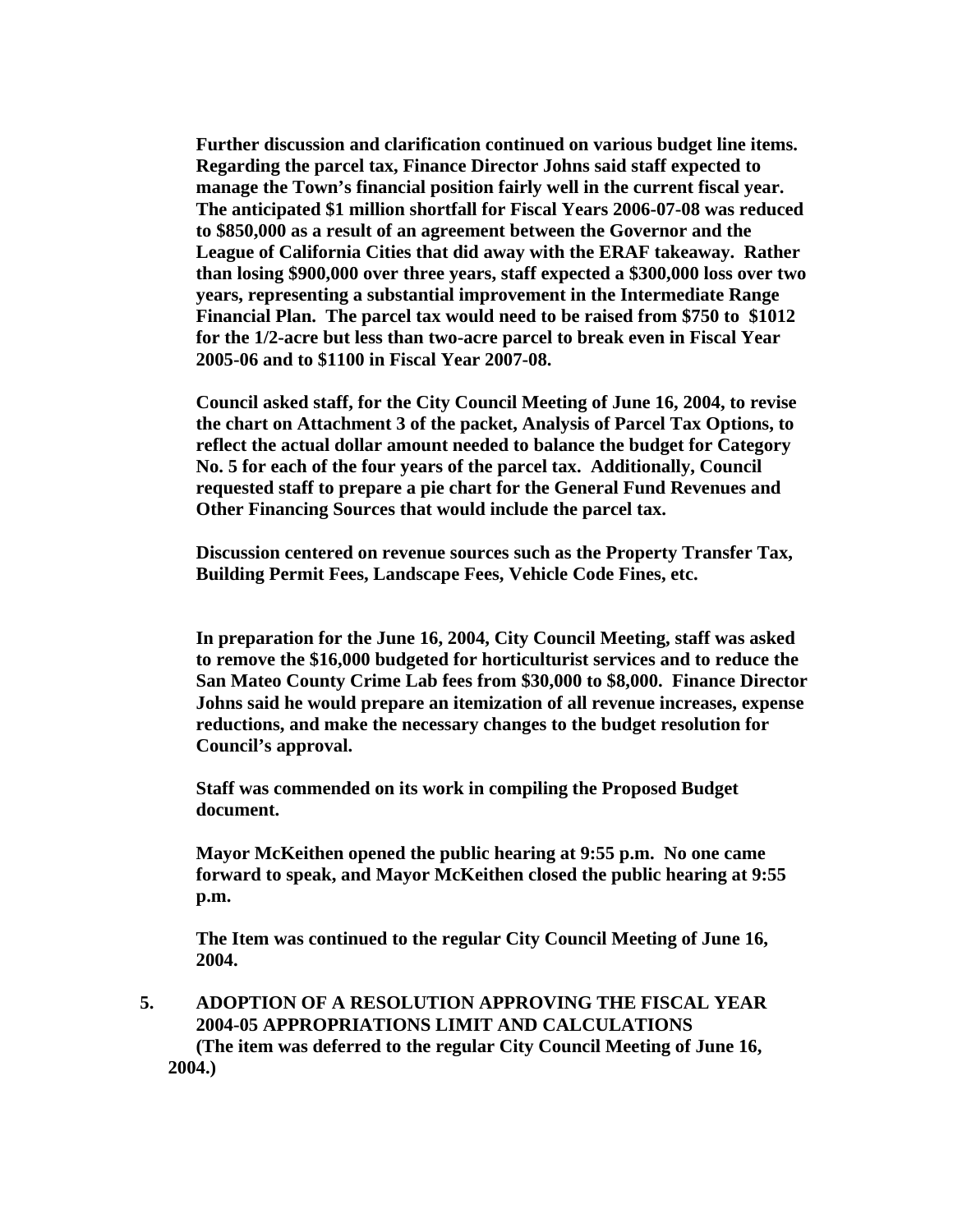**6. DISCUSSION OF PARCEL TAX FOR FISCAL YEARS 2005-09AND ALTERNATIVE FUNDING/TAXING MEASURES FOR SUPPORT OF OPERATING AND CAPITAL EXPENDITURES (This item was deferred to the regular City Council Meeting of June 16, 2004.)** 

#### **ADJOURNMENT**

**The meeting adjourned at 9:58 p.m.** 

**\_\_\_\_\_\_\_\_\_\_\_\_\_\_\_\_\_\_\_\_\_\_\_\_\_\_\_\_** 

**Respectfully submitted,** 

**Kathi Hamilton Interim City Clerk** 

*Agendas and staff reports may be accessed on the Town website at: www.ci.atherton.ca.us* ) *Please contact the City Clerk's Office at 650.752.0529 with any questions*  Pursuant to the Americans with Disabilities Act, if you need special assistance in this meeting, please contact the City Clerk's Office at (650) 752-0529. Notification of 48 hours prior to the meeting will enable the City to make reasonable arrangements to ensure accessibility to this meeting. (29 CRF 35.104 ADA Title II)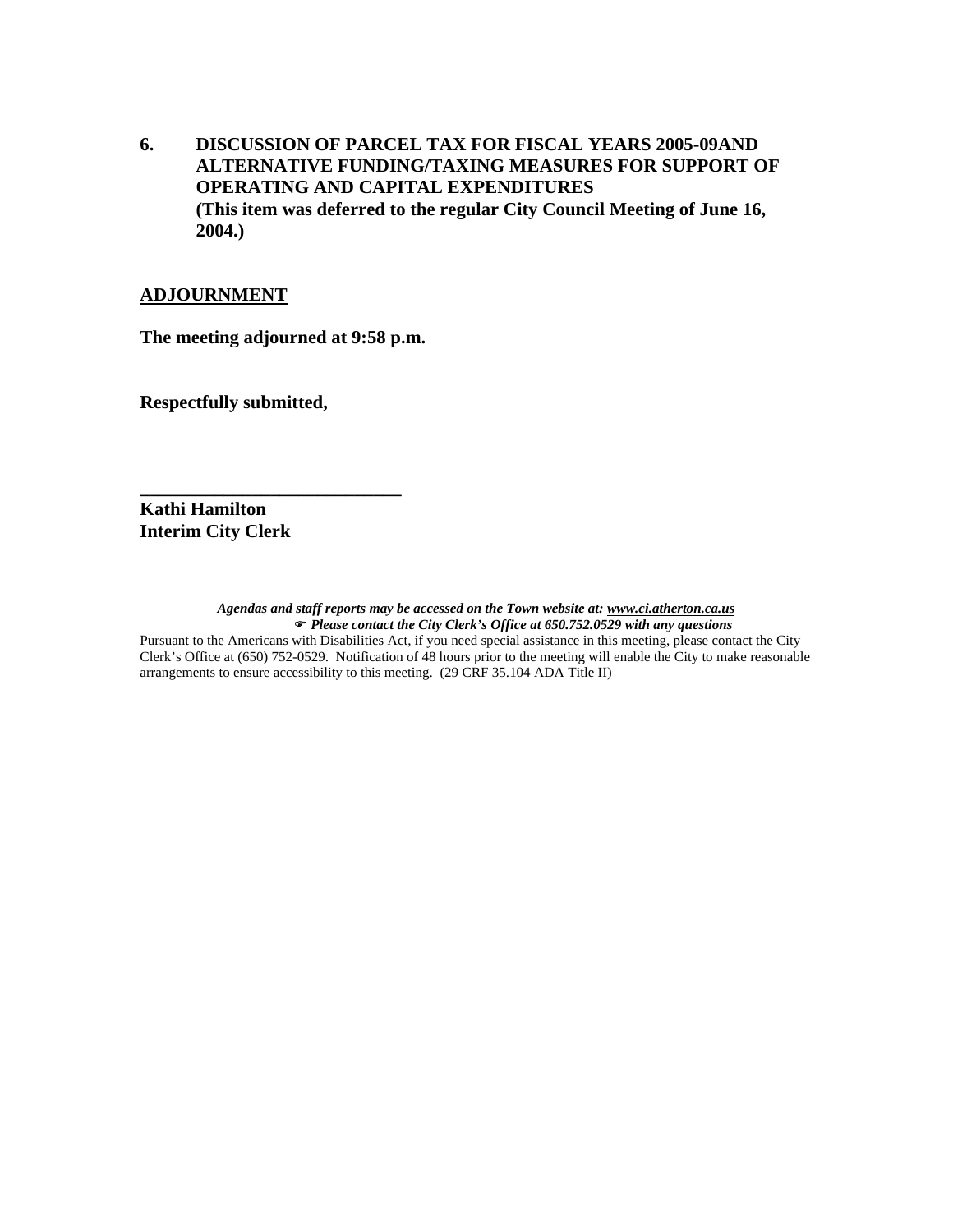

**DRAFT MINUTES ATHERTON CITY COUNCIL June 16, 2004 6:00 P.M. Meeting Room Town Administrative Offices**  91 Ashfield Road Atherton, California **Special Meeting** 

**Mayor McKeithen called the meeting to order at 6:00 p.m.** 

**ROLL CALL** 

 **PRESENT: James R.Janz Charles E. Marsala Alan B. Carlson Kathy McKeithen William R. Conwell** 

### **PUBLIC COMMENTS**

 **There were no public comments.** 

## **CLOSED SESSION**

 **The Council adjourned to Closed Session at 6:05 p.m. to discuss the following items:** 

 **A. CONFERENCE WITH LEGAL COUNSEL – Pending Litigation Government Code Section 54956.9 (a)** 

> **Comcast Phone LLC vs. the State Board of Equalization et al Alameda County Court Case No. R6041518362**

 **B. CONFERENCE WITH LEGAL COUNSEL – Anticipated Litigation pursuant to Government Code Section 54956.9(c): One (1) potential case.** 

## **RECONVENE TO OPEN SESSION**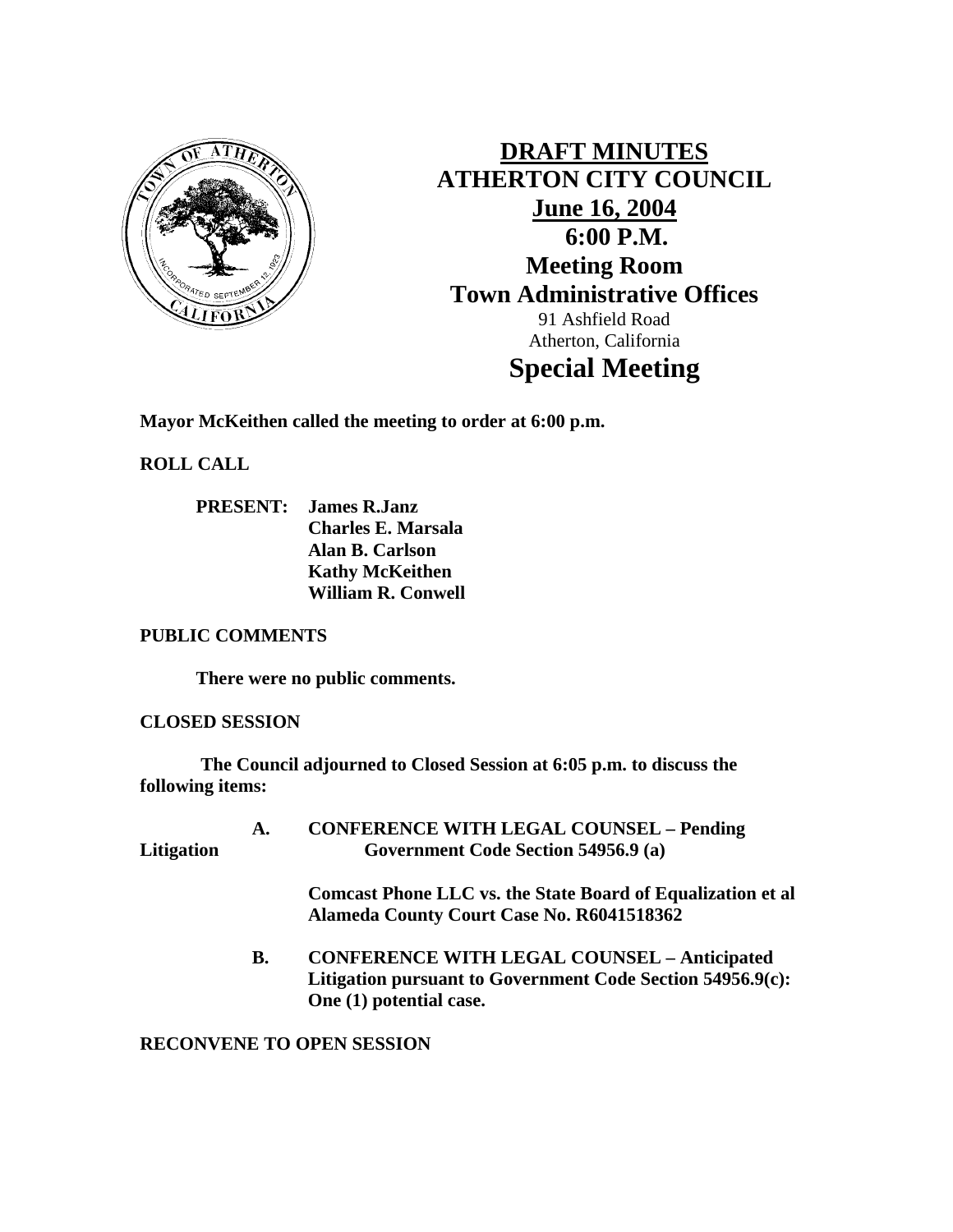**No action was taken of either Item A or Item B.** 

### **ADJOURN**

 **The meeting adjourned at 6:35 p.m.** 

**Respectfully submitted,** 

**\_\_\_\_\_\_\_\_\_\_\_\_\_\_\_\_\_\_\_\_\_\_\_\_ Kathy McKeithen, Mayor** 

> *Agendas and staff reports may be accessed on the Town website at: www.ci.atherton.ca.us* ) *Please contact the City Clerk's Office at 650.752.0529 with any questions*

Pursuant to the Americans with Disabilities Act, if you need special assistance in this meeting, please contact the Park Program Manager at (650) 752-0534. Notification of 48 hours prior to the meeting will enable the Town to make reasonable arrangements to ensure accessibility to this meeting. (29 CRF 35.104 ADA Title II)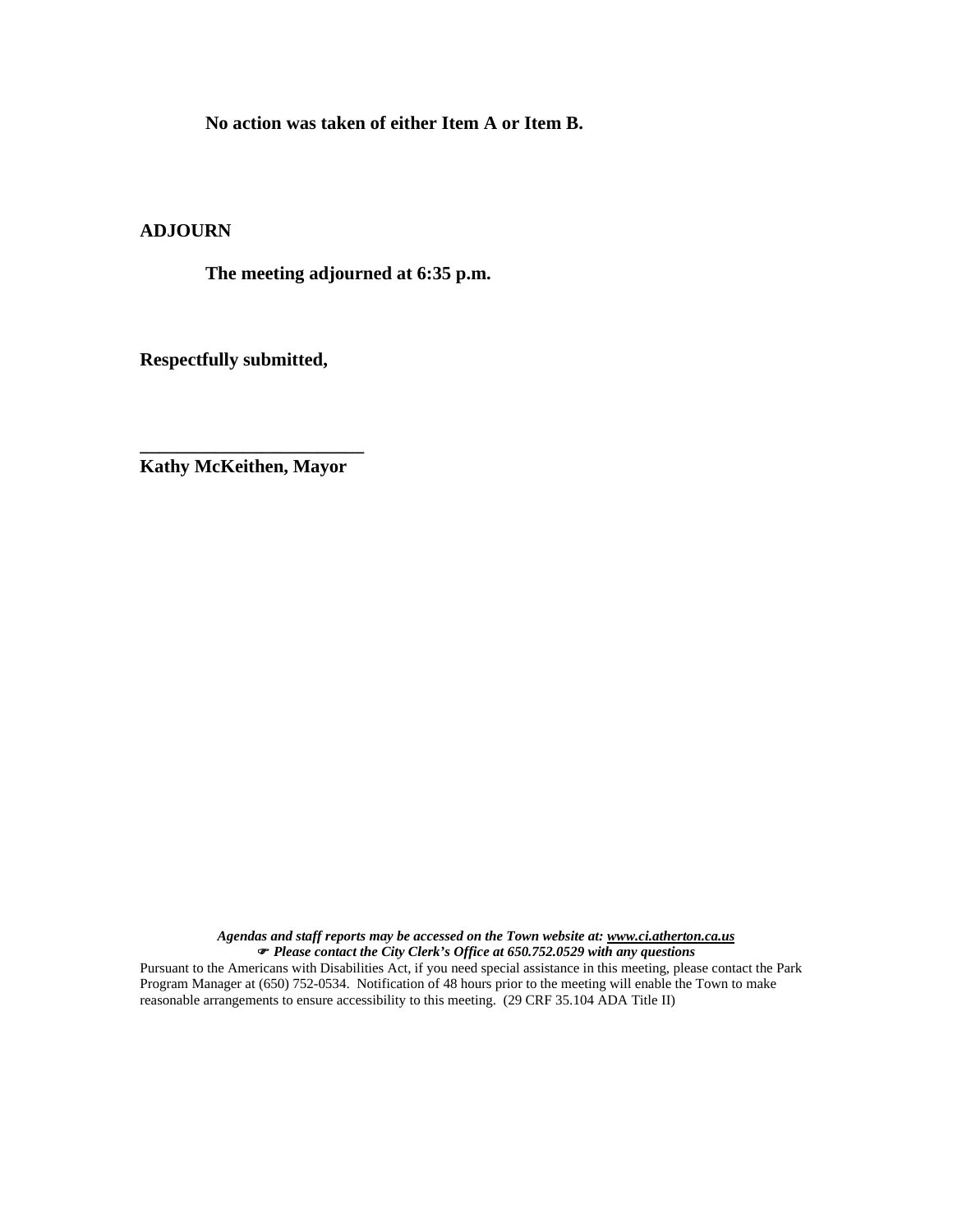

**DRAFT MINUTES Town of Atherton CITY COUNCIL/ATHERTON CHANNEL DRAINAGE DISTRICT JUNE 16, 2004 7:00 p.m. TOWN COUNCIL CHAMBERS** 94 Ashfield Road Atherton, California

# **REGULAR MEETING**

**Mayor McKeithen called the meeting to order at 7:00 p.m.** 

- **1. PLEDGE OF ALLEGIANCE**
- **2. ROLL CALL Janz, Marsala, Carlson, McKeithen, Conwell**

 **PRESENT: James R. Janz Charles E. Marsala Alan B. Carlson William R. Conwell Kathy McKeithen** 

 **City Manager Jim Robinson and City Attorney Marc Hynes were also present.** 

- **3. PRESENTATIONS** 
	- **A. Caltrain Hold-Out Station Caltrain will present the plans for changing the station platforms to remove the "hold-out" restriction at the Atherton Station**

**Alan Fung, project manager for the Atherton Station, along with members of his staff, gave a Power Point presentation summarizing the purpose of the project, existing conditions, the benefits, and the future layout of the Atherton Station. The design and construction schedule was to begin in June 2004, with completion of the project targeted for June 2006.** 

 **The following persons spoke from the audience.**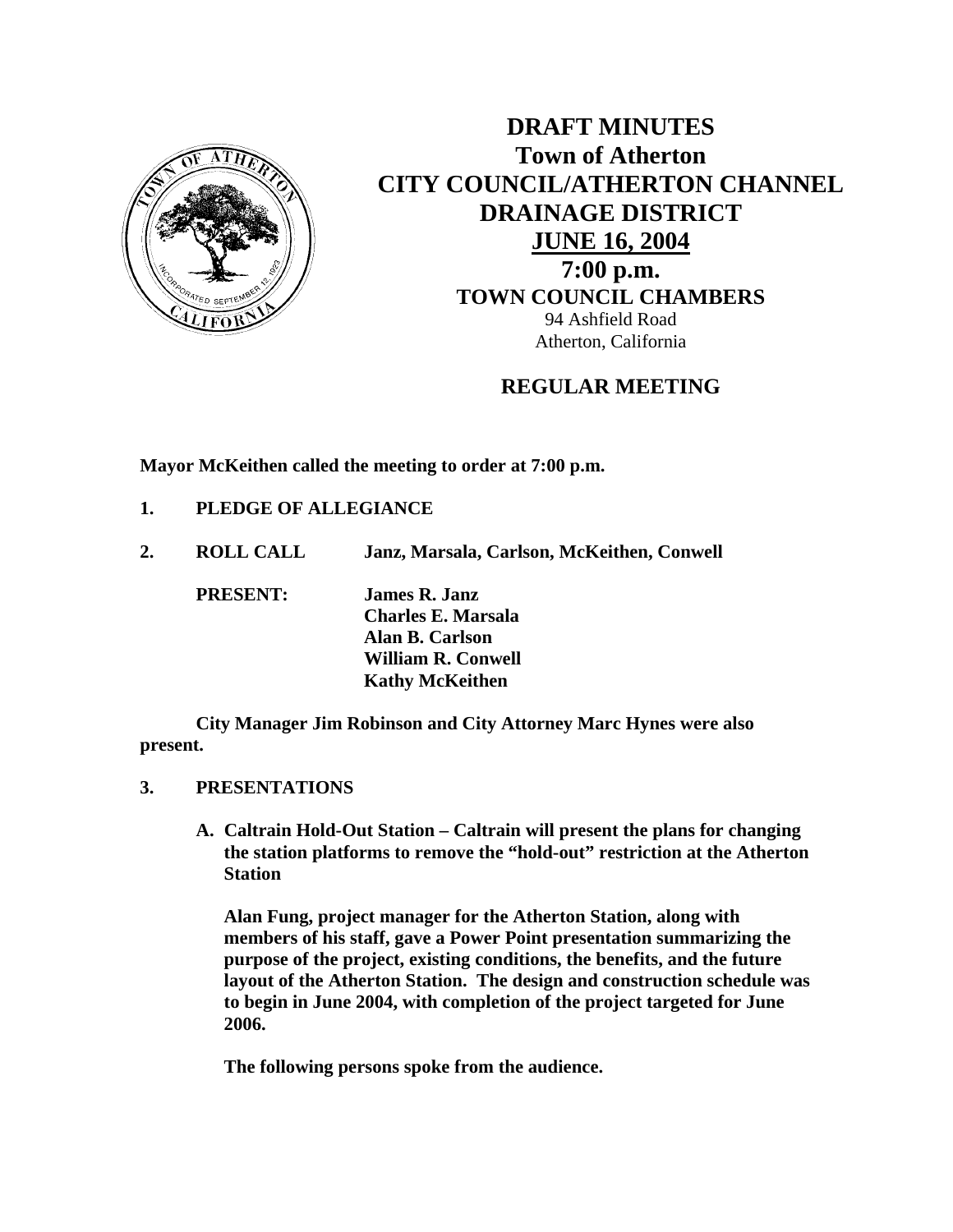**Dick Sperisen, Atherton Jerry Carlson, Atherton** 

**Mayor McKeithen asked Public Works Director Duncan Jones to work closely with Caltrain and to keep Council apprised as the project progressed.** 

#### **4. COUNCIL REPORTS**

- **Council Member Janz announced the next Caltrain Corridor Subcommittee meeting would be held on July 6, 2004, and reminded staff to invite the Train Riders Association of California (TRAC) members. He attended the May 26th Housing Endowment and Trust Fund (HEART) meeting for San Mateo County, a trust fund for housing development. The group voted a few months ago to make the acronym for the Fund HEART, not HEAT; however, there had not been any agreement on what the "R" represented.**
- **Council Member Marsala thanked staff for providing a tour for seven 2nd graders from Trinity School to learn how government worked. He rode the Baby Bullet Train on its inaugural run and commented on the smooth ride. Council Member Marsala attended City Clerk Sharon Barker's retirement luncheon and noted the well-deserved remarks by Lou Paponis. The new Public Works building was dedicated earlier that day and was an environmentally sensitive design. The Facilities Finance Subcommittee met with the Park and Recreation Commission to begin the process of how to utilize a possible share of a State Parks grant for \$200,000. Future meetings and study sessions would be scheduled. Regarding the library, the County had received a few grants from several foundations to help fund its program on educating readers. Recruitment for a new director would begin in the summer. Council Member Marsala attended a meeting to finalize details to address program needs at Selby Lane School. He noted a tree was planted for Henry Carlson. Council Member Marsala thanked Etta Mae Bauer, Atherton Dames, for work on the June 20, 2004, Big Daddy Jazz Festival.**
- **Council Member Carlson also attended the Facilities Finance Subcommittee meeting and remarked one possible use for part of the \$200,000 grant was to make enhancements to the Pavilion.**
- **Vice Mayor Conwell attended the San Francisco Airport Roundtable meeting, noting that an Atherton resident made 300 complaint calls each month regarding aircraft noise. Another man called to suggest two programs for abating airplane noise, 1) boycott airlines and 2) initiate closing all small airports. He attended the City and County Association of Governments meeting and asked staff to agendize an**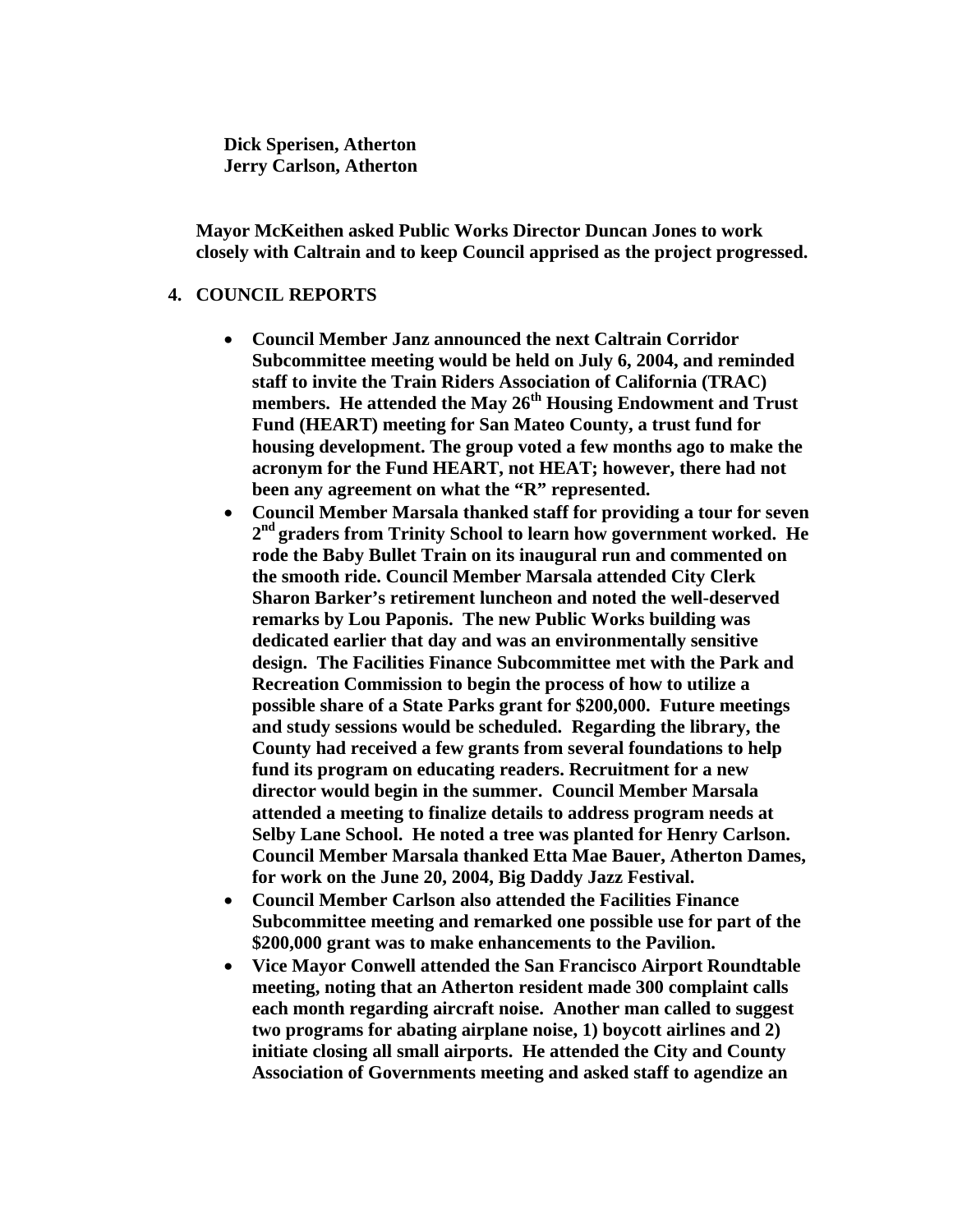**item for the next City Council meeting regarding the disclosure of airport influence areas. Vice Mayor Conwell attended the Criminal Justice Commission meeting where he was elected chair for a second term. A prime project was alleviating overcrowding in the jails. One of the grantees of funds, the Redwood City PAL, made a presentation on how funds were expended to help over 3000 children each year.** 

- **Mayor McKeithen attended a meeting at Menlo Atherton High School regarding the installation of lights on the football field. A citizens group would meet the next evening to discuss the issues of noise, parking, debris, and the lights. The Screening Committee met to fill vacancies on the Park & Recreation Commission and the General Plan Committee. The next General Plan Committee meeting would not be held at its regular time; a new date would be selected. The discussion would center on what types of special events would require a permit. Mayor McKeithen met with 120 Las Lomitas School students on what it meant to be a mayor.**
- **5. PUBLIC COMMENTS (only for items which are not on the agenda –limit of three minutes per person)**

 **Margaurette Paponis, Atherton, spoke regarding the Big Daddy Jazz Festival.** 

## **6. STAFF REPORTS**

- **City Attorney Marc Hynes reported that no action had been taken as a result of the closed session held at 6:00 p.m.**
- **City Manager Jim Robinson announced that California Pavement Maintenance (CPM) would begin a slurry seal of street improvements on 21 streets within Atherton in the coming week. Notices were sent to residents affected by the project. With regard to Item No. 13 on the evening's agenda, bids were open the previous day for the 2004 street reconstruction projects and were less than the engineer's estimate.**
- **Public Works Director Duncan Jones noted the red-legged frog survey was underway for a two-day, two-night period. Adjacent property owners had been contacted.**
- **7. COMMUNITY ORGANIZATION ROUNDTABLE REPORT (Per Resolution No. 02 31)** 
	- **A. Holbrook-Palmer Park Foundation Vit Eckersdorf, President**

**Vic Eckersdorf noted his two-year Presidential term was nearing its end. He reported his objectives during his term of office to**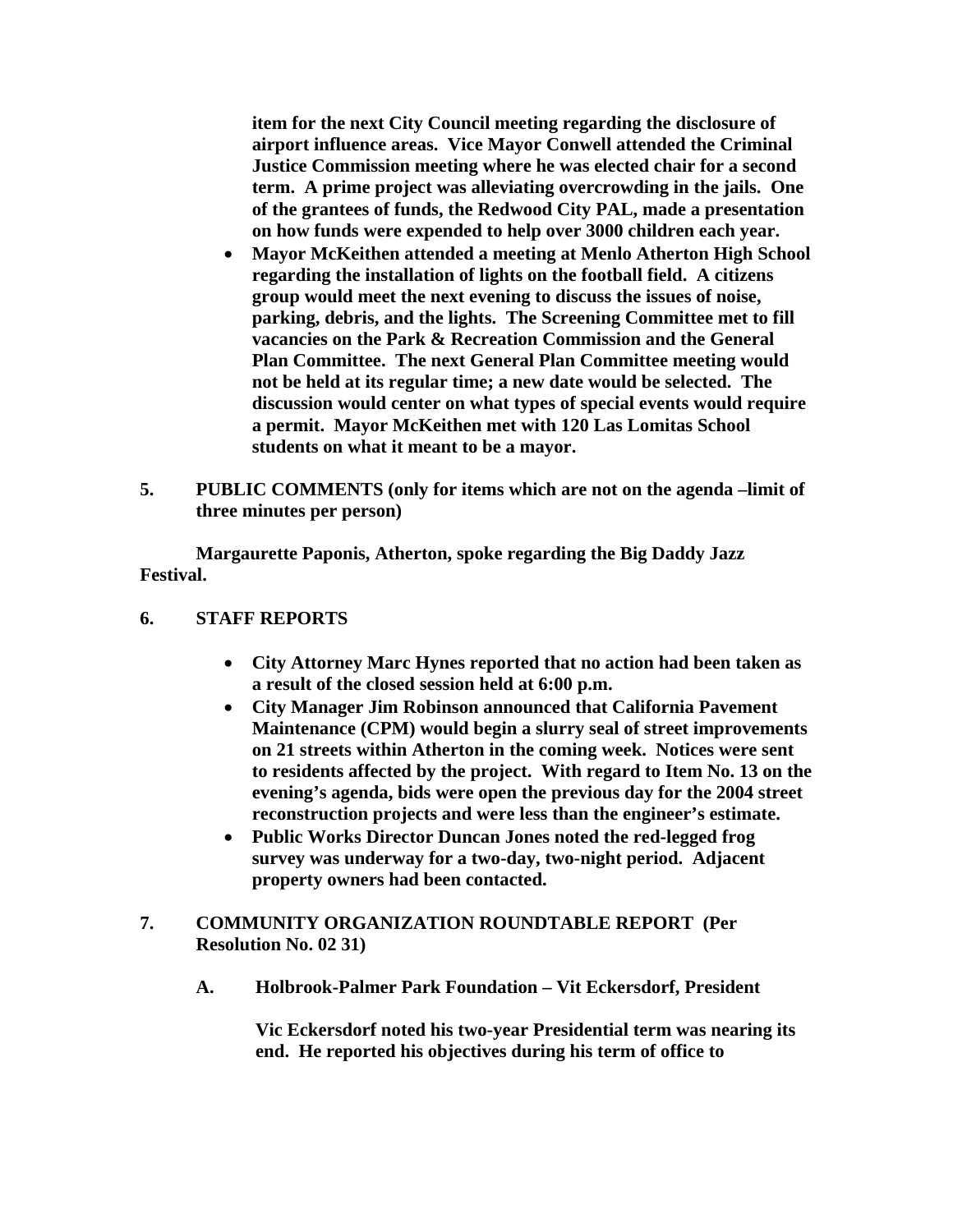**strengthen the relationship between the Foundation and the Dames and to revise the bylaws had been accomplished.** 

 **B. Atherton Dames – Etta Mae Bauer** 

 **Etta Mae Bauer, who spoke on behalf of Betty Ogawa, President, reported on activities sponsored by the Dames.** 

#### **CONSENT CALENDAR (ITEMS 8 – 16)**

**Mayor McKeithen and Council Member Janz stated their vote would not apply to DeBell Drive and Wilburn Avenue, respectively, for Item No. 12.** 

**Mayor McKeithen, regarding Item No. 13, questioned whether there was recourse against the contractor who refused to do required follow-up on Lilac Lane, Lilac cul-de-sac, and Lane Place. Public Works Director Duncan Jones said \$52,000 was being held from last year's contract, and the bid to re-do the work was \$3,5000.** 

**Mayor McKeithen noted that Item No. 14 should read KCL Associates rather than T.C. Bier. Mayor McKeithen, regarding Item No. 15, questioned whether the risk or liability could be greater than the \$18,123 held in reserve. Interim Assistant City Manager Greg Sam responded that the Executive Committee of ABAG indicated there was minimal risk involved.** 

**Mayor McKeithen announced that in regard to Item No. 16, the Screening Committee had recommended that Rodney Washburn be appointed to serve on the Parks and Recreation Commission.** 

**MOTION – to approve the Consent Agenda as presented with the vote exceptions noted on Item No. 12, DeBell Drive and Wilburn Avenue** 

| <b>M/S Conwell/Carlson</b> |  |
|----------------------------|--|
| Abstain: 0                 |  |

**Ayes: 5 Noes: 0 Absent: 0** 

**MOTION – to approve award of contract, Item No. 13, to the lowest bidder, G. Bortolotto & Company, Inc. in the amount of \$65,605.48.** 

**Abstain: 0** 

 **M/S Conwell/Carlson Ayes: 5 Noes: 0 Absent: 0** 

#### **8. APPROVED MINUTES OF SPECIAL MEETINGS OF MAY 12, 2004, AND MAY 19, 2004, AND REGULAR MEETING OF MAY 19, 2004**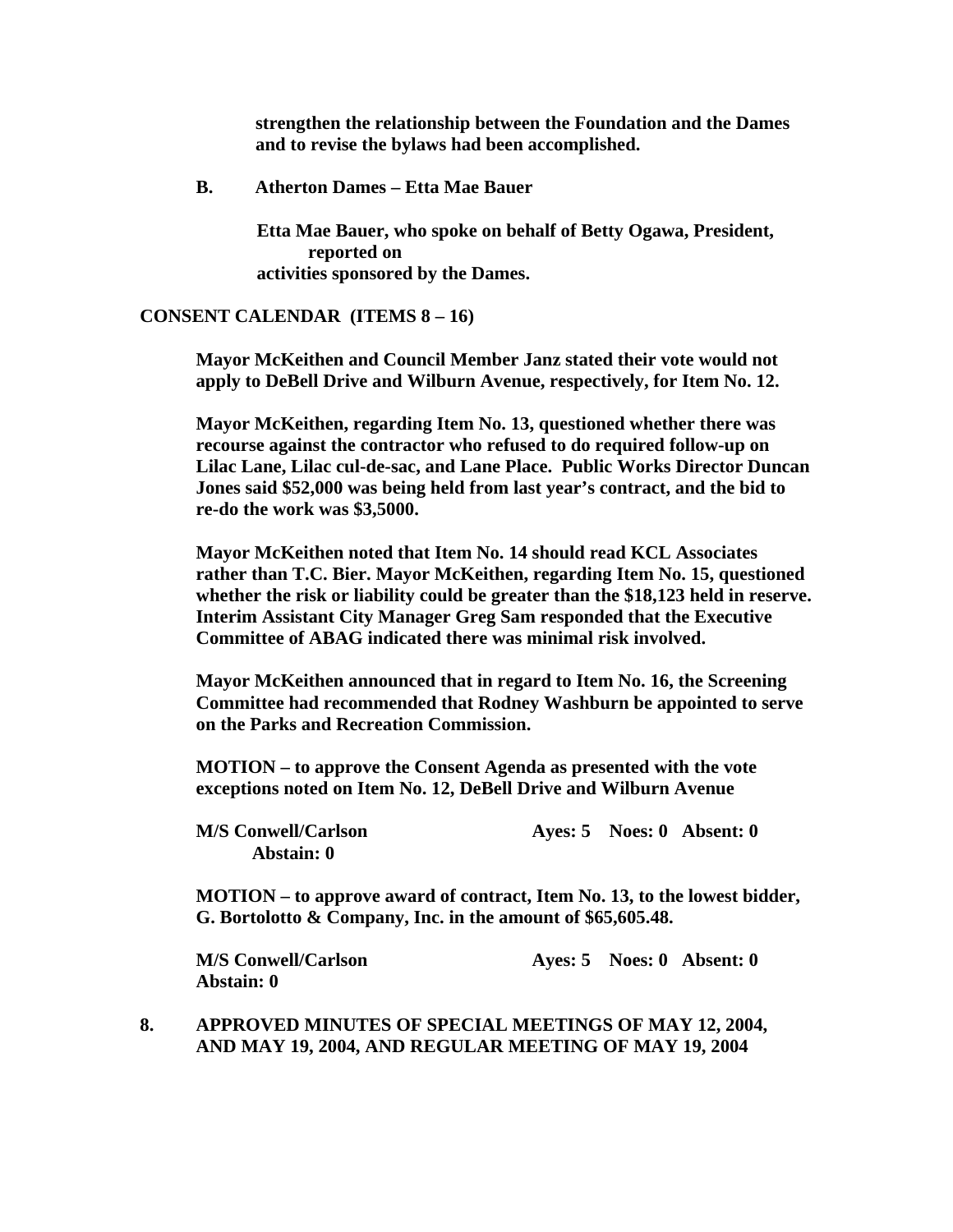**9. APPROVED BILLS AND CLAIMS FOR MAY 2004 IN THE AMOUNT OF \$830,307** 

#### **10. ACCEPTED MONTHLY FINANCIAL REPORT FOR MAY 2004**

## **11. APPROVED AMENDED AGREEMENT BETWEEN THE TOWN OF ATHERTON AND THE CITY OF REDWOOD CITY FOR VEHICLE MAINTENANCE SERVICES AND FUEL PURCHASING**

 **Approved the amended agreement between the Town of Atherton and the City of Redwood City for vehicle maintenance services and fuel purchasing.** 

### **12. AWARDED CONTRACT FOR 2004 STREET MICROSURFACING PROJECT NUMBER 03-012**

 **Awarded the contract for 2004 Street Microsurfacing Project No. 03-012 to California Pavement Maintenance Company, the low bidder, in the amount of \$75,000.** 

### **13. AWARDED CONTRACT FOR 2004 STREET RECONSTRUCTION - PHASE 1, PROJECT NUMBER 03-011**

**Awarded the contract for the 2004 Street Reconstruction – Phase 1, Project No. 03-011 to the lowest bidder, G. Bortolotto & Company, Inc., in the amount of \$65,605.48.** 

## **14**. **APPROVED CONTRACT BETWEEN THE TOWN OF ATHERTON AND KCL ASSOCIATES, INC., FOR BUILDING INSPECTION SERVICES**

**Approved the Independent Contractor Agreement between the Town of Atherton and KCL Associates Inc., for Building Inspection Services for Fiscal Year 2004-05.** 

## **15. APPROVED ABAG ELECTRIC PROGRAM "WINDUP" AGREEMENT AND**

**ADOPTION OF A RESOLUTION AUTHORIZING THE MAYOR TO EXECUTE AGREEMENT WITH ABAG TO CONCLUDE THE ELECTRIC PROGRAM** 

**Approved ABAG Electric Program "Windup" Agreement and adopted Resolution No. 04-15 authorizing the Mayor to execute the agreement with ABAG to conclude the Electric Program.** 

**16**. **APPOINTMENT OF COMMISSION/COMMITTEE MEMBERS**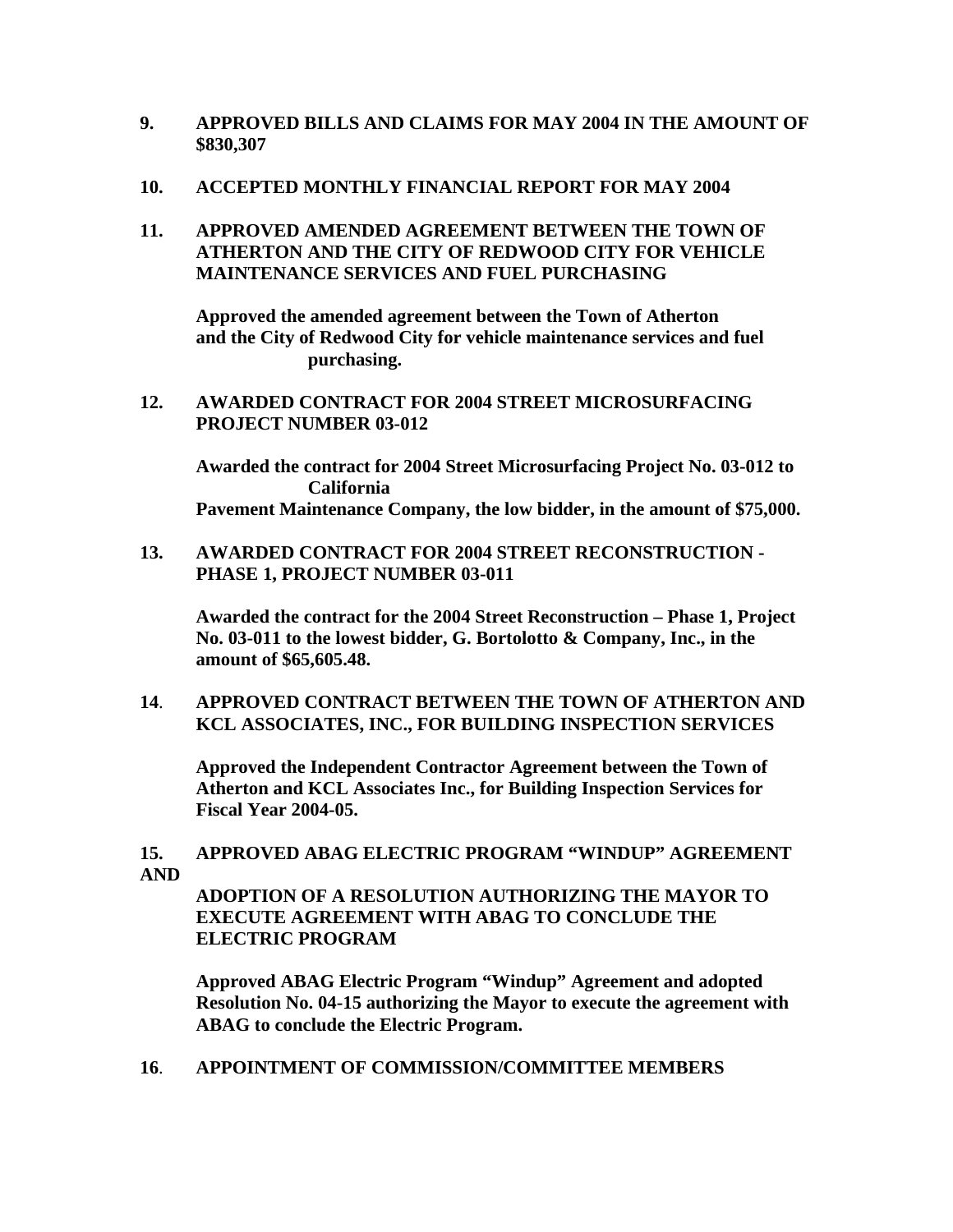**Accepted recommendation of the City Council Screening Committee to appoint Rodney Washburn to the Park and Recreation Commission.** 

#### **PUBLIC HEARINGS (Items 17-19)**

**17. PUBLIC HEARING – ADOPTION OF A RESOLUTION ADOPTING THE FISCAL YEAR 2004-05 BUDGET AND ADOPTION OF A RESOLUTION APPROVING THE FISCAL YEAR 2004-05 APPROPRIATIONS LIMIT AND CALCULATIONS (This item was continued from the Special City Council Meeting of June 14, 2004, for adoption.)** 

**Finance Director John Johns reported that \$75,196 of reduced expenditures and \$26,000 of additional revenues were adjusted in the budget pursuant to Council's direction at the Special City Council Meeting of June 14, 2004. Items included increasing revenue estimates for Caltrans maintenance from \$9,000 to \$35,000, an increase of \$26,000 to revenues; decreasing, Town-wide, estimated expenditures for life insurance in the amount of \$33,000; reducing appropriations for crime lab fees in the amount of \$22,000; eliminating appropriations for the contract Horticulturist in the Public Works Department, Parks Program, in the amount of \$16,000; and eliminating appropriations for transportation expenses in the Planning and Building Departments in the amount of \$4,155. Finance Director Johns reviewed items in excess of \$4,000 in the Police Department's contract services and accounted for \$95,000 of the \$125,000 projected expenditures, which included the Town's share of Office of Emergency Services assessment, animal control, First Chance, and maintenance of the Computer Aided Dispatch System. A review of the Police Department's overtime expenditures indicated the \$108,000 budgeted in 2004-05 was \$1,000 less than the actual expenditures for overtime over the past four years and represented 10% of the department's salary expense for patrol. An itemization of expenditures according to fund category as identified in the budget resolution was included. A copy of the recommended budget, including Council's clarifications and changes, would be sent with Council's packet.** 

**City Manager Jim Robinson indicated copies of the resolutions for adoption of the Fiscal Year 2004-05 Operating and Capital Budget and adoption of the Appropriations Limit and Calculations, including the recommended changes, were placed before Council for its consideration that evening.** 

**Mayor McKeithen noted page 71 should be amended to reflect 2004.**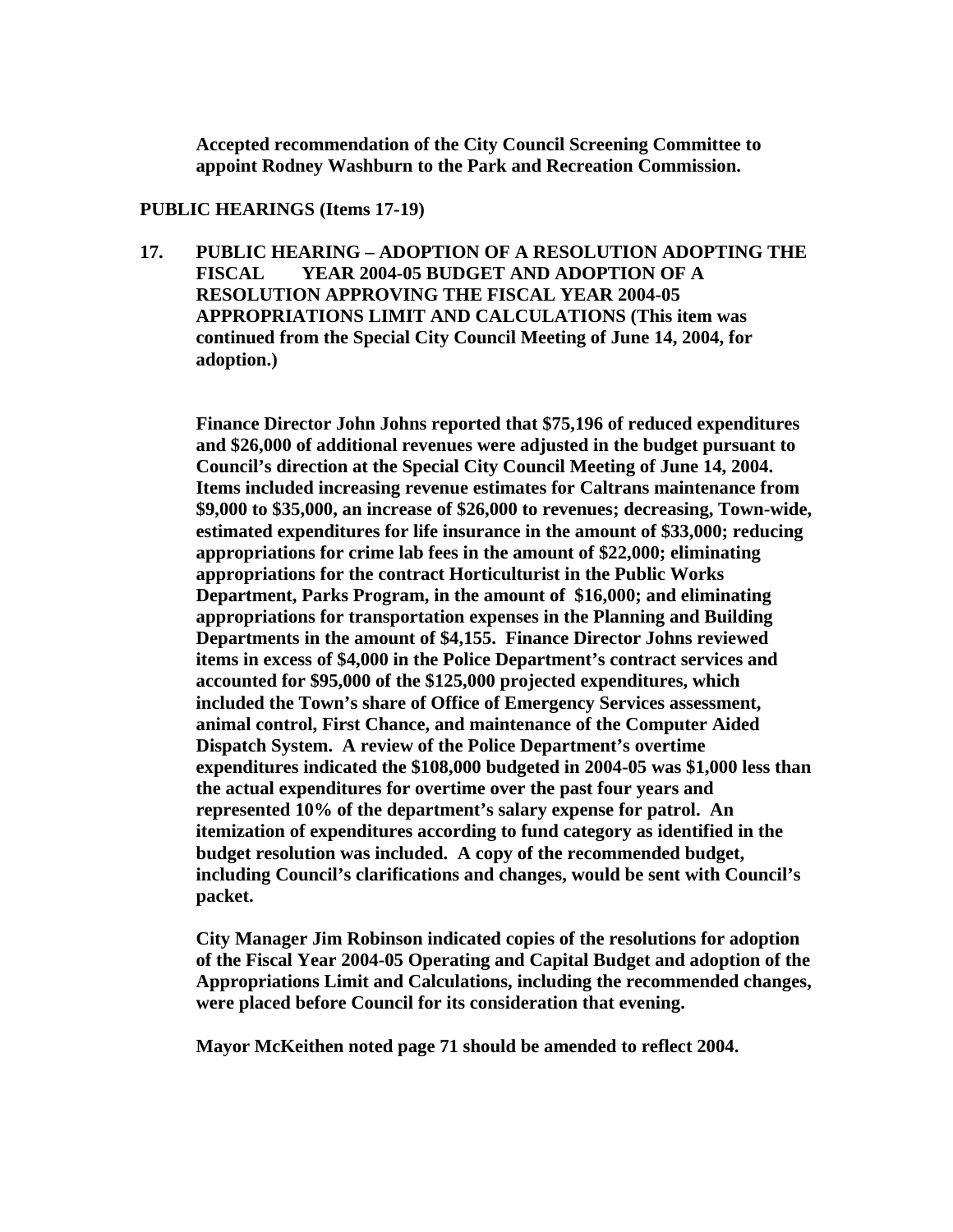**Council Member Carlson complimented staff for its hard work on the preparation of the budget.** 

**Mayor McKeithen opened the public hearing at 8:20 p.m. There were no comments, the public hearing closed at 8:20 p.m.** 

**MOTION – to adopt Resolution No. 04-10, adopting the Fiscal Year 2004-05 Operating and Capital Budget** 

| <b>M/S McKeithen/Janz</b> |  | Ayes: $5$ Noes: 0 Absent: 0 |
|---------------------------|--|-----------------------------|
| Abstain: 0                |  |                             |

**MOTION – to adopt Resolution No. 04-11, approving the Fiscal Year 2004- 05 Appropriations and Calculations** 

**Abstain: 0** 

**M/S Carlson/Marsala Ayes: 5 Noes: 0 Absent: 0** 

**18. PUBLIC HEARING – ADOPTION OF A RESOLUTION ESTABLISHING A SPECIAL TAX FOR MUNICIPAL SERVICES FOR THE FISCAL YEAR 2004-2005 NOTE: Ordinance No 520 approved by the voters on June 5, 2001 provided for the authorization to levy a Special Tax for Municipal Services and Capital Improvements and for the expenditure of the funds derived from the tax. The Special Tax was to commence in FY 2001-2002 and continue through June 30, 2005. Each year, following the adoption of the Budget, it is necessary to hold a Public Hearing and adopt a Resolution levying a Special Tax for Municipal Services and instructing the Tax Collector of the County of San Mateo to collect the tax rates as identified within the Adopted Resolution. Finance Director John Johns reported the parcel tax levy was consistent with the recommended levels established in Fiscal Year 2002-2003 and the uses of** 

**the parcel tax funds were documented in the budget for Fiscal Year 2004- 2005.** 

**Mayor McKeithen noted on Exhibit A that the ordinance number should read Ordinance No. 520.**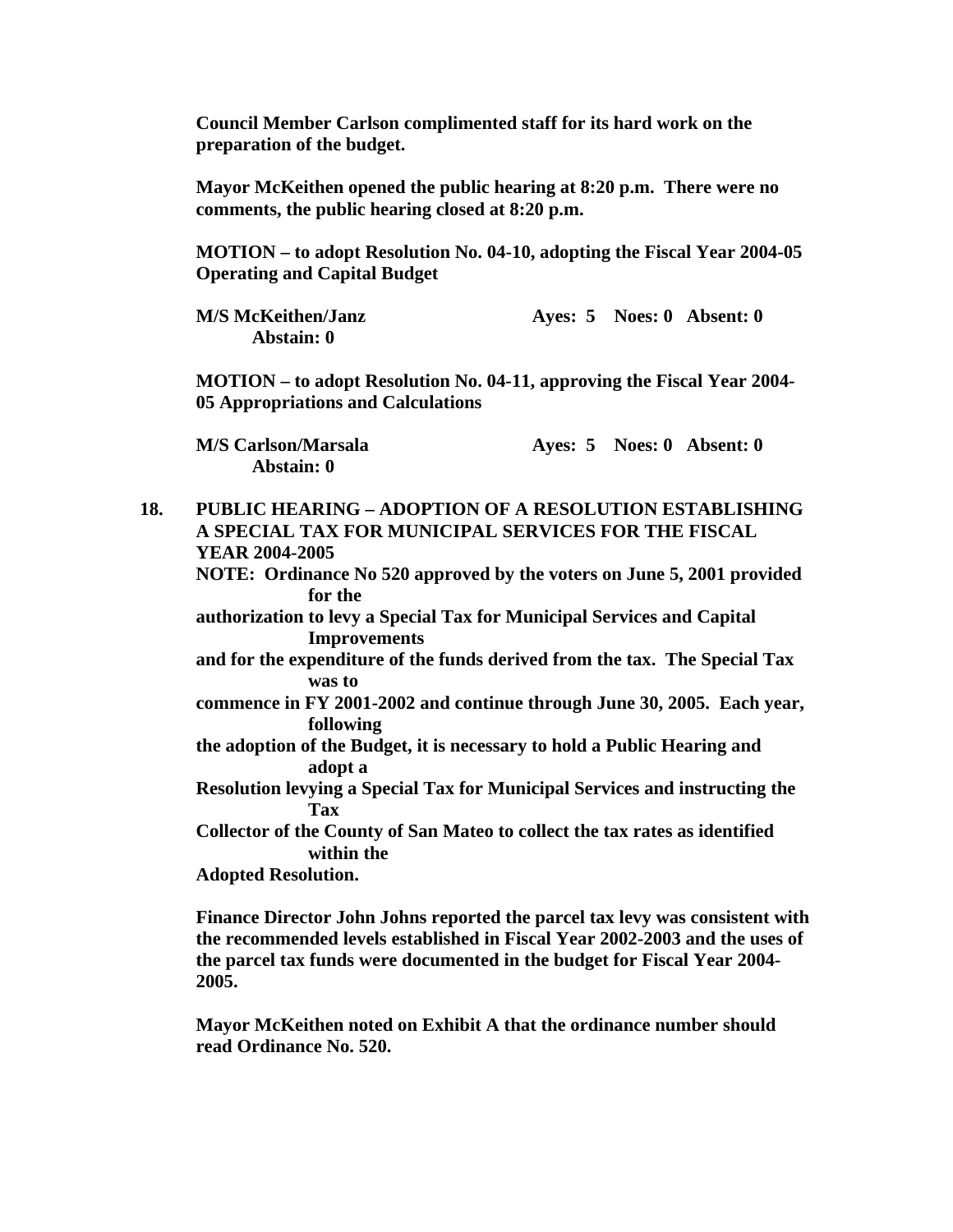**Council discussion centered on whether the allocation for next year was consistent with the intent of how the money was to be spent. Finance Director Johns said within the allocation factor, staff had identified the capital projects to be funded by the parcel tax and adhered to the expenditure allocation plan. More money would be spent on capital projects than in past years due to funds authorized in previous years not being expended. The parcel tax brought in approximately \$4 million a year, and better use of the capital funds due to lower bids, etc., created a carryover.** 

**Mayor McKeithen noted the parcel tax assessment for the 1/2-acre but less than 2-acre parcel would be \$750, the same as last year, and would generate \$1,858,000.** 

**Mayor McKeithen opened the public hearing at 8:30 p.m.** 

**Dick Sperisen, Atherton, spoke from the audience.** 

**Mayor McKeithen closed the public hearing at 8:35 p.m.** 

**MOTION – to adopt Resolution No. 04-12 establishing a Special Tax for Municipal Services for the Fiscal Year 2004-05 as set forth in Ordinance No. 520.** 

**Abstain: 0** 

**M/S Marsala/Conwell 2008 Ayes: 5 Noes: 0 Absent: 0** 

**Council Member Carlson Requested that Item Nos. 19 and 20 be heard together.** 

**Mayor McKeithen called for a short break at 8:40 p.m. The Council reconvened at 8:47 p.m.** 

**19. PUBLIC HEARING – CONSIDER ADOPTION OF AN ORDINANCE OF THE CITY COUNCIL OF THE TOWN OF ATHERTON CALLING AN ELECTION TO SUBMIT TO THE VOTERS AN ORDINANCE AUTHORIZING THE LEVY OF A SPECIAL TAX FOR MUNICIPAL SERVICES AND FOR THE EXPENDITURE OF FUNDS DERIVED FROM SUCH TAX** 

**City Manager Jim Robinson said the Council discussion would center on whether Council wanted to place the parcel tax ordinance before the voters in the upcoming November 2, 2004, election, as well as the appropriate amount to be levied. Previously, Council had received a staff report outlining options. Additionally, a report was submitted by the Audit Committee identifying its recommendations to renew the parcel tax for four**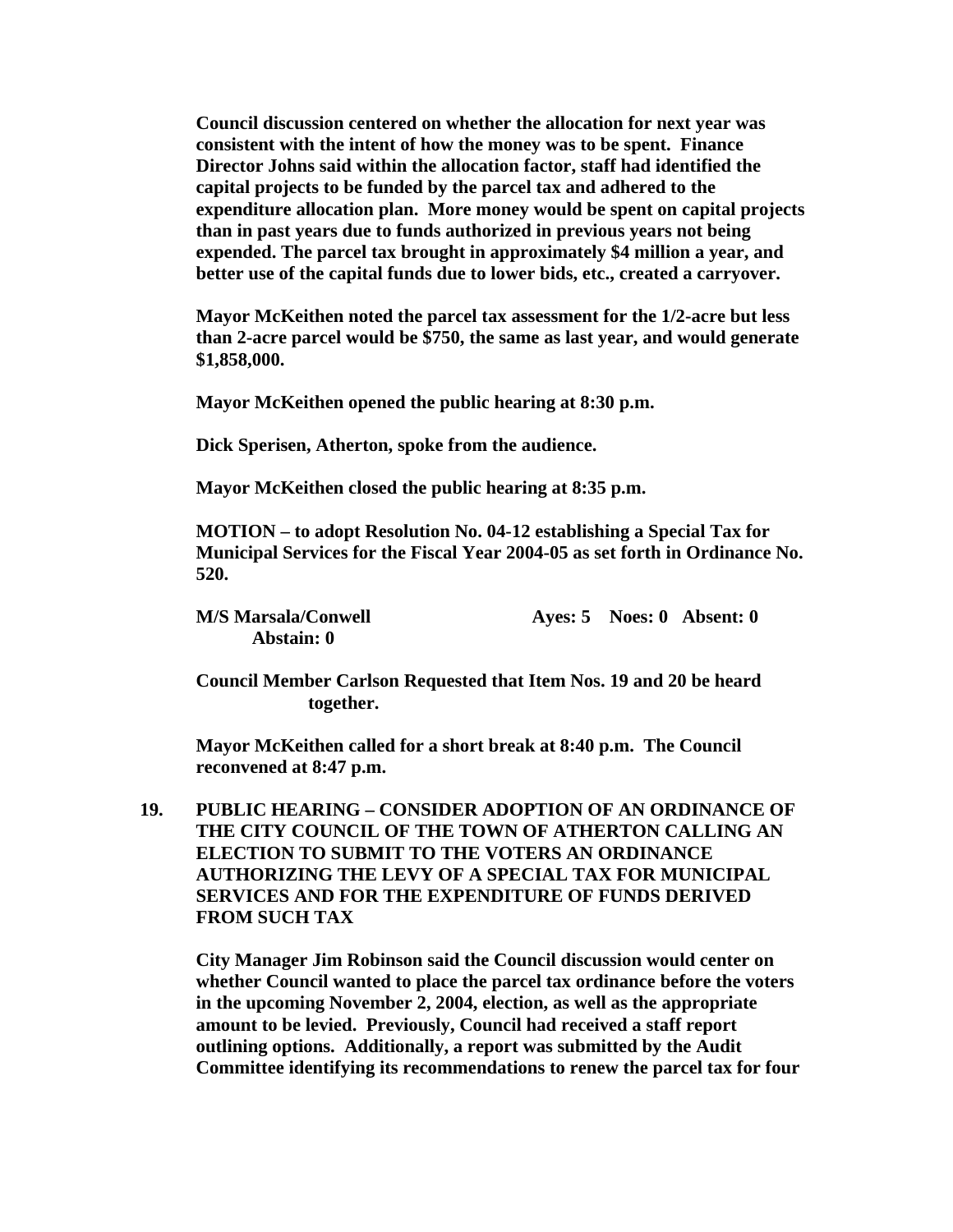**years and at the mid-range amount of \$930. The renewal of the parcel tax would begin in Fiscal Year 2005-06 and continue through Fiscal Year 2008- 09. Staff prepared alternate ordinances, which were different in terms of assessments per parcel, as well as the amounts that would be generated by each of the options.** 

**Finance Director John Johns noted that the General Fund Revenue and Expenditures Analysis for Fiscal Years 2004 to 2009 differed from the document included in the recommended budget in that the Financial Plan covered the full duration of the parcel tax. Additionally, all reserve requirements had been identified that were expected to exist over the duration of the parcel tax including the \$500,000 reserve required for insurance, the \$3.2 million reserve for cash flow and economic uncertainties, the \$450,000 reserve for future building inspections, and the \$500,000 reserve for compensated absences. When the total fund balance was compared with the required reserves, a better indication of the Town's financial position resulted. With a 5-year financial projection, staff was better able to ascertain how much was required to maintain a minimum reserve requirement vs. existing reserves. The list of options included in the second attachment did not vary significantly from the list of recommendations presented by the Audit Committee. Both were presented in order for the Council to better understand the effects of the three options with respect to the minimum reserve requirements. Option No. 1 contained no change in the parcel tax levy and would result in the Town having reserves on June 30, 2009, of \$1.7 million less than reserves called for by City Council policy.** 

**Council Member Carlson clarified that many of the years were partially funded by the reserves; therefore, in terms of revenues supporting expenditures, the deficits were made up from the General Fund.** 

**Finance Director Johns said the cumulative deficit from 2005 to 2009 would total over \$3 million. Option 2 called for drawing down the reserves to the absolute minimum which would result in \$5.8 million at the end of FY 2005- 06 to \$4.7 million at the end of FY 2008-09, approximately \$250,000 a year over the next four years. Option 2 was the mid-range option endorsed by the Audit Committee.** 

**Council discussion continued regarding reserve levels and the impact on parcel tax levies to maintain reasonable reserve levels, taking other longterm actions to supplement the parcel tax, and employees' compensated absences for vacation and holiday pay.** 

**Mayor McKeithen opened the public hearing at 9:11 p.m. The following persons spoke from the audience.**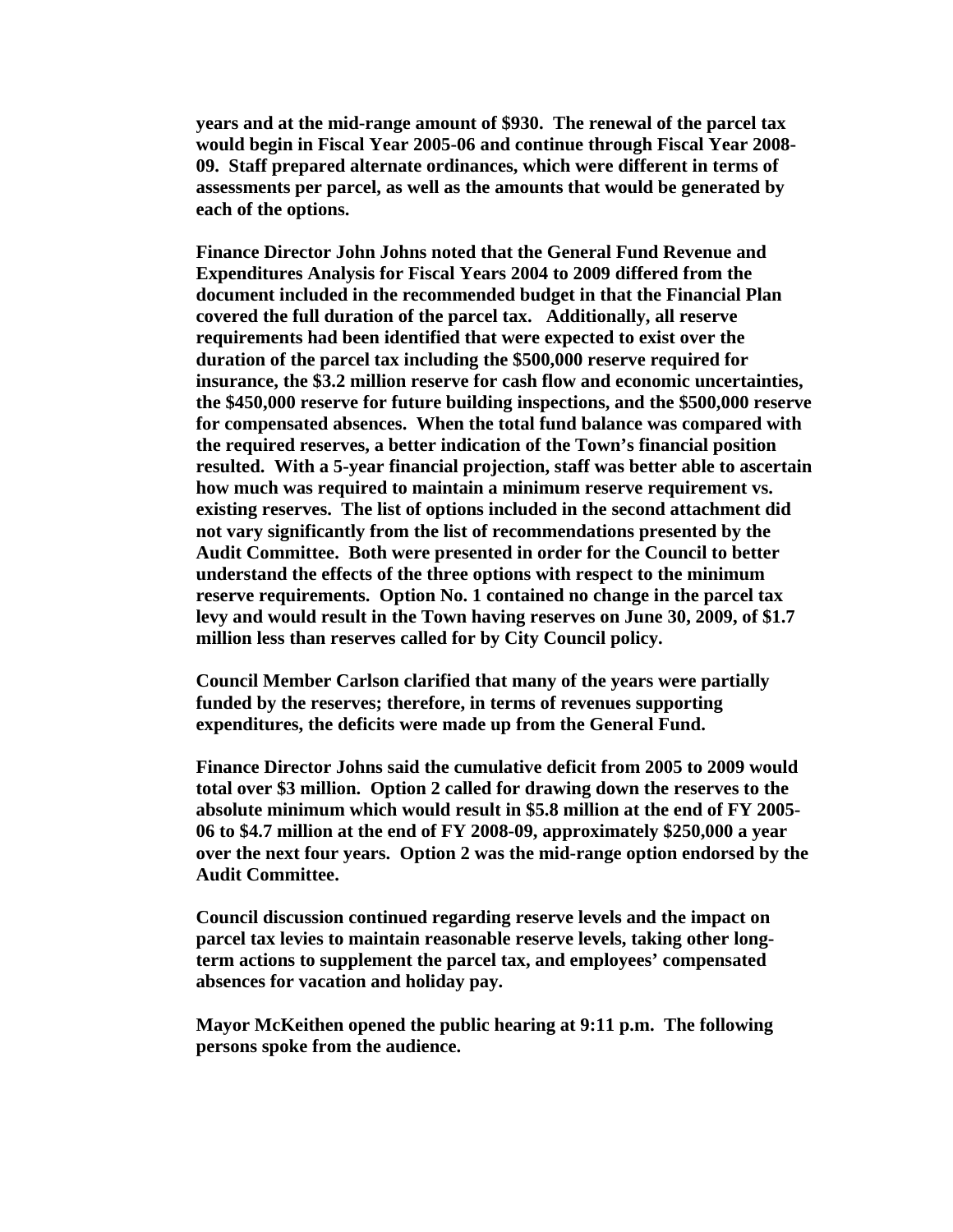**Dick Sperisen, Atherton Jerry Carlson, Atherton John Sisson, Atherton Mike Barsotti, Atherton** 

**Mayor McKeithen closed the public hearing at 9:34 p.m.** 

**Council Member Carlson believed the parcel tax was outmoded and the need to raise it would continue every four years. The consensus view seemed to be to put the parcel tax on in November at \$750 for the 1/2-acre but less than 2 acre parcel and return to the voters in March to supplement the shortfall. Council Member Carlson favored not going to the voters in November with a parcel tax, but rather developing a comprehensive plan that met the revenue needs of the Town to put before the voters in March. The business license tax option required a 50% vote, had a better chance of passing, and should be considered.** 

**Council Member Marsala believed 90% of the plan was in place and favored putting the parcel tax on the ballot in November. There was adequate time to put the second part of the plan together. He believed in the parcel tax because it was equitable, whereas, the business license tax option taxed nonresidents for Town services.** 

**Council Member Janz agreed an overall plan was needed and preferred something other than the parcel tax, a supplement or replacement. Current sources of revenue were not equitable. The Audit Committee recommended updating a survey done a few years ago, and a professional team could assess what funding sources were acceptable and available to the residents of the Town. Council Member Janz was concerned with relying on increasing license fees and taxing real estate commissions as a method of supplementing the parcel tax. More information was needed to fund the Town.** 

**Council Member Conwell favored keeping the parcel tax at the current level in as much as it had been the answer over the years. but it was not enough. An increase in the business license tax did not directly affect the residents of the Town. He favored putting the parcel tax, at the current level, on the ballot in November and returning in March with a business license tax.** 

**Mayor McKeithen did not believe the voter would pass a parcel tax of \$1100, the actual cost to fund services. There were not many options to bring in additional revenues, and not bringing the parcel tax to the voters in November would be doing a disservice to the community. She favored putting the \$750 parcel tax on the November ballot and then formulating a plan with as many solutions as possible by looking at the political and financial realities. Researching a public utilities tax, increasing road impact**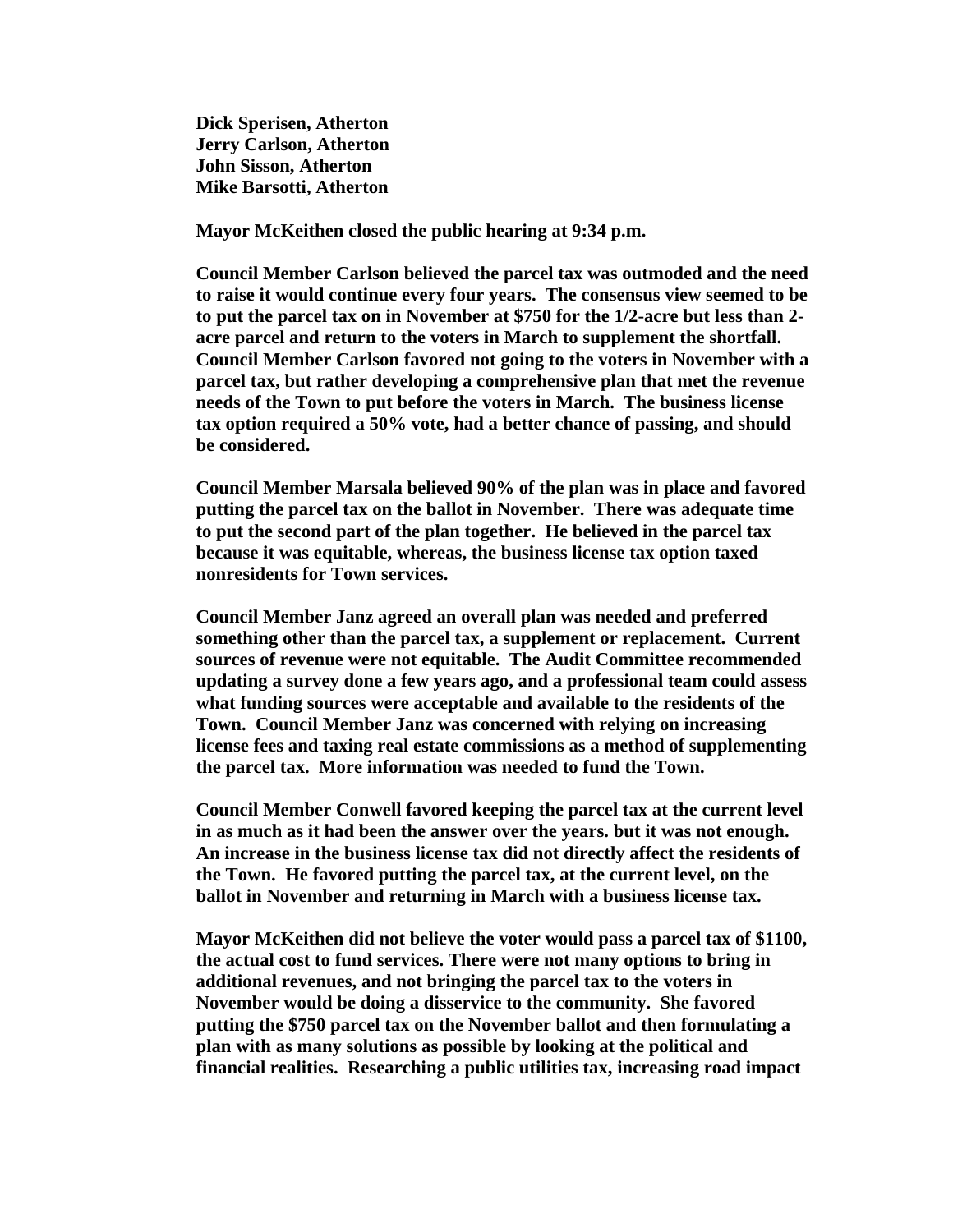**fees, increasing all the building fees, increasing special event fees, and possibly changing the form of government were all possibilities to be considered.** 

**Council discussion continued regarding various options. A \$932 parcel tax levy would maintain reserve levels mandated by ordinance and made sense from a marketing standpoint since the parcel tax was tax deductible and had not been substantially increased. Other financing options would be pursued and the parcel tax levy could be reassessed at a lower level by resolution as had been done in the past. By consensus, Council agreed to a \$930 parcel tax levy for the one-to-two acre parcel.** 

 **John Sisson, Atherton, spoke from the audience.** 

**MOTION - to adopt an Ordinance No. 549 calling an election to submit to the voters an ordinance authorizing the levy of a special tax for municipal services and for the expenditure of funds derived from such tax for FY 2005- 06 through 2008-09.** 

**M/S McKeithen/Marsala Ayes: 5 Noes: 0 Absent: 0 Abstain: 0** 

**City Manager Jim Robinson read into the record the schedule for Section 4 of the ordinance: No. 1 was \$560, No. 2 was \$280, No. 3 was \$710, No. 4 was \$350, No. 5 was \$930, No. 6. was \$370, No. 7 was \$1200, No. 8 was \$600, No. 9 was \$12,500, No. 10 was \$560, and No. 11 was \$930.** 

**Mayor McKeithen asked to receive the Piper Jaffray report in the July packet, as well as a report on the City of Los Altos' progress in its change in form of government and the Town of Hillsborough's real estate transfer tax.** 

**REGULAR AGENDA (Item 20 and 21)** 

#### **20. ADOPTION OF RESOLUTIONS PERTAINING TO THE NOVEMBER 2, 2004 SPECIAL AND GENERAL MUNICIPAL ELECTIONS AND SETTING BALLOT ARGUMENTS PROCEDURES**

**MOTION - to adopt Resolution No. 04-13 calling for a General Municipal Election for the purpose of electing two (2) members of the Atherton City Council and** 

**a Special Election for the purpose of submitting to the qualified voters of the Town of** 

**Atherton an ordinance authorizing the levy of a Special Municipal Tax, to be held** 

**November 2, 2004.**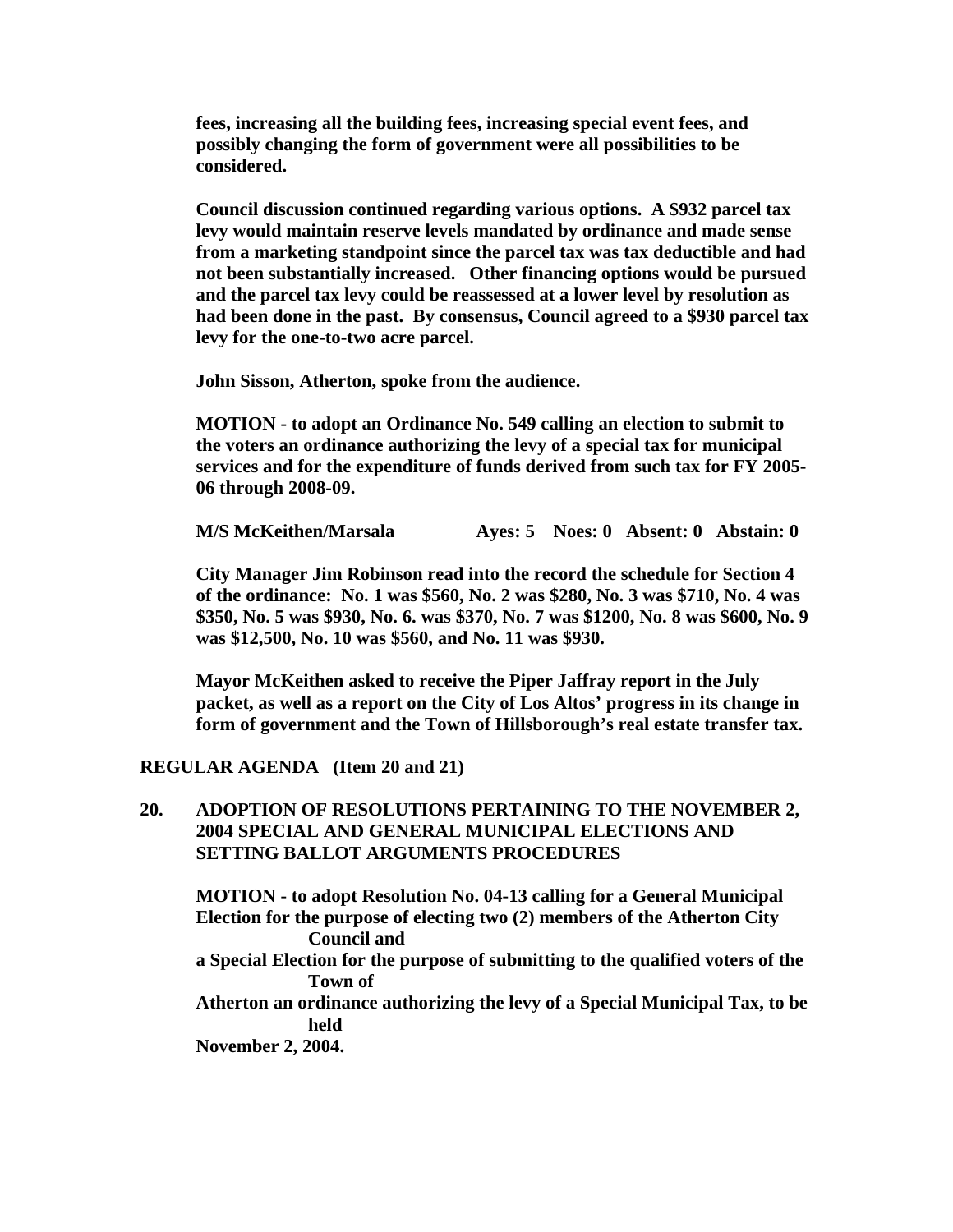**M/S Marsala/Carlson Ayes: 5 Noes: 0 Absent: 0 Abstain: 0** 

**MOTION - to adopt Resolution No. 04-14 requiring candidates to pay the prorated cost of publication and distribution of the Statement of Qualifications and specifying the length of the Statement.** 

**M/S Carlson/Marsala Ayes: 5 Noes: 0 Absent: 0 Abstain: 0** 

**MOTION – to authorize the City Council as the legislative body to author and sign ballot arguments and to direct the City Attorney to prepare an impartial analysis with respect to the Special Election to be held on November 2, 2004.** 

 **M/S McKeithen/Carlson Ayes: 5 Noes: 0 Absent: 0 Abstain: 0** 

**21. DISCUSSION OF ALTERNATIVES RELATIVE TO A SPECIAL MUNICIPAL TAX FOR SUPPORT OF OPERATING AND CAPITAL EXPENDITURES** 

 **The item was deferred to the regular City Council Meeting of July 21, 2004.** 

**22. PUBLIC COMMENTS** 

 **None** 

## **23. ADJOURNMENT**

 **The meeting adjourned at 10:35 p.m.** 

**Respectfully submitted,** 

 *\_\_\_ \_\_\_\_\_\_*

**Kathi Hamilton Interim City Clerk**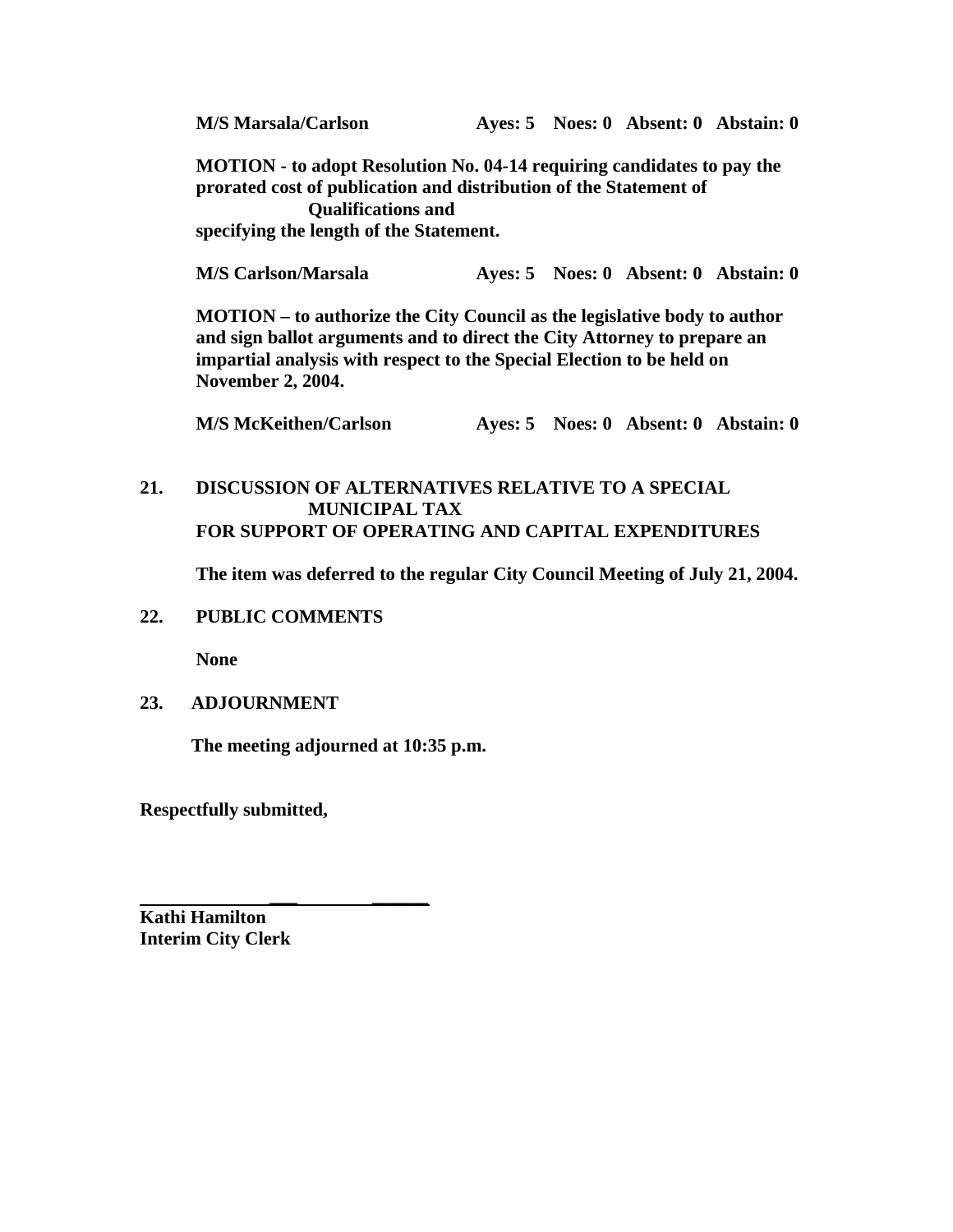#### *Agendas and staff reports may be accessed on the Town website at: www.ci.atherton.ca.us*

) *Please contact the City Clerk's Office at 650.752.0529 with any questions* 

Pursuant to the Americans with Disabilities Act, if you need special assistance in this meeting, please contact the City Clerk's Office at (650) 752-0529. Notification of 48 hours prior to the meeting will enable the City to make reasonable arrangements to ensure accessibility to this meeting. (29 CRF 35.104 ADA Title II)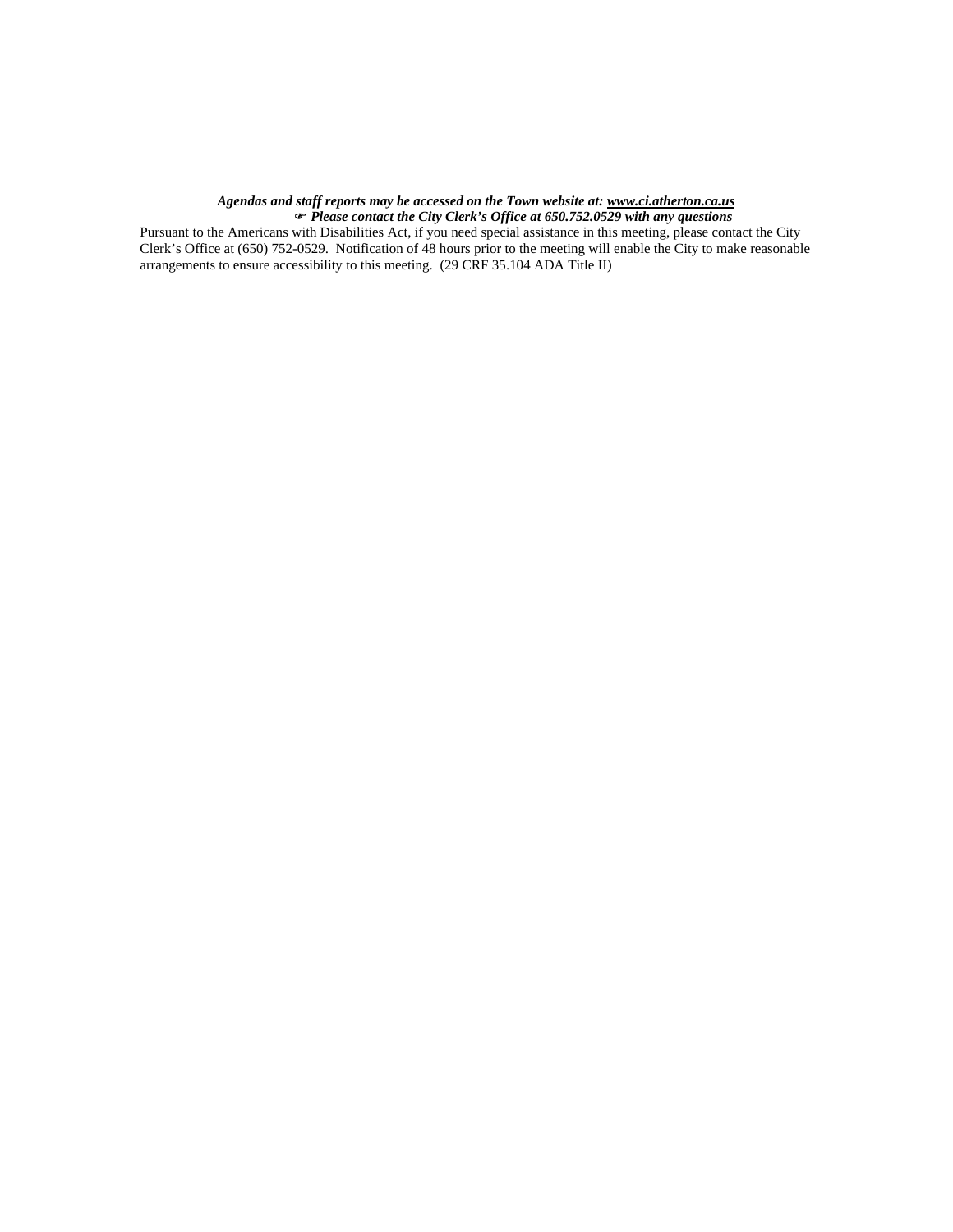# **TOWN OF ATHERTON**

CLAIMS LIST June 2004

Payroll Checks Electronic Transfers A/P Checks 17672 - 17821 369,356

 $4271 - 4348$  \$ 30,491

307,885

TOTAL

**I, James H. Robinson, City Manager of the Town of Atherton, do hereby certify under penalty of perjury that the demands listed above, check numbers 4271 - 4348 (payroll) and 17672 – 17821 (accounts payable), and electronic transfers for employees federal payroll taxes and fees, inclusive, amount to \$ 707,732; are true and correct, and that there are sufficient funds for payment.** 

> James H. Robinson City Manager

\_\_\_\_\_\_\_\_\_\_\_\_\_\_\_\_\_\_\_\_\_\_\_\_\_\_\_\_\_\_\_

\_\_\_\_\_\_\_\_\_\_\_\_\_\_\_\_\_\_\_\_\_\_\_\_\_\_\_\_\_\_\_

**The above claims, check numbers 4271 - 4348 (payroll) and 17672 17821 (accounts payable), and electronic transfers for employees federal payroll taxes and fees, inclusive, amount to \$ 707,732; are true and correct, and are authorized for payment.** 

> Kathy McKeithen Mayor, Town of Atherton

|            | <b>SOURCE OF FUNDS</b>        |         |  |  |  |  |
|------------|-------------------------------|---------|--|--|--|--|
| <b>101</b> | General Fund                  | 509,973 |  |  |  |  |
| 105        | Tennis Fund                   |         |  |  |  |  |
| 201        | <b>Special Parcel Tax</b>     | 39,434  |  |  |  |  |
| 202        | Transportation                |         |  |  |  |  |
| 203        | Gas Tax Fund                  |         |  |  |  |  |
| 210        | Road Construction Impact Fees |         |  |  |  |  |
| 211        | Park Grants Fund              |         |  |  |  |  |
|            |                               |         |  |  |  |  |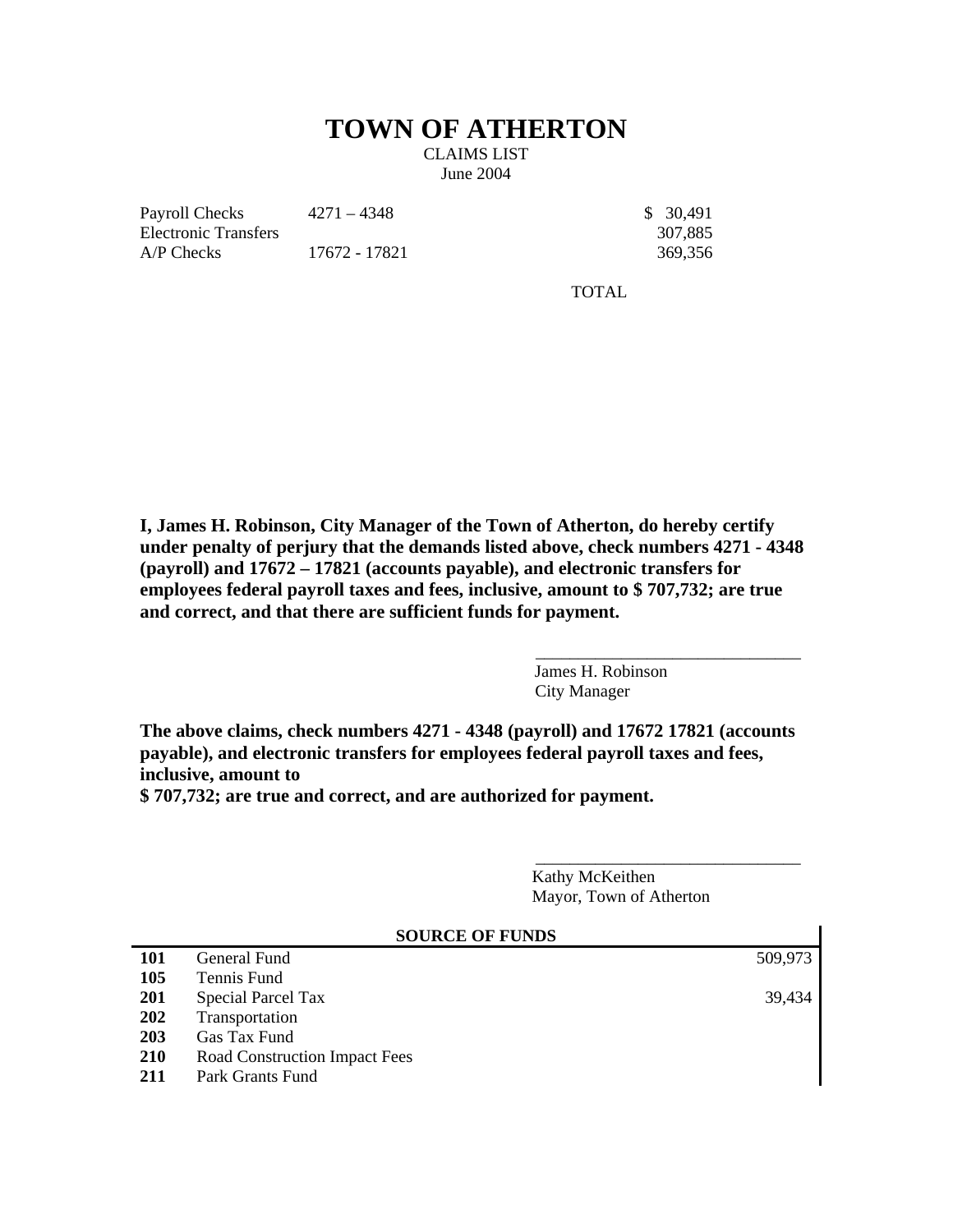| 213 | Library Special Revenue Fund          |       | 1,200   |
|-----|---------------------------------------|-------|---------|
| 401 | <b>General Capital Projects</b>       |       | 614     |
| 402 | <b>Storm Drainage</b>                 |       |         |
| 403 | <b>Atherton Channel District</b>      |       |         |
| 404 | Park Playground Improvement           |       |         |
| 406 | <b>Facilities Construction</b>        |       | 139,973 |
| 610 | Vehicle Replacement                   |       |         |
| 611 | Computer Maint. & Replacement         |       | 3,588   |
| 612 | <b>Administrative Services</b>        |       | 4,463   |
| 614 | <b>Workers Compensation Insurance</b> |       |         |
| 715 | Evans Estate                          |       | 8,487   |
|     |                                       | TOTAL | 707,732 |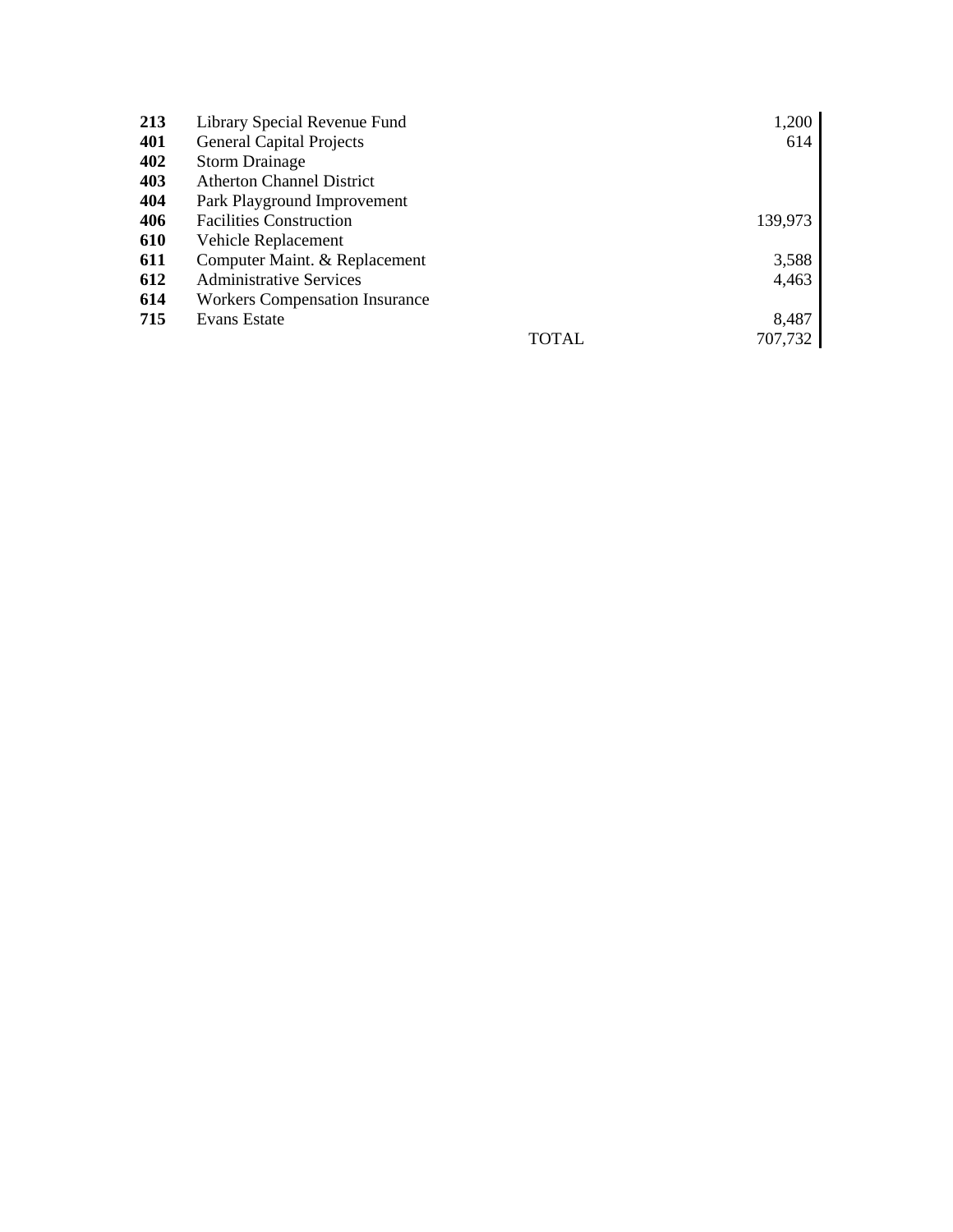#### **Item No. 10**



Town of Atherton

# **CITY COUNCIL STAFF REPORT**

**TO: HONORABLE MAYOR AND CITY COUNCIL** 

**FROM: JOHN P. JOHNS, FINANCE DIRECTOR** 

**DATE: FOR THE MEETING OF JULY 21, 2004** 

**SUBJECT: MONTHLY FINANCIAL REPORT, JUNE 2004** 

## **RECOMMENDATION:**

## **Receive the Monthly Financial Report for May 2004.**

## **INTRODUCTION:**

The attached schedules show revenues and expenditures and fund balance for all funds as of June 30, 2004.

## **HIGHLIGHTS**

General Fund expenditures for the twelve months ended June 30, 2004, have amounted to \$7,084,840 or 93 percent of the \$7,596,290 budgeted for the fiscal year. For the twelve months ended June 30, 2004, General Fund revenues have amounted to \$7,788,451 or 101 percent of the \$7,691,362 estimated for the year. By comparison, General Fund expenditures amounted to 99 percent of budgeted expenditures for the twelve months ended June 30, 2004. Additionally, General Fund revenues amounted to 98 percent of estimated revenues for the twelve months ending June 30, 2004.

The revenue and expenditures reported herein do not include year-end accruals, nor have they been subject to the annual financial audit. Revenue and expenditure items realized but not yet recorded include an estimated \$200,000 in payments for services and supplies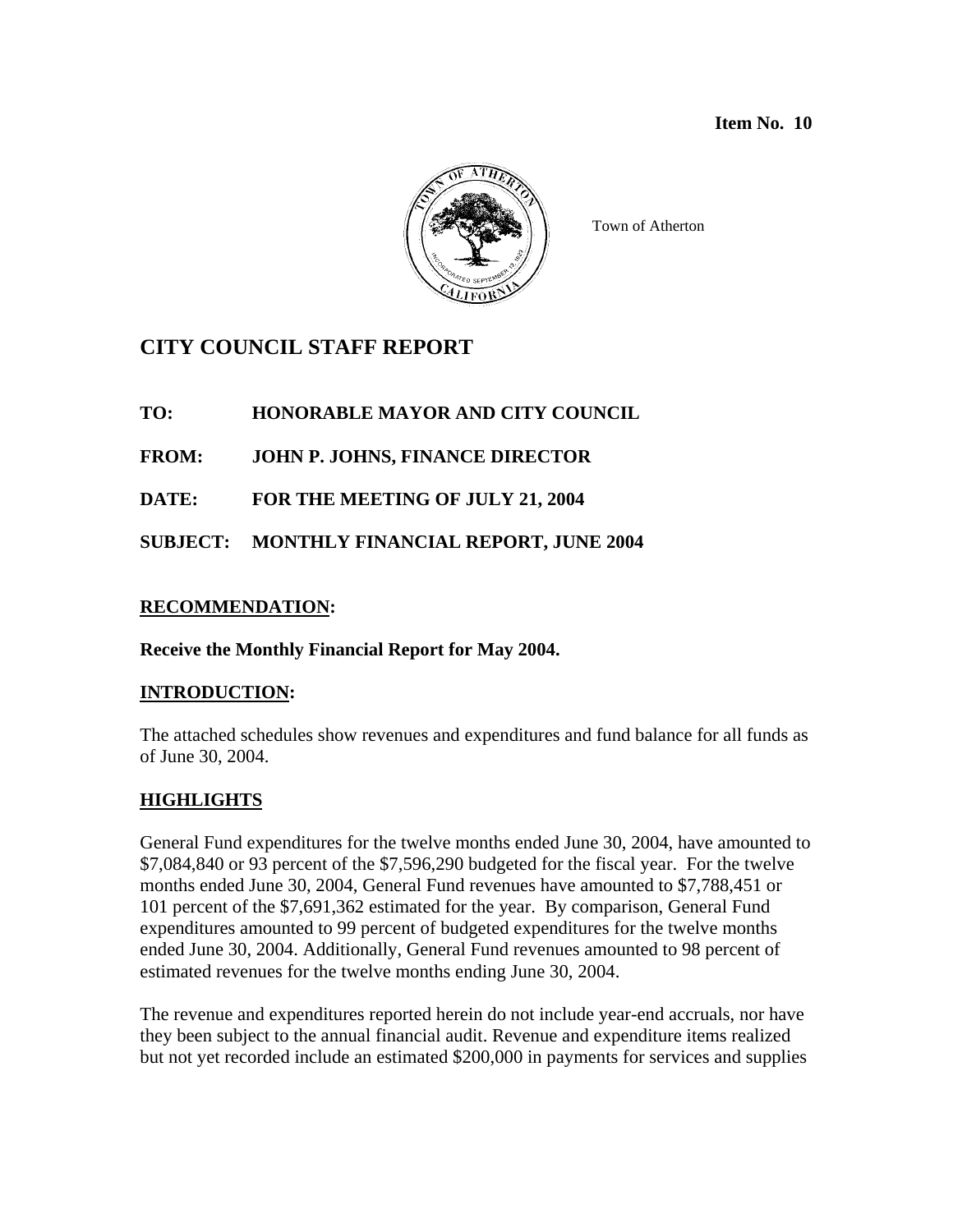that have been received but not yet paid for, as well as an estimated \$60,000 in interest income that has not been apportioned by the State of California Local Agency Investment Fund and by the San Mateo County Treasurer. Accordingly, we expect that our fundbalance carryover will equal or exceed the \$205,118 that we projected as part of the Fiscal Year 2004-05 budget.

## **FISCAL IMPACT:**

None

Prepared by: Approved by:

Finance Director City Manager

\_\_\_\_\_\_\_\_\_\_\_\_\_\_\_\_\_\_\_\_\_\_\_\_ \_\_\_\_\_\_\_\_\_\_\_\_\_\_\_\_\_\_\_\_\_\_\_\_\_ John P. Johns James H. Robinson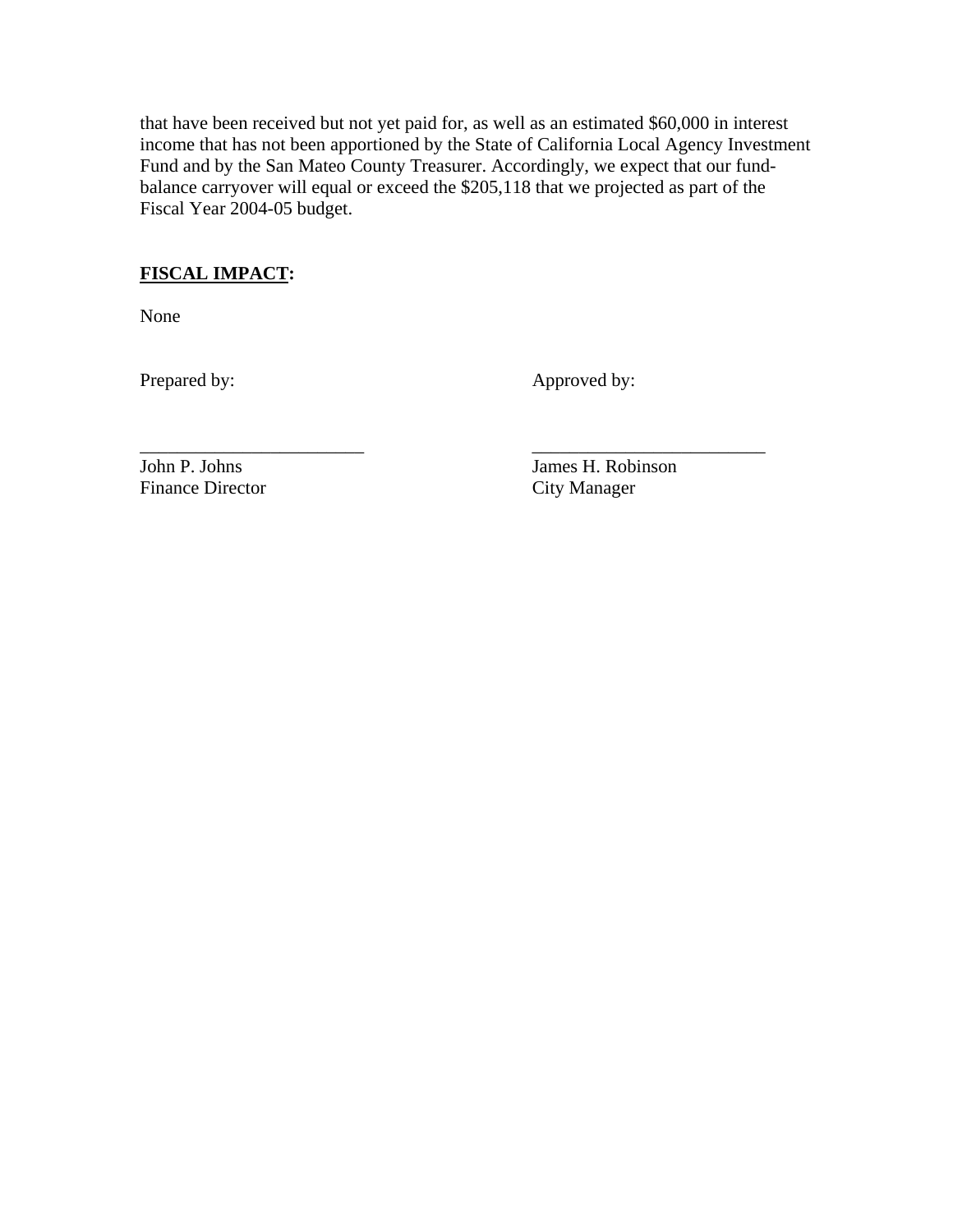|      |                                     |                                    | <b>TOWN OF ATHERTON</b>    |                                          |                                        |                                  |  |  |  |  |  |  |
|------|-------------------------------------|------------------------------------|----------------------------|------------------------------------------|----------------------------------------|----------------------------------|--|--|--|--|--|--|
|      |                                     |                                    | <b>Revenue Summary</b>     |                                          |                                        |                                  |  |  |  |  |  |  |
|      | For the Month ended June 30th, 2004 |                                    |                            |                                          |                                        |                                  |  |  |  |  |  |  |
|      |                                     |                                    |                            |                                          |                                        |                                  |  |  |  |  |  |  |
| Fund |                                     | <b>Revenue Source</b>              | 2003-04<br><b>Estimate</b> | <b>Current Period</b><br><b>Revenues</b> | <b>Year to Date</b><br><b>Revenues</b> | $\frac{0}{0}$<br><b>Received</b> |  |  |  |  |  |  |
|      |                                     |                                    |                            |                                          |                                        |                                  |  |  |  |  |  |  |
|      |                                     | Property Tax<br>Sales and Use Tax  | \$<br>3,035,934<br>200,640 | 4,413                                    | \$<br>3,165,831<br>141,816             | 104%<br>71%                      |  |  |  |  |  |  |
|      |                                     | Other Taxes                        | 882,115                    | 60,001                                   | 835,648                                | 95%                              |  |  |  |  |  |  |
|      |                                     | Licenses & Permits                 | 1,541,673                  | 300,683                                  | 1,864,413                              | 121%                             |  |  |  |  |  |  |
|      |                                     | Fines & Forfeitures                | 70,000                     | 5,116                                    | 63,537                                 | 91%                              |  |  |  |  |  |  |
|      |                                     | Revenue from Other Agencies        | 139,000                    | 12,880                                   | 145,634                                | 105%                             |  |  |  |  |  |  |
|      |                                     | Charges for Services               | 472,700                    | 42,662                                   | 332,143                                | 70%                              |  |  |  |  |  |  |
|      |                                     | Investment & Rental Income         | 347,300                    | 8,497                                    | 222,221                                | 64%                              |  |  |  |  |  |  |
|      |                                     | Other Revenues                     | 3,000                      | 1,427                                    | 18,208                                 | 607%                             |  |  |  |  |  |  |
|      |                                     | <b>Total General Fund Revenues</b> | 6,692,362                  | 435,679                                  | 6,789,451                              | 101%                             |  |  |  |  |  |  |
|      |                                     | Interfund (Operating) Transfers In | 999,000                    | 424,520                                  | 999,000                                | 100%                             |  |  |  |  |  |  |
|      |                                     | 101 General Fund Total             | 7,691,362                  | 860,199                                  | 7,788,451                              | 101%                             |  |  |  |  |  |  |
|      |                                     | <b>Special Revenue Funds:</b>      |                            |                                          |                                        |                                  |  |  |  |  |  |  |
| 105  |                                     | Tennis                             | 9,000                      | 1,075                                    | 16,865                                 | 187%                             |  |  |  |  |  |  |
| 201  |                                     | Special Parcel Tax                 | 1,770,000                  | $\overline{a}$                           | 1,782,921                              | 101%                             |  |  |  |  |  |  |
| 202  |                                     | Transportation                     | 177,740                    |                                          | 188,089                                | 106%                             |  |  |  |  |  |  |
| 203  |                                     | Street Improvement (Gas Tax)       | 149,309                    | 10,859                                   | 151,023                                | 101%                             |  |  |  |  |  |  |
| 209  |                                     | Law Enforcement                    | 100,000                    |                                          | 100,416                                | 100%                             |  |  |  |  |  |  |
| 210  |                                     | Road Construction Impact Fees      | 340,000                    | 81,890                                   | 537,967                                | 158%                             |  |  |  |  |  |  |
| 211  |                                     | <b>State Park Grants Fund</b>      | 93,040                     | $\overline{\phantom{0}}$                 |                                        | $0\%$                            |  |  |  |  |  |  |
| 213  |                                     | Library                            | 200,000                    | $\overline{\phantom{a}}$                 | 392,550                                | 196%                             |  |  |  |  |  |  |
|      |                                     | Total                              | 2,839,089                  | 93,824                                   | 3,169,831                              | 112%                             |  |  |  |  |  |  |
|      |                                     | <b>Capital Project Funds:</b>      |                            |                                          |                                        |                                  |  |  |  |  |  |  |
| 401  |                                     | Capital Improvement                |                            | $\overline{\phantom{0}}$                 |                                        |                                  |  |  |  |  |  |  |
| 402  |                                     | <b>Storm Drainage</b>              |                            |                                          |                                        |                                  |  |  |  |  |  |  |
| 403  |                                     | Channel Drainage District          | 46,000                     | 63                                       | 43,608                                 | 95%                              |  |  |  |  |  |  |
| 404  |                                     | Park Playground Improvement        |                            |                                          | 1,500                                  | $0\%$                            |  |  |  |  |  |  |
| 405  |                                     | Middlefield Road Grants            |                            |                                          | 1,514                                  |                                  |  |  |  |  |  |  |
| 406  |                                     | Facilities Construction            |                            |                                          |                                        |                                  |  |  |  |  |  |  |
|      |                                     | Total                              | 46,000                     | 63                                       | 46,622                                 | 101%                             |  |  |  |  |  |  |
|      |                                     |                                    |                            |                                          |                                        |                                  |  |  |  |  |  |  |
|      |                                     | <b>Internal Service Funds:</b>     |                            |                                          |                                        |                                  |  |  |  |  |  |  |
| 610  |                                     | Vehicle Replacement                | $\overline{\phantom{0}}$   | $\overline{\phantom{0}}$                 | $\overline{\phantom{0}}$               |                                  |  |  |  |  |  |  |
| 611  |                                     | <b>Information Technology</b>      | 96,043                     | 92,346                                   | 123,128                                | 128%                             |  |  |  |  |  |  |
| 612  |                                     | <b>Administrative Services</b>     | 283,128                    | 219,117                                  | 283,128                                | 100%                             |  |  |  |  |  |  |
| 614  |                                     | Workers Compensation Insurance     |                            | 5,436                                    | 10,871                                 |                                  |  |  |  |  |  |  |
|      |                                     | Total                              | 379,171                    | 316,899                                  | 417,127                                | 110%                             |  |  |  |  |  |  |
|      |                                     | <b>Trust and Agency Funds:</b>     |                            |                                          |                                        |                                  |  |  |  |  |  |  |
| 715  |                                     | <b>Evans Creative Design</b>       | 74,000                     | 10,592                                   | 43,250                                 | 58%                              |  |  |  |  |  |  |
|      |                                     |                                    |                            |                                          |                                        |                                  |  |  |  |  |  |  |
|      |                                     | Total                              | 74,000                     | 10,592                                   | 43,250                                 | 58%                              |  |  |  |  |  |  |
|      |                                     | <b>Total Revenues</b>              | 11,029,622                 | 1,281,577                                | 11,465,282                             | 104%                             |  |  |  |  |  |  |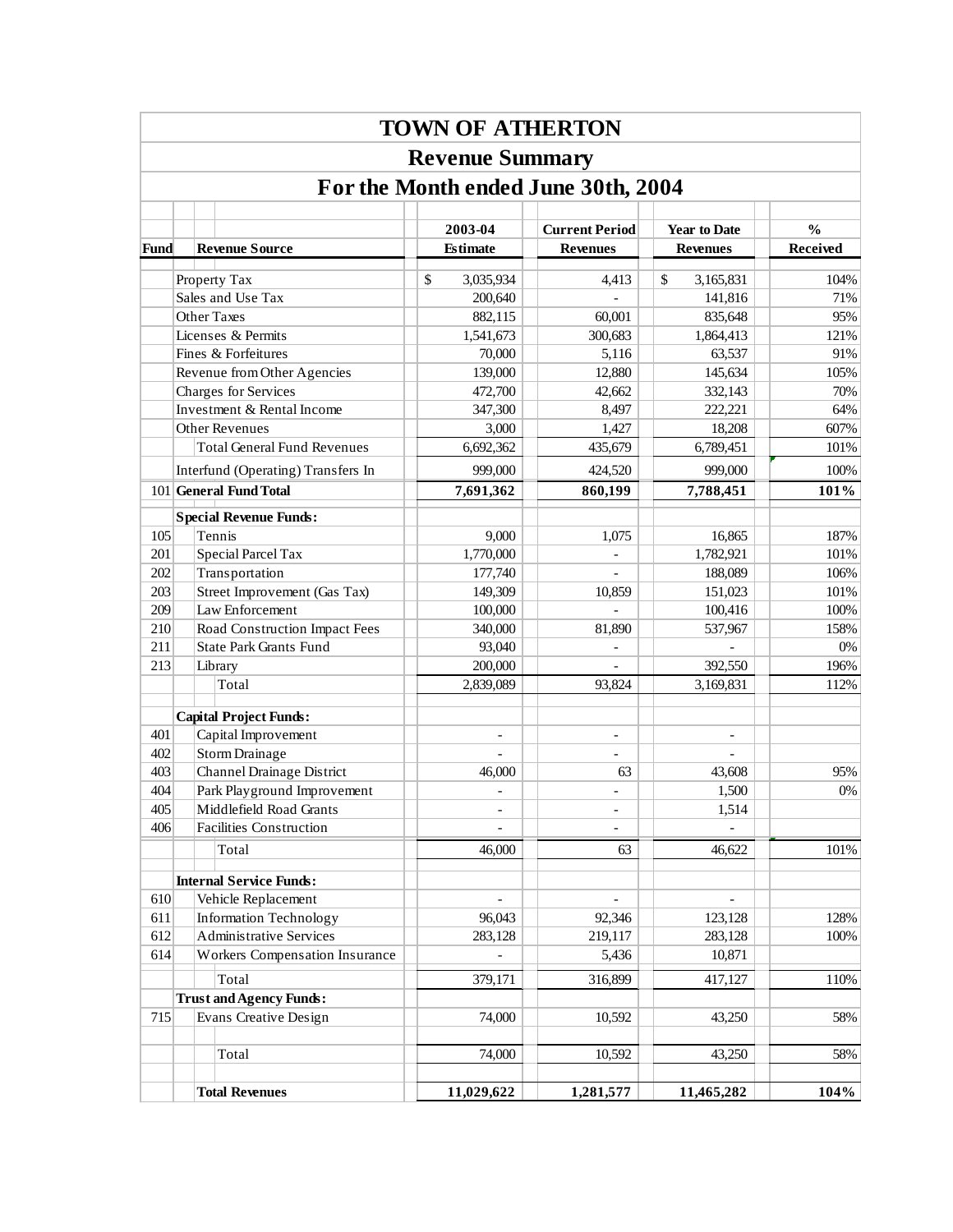|             |                                        | <b>TOWN OF ATHERTON</b>    |                                     |                     |               |
|-------------|----------------------------------------|----------------------------|-------------------------------------|---------------------|---------------|
|             |                                        | <b>Expenditure Summary</b> |                                     |                     |               |
|             |                                        |                            | For the Month Ended June 30th, 2004 |                     |               |
|             |                                        |                            |                                     |                     |               |
| <b>Fund</b> | Description                            | 2003-04                    | <b>Current Period</b>               | <b>Year to Date</b> | $\frac{0}{0}$ |
|             | <b>Department</b>                      | <b>Budget</b>              | <b>Expenditures</b>                 | <b>Expenditures</b> | <b>Spent</b>  |
| 101         | General Fund                           |                            |                                     |                     |               |
|             | 11 City Council                        | \$<br>20,174               | \$<br>1,391                         | 15,197              | 75%           |
|             | 12 City Manager                        | 497,895                    | 43,838                              | 514,094             | 103%          |
|             | 16 City Attorney                       | 175,551                    | 19,176                              | 122,306             | 70%           |
|             | 18 Finance                             | 434,137                    | 35,309                              | 371,754             | 86%           |
|             | $25$ Building                          | 952,873                    | 173,186                             | 870,215             | 91%           |
|             | 40 Police                              | 3,629,233                  | 283,160                             | 3,567,044           | 98%           |
|             | 50 Public Works                        | 1,786,427                  | 132,184                             | 1,582,302           | 89%           |
|             | Contingency                            | 100,000                    |                                     | 41,928              | 42%           |
|             | <b>Total General Fund Expenditures</b> | 7,596,290                  | 688,244                             | 7,084,840           | 93%           |
|             | Interfund (Operating) Transfers Out    |                            |                                     |                     | 0%            |
|             | 101 General Fund Total                 | \$7,596,290                | \$<br>688,244                       | \$7,084,840         | 93%           |
|             |                                        |                            |                                     |                     |               |
|             | <b>Special Revenue Funds:</b>          |                            |                                     |                     |               |
| 105         | Tennis                                 | 22,936                     | 2,755                               | 15,549              | 68%           |
| 201         | Special Parcel Tax                     | 1,986,917                  | 490,272                             | 1,695,381           | 85%           |
| 202         | Transportation                         | 177,740                    | 97,378                              | 221,166             | 124%          |
| 203         | Street Improvement (Gas Tax)           | 180,080                    | 13,400                              | 50,507              | 28%           |
| 209         | Law Enforcement                        | 100,000                    |                                     | 100,000             | 100%          |
| 210         | Road Impact Fees                       | 588,682                    | 13,440                              | 466,793             | 79%           |
| 211         | <b>State Park Grants</b>               | 81,660                     |                                     | 6,653               | 8%            |
| 213         | Library Fund                           | 15,720                     | 1,709                               | 57,990              | 369%          |
|             | Total                                  | 3,153,735                  | 618,954                             | 2,614,039           | 83%           |
|             |                                        |                            |                                     |                     |               |
|             | <b>Capital Project Funds:</b>          |                            |                                     |                     |               |
| 401         | Capital Improvement                    | 284,451                    | 4,614                               | 48,506              | 17%           |
| 402         | Storm Drainage                         | 25,713                     |                                     |                     | $0\%$         |
| 403         | Channel Drainage District              | 411,554                    | 4,178                               | 47,914              | 12%           |
| 404         | Park Playground Fund                   |                            |                                     | 29,149              |               |
| 405         | Middlefield Road Grants                |                            |                                     |                     |               |
| 406         | <b>Facilities Construction</b>         | 287,267                    | 157,266                             | 202,522             | 70%           |
|             | Total                                  | 1,008,985                  | 166,058                             | 328,091             | 33%           |
|             |                                        |                            |                                     |                     |               |
|             | <b>Internal Service Funds:</b>         |                            |                                     |                     |               |
| 610         | Vehicle Replacement                    | 10,000                     |                                     | 74,758              | 748%          |
| 611         | <b>Information Technology</b>          | 107,500                    | 3,588                               | 94,816              | 88%           |
| 612         | <b>Administrative Services</b>         | 328,151                    | 26,925                              | 261,743             | 80%           |
| 614         | Workers Compensation Insurance         |                            |                                     |                     |               |
|             | Total                                  | 445,651                    | 30,513                              | 431,317             | 97%           |
|             | <b>Trust and Agency Funds:</b>         |                            |                                     |                     |               |
| 715         | Evans Creative Design                  | 62,100                     | 9,196                               | 36,907              | 59%           |
|             | Total                                  | 62,100                     | 9,196                               | 36,907              | 59%           |
|             | <b>Total Expenditures</b>              | 12,266,761                 | 1,512,965                           | 10,495,194          | 86%           |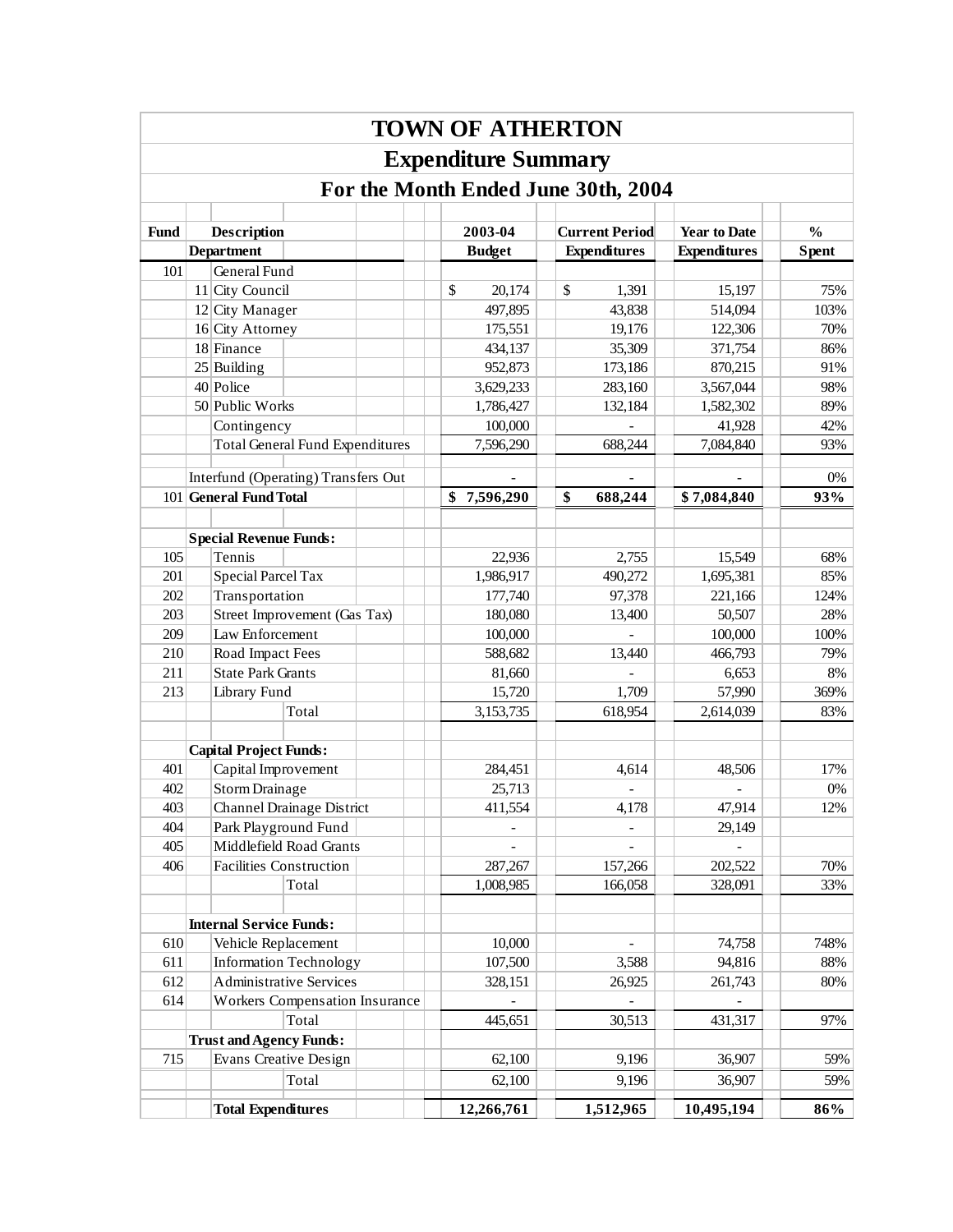|             |                                         |                                                           |                                |                    |                                         | <b>TOWN OF ATHERTON</b>    |                          |                     |                               |
|-------------|-----------------------------------------|-----------------------------------------------------------|--------------------------------|--------------------|-----------------------------------------|----------------------------|--------------------------|---------------------|-------------------------------|
|             |                                         |                                                           |                                |                    | <b>Budget Summary</b>                   |                            |                          |                     |                               |
|             |                                         |                                                           |                                |                    |                                         | <b>Fiscal Year 2003-04</b> |                          |                     |                               |
|             |                                         |                                                           |                                |                    | <b>June 30th, 2004</b>                  |                            |                          |                     |                               |
|             |                                         |                                                           |                                |                    |                                         |                            |                          |                     |                               |
|             |                                         |                                                           |                                |                    |                                         |                            |                          |                     |                               |
|             |                                         |                                                           |                                |                    |                                         |                            |                          |                     |                               |
|             |                                         |                                                           |                                |                    | <b>Beginning</b><br><b>Fund Balance</b> | <b>Revenues</b>            | <b>Transfers</b>         | <b>Expenditures</b> | Ending<br><b>Fund Balance</b> |
| <b>Fund</b> | Description                             |                                                           |                                |                    | <b>July 1, 2004</b>                     | to Date                    | to Date                  | <b>To Date</b>      | to Date                       |
|             |                                         |                                                           |                                |                    |                                         |                            |                          |                     |                               |
| 101         | <b>General Fund</b>                     |                                                           |                                |                    | 5,284,633                               | 6,789,451                  | 999,000                  | 7,084,840           | 5,988,244                     |
|             |                                         |                                                           |                                |                    |                                         |                            |                          |                     |                               |
| 105         | <b>Special Revenue Funds:</b><br>Tennis |                                                           |                                |                    | 10,543                                  | 16,865                     |                          | 15,549              | 11,859                        |
| 201         |                                         |                                                           | Special Municipal Tax          |                    | 895,443                                 | 1,782,921                  |                          | 1,695,381           | 982,983                       |
| 202         | Transportation                          |                                                           |                                |                    | 14,728                                  | 188,089                    |                          | 221,166             | (18, 349)                     |
| 203         |                                         |                                                           | Street Improvement (Gas Tax)   |                    | 126,605                                 | 151,023                    |                          | 50,507              | 227,121                       |
| 209         |                                         |                                                           | Law Enforcement                |                    | 22,911                                  | 100,416                    |                          | 100,000             | 23,327                        |
| 210         |                                         |                                                           | Road Construction Impact Fees  |                    | 650,346                                 | 537,967                    |                          | 466,793             | 721,520                       |
| 211         |                                         |                                                           | <b>State Park Grants</b>       |                    | (5,362)                                 |                            |                          | 6,653               | (12,015)                      |
| 213         |                                         |                                                           | Library Special Revenue Fund   |                    | 723,832                                 | 392,550                    |                          | 57,990              | 1,058,392                     |
|             |                                         |                                                           | Sub Total                      |                    | 2,439,047                               | 3,169,831                  | $\overline{\phantom{a}}$ | 2,614,039           | 2,994,839                     |
|             |                                         |                                                           |                                |                    |                                         |                            |                          |                     |                               |
|             | <b>Capital Projects Funds:</b>          |                                                           |                                |                    |                                         |                            |                          |                     |                               |
| 401<br>402  |                                         |                                                           | Capital Improvement            |                    | 358,152<br>48,225                       | $\overline{\phantom{a}}$   |                          | 48,506              | 309,646                       |
| 403         | Storm Drainage                          |                                                           | Channel Drainage District      |                    | 405,865                                 | 43,608                     |                          | 47,914              | 48,225<br>401,559             |
| 404         |                                         |                                                           | Park Playground Improvement    |                    | 28,958                                  | 1,500                      |                          | 29,149              | 1,309                         |
| 405         |                                         |                                                           | Middlefield Road Grants        |                    |                                         | 1,514                      |                          |                     | 1,514                         |
| 406         |                                         |                                                           | <b>Facilities Construction</b> |                    | 274,654                                 | $\overline{\phantom{a}}$   |                          | 202,522             | 72,132                        |
|             |                                         |                                                           |                                |                    |                                         |                            |                          |                     |                               |
|             |                                         |                                                           | Sub Total                      |                    | 1,115,854                               | 46,622                     | $\blacksquare$           | 328,091             | 834,385                       |
|             |                                         |                                                           |                                |                    |                                         |                            |                          |                     |                               |
|             | <b>Internal Service Fund</b>            |                                                           |                                |                    |                                         |                            |                          |                     |                               |
| 610         |                                         |                                                           | Vehicle Replacement            |                    | 402,633                                 |                            |                          | 74,758              | 327,875                       |
| 612         | Information Technology<br>611           |                                                           | 78,723<br>134,052              | 123,128<br>283,128 |                                         | 94,816<br>261,743          | 107,035<br>155,437       |                     |                               |
| 614         |                                         | Administrative Services<br>Workers Compensation Insurance |                                |                    | 10,871                                  |                            |                          | 10,871              |                               |
|             |                                         |                                                           |                                |                    |                                         |                            |                          |                     |                               |
|             |                                         |                                                           | Sub Total                      |                    | 615,408                                 | 417,127                    | $\blacksquare$           | 431,317             | 601,218                       |
|             |                                         |                                                           |                                |                    |                                         |                            |                          |                     |                               |
|             |                                         |                                                           | <b>Trust and Agency Funds</b>  |                    |                                         |                            |                          |                     |                               |
| 715         |                                         |                                                           | Evans Creative Design          |                    | 116,028                                 | 43,250                     |                          | 36,907              | 122,371                       |
|             |                                         |                                                           | Sub Total                      |                    | 116,028                                 | 43,250                     | ä,                       | 36,907              | 122,371                       |
|             |                                         |                                                           | <b>Grand Total</b>             |                    | \$<br>9,570,970                         | \$10,466,282               | \$<br>999,000            | \$10,495,194        | \$10,541,058                  |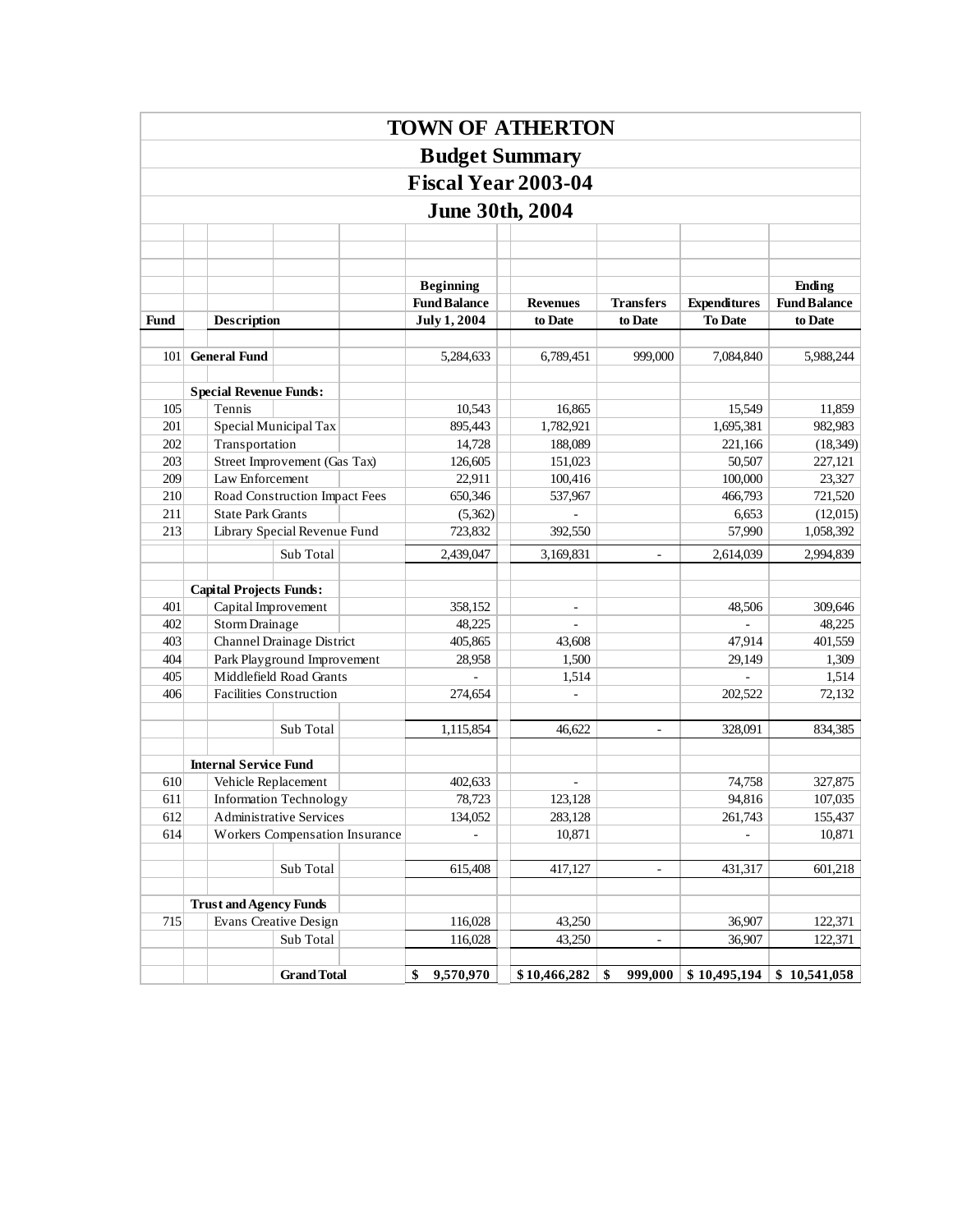

Town of Atherton

# **CITY COUNCIL STAFF REPORT**

**TO: HONORABLE MAYOR AND CITY COUNCIL** 

**FROM: JOHN P. JOHNS, FINANCE DIRECTOR** 

**DATE: FOR THE MEETING OF JULY 21, 2004** 

## **SUBJECT: QUARTERLY INVESTMENT REPORT FOR THE THIRD QUARTER OF FISCAL YEAR 2003-04.**

## **RECOMMENDATION:**

Accept the quarterly investment report for the quarter ended March 31, 2004.

## **INTRODUCTION:**

This is the quarterly status report of the Town's investments in the Local Agency Investment Fund (LAIF) and the San Mateo County Investment Pool (SMCIP) for the quarter ending March 31, 2004.

## DISCUSSION

As of March 31, 2004, the Town had total investments of **\$10,080,090.** Interest earnings for the third quarter of Fiscal Year 2003-04 amounted to **\$60,929**. The funds are invested in the San Mateo County Investment Pool (SMCIP) and the Local Agency Investment Fund (LAIF).

During the third quarter of Fiscal Year 2003-04, the reported effective yield of LAIF amounted to 1.56 percent per annum. This compares to an average gross earnings reported by the San Mateo County Investment Pool of 2.62 percent per annum.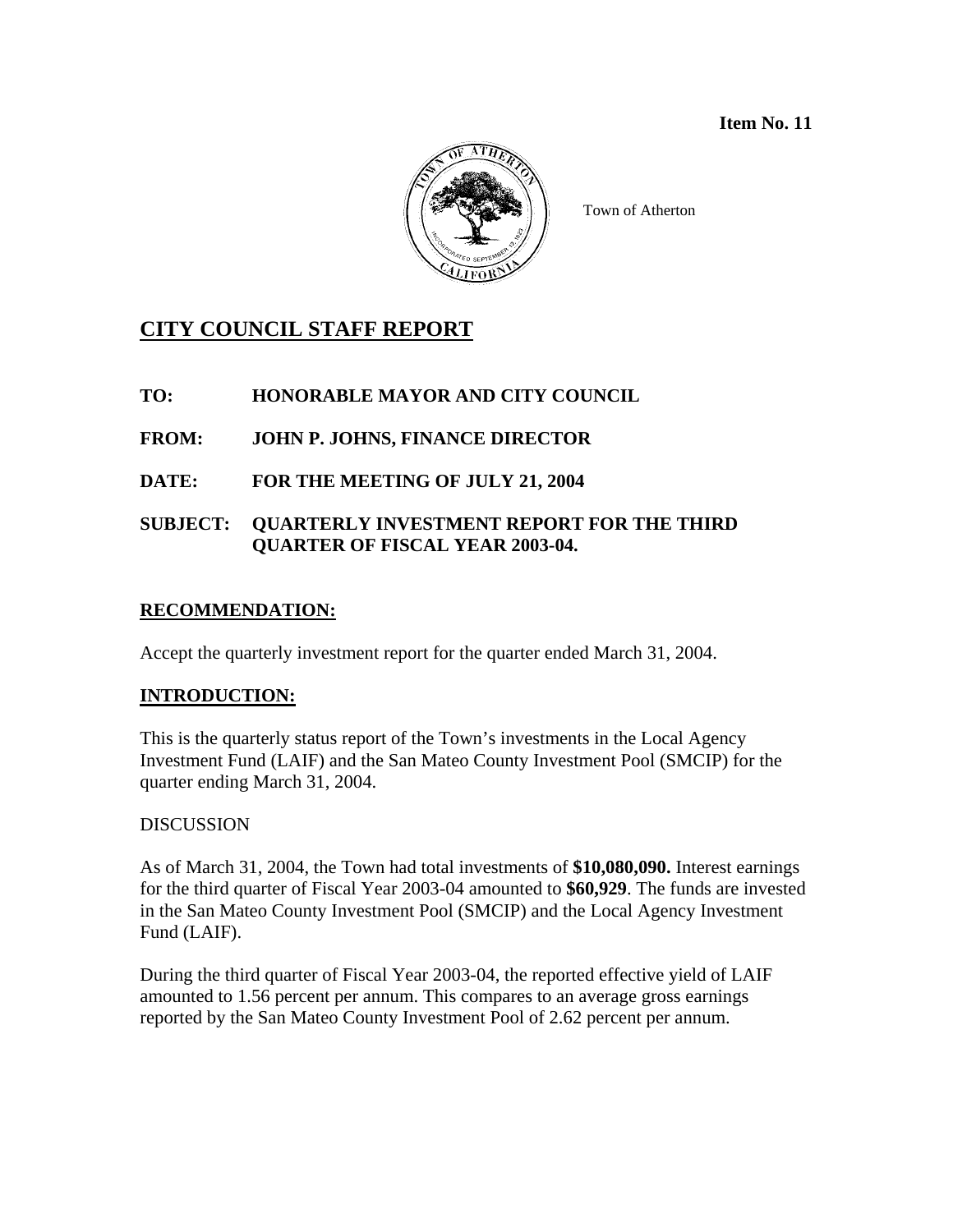**Investment at SMCIP:** The San Mateo County Investment Pool is created and managed by the County Treasurer. As of March 31, 2004, the County's investment pool carried investments with a total par value of \$2.74 billion and an average duration to maturity of 1.9 years. The Town's investment with the San Mateo County Investment Pool as of March 31, 2004 amounted to \$6,169,203 or 61% percent of the town's total investment holdings.

Attachment 1 to this staff report provides a summary of the composition of the San Mateo County Investment Pool according to investment vehicle.

**Investment in LAIF:** Local Agency Investment Fund (LAIF) is created and managed by the California State Treasurer. As of March 31, 2004, LAIF had total assets of \$52.2 billion and an average duration to maturity of 159 days. The Town's investment balance with LAIF as of March 31, 2004 was \$3,910,887 or 39 percent of the total funds invested.

Attachment 2 to this report provides a summary of the composition of the LAIF according to investment vehicle.

## **FISCAL IMPACT:**

Informational only.

Prepared by: Approved by:

Finance Director City Manager

John P. Johns James H. Robinson

## **ATTACHMENTS**:

1. Quarterly investment summary, San Mateo County Investment Pool

\_\_\_\_\_\_\_\_\_\_\_\_\_\_\_\_\_\_\_\_\_\_\_\_ \_\_\_\_\_\_\_\_\_\_\_\_\_\_\_\_\_\_\_\_\_\_\_\_\_

2. Quarterly investment summary, State of California Local Agency Investment Fund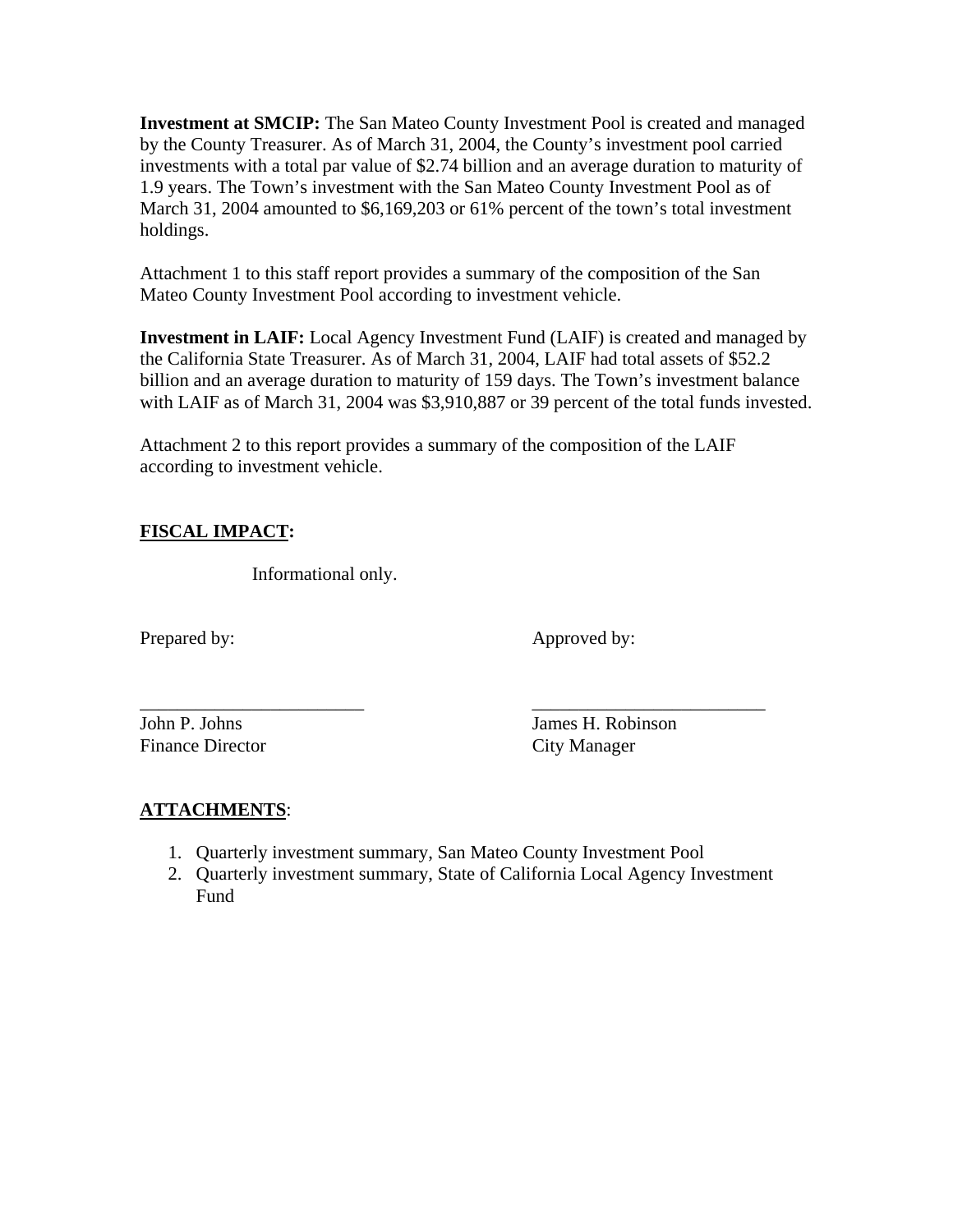# SAN MATEO COUNTY TREASURER'S OFFICE FIXED INCOME DISTRIBUTION - SETTLED TRADES  $\underset{Apr\bar{d}}{\textrm{300,2004}}\textcolor{red}{\textrm{547\%}}\underset{2004}{\textrm{540}}\textcolor{red}{\textrm{7490}}\textcolor{red}{\textrm{749}}$

#### **Summary Information**

|                                | Totals                          | Weighted Averages                        |            |
|--------------------------------|---------------------------------|------------------------------------------|------------|
| Par Value                      | 3.473.820.333                   | Average YTM                              | 23         |
| Market Value                   | 2,484,048,007.27                | Average Maturity (yrs)                   | 2.1        |
| <b>Total Cost</b>              | 2.473,583,062.18                | Average Coupon (%)                       | 2.355      |
| Net Gain/Loss<br>Armual Income | 10.464,945.09<br>\$7,893,306.14 | Average Duration<br>Average Moody Ruting | 1.9<br>Aa1 |
| Accrued Interest               | 14, 437, 936.03                 | Average S&P Rating                       | AA:        |
| Number of Issues               | 137                             |                                          |            |

#### Distribution by Maturity

| Maturity              | Number | <b>Mkt Value</b> | % Bond<br><b>Holdings</b> | Average<br>Y T M | Average<br>Coupon |                        | Average<br>Duration |
|-----------------------|--------|------------------|---------------------------|------------------|-------------------|------------------------|---------------------|
| Under 1 Yr            | 36     | 950.975.833.54   | 38.3                      | 1.2              | 1.085             | $\mathcal{H}_{\alpha}$ | 62                  |
| $1$ $1$ r $-3$ $1$ rs | 57     | 750,270,119.69   | 30.2                      | 2.2              | 3.048             | 20                     | 1.9                 |
| 3 Yrs 5 Yrs           | 39     | 733.479.531.54   | 29.5                      | 3.7              | 3.126 96          |                        | 3.7                 |
| $7$ Yrs $-10$ Yrs     |        | 49.322.522.51    | 2.0                       | 5.2              | 4.912%            |                        | 7.1                 |

#### Distribution by Coupon

| Coupon %     | Number          | Mkt Value      | % Bond<br><b>Holdings</b> | Average<br>Y T M | Average<br>Coupon |               | Average<br>Duration |
|--------------|-----------------|----------------|---------------------------|------------------|-------------------|---------------|---------------------|
| Under 1%     | 14              | 597.247.533.44 | 24.0                      | 1.0              | 0,268             | 96            | $Q,$ ]              |
| $1\% - 3\%$  | 56              | 986.500.156.20 | 39.7                      | 23               | 2.057             | $\%$          | 2.2                 |
| 3% 5%        | $\overline{14}$ | 699.552.948.83 | 28.2                      | 3.3              | 3.606             | $96 -$        | 2.9                 |
| $5\% - 7\%$  | 22              | 189,828,074.07 | 7.6                       | 3.0              | 5.611             | $\frac{1}{2}$ | 2.4                 |
| $7\% - 10\%$ | 1               | 10,919,294.74  | Q, 4                      | 2.1              | 7,750 %           |               | 1.1                 |

#### **Distribution by Duration**

| <b>Duration</b> | Number | <b>Mkt Value</b> | % Bond<br>Holdings | Average<br><b>Y T M</b> | Average<br>Coupon | Average<br>Duration |
|-----------------|--------|------------------|--------------------|-------------------------|-------------------|---------------------|
| Under 1         | 38     | 1,010,284,777.98 | 40.7               | 1.3                     | 1.1XX %           | 0.3                 |
| $1 - 3$         | 60     | 701, 714, 224.55 | 31.9               | 2.3                     | 3.136 %           | 2.0                 |
| $3 - 5$         | 14     | 632.726.482.23   | 255                | 36                      | 3 048 %           | 39                  |
| $5 - 7$         | 2      | 20,692,913.89    | 0.8                | 53                      | 5.705 %           | 6.4                 |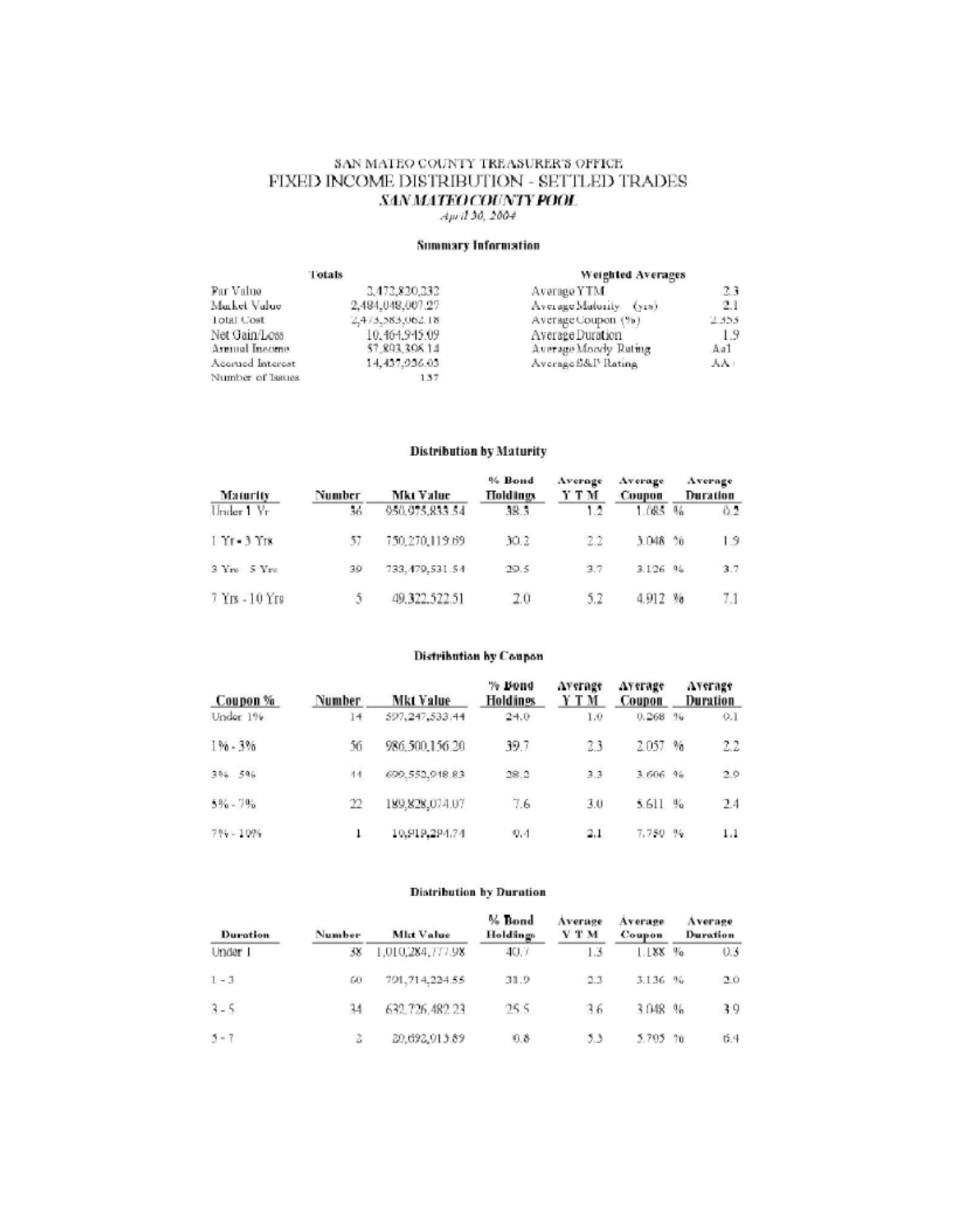## SAN MATEO COUNTY TREASURER'S OFFICE FIXED INCOME DISTRIBUTION - SETTLED TRADES  $\underset{Apr\bar{d}}{\textrm{MMM1FGCOUNTY POOL}}$

|  | $7 - 10$ |  | 28.630.508.62 |  |  | 4 337 % | 76 |
|--|----------|--|---------------|--|--|---------|----|
|--|----------|--|---------------|--|--|---------|----|

#### Distribution by Moody Rating

| Rating         | Number      | <b>Mkt Value</b> | % Bond<br><b>Holdings</b> | Average<br>Y T M | Average<br>Coupon | Average<br>Duration |
|----------------|-------------|------------------|---------------------------|------------------|-------------------|---------------------|
| Ana            | 87.         | 1.781.322.006.38 | 71.7                      | 2.3              | 2.219 %           | 1.5                 |
| Aal            |             | 132,485,820.70   | 5.3                       | 2.1              | 1.833~%           | 1.6                 |
| Aa2            | 13          | 183.677,199.31   | 7.1                       | 2.6              | 3.130.96          | 2.4                 |
| As3            | 17          | 274,507,022.87   | 11.1                      | 1.9              | 2.293 %           | 1.5                 |
| AI             | $\mathbf x$ | 75,902,389.80    | 3.1                       | 2.1              | 3.355~96          | 1.5                 |
| A              | 4           | 31,112,978.99    | 1.3                       | 3.0              | 4.178 %           | 2.0                 |
| A <sub>3</sub> |             | 5,939,689.23     | 0.2                       | 1.2              | 1.679 %           | 1.4                 |

#### Distribution by S&P Rating

| Rating       | Number | MKI Value        | % Bond<br>Holdings | Average<br>Y T M | Average<br>Coupon |     | Average<br>Duration |
|--------------|--------|------------------|--------------------|------------------|-------------------|-----|---------------------|
| AAA          | 80     | 1.798.953.947.39 | 72.4               | 24               | 2.241             | 0/2 | 20                  |
| AA           | ¢      | 71,066,496.89    | 2.9                | 2.7              | 3.11/ 79          |     | 2.3                 |
| A A-         | 21     | 314, 611, 439.82 | 12.6               | 2.1              | 2,700 %           |     | 1.6                 |
| $A^+$        | 15     | 258,708,300.15   | 19.4               | 2.0              | 2.093 %           |     | Lž                  |
| Å            | Ł.     | 41,307,757.03    | 17                 | 26               | 4170 %            |     | 17                  |
| $\mathbf{r}$ |        |                  |                    |                  |                   |     |                     |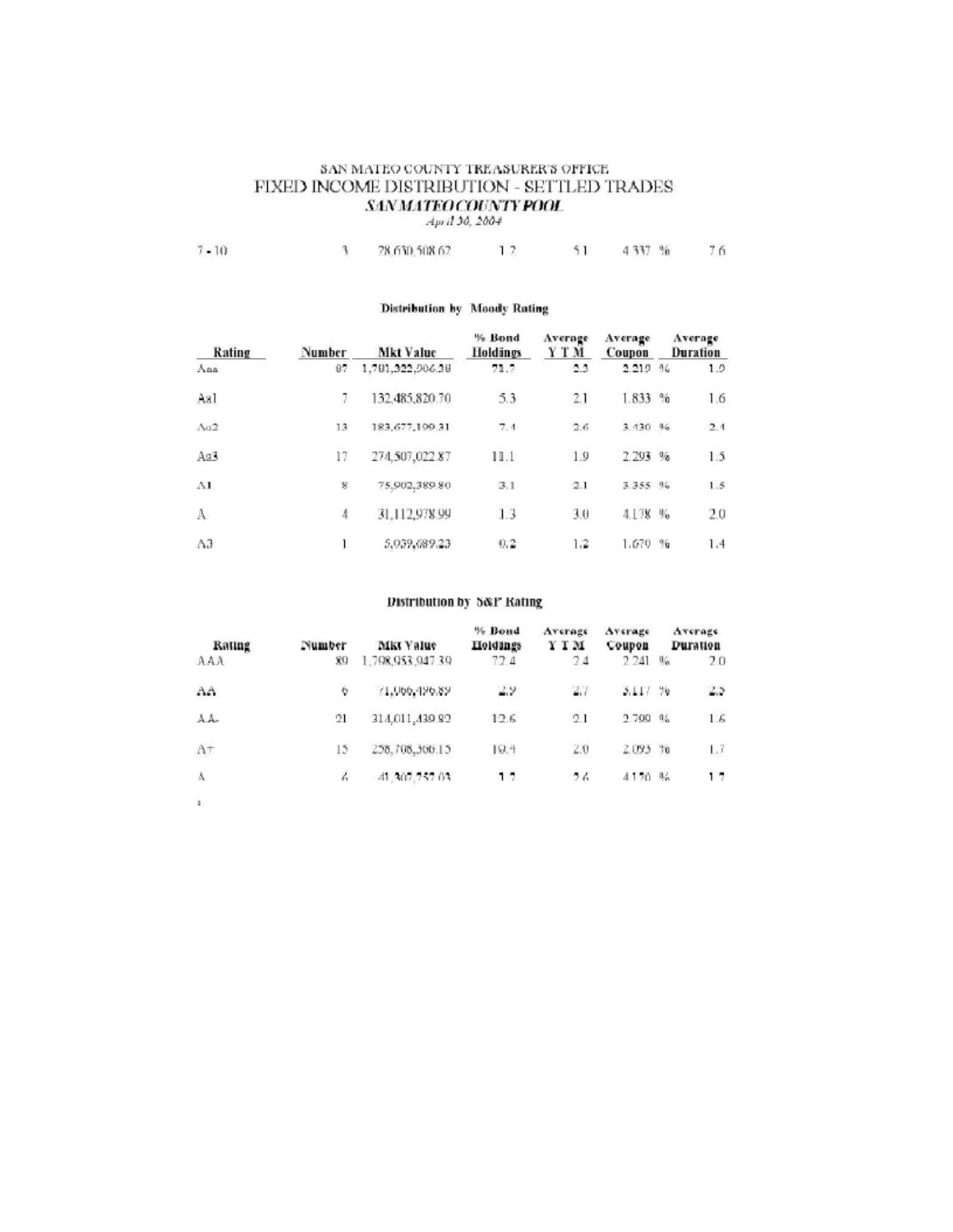# **Pooled Money Investment Account Portfolio Composition** \$51.8 Billion 03/31/04



**Item No. 12**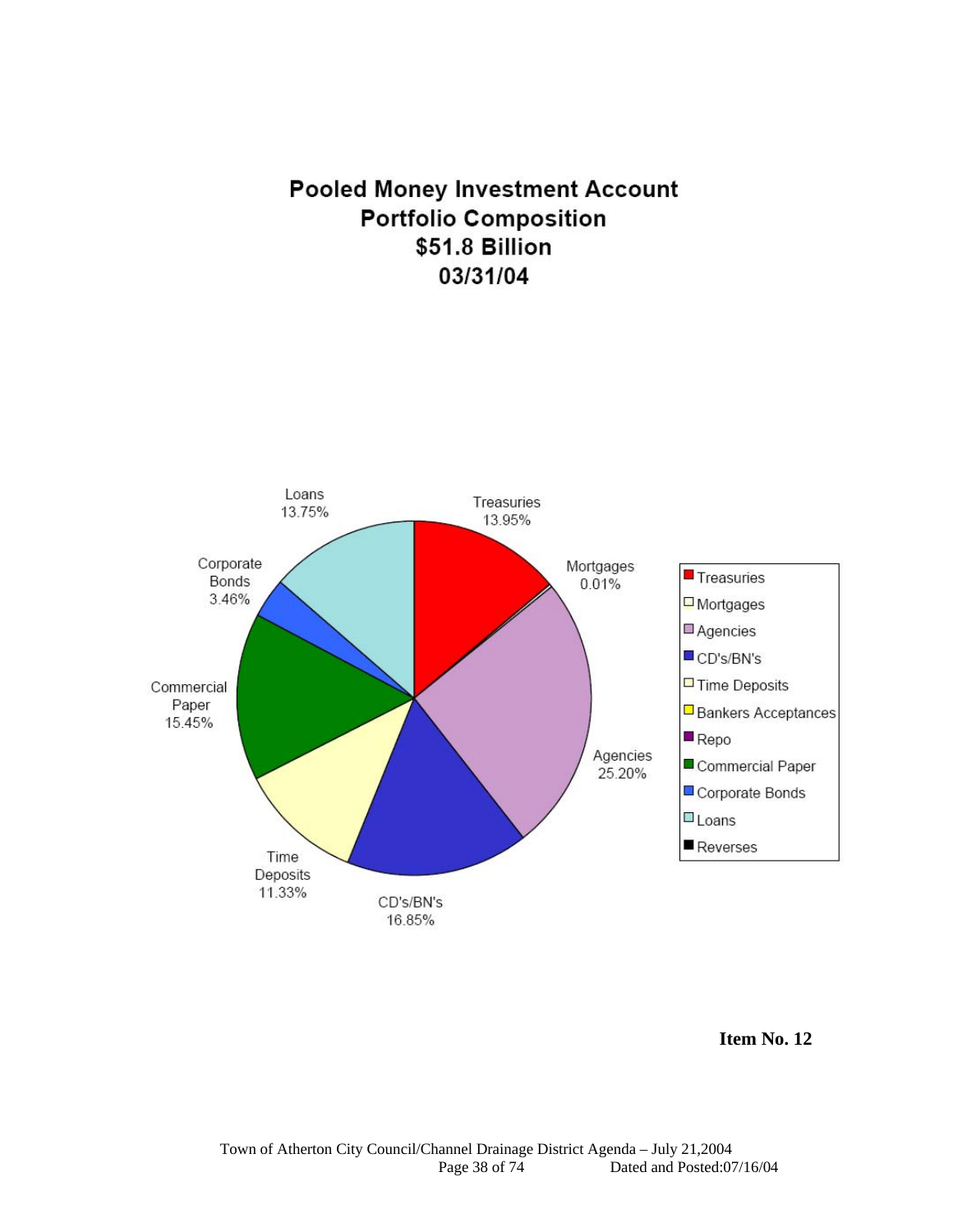

**Town of Atherton**

## **CITY COUNCIL STAFF REPORT**

 **TO: HONORABLE MAYOR AND CITY COUNCIL JAMES H. ROBINSON, CITY MANAGER** 

- **FROM: GREGORY L. SAM, INTERIM ASSISTANT TO THE CITY MANAGER**
- **DATE: FOR THE MEETING OF JULY 21, 2004**
- **SUBJECT: AMENDMENT TO AGREEMENT FOR INFORMATION TECHNOLOGY SERVICES BETWEEN THE TOWN OF ATHERTON AND THE CITY OF PALO ALTO FOR FISCAL YEAR 2004/05**

## **RECOMMENDATION:**

Approve Amendment No. 2 to the Agreement between the Town of Atherton and the City of Palo Alto for Information Technology Services for the period of July 1, 2004 through June 30, 2005, and authorize the Mayor to sign and execute Amendment No. 2 on behalf of the Town.

## **BACKGROUND:**

In August 2002, the City Council approved entering into an agreement with the City of Palo Alto for Information Technology (IT) services for the period of September 16, 2002 through June 30, 2003. The purpose of the agreement was to obtain cost-effective, quality and reliable services by consolidating the Town's information technology needs through a nearby agency that had the resources to provide for such needs and understands the local government technology environment. In July 2003, the Council approved a oneyear extension of the contract through Amendment No. 1, which expired on June 30, 2004. Staff has been pleased with the results of Palo Alto's IT services and is recommending that the contract be extended for one additional year from July 1, 2004 to June 30, 2005, through the proposed Amendment No. 2. Tremendous progress had been made in improving the Town's computer network since entering into the original contract in 2002.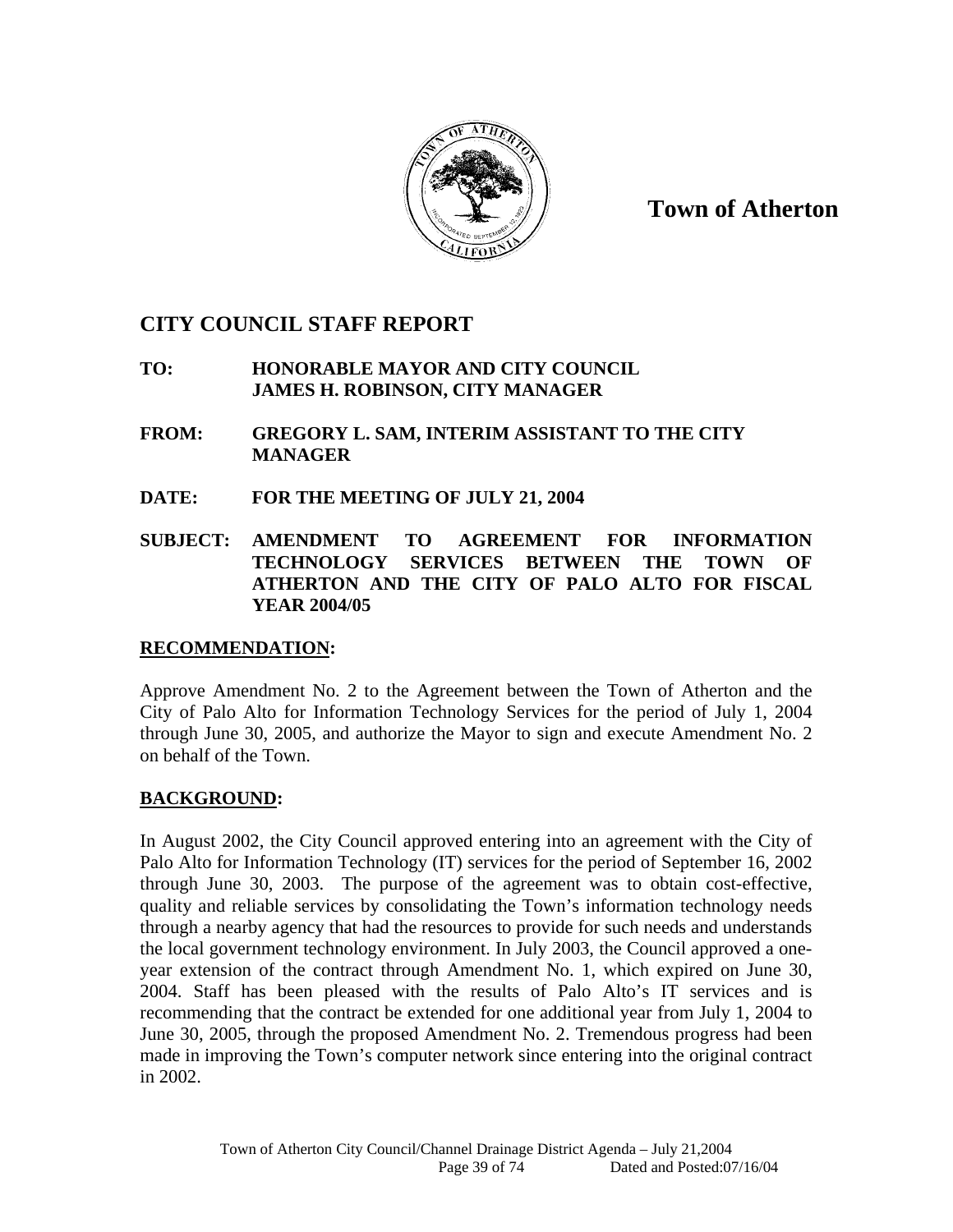## **ANALYSIS:**

Last fiscal year, the contract amount for Palo Alto IT services was \$35,000, excluding after-hour calls. For FY 2004/05, the proposed contract amount is \$38,000 (see Exhibit B-2 attached). This represents an increase of \$3,000, or approximately eight percent (8%) from FY 2003/04. The City of Palo Alto has increased its IT service rates for all its municipal clients due to an increase in IT staff benefits, including PERS retirement costs, health premiums and worker's compensation coverage. This was on top of a similar increase last year, which was not passed on to its clients. Consequently, the City of Palo Alto has decided to raise its IT service rates.

Palo Alto initially proposed a one-year extension at \$46,450, for an increase of \$11,450 or approximately 25% from the previous year. However, staff negotiated a smaller increase by reducing on-site support service and forgoing a planned website redesign to save the Town \$8,450. These changes will have a minimal impact on the services required to effectively maintain and support the Town's computer system. All other terms of the contract and scope of work remain the same from the original agreement. Staff does not anticipate requiring Palo Alto IT services for extra consulting services beyond the scope of the proposed agreement for this fiscal year.

As mentioned earlier, staff has been pleased with the performance of Palo Alto's IT services. In 2003, the following additional improvements were made to the Town's computer system:

A. Converted the Police Department to Lawnet.

B. Installed a new server rack in Police and moved all the servers into the rack, providing a

secure and protected location for the Town's servers.

C. Setup a new exchange server and migrated users' e-mail from the old server to the new,

bringing Atherton to a new height of e-mail and collaboration services.

D. Installed Sonicwall Firewall to upgrade the Town's internet protection.

E. Replaced PD Investigation's 10Mbit hub with a 100Mbit switch, removing a network

bottleneck.

F. Replaced approximately eight (8) PC's with new units, consistent with the Town's replacement schedule.

## **FISCAL IMPACT:**

If approved by the Council, there will be an increase to the budget of \$3,000 for Palo Alto IT services for FY 2004/05. Funds for this expense have been appropriated in the FY 2004/05 Adopted Operating Budget.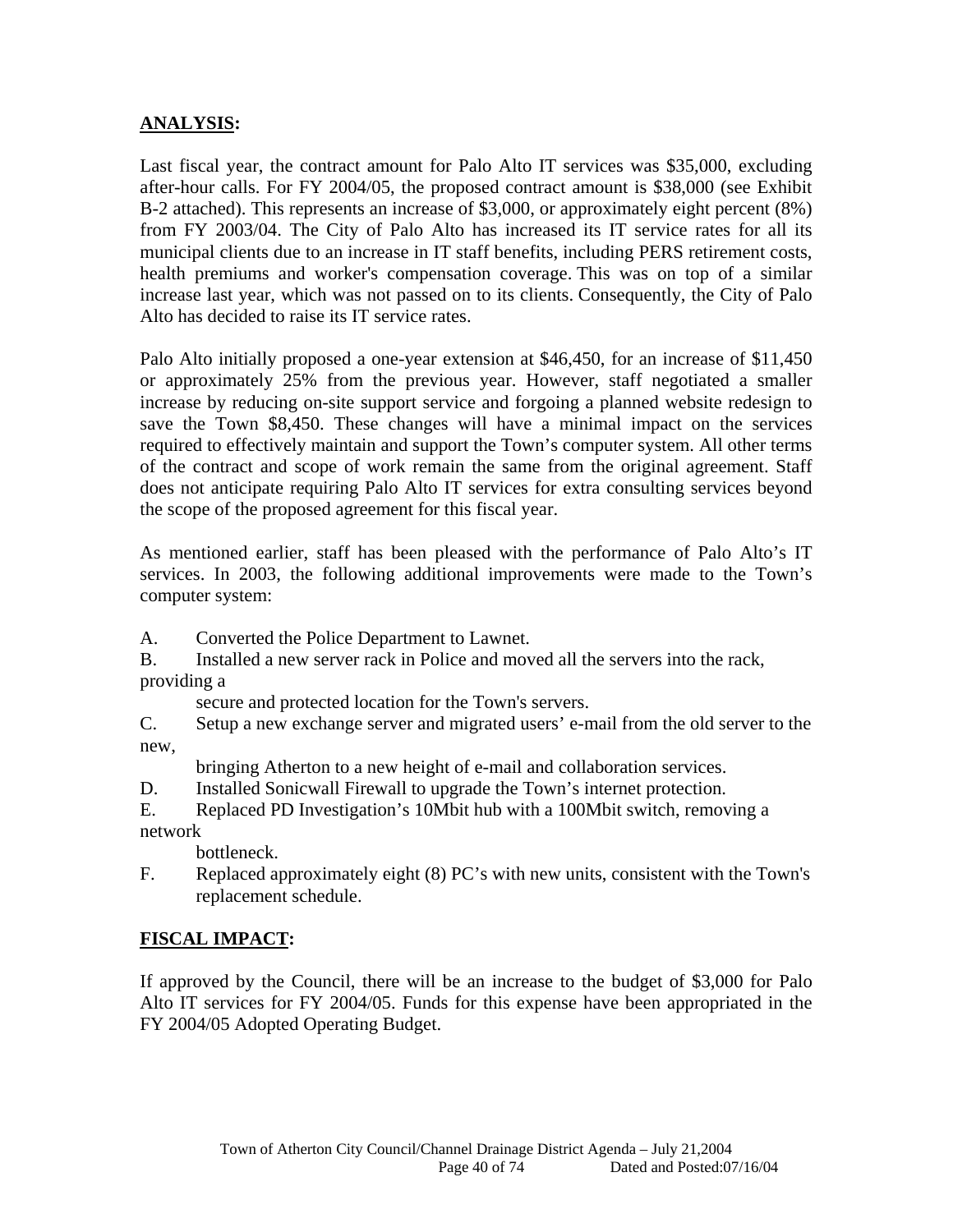Prepared by: Approved by:

Gregory L. Sam James H. Robinson Interim Assistant to the City Manager City Manager

Attachments: 1) Proposed Amendment No. 2 to Agreement 2) Agreement for Information Technology Services (September 2002)

\_\_\_\_\_\_\_\_\_\_\_\_\_\_\_\_\_\_\_\_\_\_\_\_ \_\_\_\_\_\_\_\_\_\_\_\_\_\_\_\_\_\_\_\_\_\_\_\_\_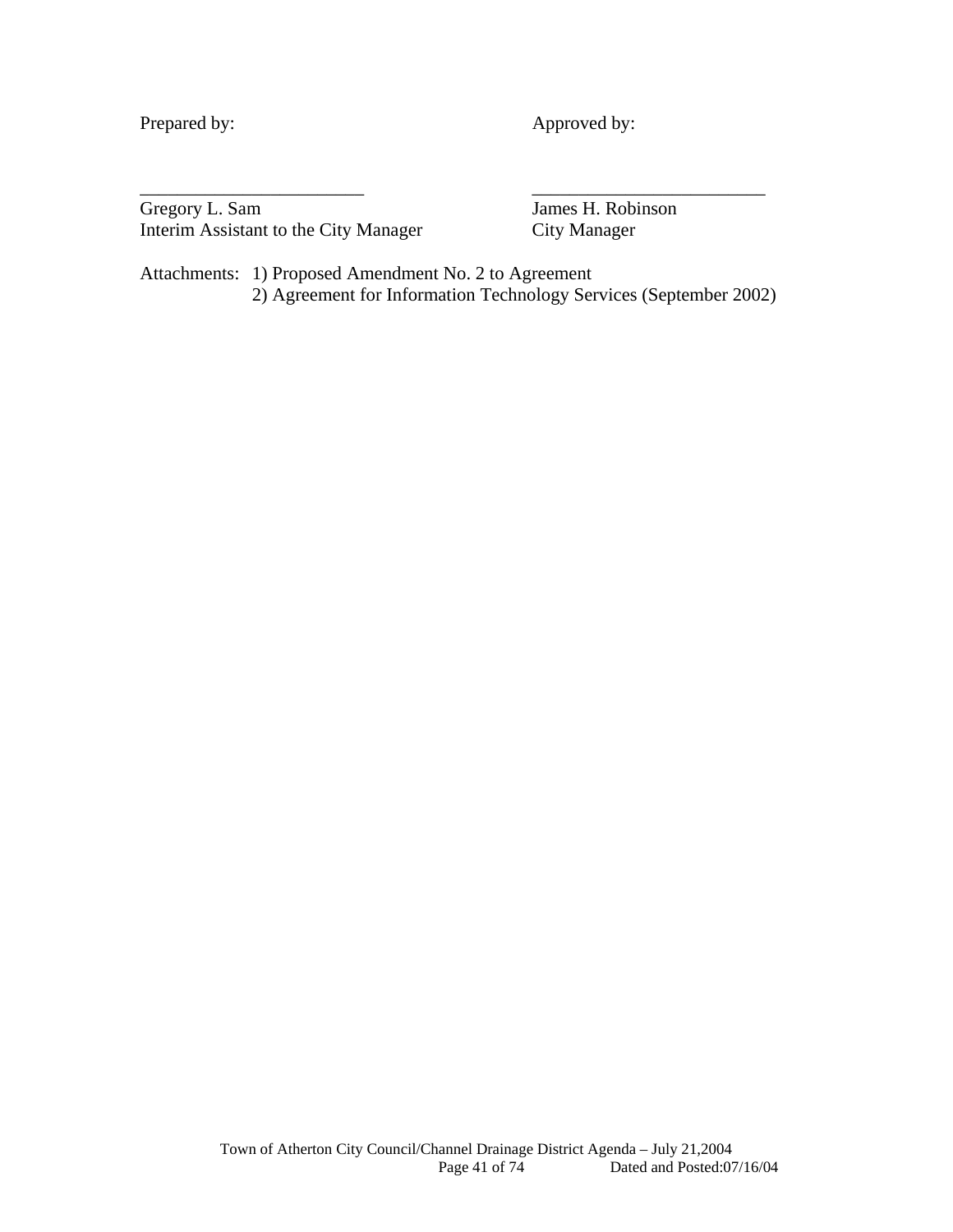**Item No. 13** 



## **Town of Atherton**

### **TO: HONORABLE MAYOR AND CITY COUNCIL JAMES H. ROBINSON, CITY MANAGER**

- **FROM: GREGORY L. SAM, INTERIM ASSISTANT TO THE CITY MANAGER**
- **DATE: FOR THE MEETING OF JULY 21, 2004**

## **SUBJECT: APPROVAL OF LETTER IN RESPONSE TO GRAND JURY REPORT ON NARCOTICS ARRESTS IN SAN MATEO COUNTY**

### **RECOMMENDATION**

 That the City Council consider and approve the staff recommended response to the San Mateo County Civil Grand Jury report on narcotic arrests in San Mateo County.

## **BACKGROUND**

The San Mateo County Civil Grand Jury has recently completed a report on narcotic arrests in San Mateo County. The report contains findings and recommendations that the Town is required to respond to by August 31, 2004. Attached is the staff recommended response to the Grand Jury report. Since Council is considering canceling its August meeting, this may be our last opportunity for the Council to review and approve the Town's response before the upcoming deadline.

## **FISCAL IMPACT**

None.

Prepared by: Approved by:

Gregory L. Sam James H. Robinson Interim Assistant to the City Manager City Manager

Attachments: 1) Proposed Letter of Response 2) Grand Jury Report on Narcotics Arrests in San Mateo County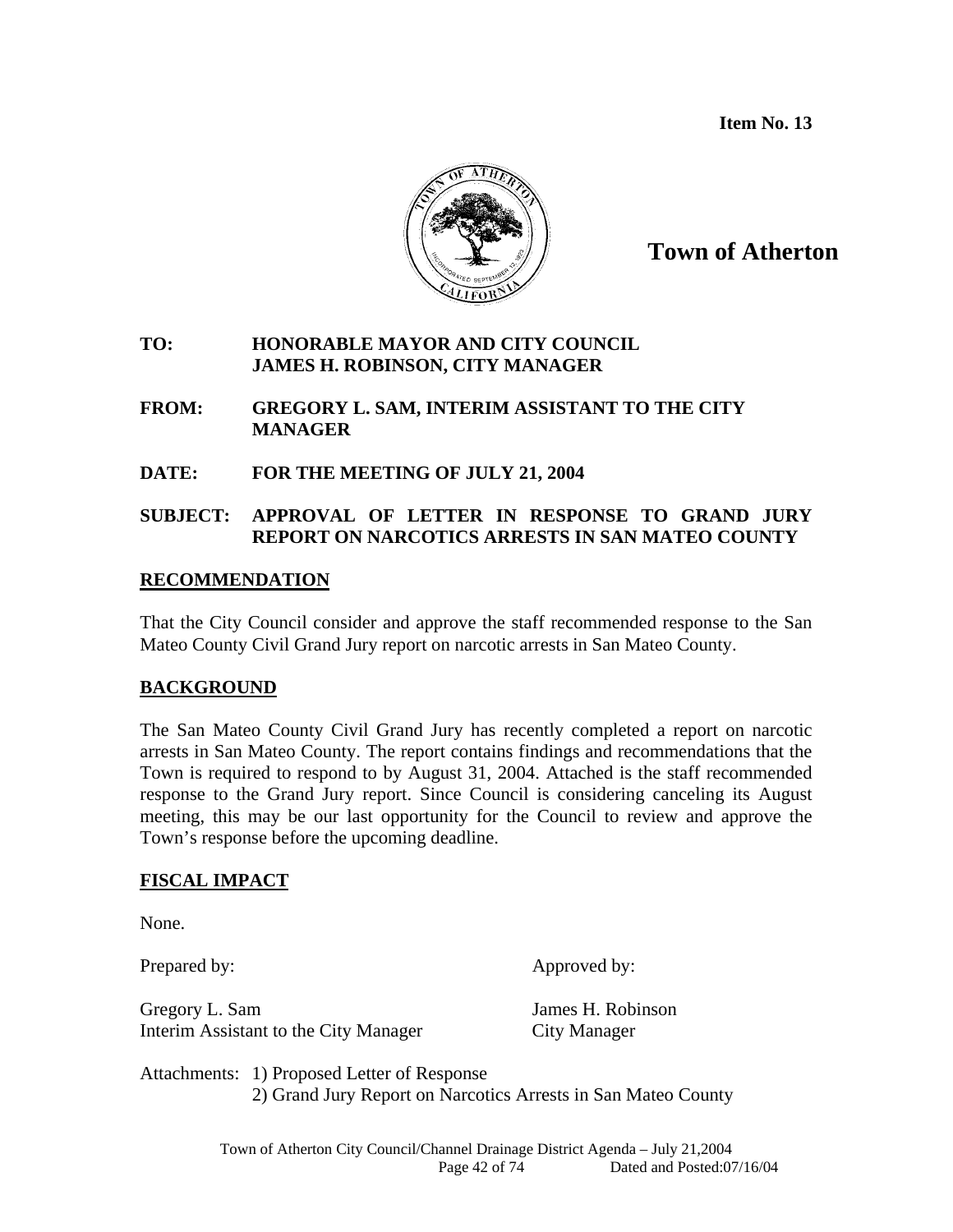3) Draft letter from Trisha Sanchez, Commander of the San Mateo County Narcotics

Task Force, to Judge Jonathan Karesh.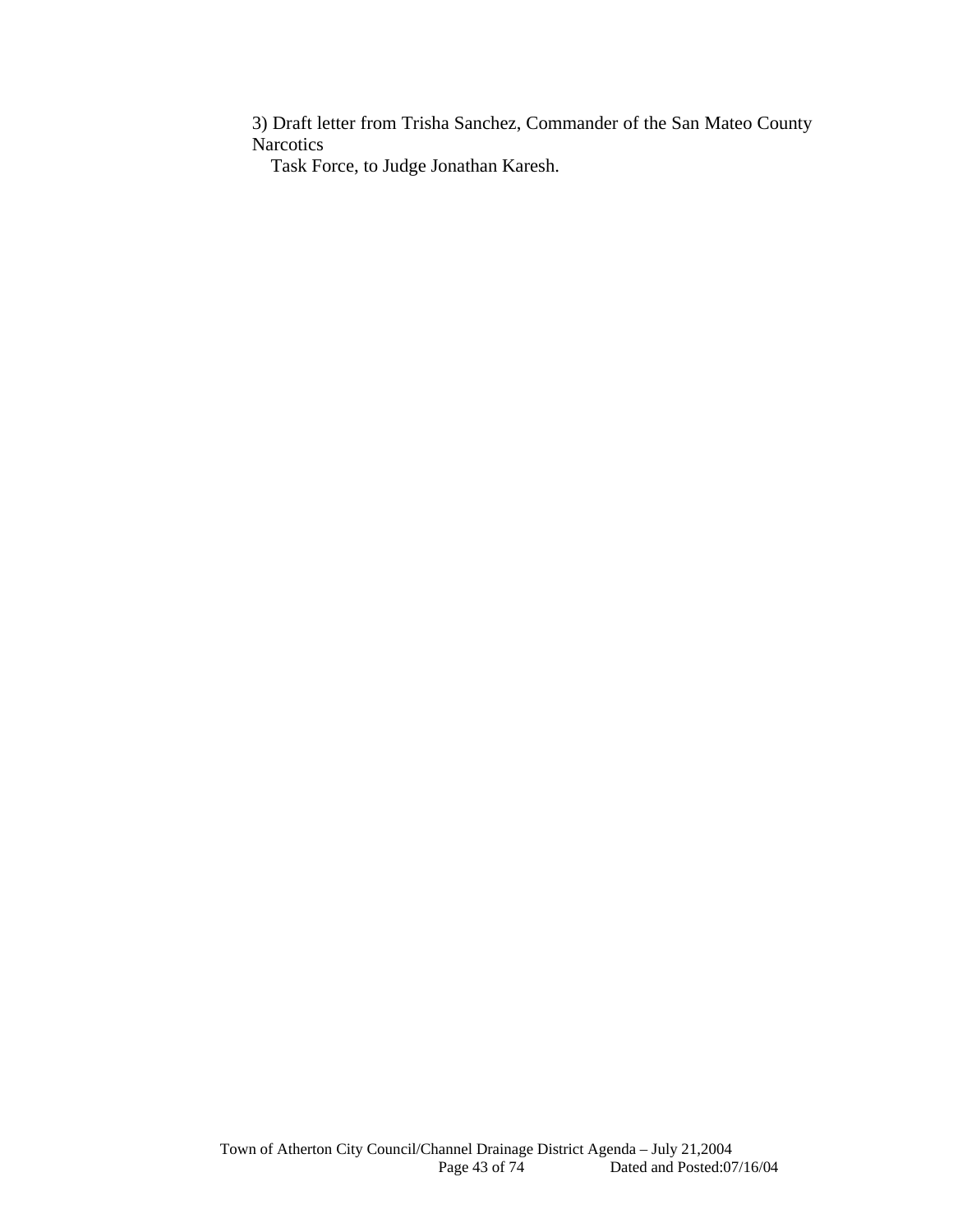**Item No. 14** 



**Town of Atherton**

### **TO: HONORABLE MAYOR AND CITY COUNCIL JAMES H. ROBINSON, CITY MANAGER**

- **FROM: GREGORY L. SAM, INTERIM ASSISTANT TO THE CITY MANAGER**
- **DATE: FOR THE MEETING OF JULY 21, 2004**
- **SUBJECT: APPROVAL OF LETTER IN RESPONSE TO GRAND JURY REPORT ON SEXUAL ASSAULT CASES IN SAN MATEO COUNTY**

### **RECOMMENDATION**

 That the City Council consider and approve the staff recommended response to the San Mateo County Civil Grand Jury report on sexual assault cases in San Mateo County.

## **BACKGROUND**

The San Mateo County Civil Grand Jury has recently completed a report on sexual assault cases in San Mateo County. The report contains findings and recommendations that the Town is required to respond to by August 2, 2004. Attached is the staff recommended response to the Grand Jury report. Since the Council is considering canceling its August meeting, this may be our last opportunity for the Council to review and approve the Town's response before the upcoming deadline.

## **FISCAL IMPACT**

None.

Prepared by: Approved by:

Gregory L. Sam James H. Robinson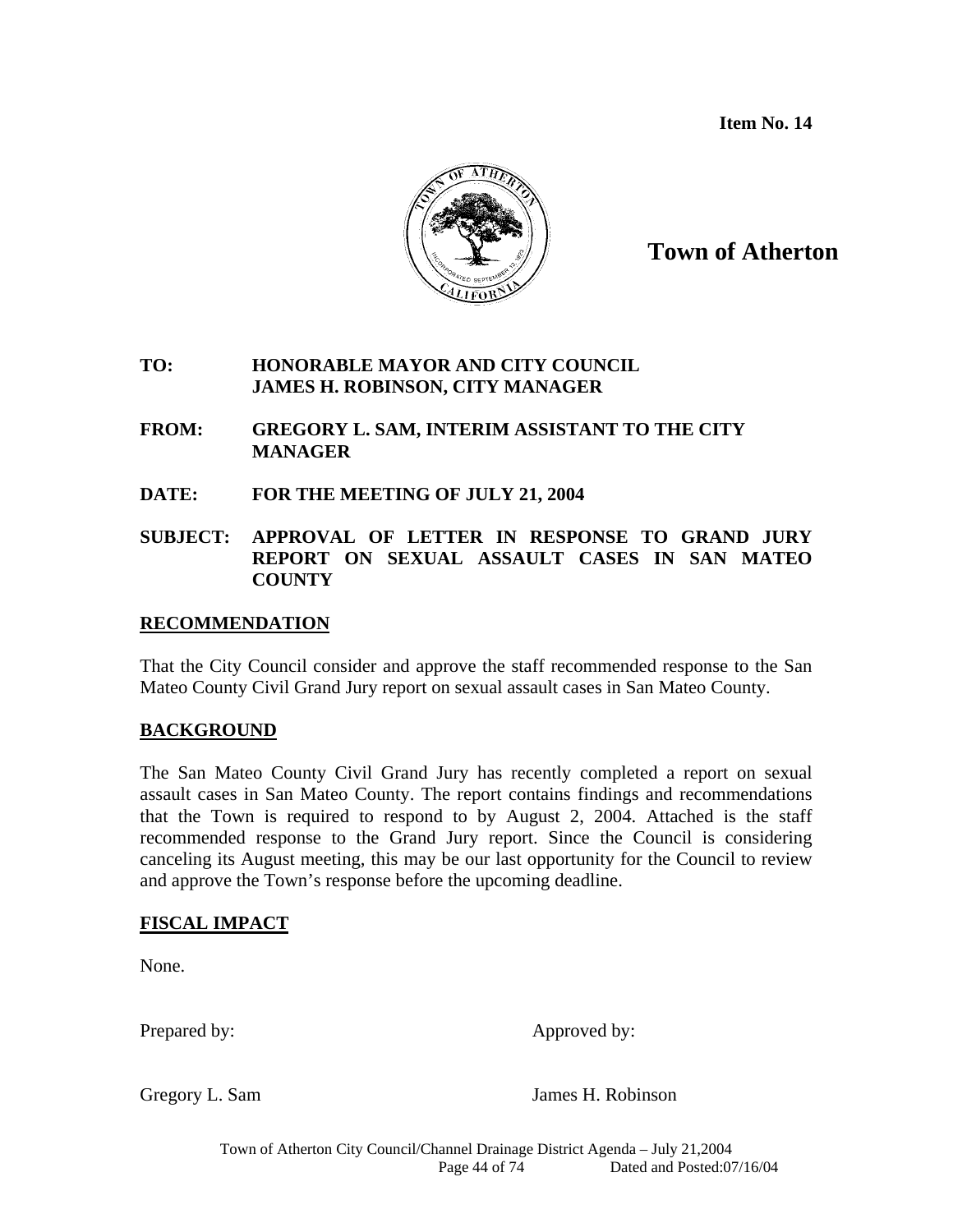Interim Assistant to the City Manager City Manager

Attachments: 1) Proposed Letter of Response

 2) Grand Jury Report on Sexual Assault Cases in San Mateo County 3) Letter dated June 11, 2004, from Chief Lee Violett, President of the San Mateo County Police Chiefs' and Sheriff Association, to Judge Jonathan Karesh.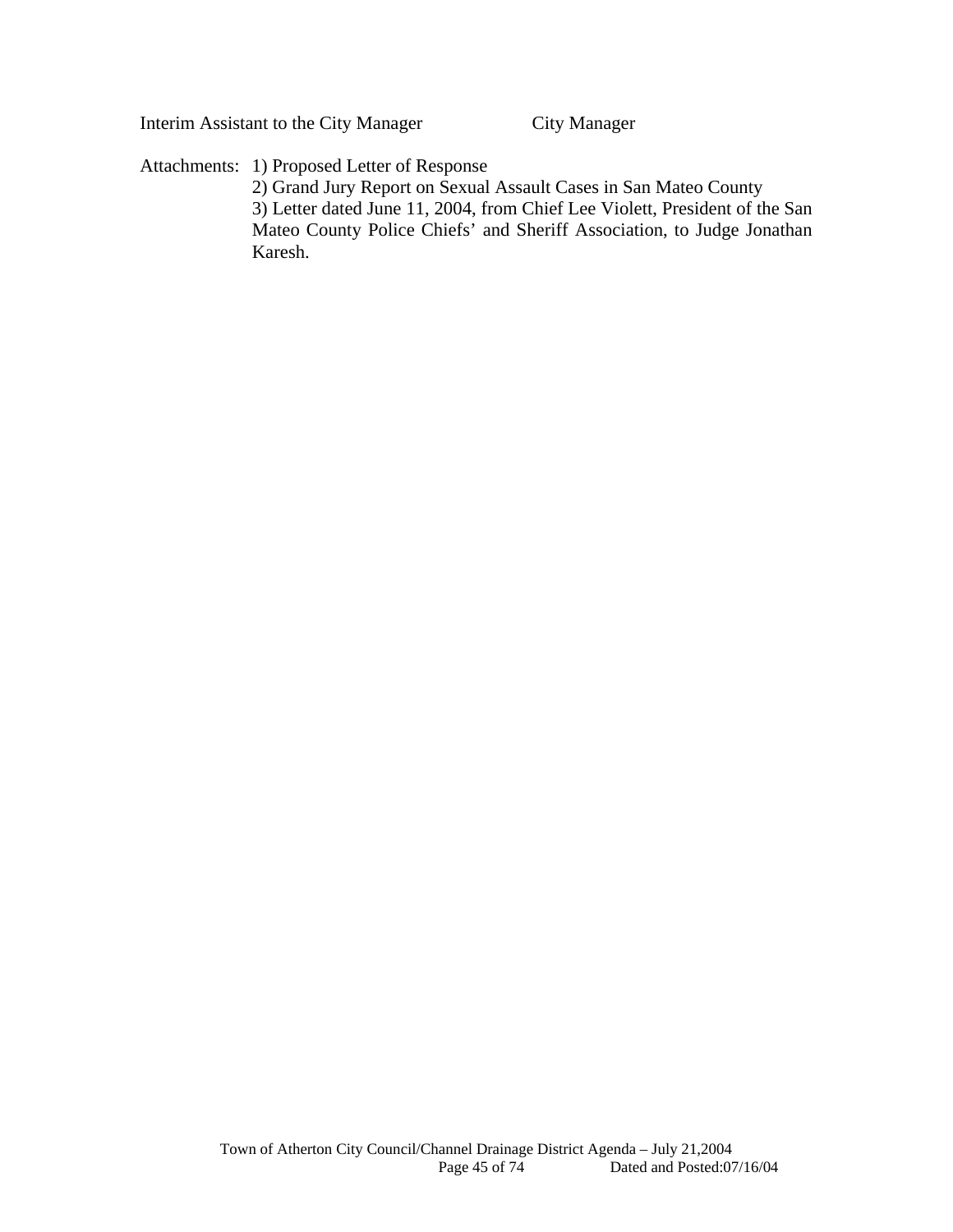### **Item No. 15**



Town of Atherton

## **CITY COUNCIL STAFF REPORT**

## **TO: HONORABLE MAYOR AND CITY COUNCIL**

## **FROM: DUNCAN JONES, PUBLIC WORKS DIRECTOR**

**DATE: FOR THE MEETING OF JULY 21, 2004** 

### **SUBJECT: AWARD OF CONTRACT FOR BARRY LANE - ATHERTON CHANNEL BOX CULVERT REPLACEMENT - PROJECT NUMBER 04-001**

## **RECOMMENDATION:**

Pass a motion to award the contract for the Barry Lane - Atherton Channel Box Culvert Replacement Project, Project Number 04-001, in the amount of \$231,781.95 to Bianchi Construction, the low bidder on the June 25, 2004, bid opening and authorize a construction contingency in the amount of \$23,178.20 for a total authorization of \$254,960.15.

## **INTRODUCTION:**

The adopted Capital Improvement Program includes funds for designing and constructing enlarged replacements for existing box culverts at the Elena Avenue and Barry Lane street crossings of the Atherton Channel. The need for these replacements was made clear by waters overflowing both street crossings during the last El Nino winter and was confirmed to be very high priority in the Nolte study.

## **ANALYSIS:**

**The Barry Lane - Atherton Channel box culvert is budgeted for construction in Fiscal Year 2004-05. The City Council approved the contract for design at the August 21, 2002, City Council meeting. The project was bid on June 25, 2004. One bid was received. Other contractors have indicated that they were too busy to bid at**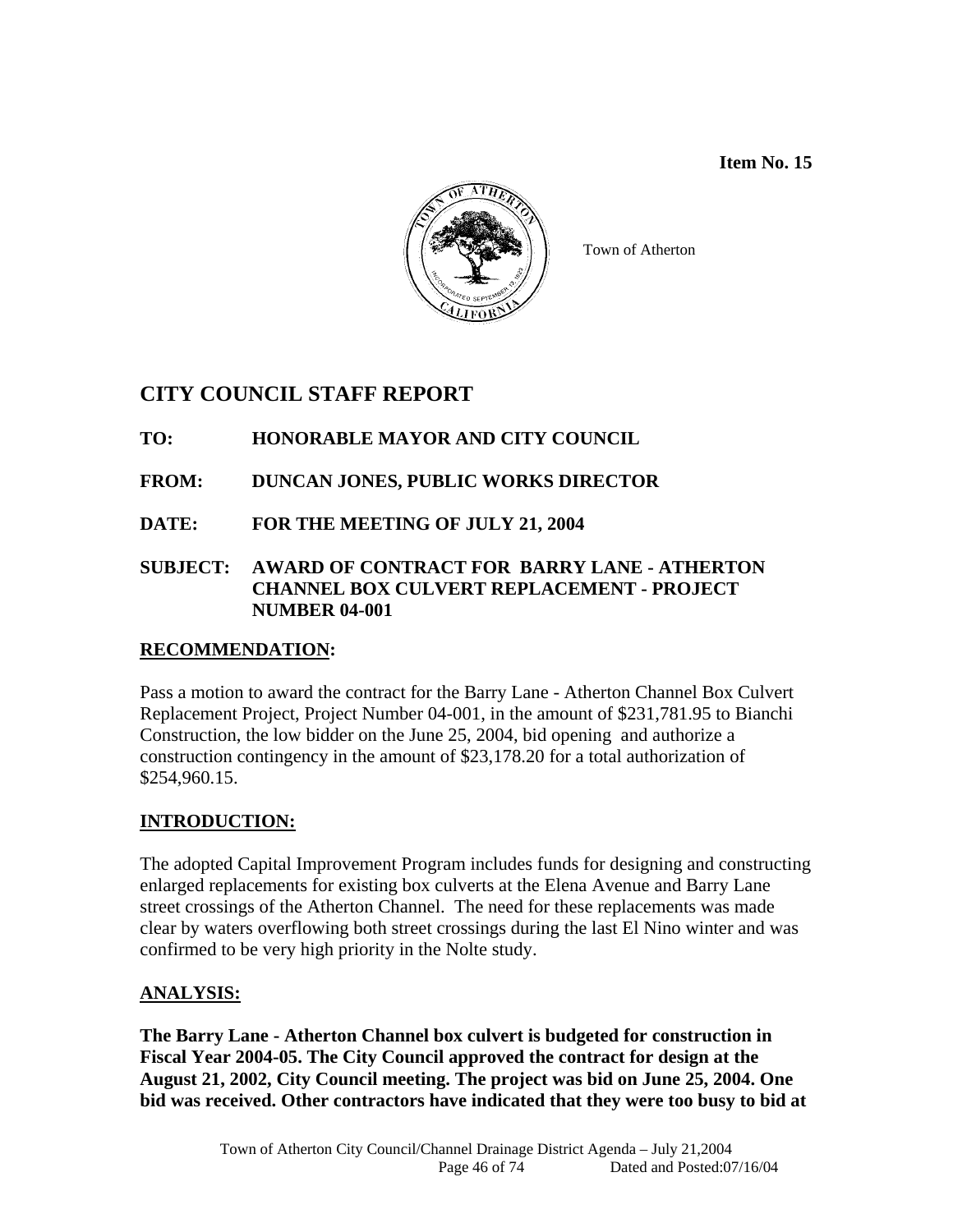**this time. Industry contacts confirmed that concrete work is not competitive at this time due to the workload of the contractors.** 

### **Bianchi Construction constructed the Elena Avenue Box Culvert project. Staff was very satisfied with the work and the progress on the project.**

## **FISCAL IMPACT:**

An amount of \$210,000 in Parcel Tax funds is budgeted for this project in Fiscal Year 2004-05. Bids were received for the project on June 25, 2004. Bianchi Construction was the low bidder at \$231,781.95. This bid was 19% above the Engineer's Estimate prepared by Wilsey-Ham, the designer of the project, of \$188,381.50. The low bid is 10% above the project budget of \$210,000 from Parcel Tax funds budgeted for the project in the Fiscal Year 2004-05. In addition, a 10% construction contingency of \$23,178.20 would bring the total authorization to \$254,960.15.

Public Works staff and Wilsey-Ham engineers reviewed the bids and the Engineer's Estimate. The price shown in the estimate for the concrete was below the price paid for concrete on the Elena Avenue project last year. Adjusting the estimate to match the Elena Avenue bid prices results in a modified Engineer's Estimate of \$228,470. This results in the low bid being 1.5% over the Engineer's Estimate.

Staff determined that the main difference between the bids was in the price of concrete. Recent news reports have discussed an increase in the price of concrete recently due to increased construction activity in the United States and China. Additionally, the project has a U.S. Army Corps of Engineers' permit that will expire this fall, so the project needs to get underway this summer or additional costs will be incurred to extend the permit for another season. Staff recommends award of the contract because a re-bid would likely result in higher project costs.

Accordingly, staff requests an increase in the appropriation for the Barry Lane Box Culvert Project in the amount of \$44,960.15, the difference between the current project budget and the low bid plus construction contingency. Increasing the appropriation for the Barry Lane Box Culvert project can be accomplished without impacting the Fiscal Year 2004-05 portion of the Town's four-year capital program by using a portion of the \$127,941 in Parcel Tax savings that were realized from the 2004 Street Reconstruction Project – Phase 1, awarded in June 2004. These savings were not known at the time the 2004-05 budget was assembled, therefore the additional Parcel Tax funds available are not shown in the budget.

Prepared By: Approved:

l

Duncan L. Jones, PE James Robinson Public Works Director City Manager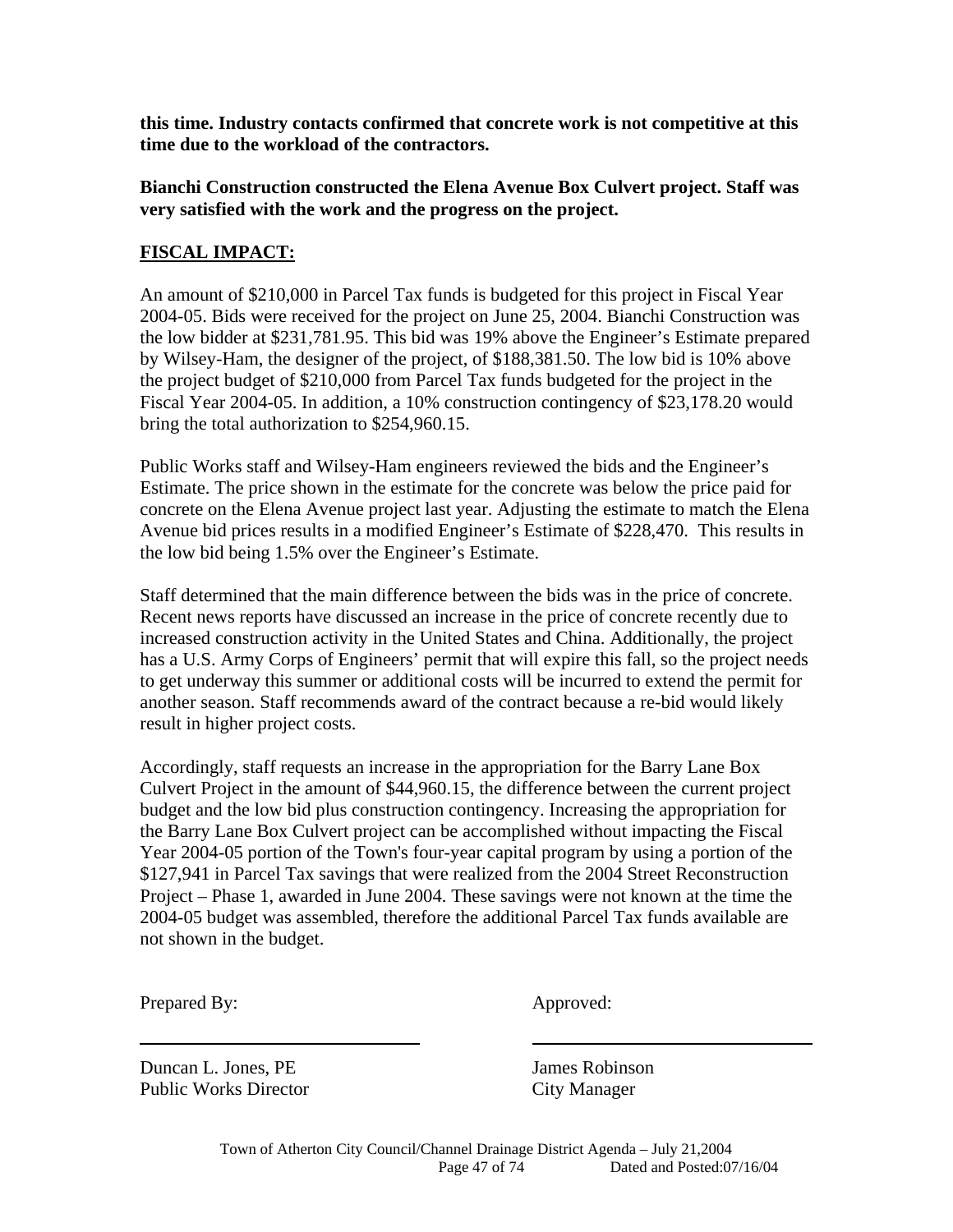**Item No. 16** 



Town of Atherton

## **CITY COUNCIL STAFF REPORT**

## **TO: HONORABLE MAYOR AND CITY COUNCIL CITY MANAGER, JAMES ROBINSON**

## **FROM: DUNCAN JONES, PUBLIC WORKS DIRECTOR**

## **DATE: FOR THE MEETING OF JULY 21, 2004.**

## **SUBJECT: ACCEPTANCE OF WORK, AUTHORIZATION TO RECORD NOTICE OF COMPLETION AND APPROVAL OF CONTRACT CHANGE ORDERS IN THE AMOUNT OF \$13,292.42 FOR THE STREET CORPORATION YARD - PROJECT NUMBER 03-007.**

## **RECOMMENDATION**

Pass a motion accepting work, authorizing recordation of a notice of completion and approving contract change orders in the amount of \$13,292.42 for the Street Corporation Yard - Project Number 03-007.

## **INTRODUCTION**

The Council awarded a contract in September 2003 to John Plane Construction for the new Street Corporation Yard work. The authorized contract amount was \$568,616.00. There have been seven authorized work directive changes totaling \$13,292.42, bringing the total to \$581,908.42. Work under the contract has been completed.

## **ANALYSIS**

The original contract price was for \$568,616.00. There were seven field directive changes totaling \$13,292.42. Of those, four were for minor charges (under \$1000), one was a collection of six electrical changes involving four minor charges and two credits, and two were major costs of about \$5,000 each resulting from unexpected field conditions. One involved a dump area uncovered during the excavation for the foundation of the work porch, requiring excavating the dumped material and backfilling with lean concrete. The other involved additional requirements imposed on the project by the West Bay Sanitary District and the San Francisco Water Department for the new sewer line to cross the Hetch-Hetchy water line on Station Lane. The contract changes were as follows: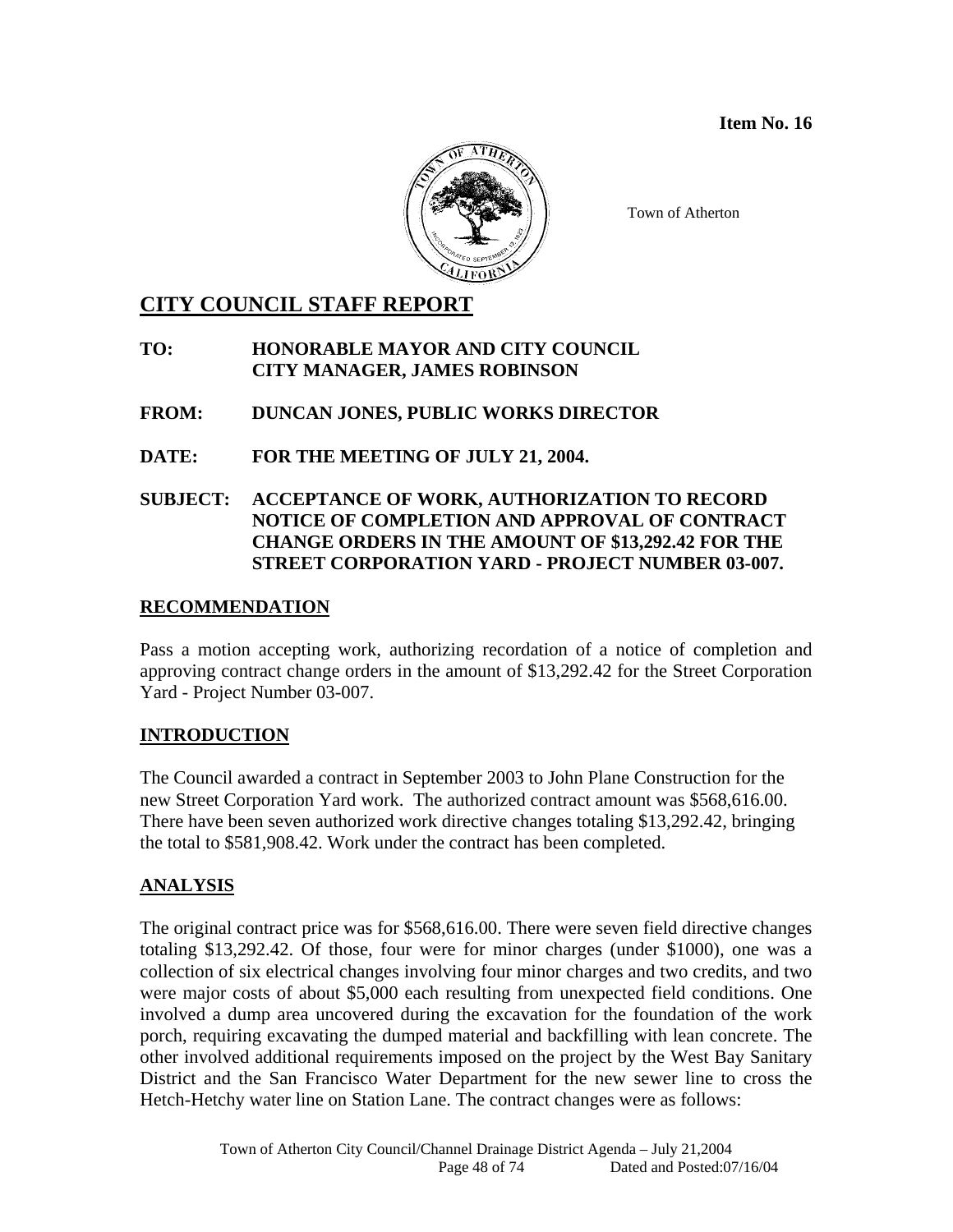| <b>WORK DESCRIPTION</b>                                                                                                                                                                                       | <b>COST</b>  |
|---------------------------------------------------------------------------------------------------------------------------------------------------------------------------------------------------------------|--------------|
| 1. Re-engineering and drafting shop drawings to revise work<br>porch addition footing to stay outside of Caltrain right of<br>way.                                                                            | \$428.40     |
| 2. Fill void at southeast corner of work porch, relocate water<br>line in conflict with grade beam at work porch and add two<br>hose bibs at new crew building                                                | \$5,071.77   |
| 3. Re-dig storm water manhole to lower base below Hetch-<br>Hetchy water line, install Y in sewer line and change to 6"<br>line per West Bay Sanitary District, and delay to obtain<br>permits after changes. | \$5,090.46   |
| 4. Re-dig fence posts to provide buffer area around parking<br>areas for door opening and planting area                                                                                                       | \$239.76     |
| 5. Add additional concrete swale to connect existing swale<br>behind emergency shed to proposed swale at crew building.                                                                                       | \$619.34     |
| 6. Create two-foot planter area along south side of crew<br>building.                                                                                                                                         | \$418.26     |
| 7. Electrical additions:                                                                                                                                                                                      |              |
| Add floodlight fixture under work porch roof                                                                                                                                                                  | \$571.91     |
| Add lights in attic at access door locations                                                                                                                                                                  | \$540.86     |
| Add separate lights/vent fans switches to shower                                                                                                                                                              | \$475.52     |
| room                                                                                                                                                                                                          | \$738.99     |
| Upgrading exterior crew building fixtures                                                                                                                                                                     | $(\$462.67)$ |
| Change occupancy sensor switches to<br>standard<br>switches                                                                                                                                                   | $(\$440.18)$ |
| Reduced length of trench to install PG&E                                                                                                                                                                      |              |
| <b>TOTAL</b>                                                                                                                                                                                                  | \$13,292.42  |

## **FISCAL IMPACT**

Funding for the original project amount of \$568,616.00 is included in the Fiscal Year 2003-04 budget from Road Impact fees and the Facility Construction fund, with an appropriation increase from savings in the 2003 Street Reconstruction Project and reduction to the 2003 Street Patch Seal and Overlay Project.

Funding for the additional \$13,292.42 can be appropriated from Road Impact Fee fund savings in the bid price for the 2004 Street Reconstruction Project (the low bid was 22% below the project budget, saving \$30,516 in Road Impact Fees). Accordingly, staff requests an increase in the appropriation for the Corporation Yard remodel in the amount of \$13,292.42. Increasing the appropriation for the corporation yard remodel project can be accomplished without impacting the Fiscal Year 2003-04 portion of the Town's fouryear capital program.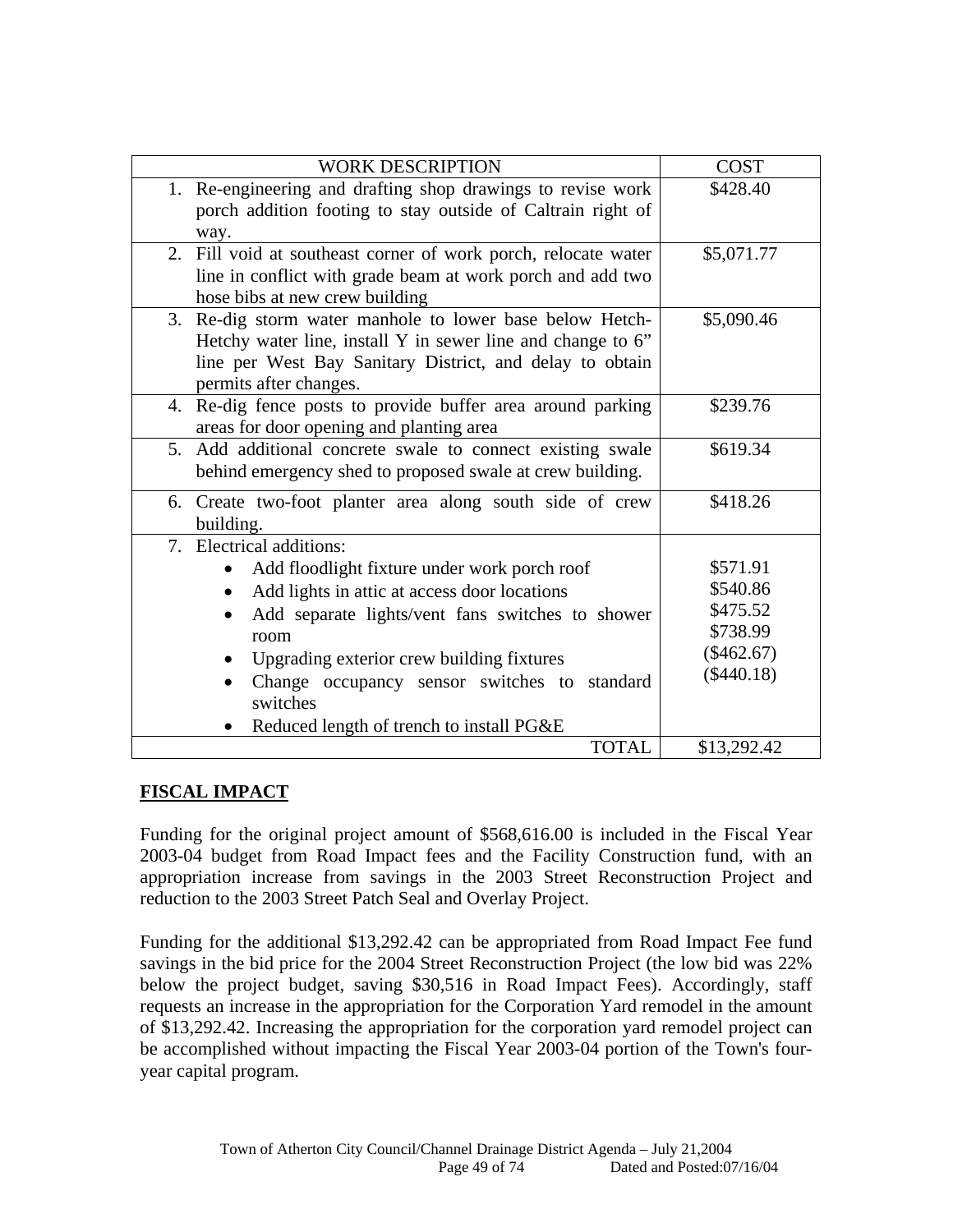Prepared By: Approved:

\_\_\_\_\_\_\_\_\_\_\_\_\_\_\_\_\_\_\_\_\_\_\_\_ \_\_\_\_\_\_\_\_\_\_\_\_\_\_\_\_\_\_\_\_\_\_\_\_\_

Duncan L. Jones, P.E.<br>
Public Works Director<br>
City Manager Public Works Director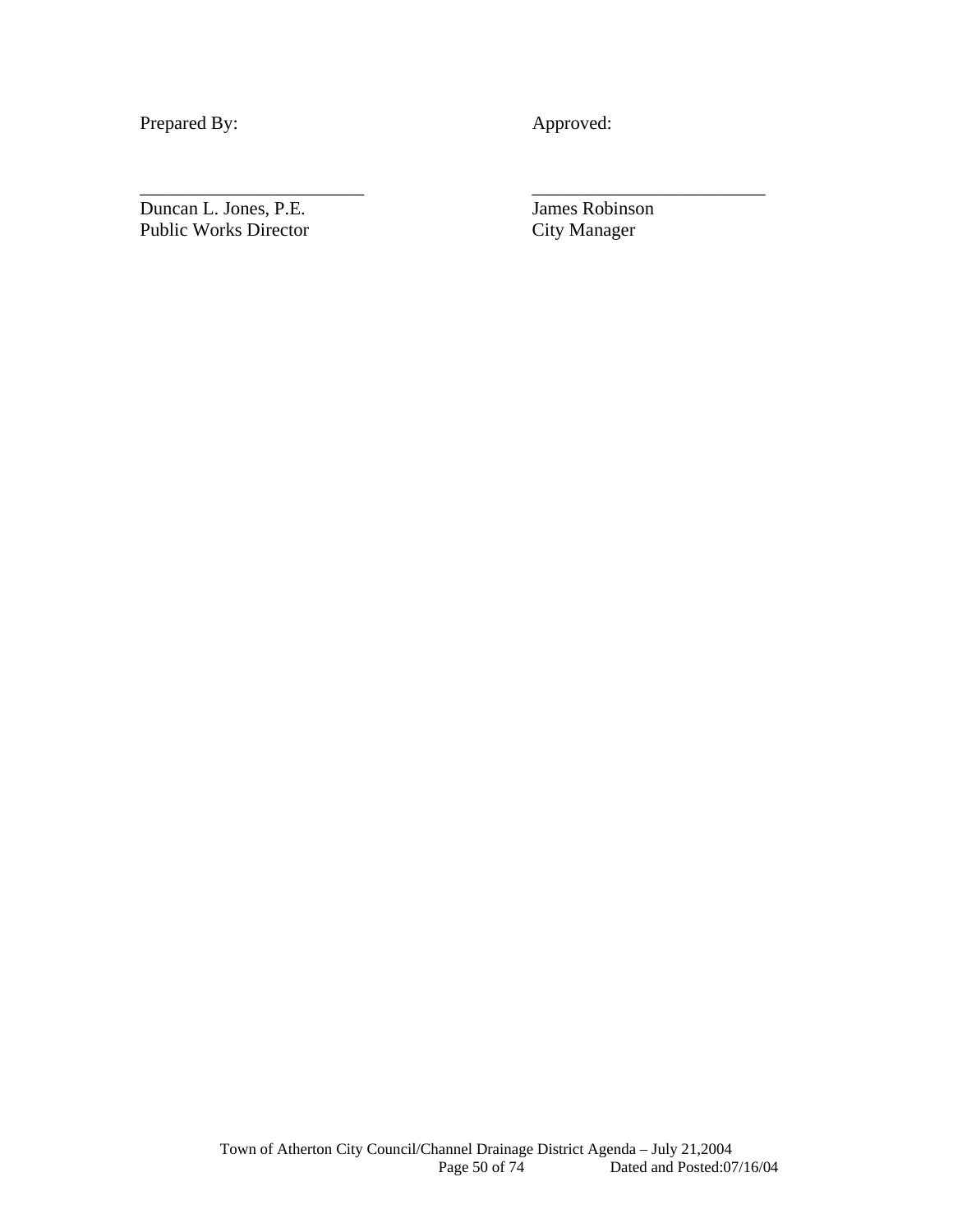

Town of Atherton

## **CITY COUNCIL STAFF REPORT**

**TO: HONORABLE MAYOR AND CITY COUNCIL** 

- **FROM: JAMES H. ROBINSON, CITY MANAGER**
- **DATE: FOR THE MEETING OF JULY 21, 2004**
- **SUBJECT: APPROVAL TO RENEW AGREEMENT WITH NEIL MARTIN AND ASSOCIATES**

## **RECOMMENDATION:**

**Authorize the Mayor to execute an Agreement for Professional Services for Fiscal Year 2004-05 with Neal Martin and Associates for the provision of Planning Services to the Town of Atherton as identified in Exhibit A of the attached agreement.** 

## **BACKGROUND:**

Neal Martin and Associates currently provides Planning Services to the Town of Atherton. Services include all Planning staff assistance to the City Council, Planning Commission, and General Plan Committee in the areas of agenda preparation and staff reports dealing with Appeals, Subdivisions, and Ordinance Amendments. Additionally, services are provided for a variety of applications such as Variances and Heritage Tree Removal Permits and taking minutes at all Planning Commission and General Plan Committee meetings.

The revised agreement reflects no changes in provision of services but does provide for a 5 percent adjustment in hourly rates. This represents the first increase in hourly rates since the 2000-01 fiscal year. Sufficient funds to accommodate this adjustment in rates are included in the adopted Fiscal Year 2004-05 budget.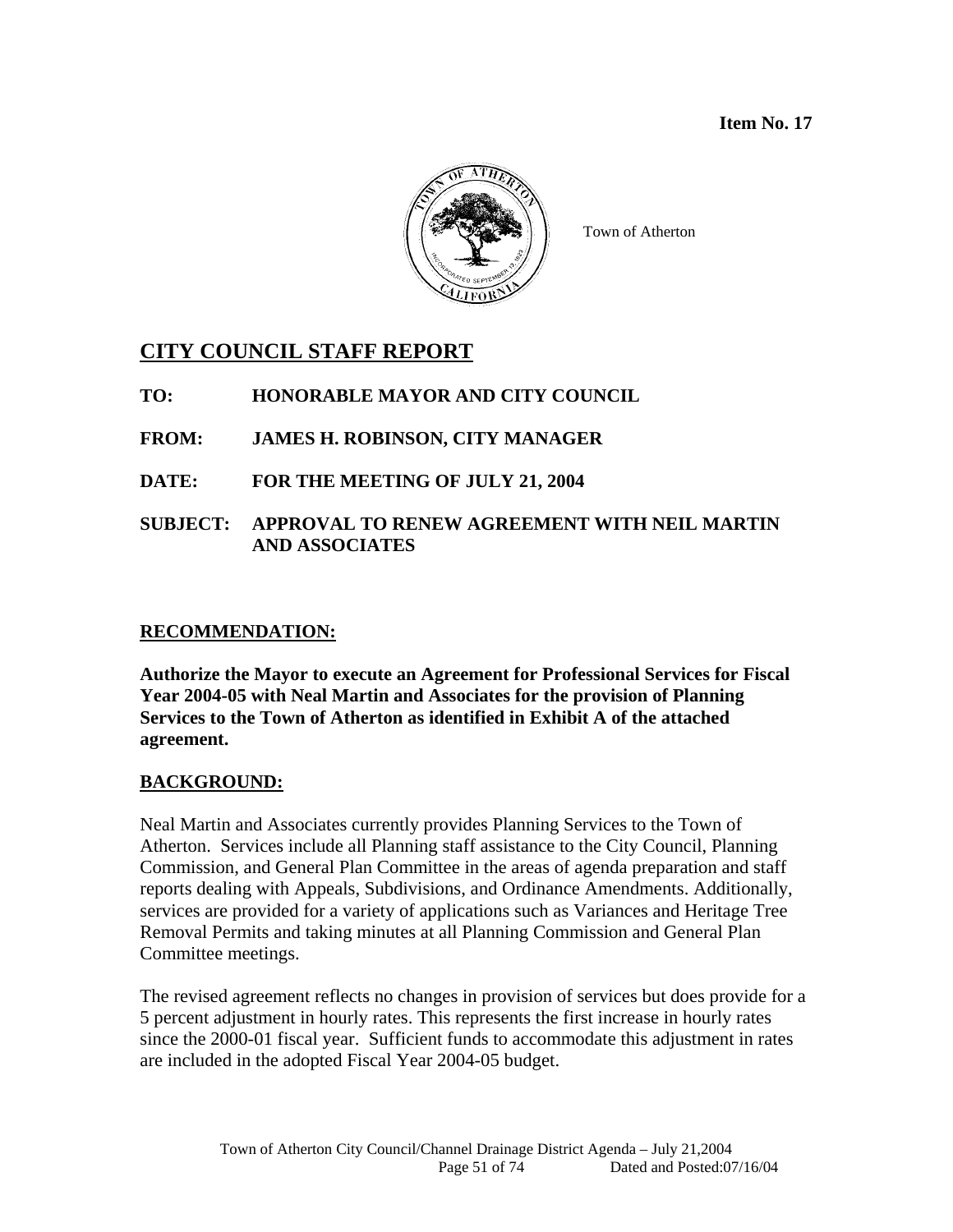**Neal Martin & Associates** 

**610 Elm Street, Suite 202 San Carlos, CA 94070 650-802-4292** 

**July 13, 2004**

James Robinson **City Manager** Town of Atherton 91 Ashfield Road Atherton, CA 94027

Dear Jim,

**Please find attached the proposed Agreement for Professional Services for FY 04/05. We are requesting a 5% overall rate increase. The rates have remained the same since July 1, 2000, with the exception of adding a new position effective July 1, 2002.** 

**We propose to continue all other contract provisions. Please let me know if you need any additional information.** 

**Sincerely,** 

**Lisa Costa Sanders Chief Financial Officer, NM&A**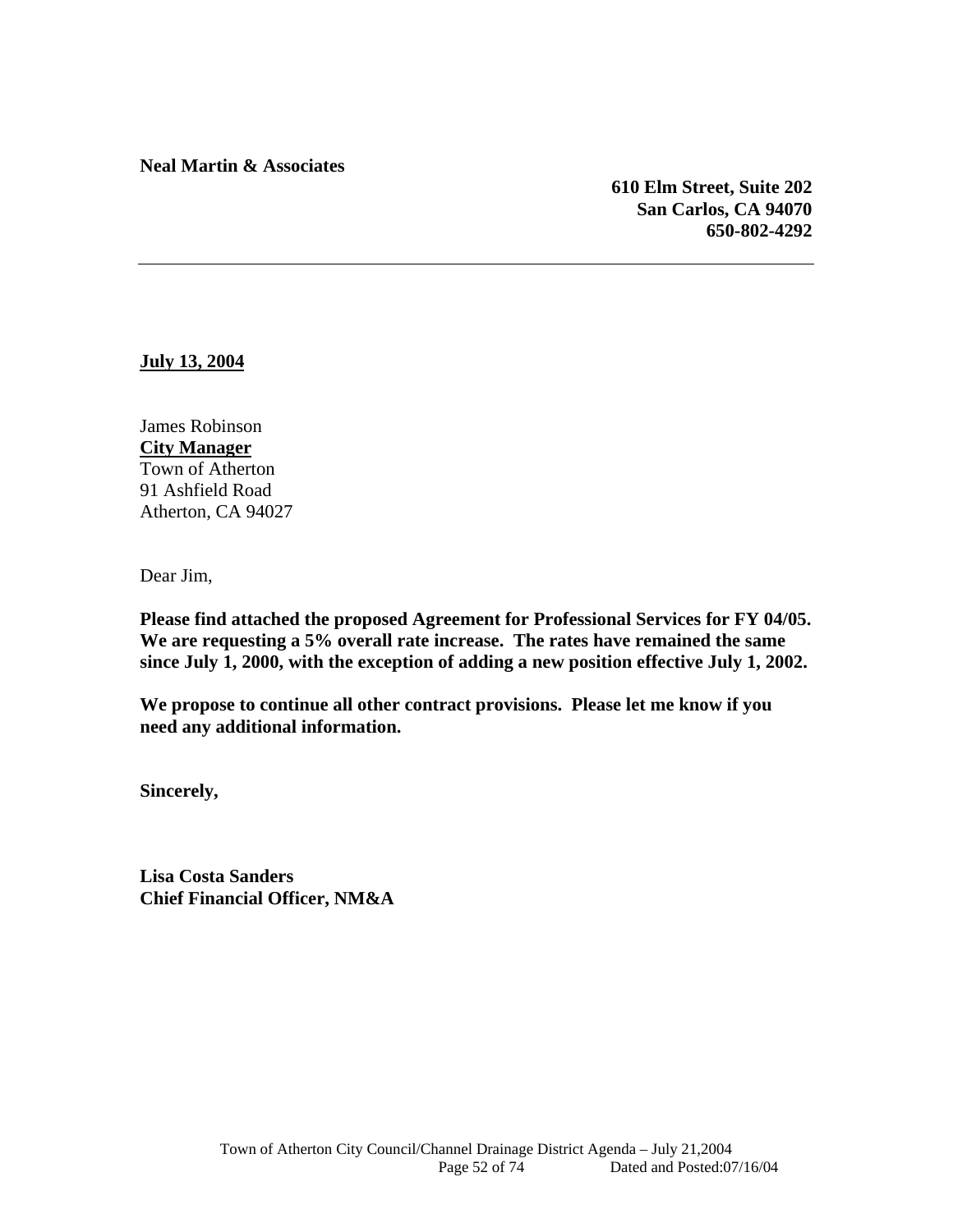#### AGREEMENT FOR PROFESSIONAL SERVICES

 THIS AGREEMENT made and entered into this \_\_\_\_\_\_ day of \_\_\_\_\_\_\_\_\_\_\_\_\_\_\_\_, 2004, by and between the Town of Atherton, hereinafter called "TOWN" and Neal Martin & Associates, hereinafter referred to as the "CONSULTANT."

#### RECITALS

This Agreement is entered into with reference to the following:

A. TOWN desires to engage CONSULTANT to render certain professional services in

the TOWN.

B. CONSULTANT is qualified to provide such services to the TOWN.

C. TOWN engages the services of CONSULTANT upon the following terms and conditions:

> 1. Services. The services to be performed by CONSULTANT under this Agreement shall include those services set forth in Exhibit A, incorporated here by reference.

 Performance of the work specified in Exhibit A is an obligation of CONSULTANT under this Agreement, subject to any subsequent changes that may be made to this Agreement by the mutual written agreement of the parties.

 Where in conflict, the terms of this Agreement supersede and prevail over any terms set forth in Exhibit A.

 2. Term. CONSULTANT'S services shall commence on execution of this Agreement and shall continue until completion of the task set forth in Exhibit A as described in the preceding section, or until terminated upon 30 days written notice by either party.

 3. Compensation. Payment under this Agreement shall be at the hourly rates and conditions set forth in Exhibit B incorporated here by reference.

 4. Effective Date. This Agreement becomes effective when endorsed by both parties in the space provided.

 5. Reliance on Professional Skill of Consultant. CONSULTANT represents that it has the necessary professional skills to perform the services required and the TOWN relies on such skills of the CONSULTANT to do and perform the services.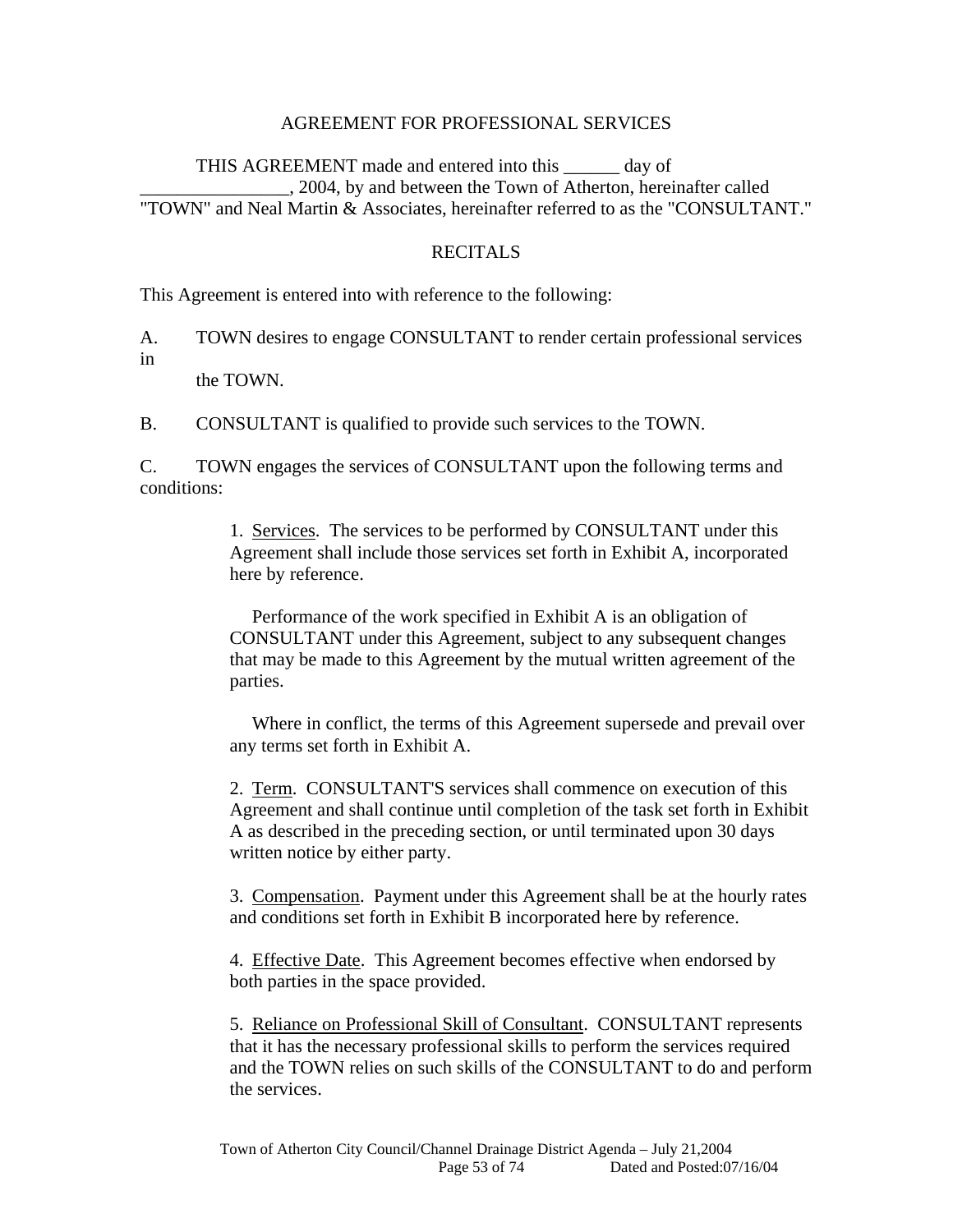6. Consultant Independent Contractor. It is understood that the relationship of CONSULTANT to the TOWN is that of an independent contractor and all persons working for or under the direction of CONSULTANT are its agents or employees and not the agents or employees of the TOWN.

 7. Defense/Hold Harmless: Consultant by Town. TOWN agrees to defend, indemnify and hold CONSULTANT harmless from any claim or liability from any third party, for acts or conduct of CONSULTANT while performing CONSULTANT'S obligations under this Agreement, in the ordinary course of business. It is the intent of this paragraph to provide CONSULTANT with the same indemnity and defense an employee of the TOWN would have for performing similar service. In addition, the TOWN agrees to pay CONSULTANT'S hourly fees, as set forth in this Agreement, for the time CONSULTANT may spend (in the event of any third party litigation) with the TOWN: assisting legal counsel and staff of the TOWN, and preparing and testifying at deposition or trial.

 8. Defense/Hold Harmless: Town by Consultant. CONSULTANT will defend and indemnify TOWN against judgment for any gross negligence or willful misconduct of CONSULTANT in performing services under this Agreement.

 9. Liability Insurance Policy. CONSULTANT shall procure and maintain, for the duration of the Agreement, a comprehensive general liability policy of insurance written on an occurrence basis in the amount of \$2,000,000.00 combined single limit per occurrence for bodily injury, personal injury and property damage which may arise from, or in connection with, the performance of this Agreement. The TOWN and its officials, employees and volunteers are to be named as additional insurers as respects to liability arising out of activities performed by or on behalf of CONSULTANT. The insurance policy required under this paragraph shall be endorsed to state that coverage shall not be suspended, voided, canceled, reduced in coverage or in limits except after thirty (30) days prior written notice by certified mail, return receipt requested, has been given to the TOWN. Insurance is to be obtained only through insurers with a Best's rating of no less than A+.

 10. Certificates/Endorsements. CONSULTANT shall furnish the TOWN with Certificates of Insurance and with original Endorsements showing effective coverage required by paragraphs 8 and 9 above.

11. Non-Assignment. This Agreement is not assignable either in whole or in part.

 12. Amendments. This Agreement may be amended or modified only by written agreement signed by both parties.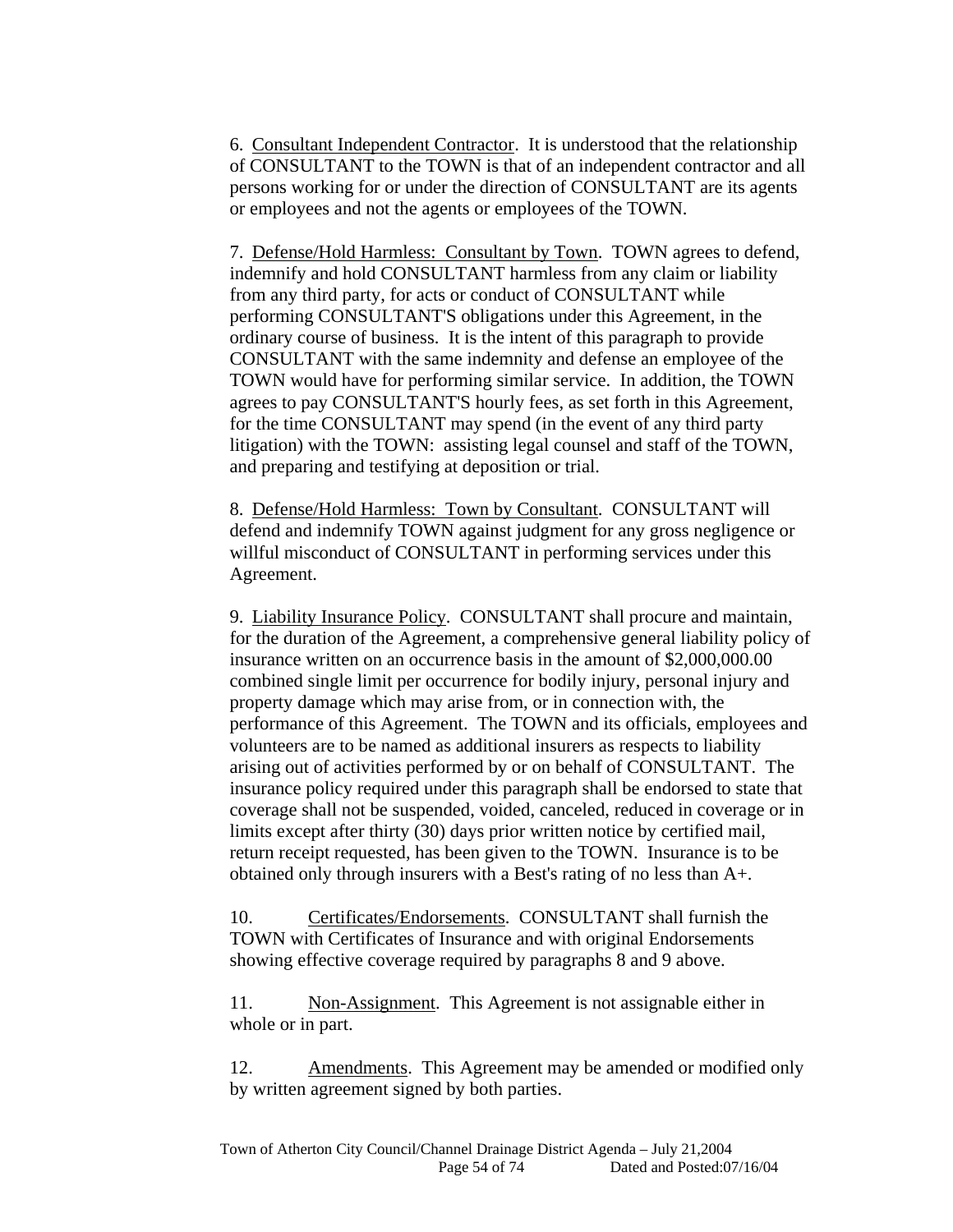- I. Governing Law. This Agreement shall be governed by the laws of the State of California and any suit or action initiated by either party shall be brought in the County of San Mateo, California.
- II. Mediation. Should any dispute rise out of this Agreement, the parties shall meet in mediation and attempt to reach a resolution with the assistance of a mutually acceptable mediator. The costs of the mediator, if any, shall be paid equally by the parties. If a mediated settlement is reached, neither party shall be deemed the pre-vailing party for purposes of the settlement, and each party shall bear its own legal

costs and fees. Neither party shall be permitted to file a legal action without first meeting in mediation and making a good faith attempt to reach a mediated resolution.

 15. Attorneys' Fees. In the event of litigation between the parties to enforce any provision of the Agreement, the unsuccessful party shall pay the costs of litigation including reasonable attorneys' fees of the successful party.

 16. Conflict of Interest. CONSULTANT may serve other clients, but none who are active within the TOWN or who conduct business that would place CONSULTANT in a "conflict of interest" as the term is defined and understood in State law.

 17. Entire Agreement. This Agreement, including Exhibits A and B comprise the entire Agreement.

 18. Notice. All notices required by this Agreement shall be given to TOWN and CONSULTANT in writing, by first class mail, postage prepaid, addressed as follows:

| TOWN:              | Town of Atherton<br>91 Ashfield Road<br>Atherton, CA 94027<br>Attn: City Manager             |
|--------------------|----------------------------------------------------------------------------------------------|
| <b>CONSULTANT:</b> | Lisa Costa Sanders<br>Neal Martin & Associates<br>1640 Laurel Street<br>San Carlos, CA 94070 |

IN WITNESS WHEREOF the parties hereto have caused this Agreement to be executed and intend it to be effective on the date first written by their respective officers duly authorized in that behalf.

TOWN: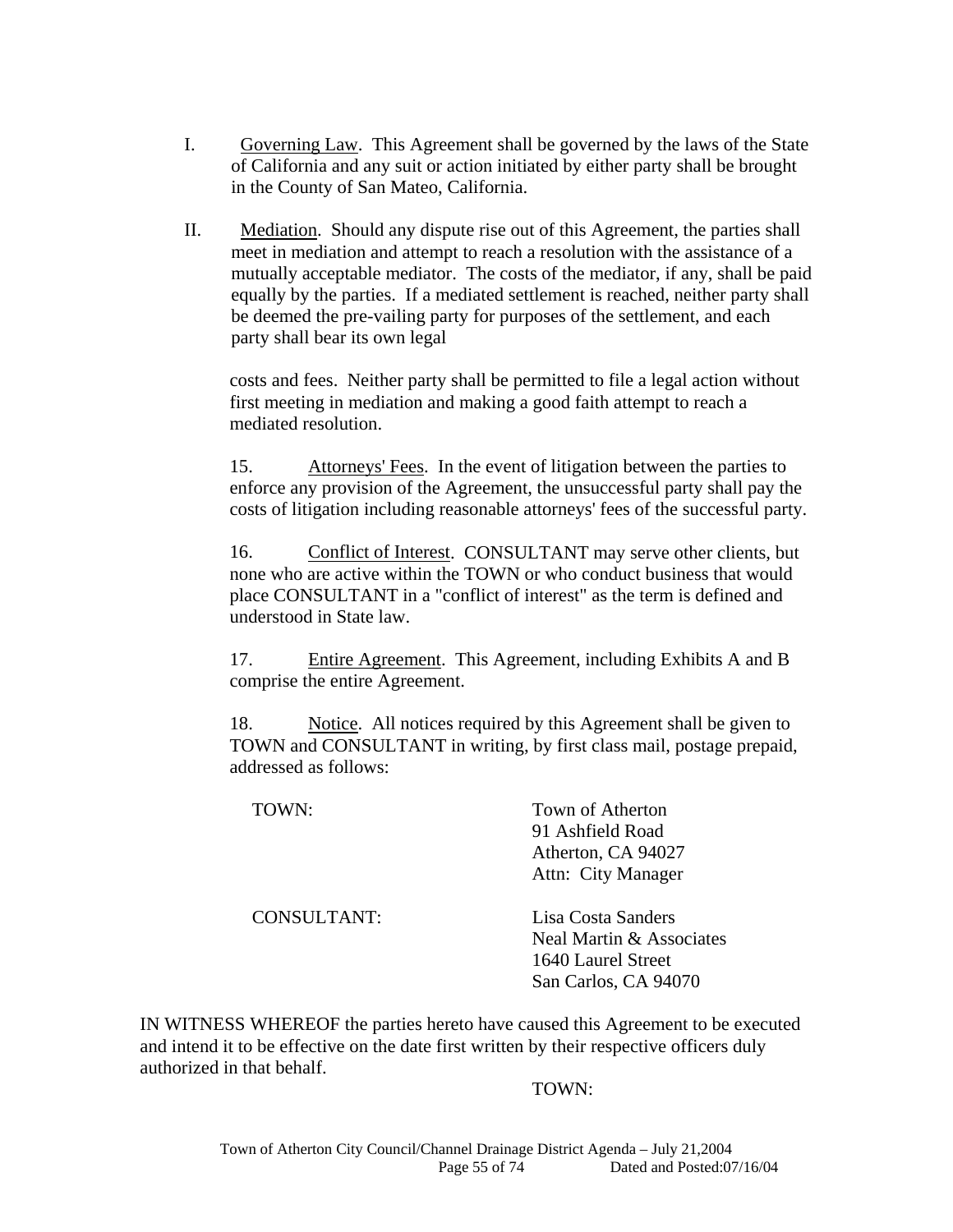| Dated:                       | $\sim$ 2004. | $\mathbf{By:}$ |                      |
|------------------------------|--------------|----------------|----------------------|
|                              |              |                | James Robinson, City |
| Manager                      |              |                |                      |
| Approved as to form:         |              |                |                      |
| Marc G. Hynes, City Attorney |              |                | <b>CONSULTANT</b>    |
|                              |              |                |                      |
|                              |              |                | Lisa Costa Sanders   |
|                              |              |                | CFO, Neal Martin &   |

Associates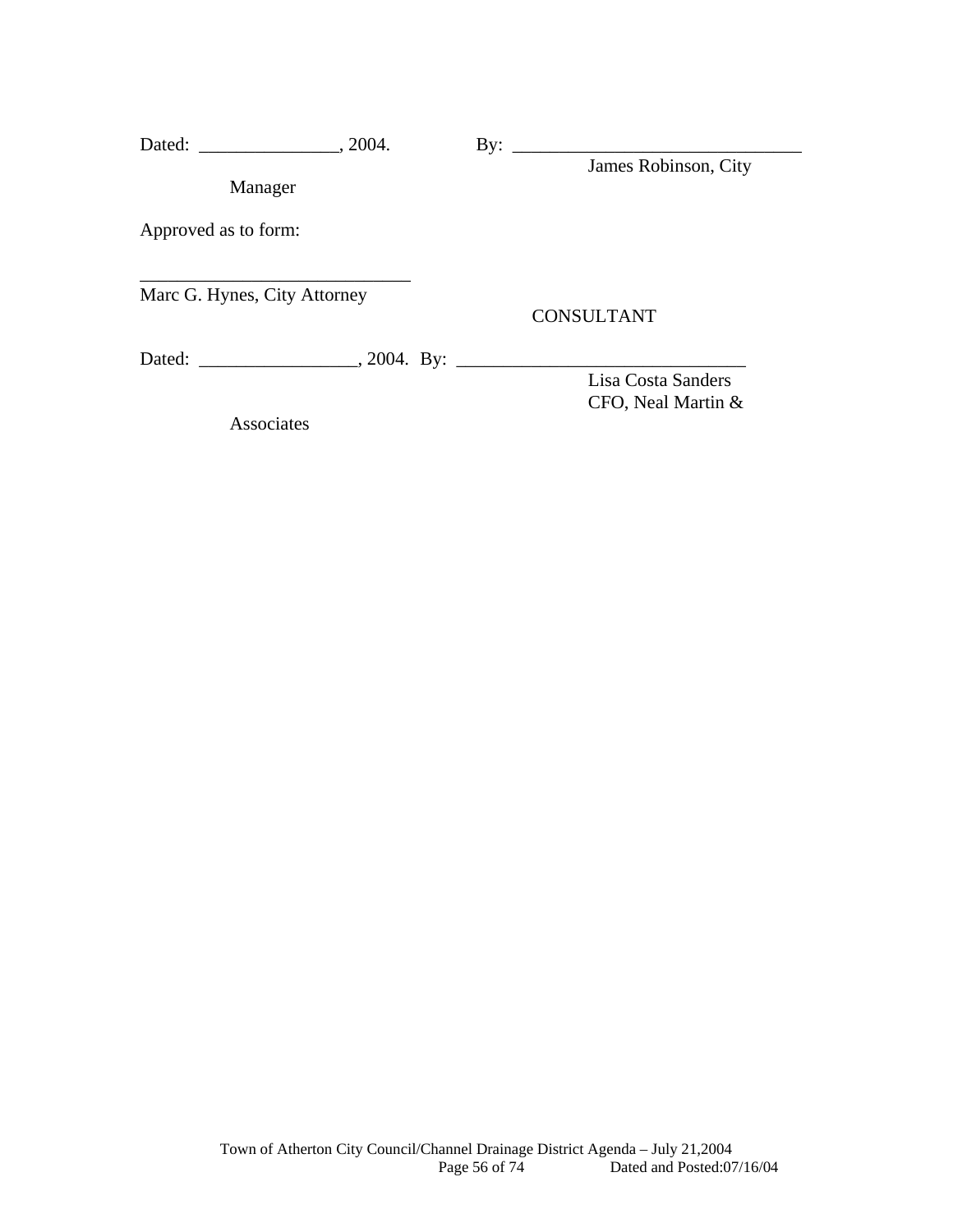#### **EXHIBIT A**

#### **NEAL MARTIN & ASSOCIATES**

#### **SERVICES**

**Neal Martin and Associates agrees to provide planning services to the Town of Atherton. In general, those services include the following:** 

Planning Commission: **Completion of staff review and preparation of staff reports for all applications to the Planning Commission. Examples of the applications normally reviewed by the Commission are; Conditional Use Permits, Variances, Subdivisions, Heritage Tree Removal Permits, Ordinance Amendments and other similar applications. Services include attending the Planning Commission meetings, preparation and distribution of public notices, preparation and distribution of agendas, staff reports and packets and completion of case documentation after Planning Commission action. Neal Martin and Associates will also take all meeting minutes.** 

City Council: **Services include preparation of staff reports for items such as Appeals, Subdivisions and Ordinance Amendments.** 

General Plan Committee: **Services include attending the General Plan Committee meetings, preparation and distribution of agendas, staff reports and packets. Neal Martin and Associates will also take all meeting minutes.** 

**Lisa Costa Sanders, Deputy Town Planner, will provide most of the services for items that regularly come before the Planning Commission, General Plan Committee and City Council. Neal Martin, Principal Planner, will provide services for any of the more complex or controversial matters that would be agendized.**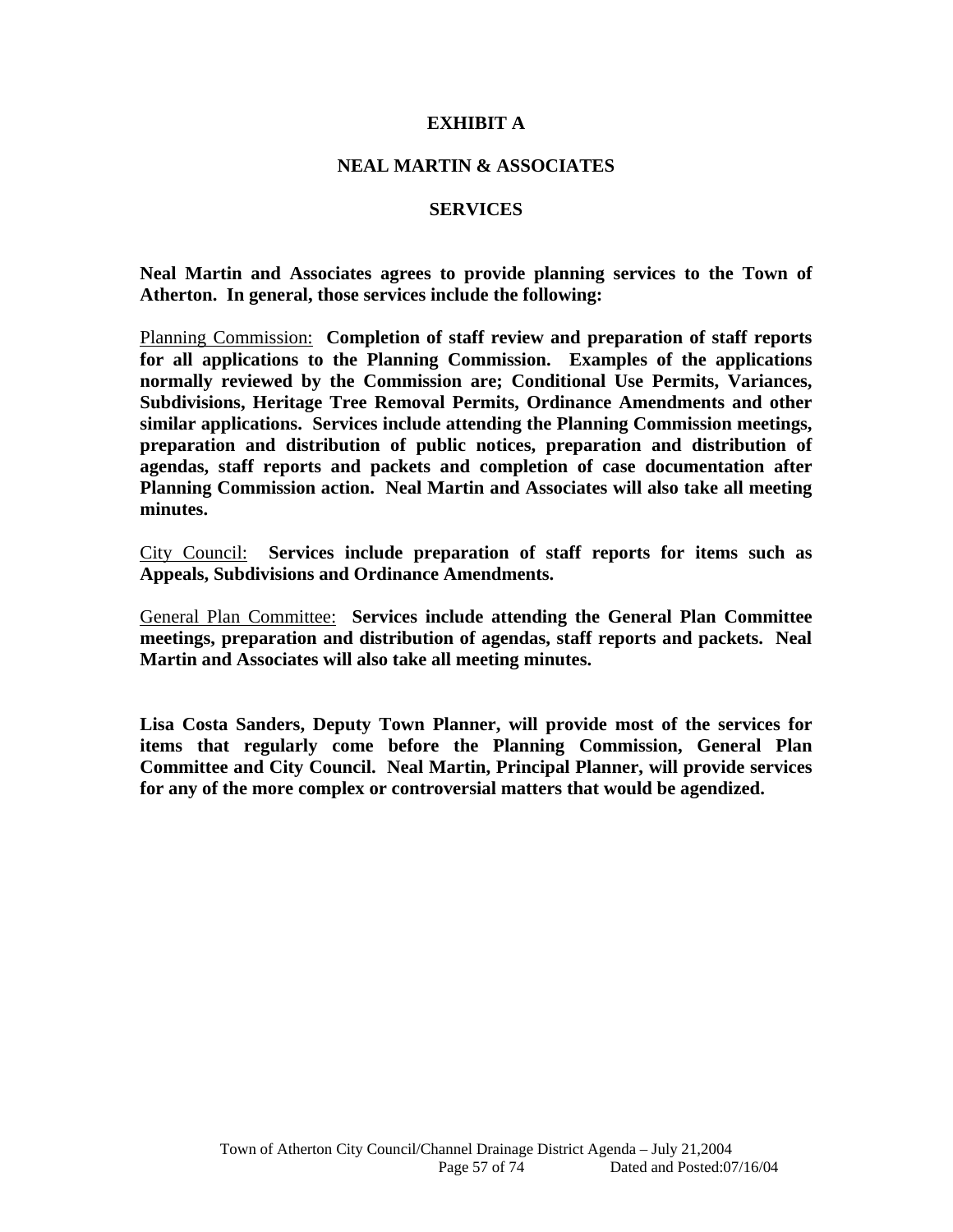## **EXHIBIT B**

## **NEAL MARTIN & ASSOCIATES**

## **FY 2004-2005 FEE SCHEDULE**

| Principal Planner               | $$136.50$ per hour |
|---------------------------------|--------------------|
| Deputy Town Planner             | \$89.25 per hour   |
| <b>Senior Planner</b>           | \$78.25 per hour   |
| <b>Associate Planner</b>        | $$68.25$ per hour  |
| <b>Assistant Planner</b>        | $$52.50$ per hour  |
| Drafter                         | $$42.00$ per hour  |
| <b>Administrative Assistant</b> | \$38.85 per hour   |
| Mileage                         | \$<br>.36 per mile |
|                                 |                    |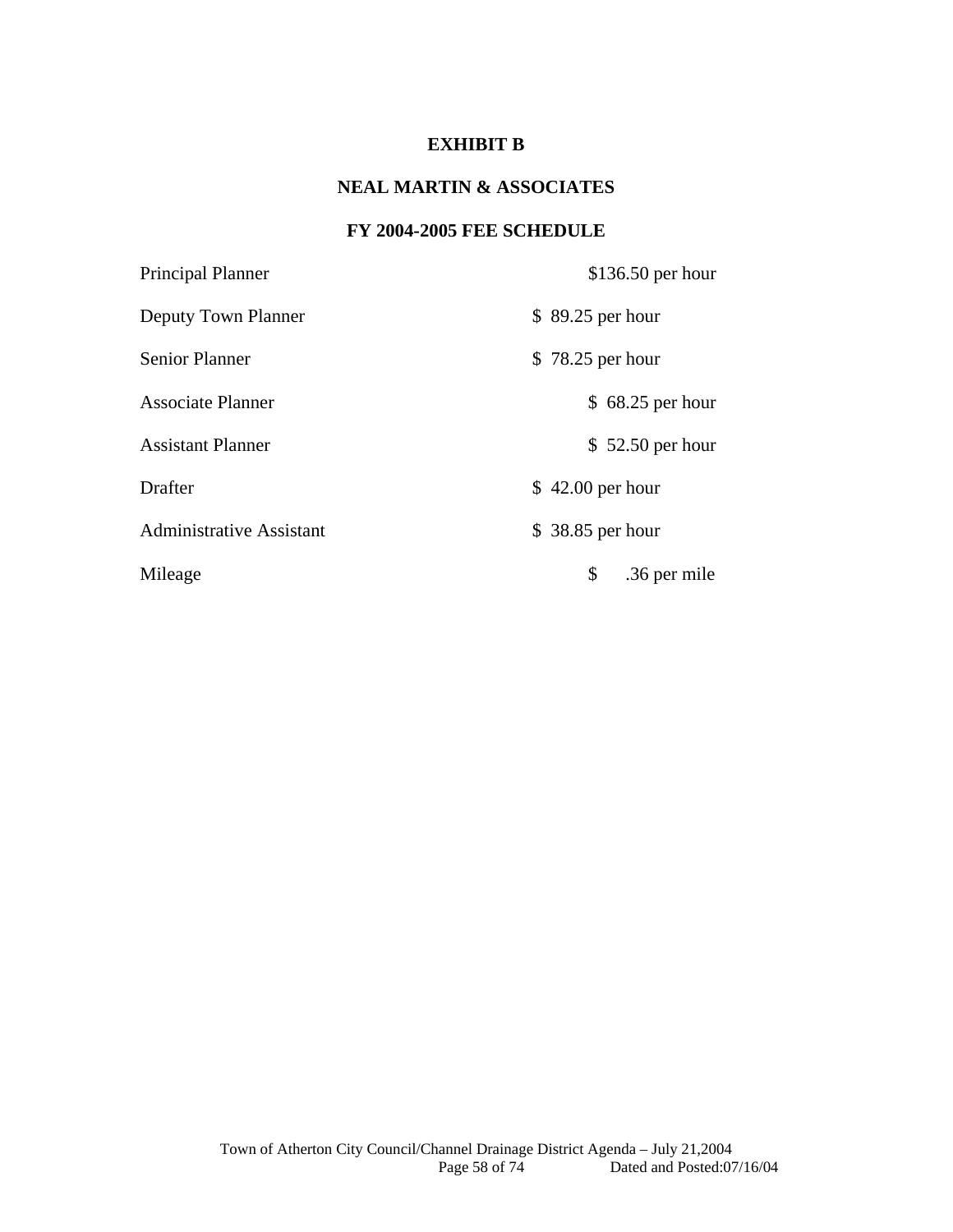**Item No. 18** 



Town of Atherton

## **CITY COUNCIL STAFF REPORT**

**TO: HONORABLE MAYOR AND CITY COUNCIL CITY MANAGER, JAMES ROBINSON** 

**FROM: DUNCAN JONES, PUBLIC WORKS DIRECTOR** 

**DATE: FOR THE MEETING OF JULY 21, 2004.**

## **SUBJECT: ACCEPTANCE OF WORK AND AUTHORIZATION TO RECORD NOTICE OF COMPLETION FOR THE 2004 STREET MICROSURFACING - PROJECT NUMBER 03-012.**

### **RECOMMENDATION**

Pass a motion accepting work and authorizing recordation of a Notice of Completion for the 2004 Street Microsurfacing (Slurry Seal), Project Number 03-012.

## **INTRODUCTION**

The Council awarded a contract in June to California Pavement Maintenance for Slurry Seal work. The authorized contract amount was \$75,000.00. There have been no authorized contract change orders bringing the total to \$75,000.00. Work under the contract has been completed.

## **ANALYSIS**

The contract price was based on the greatest amount of work to be completed for \$75,000.00. The job went very well, and the price the Town paid per square foot of road sealed was about \$0.12. The final cost for all work totaled \$75,000.00.

#### **FISCAL IMPACT**

Funding for this project in the amount of \$75,000.00 is included in the Fiscal Year 2003- 04 budget.

Prepared By: Approved: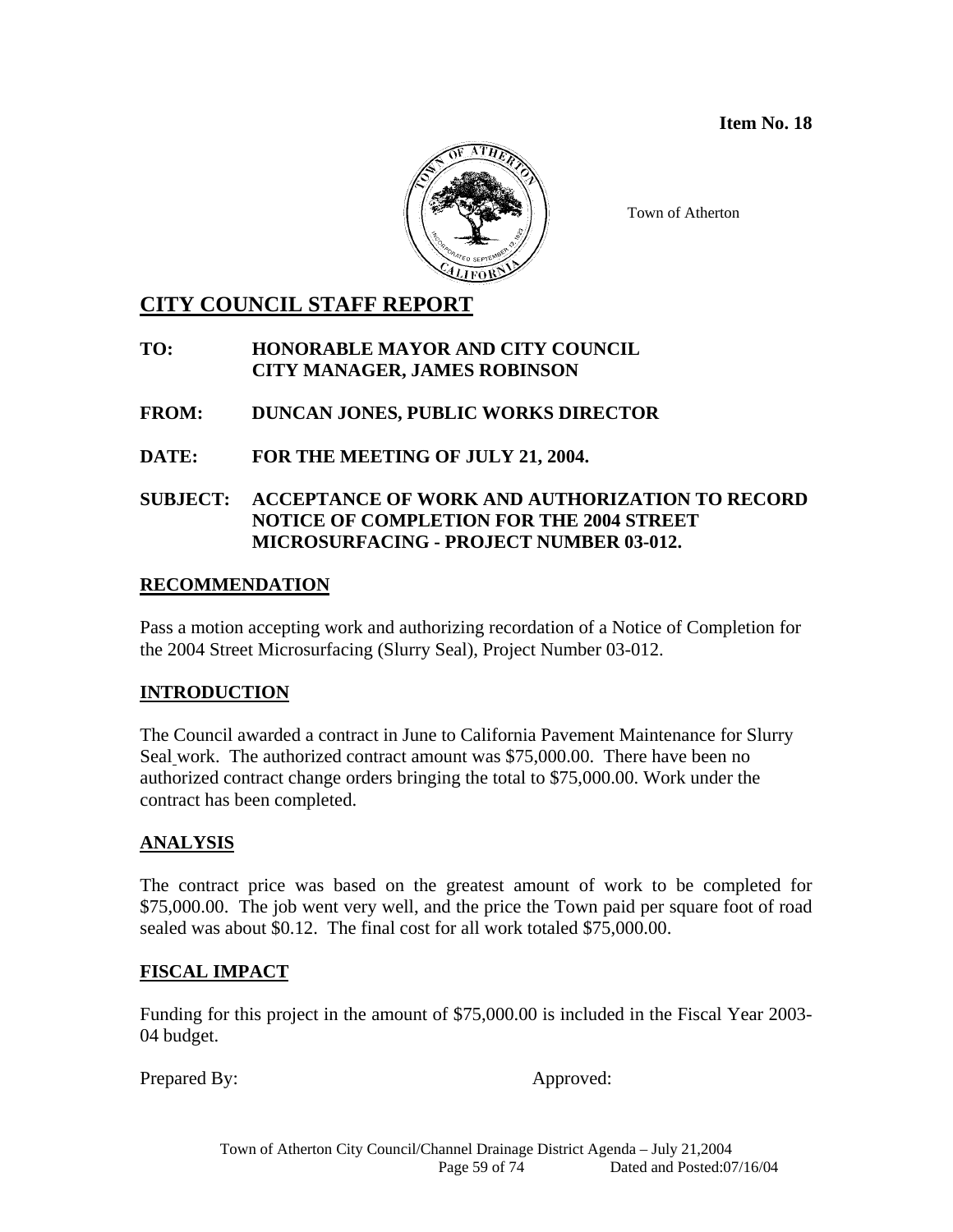Duncan L. Jones, P.E. James Robinson Public Works Director City Manager

\_\_\_\_\_\_\_\_\_\_\_\_\_\_\_\_\_\_\_\_\_\_\_\_\_ \_\_\_\_\_\_\_\_\_\_\_\_\_\_\_\_\_\_\_\_\_\_\_\_\_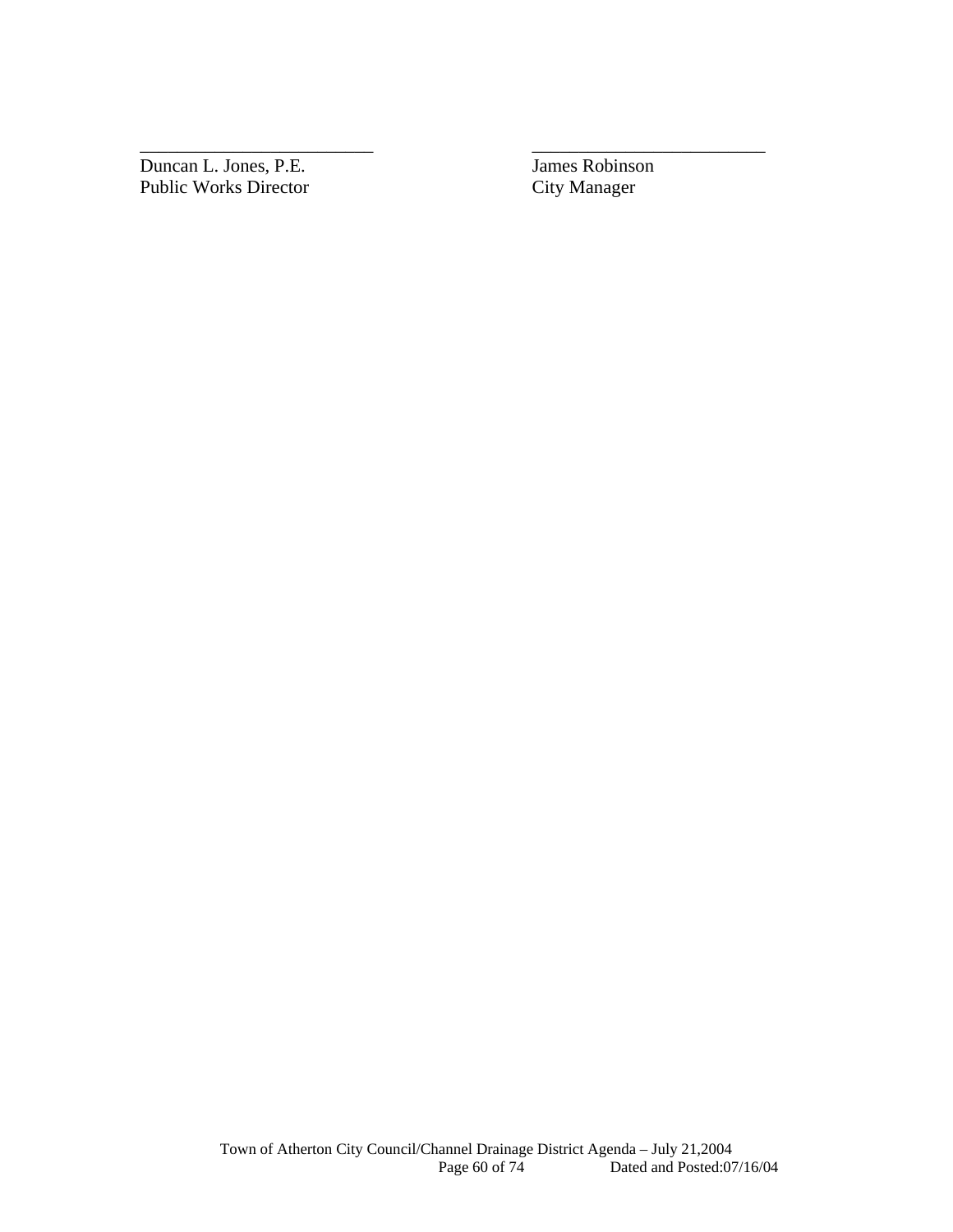**Item No. 19** 



Town of Atherton

## **CITY COUNCIL STAFF REPORT**

| TO:                           | HONORABLE MAYOR AND CITY COUNCIL             |
|-------------------------------|----------------------------------------------|
| <b>FROM:</b>                  | <b>MARC G. HYNES, CITY ATTORNEY</b>          |
| DATE:                         | FOR THE MEETING OF JULY 21, 2004             |
| <b>SUBJECT:</b><br><b>AND</b> | REVIEW THE TOWN'S CONFLICT OF INTEREST CODE  |
|                               | ADOPT A RESOLUTION TO APPROVE APPENDIX "A"   |
|                               | DATED JULY 2004 DESIGNATING POSITIONS IN THE |
|                               | <b>CONFLICT OF INTEREST CODE</b>             |

## **RECOMMENDATION**

Adopt the attached Resolution No. 04- approving Appendix "A" dated July 2004 designating positions and describing disclosure categories in the Conflict of Interest Code.

## **BACKGROUND**

The Political Reform Act of 1974, approved by the voters, requires state and local government agencies to adopt a Conflict of Interest Code. The Town has adopted a Conflict of Interest Code which references the terms of 2 California Code of Regulations §18730, as may, from time to time, be amended by the Fair Political Practices Commission. Section 18730 contains a standard code.

A Conflict of Interest Code lists each position within the Town that makes or participates in the making of governmental decisions. Individuals employed in these positions are called "designated employees." In addition, certain consultants to the Town qualify as code filers because they make or participate in making governmental decisions on behalf of the Town.

The City Council is the code reviewing body for the Town. Every two years, the code reviewing body must review the code and make any revisions that may be required.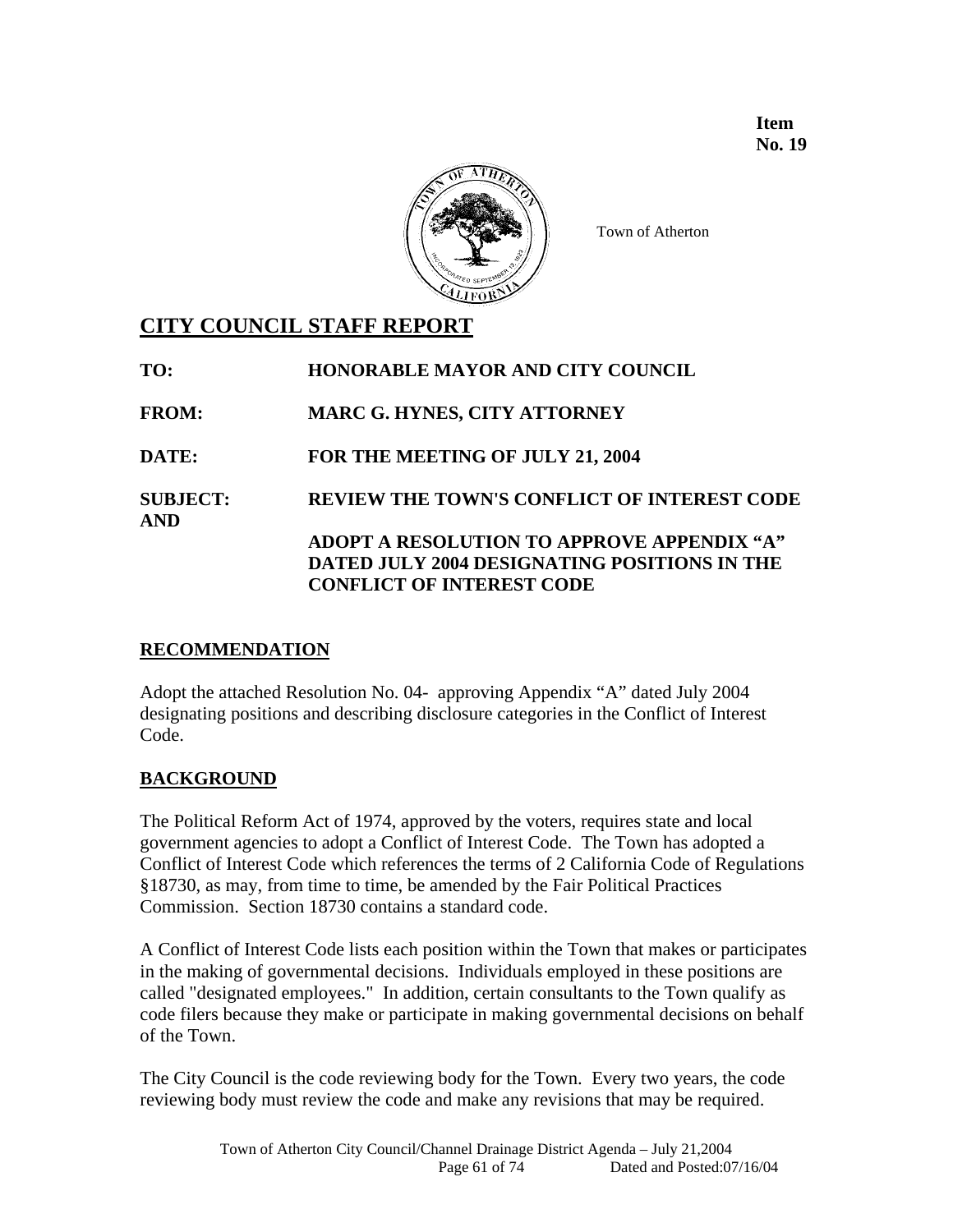Usually, these revisions result from creation of new positions in the Town or significant change in the duties of existing positions. The City Manager, City Clerk, and City Attorney have reviewed the list of designated employees and recommend that no changes be made to the designated positions in Appendix "A". Threshold amounts in the disclosure categories have been revised to reflect current requirements.

Attached are a resolution and an Appendix "A" dated July 2004 that accurately reflect positions that may make or participate in making governmental decisions for the Town.

## **FISCAL IMPACT**

None.

Respectfully,

MARC G. HYNES City Attorney

MGH:cwb

Attachments: Resolution No. 04- Appendix "A"

\_\_\_\_\_\_\_\_\_\_\_\_\_\_\_\_\_\_\_\_\_\_\_\_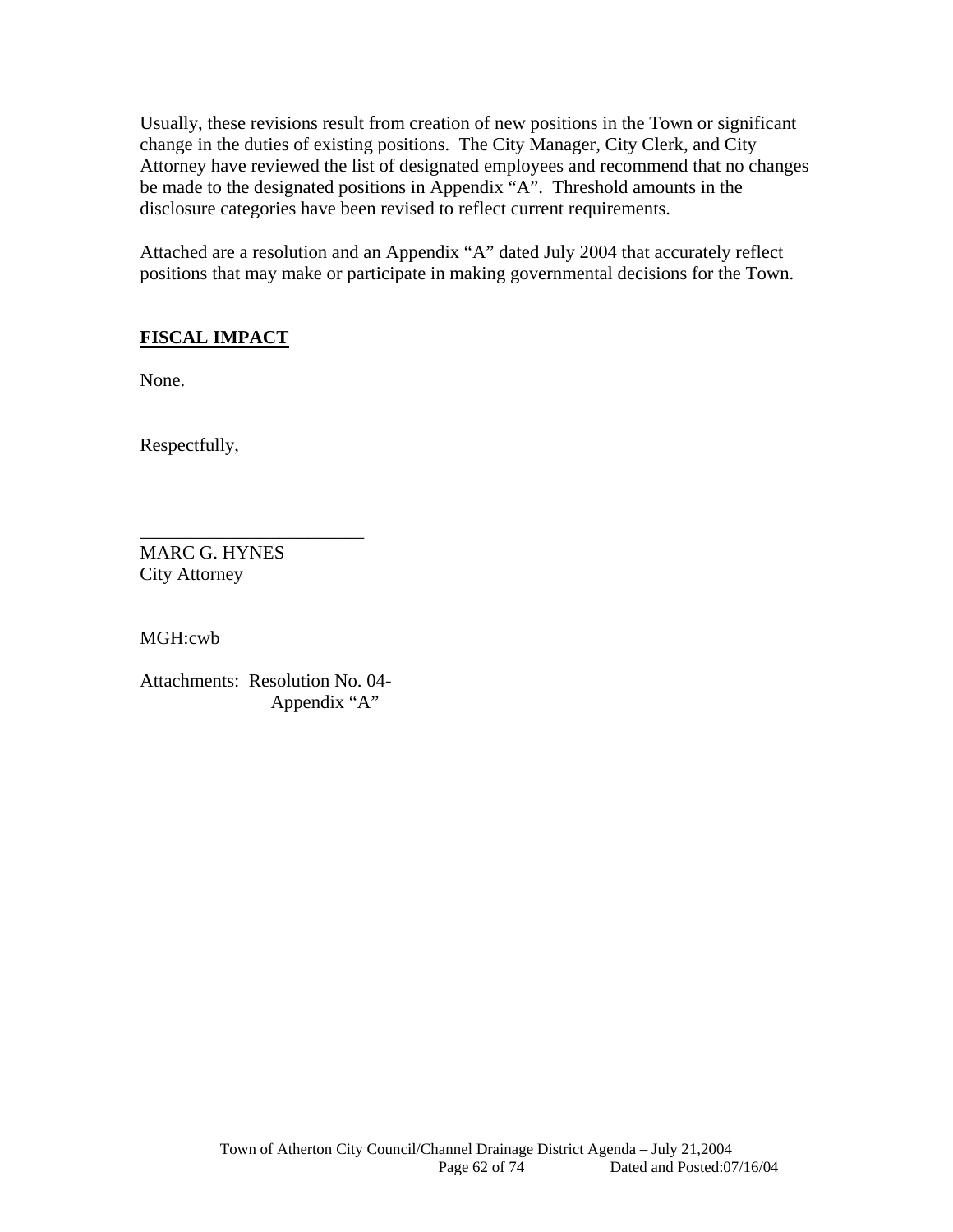# **RESOLUTION 04-**

### **A RESOLUTION OF THE CITY COUNCIL OF THE TOWN OF ATHERTON AMENDING THE CONFLICT OF INTEREST CODE FOR DESIGNATED EMPLOYEES BY APPROVING APPENDIX "A" DATED JULY 2004 OF CERTAIN DESIGNATED EMPLOYEES AND DISCLOSURE CATEGORIES IN THE CONFLICT OF INTEREST CODE**

**WHEREAS,** The Political Reform Act of 1974, amended (Government Code Section 81000, et seq.) requires state and local government agencies to adopt and promulgate a Conflict of Interest Code; and

**WHEREAS,** by adopting Resolution No. 02-23 on July 17, 2002, this Council amended a Conflict of Interest Code adopted by Resolution 91-6 on June 19, 1991, which adopted by reference the terms of 2 Cal. Code of Regulations 18730, as may, from time to time be amended by the Fair Political Practices Commission to conform to amendments in the Political Reform Act, and by also approving as an APPENDIX "A" thereto, disclosure categories for certain designated positions with the Town of Atherton; and

**WHEREAS,** the APPENDIX "A" containing the disclosure categories for the designated positions reflects current personnel status; and

**WHEREAS**, THIS Council, as code reviewing body for the Town of Atherton, has determined that the attached APPENDIX "A" accurately sets forth those positions which should be designated and the categories of financial interests which should be made reportable for each position.

**NOW, THEREFORE, BE IT RESOLVED** by the City Council of the Town of Atherton that the APPENDIX "A" dated July 2004, attached hereto and by reference made a part of the Conflict of Interest Code of the Town of Atherton, is hereby approved; and this resolution confirms and continues in effect the terms and provisions of the Conflict of Interest Code as amended all of which shall continue to remain in effect.

 All former resolutions or parts thereof conflicting or inconsistent with the provisions of this resolution are superseded and repealed.

 \* \* \* \* \* \* \* \* \* \* \* \*

*I hereby certify that the foregoing Resolution was duly and regularly passed and adopted by the City Council of the Town of Atherton at a regular meeting thereof held on the day of 2004, by the following vote:* 

*AYES: COUNCILMEMBERS: NOES: COUNCILMEMBERS:*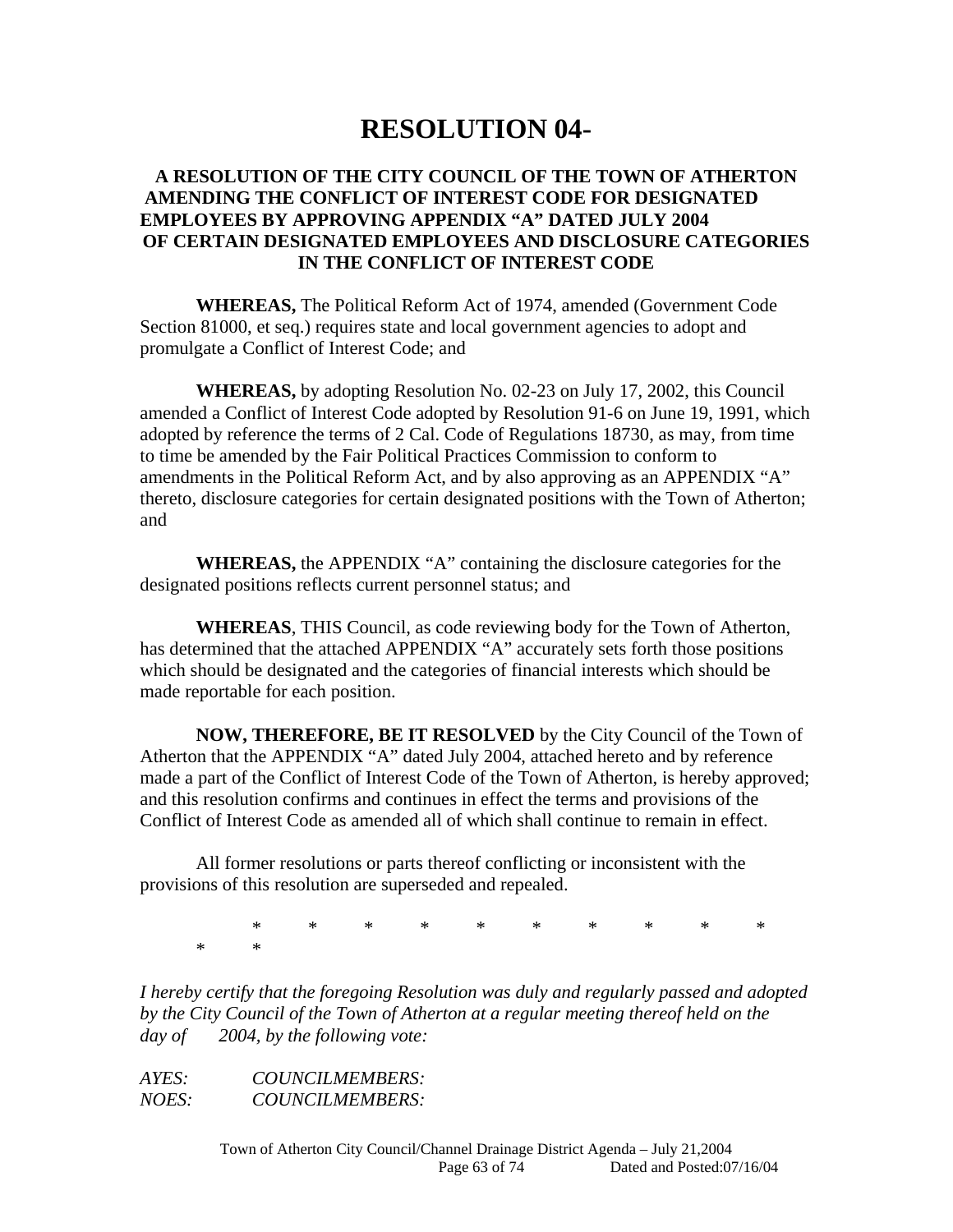| <i>ABSENT:</i>         | COUNCILMEMBERS: |
|------------------------|-----------------|
| <i><b>ABSTAIN:</b></i> | COUNCILMEMBERS: |

 Kathy McKeithen, Mayor Town of Atherton

 $\overline{\phantom{a}}$  , and the contract of the contract of the contract of the contract of the contract of the contract of the contract of the contract of the contract of the contract of the contract of the contract of the contrac

ATTEST:

\_\_\_\_\_\_\_\_\_\_\_\_\_\_\_\_\_\_\_\_\_\_\_\_\_\_\_\_\_\_\_\_\_ Kathi Hamilton, Interim City Clerk

APPROVED AS TO FORM:

Marc G. Hynes, City Attorney

\_\_\_\_\_\_\_\_\_\_\_\_\_\_\_\_\_\_\_\_\_\_\_\_\_\_\_\_\_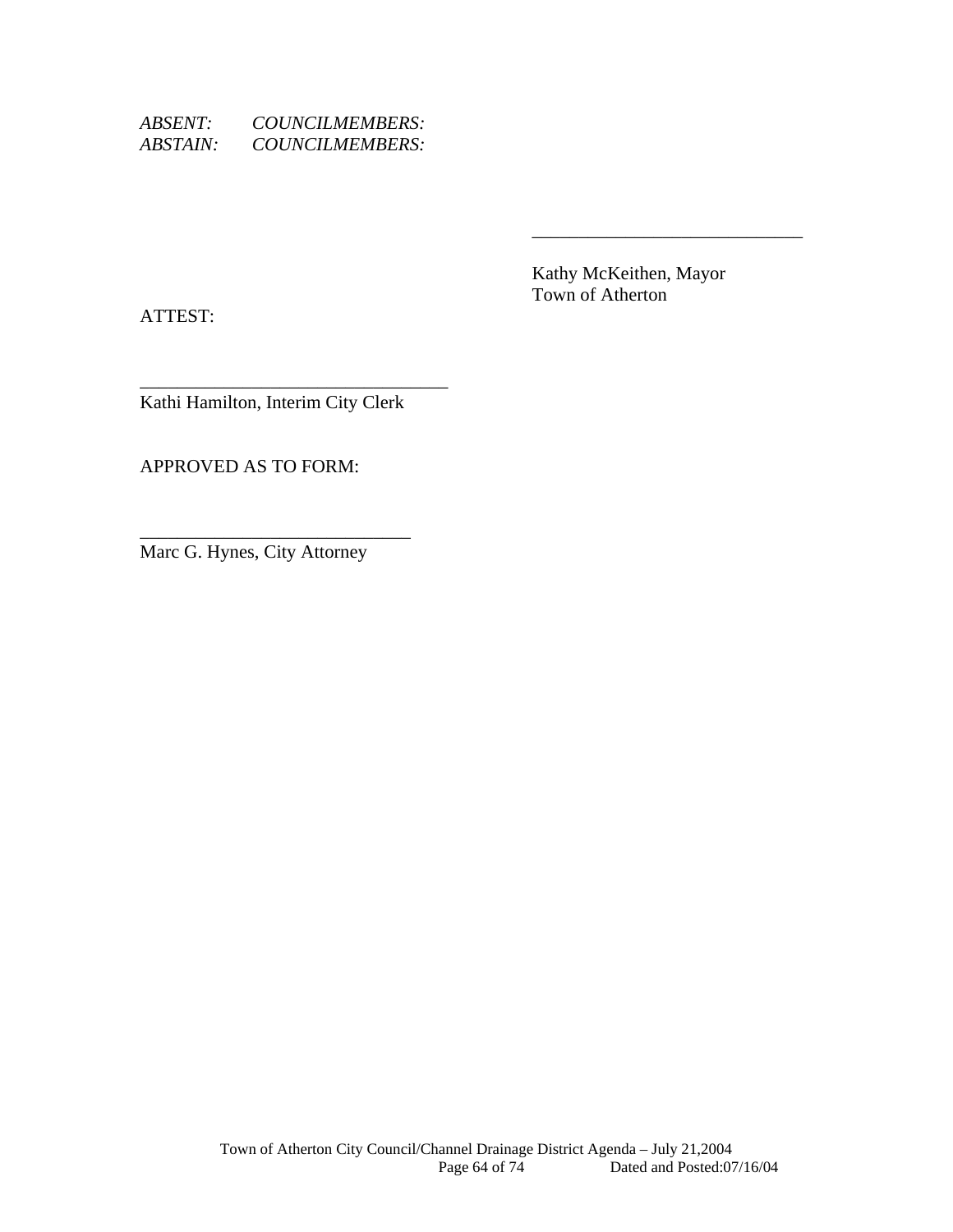## APPENDIX "A"

### TOWN OF ATHERTON CONFLICT OF INTEREST CODE

#### LIST OF DESIGNATED POSITIONS

| Date:                     | July 2004.                                                                                                                                        |                   |
|---------------------------|---------------------------------------------------------------------------------------------------------------------------------------------------|-------------------|
| <b>CATEGORY</b>           | <b>JOB TITLE</b>                                                                                                                                  | <b>DISCLOSURE</b> |
|                           | <b>Assistant Finance Director</b>                                                                                                                 | 1                 |
|                           | <b>Assistant to the City Manager</b>                                                                                                              | 1                 |
|                           | <b>Building Official/Planning Administrator</b>                                                                                                   | 1                 |
| Chief of Police           |                                                                                                                                                   |                   |
| $\mathbf{1}$              |                                                                                                                                                   |                   |
| <b>City Clerk</b>         |                                                                                                                                                   |                   |
| 1                         |                                                                                                                                                   |                   |
| <b>Town Planner</b>       |                                                                                                                                                   | 1                 |
| Deputy Town Planner       |                                                                                                                                                   | 1                 |
| Consultants*              |                                                                                                                                                   | $1*$              |
| <b>Finance Assistant</b>  |                                                                                                                                                   |                   |
| $\mathbf{1}$              |                                                                                                                                                   |                   |
| Park Program Manager      |                                                                                                                                                   |                   |
| $\mathbf{1}$              |                                                                                                                                                   |                   |
| Police Lieutenant         |                                                                                                                                                   |                   |
| $\mathbf{1}$              |                                                                                                                                                   |                   |
|                           | Public Works Director/City Engineer                                                                                                               | 1                 |
| <b>Associate Engineer</b> |                                                                                                                                                   | 1                 |
|                           | Public Works Superintendent                                                                                                                       | 1                 |
|                           | Public Works Supervisors (2)                                                                                                                      | 1                 |
|                           | Town Arborist/Public Works Specialist                                                                                                             | 1                 |
|                           | *Consultants shall be included in the list of designated employees and<br>shall disclose pursuant to the broadest disclosure category in the code |                   |

subject to the following limitation: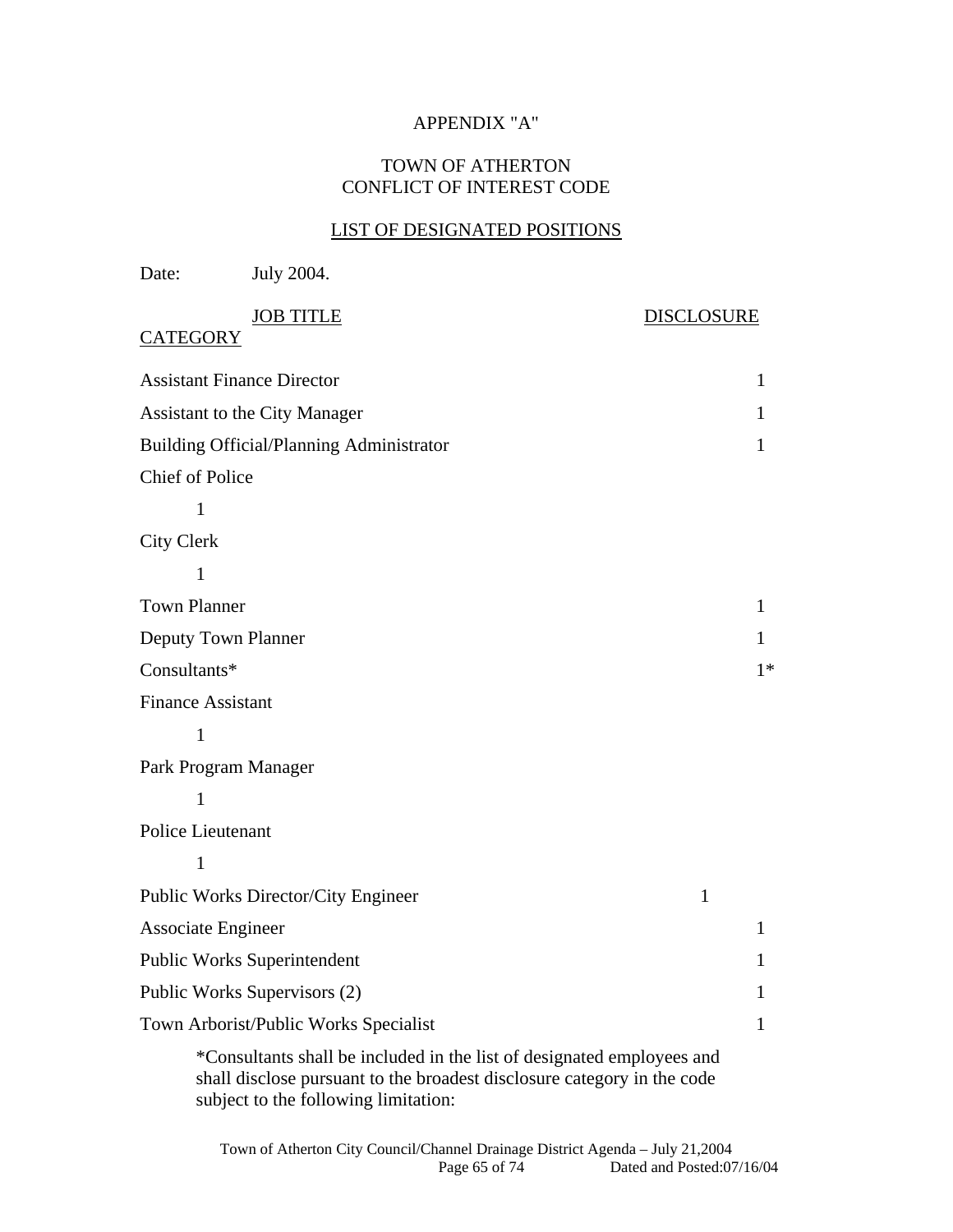The City Manager may determine in writing that a particular consultant, although a "designated position," is hired to perform a range of duties that is limited in scope and thus is not required to comply fully with the disclosure requirements described in this section. Such determination shall include a description of the consultant's duties and, based upon that description, a statement of the extent of disclosure requirements. The City Manager's determination is a public record and shall be retained for public inspection in the same manner and location as this conflict of interest code.

#### APPENDIX "A'

#### DISCLOSURE CATEGORY 1

#### SPECIFICATION SHEET

#### REPORTABLE INVESTMENTS, INTEREST IN REAL PROPERTY, AND INCOME

#### CONFLICT OF INTERST CODE TOWN OF ATHERTON

| $\ast$ | Investments (partnerships, common stock, etc.)             |
|--------|------------------------------------------------------------|
|        | - Worth \$2,000 or more in business entities located in or |
|        | doing business in the Town.                                |

\* Interests in Real Property -Worth \$2,000 or more located in the Town.

\* Interests in Real Property and Investments Held by Business Entities or Trusts

\* Income (Other than Loans, Gifts and Honoraria) Received During the Reporting Period

 -Aggregating \$500 or more received from a source located in or doing business in the

Town.

\* Loans (Received or Outstanding During the Reporting Period) -Aggregating \$500 or more from a source located in or doing business in the

#### Town.

\* Gifts (Received During the Reporting Period) -Must disclose \$50 or more received from any source located inside or outside

the

Town. May not exceed \$340 from any single source.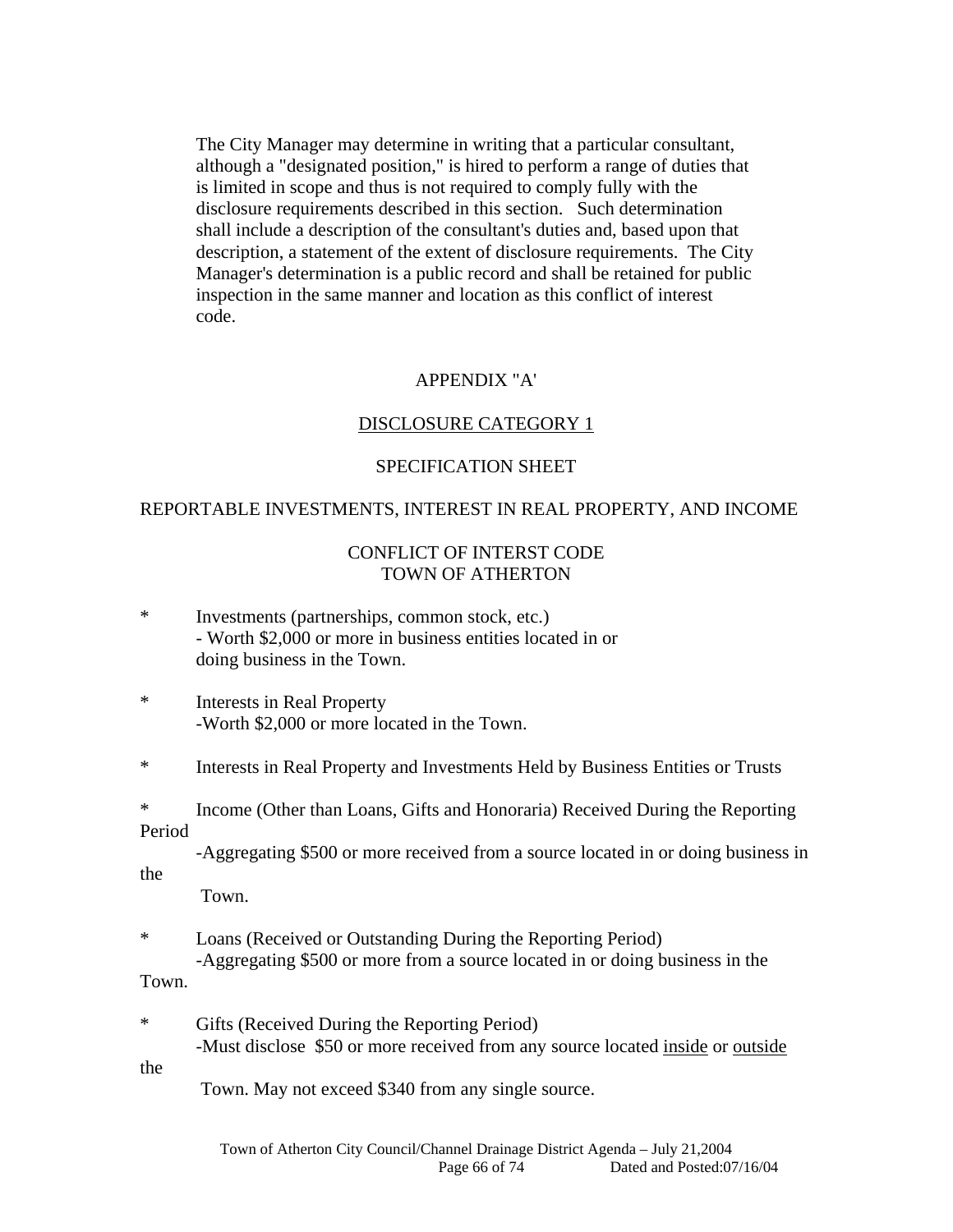\* Honoraria

-Received from any source located inside or outside the Town – generally prohibited, and if not, may be reportable as income or gift depending on the circumstances.

\* Business Positions -Held in a business entity located in or doing business in the Town.

\* Commission Income (Gross payments received as a result of services rendered as a broker,

agent, or salesperson).

- \* Income and Loans to Business Entities or Trusts.
- \* Income from Rental Property.

**FOOTNOTE: Refer for more detailed information to Definitions and** 

**Explanations in** 

## **the Manual issued by the California Fair Political Practices**

**Commission.**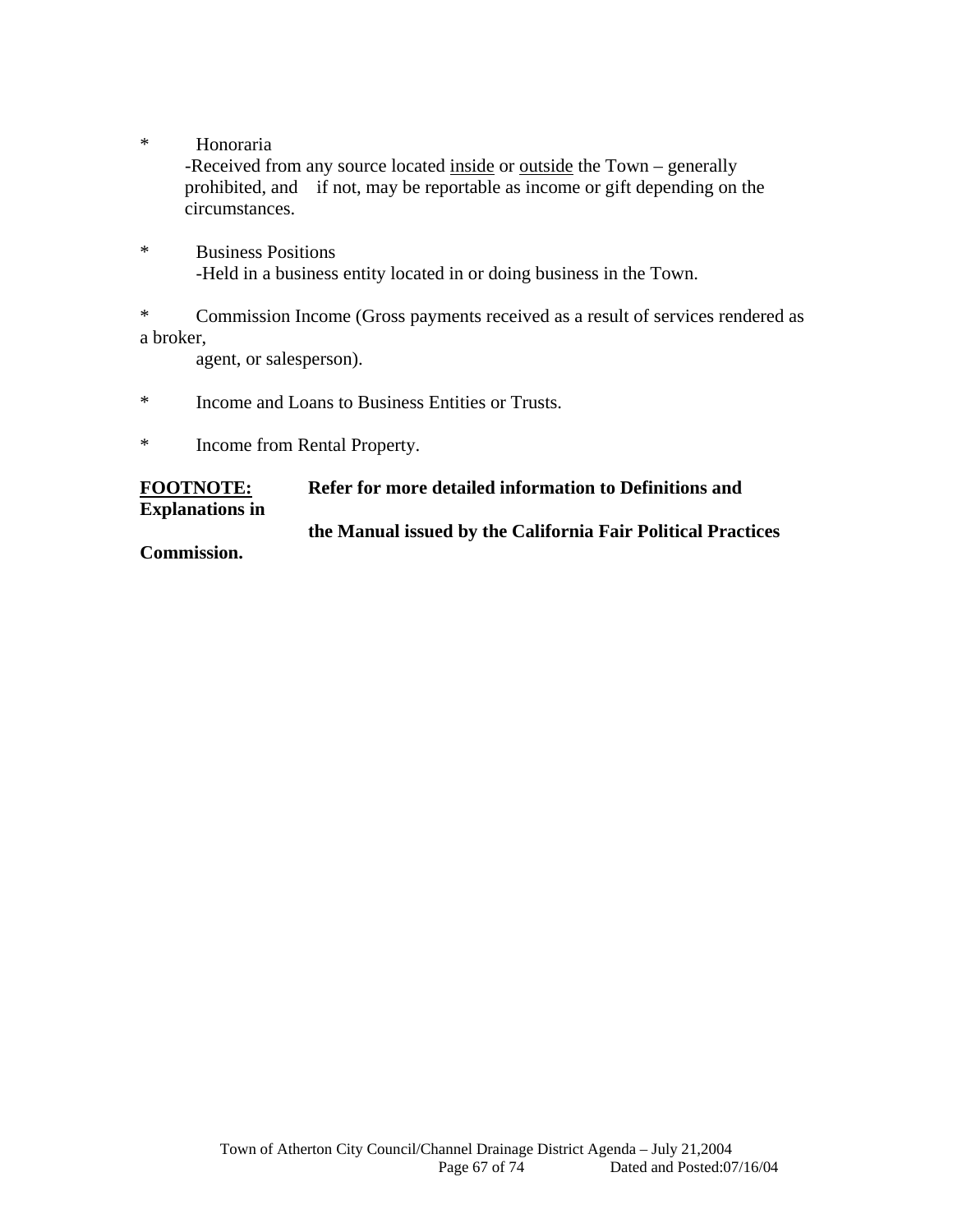**Item No. 20** 



Town of Atherton

## **CITY COUNCIL STAFF REPORT**

## **TO: HONORABLE MAYOR AND CITY COUNCIL**

- **FROM: JAMES H. ROBINSON, CITY MANAGER**
- **DATE: FOR THE MEETING OF JULY 21, 2004**

## **SUBJECT: APPROVAL OF MAINTENANCE AGREEMENT WITH THE CITY OF MENLO PARK REGARDING THE PEDESTRIAN SIGNAL ON VALPARISO AVENUE**

## **RECOMMENDATION:**

**Authorize the Mayor to execute the attached agreement with the City of Menlo Park to accept a transfer of ownership of the pedestrian signal on Valparaiso Avenue near Arbor Road.** 

## **BACKGROUND :**

The City of Menlo Park and the Town of Atherton recently completed a joint signal project at Valparaiso and University Avenues. The cost of the project was shared on a 50/ 50 basis and the design was jointly reviewed and approved. During the design process, the City of Menlo Park indicated its intention to remove the existing pedestrian signal located just west of the new Valparaiso/University signal near Arbor Road. The Town of Atherton indicated its desire to retain the pedestrian signal, and Menlo Park has offered to transfer ownership and maintenance of the signal to the Town.

The attached agreement, reviewed and approved as to form by Town staff and the Town Attorney, provides transfer of ownership to the Town of Atherton at the agreed price of one dollar. The agreement also provides for the Town to assume all maintenance costs and to defend, indemnify, and hold harmless the City of Menlo Park for any damage or liability.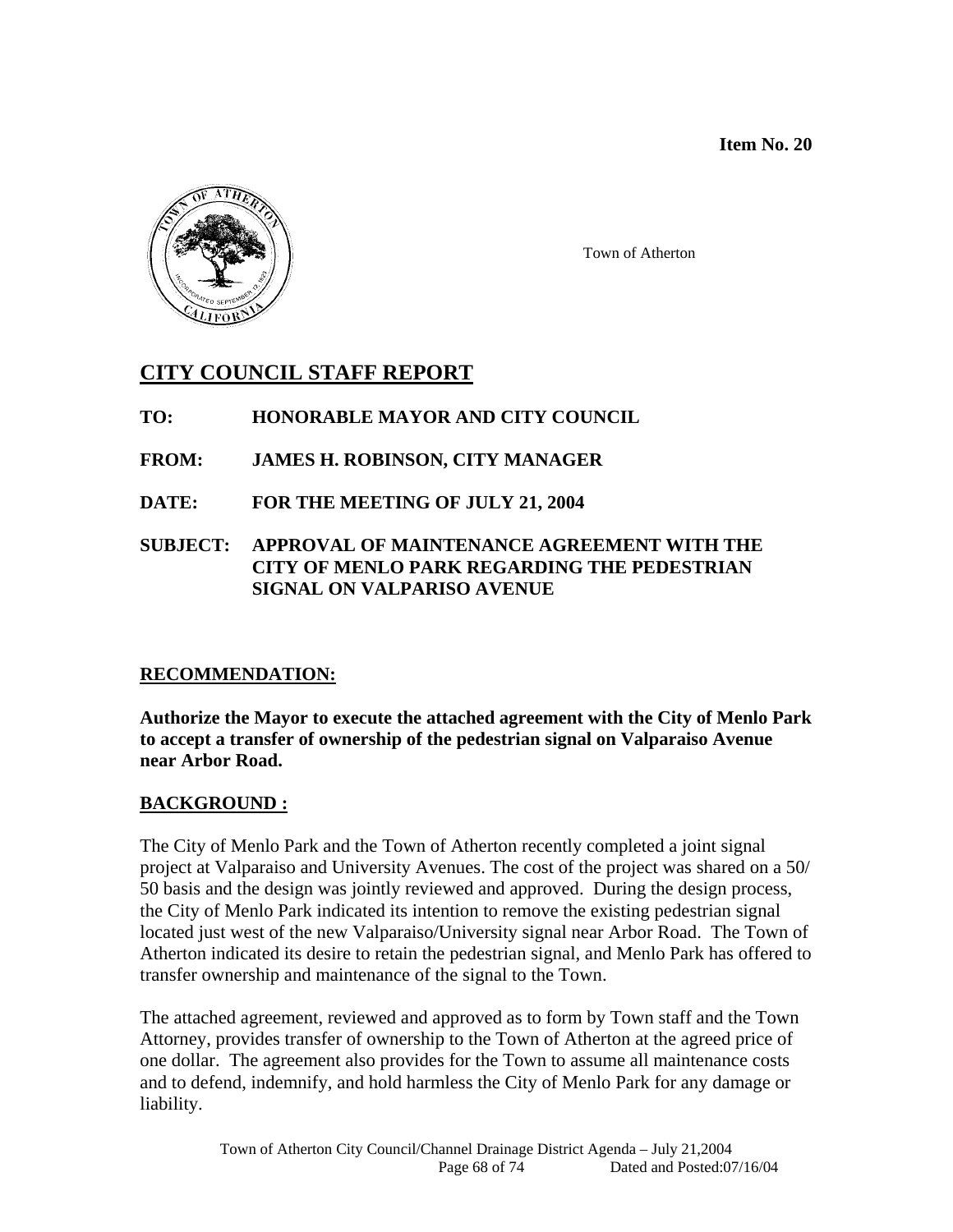# **PEDESTRIAN TRAFFIC SIGNAL ON VALPARAISO AVENUE NEAR ARBOR ROAD OWNERSHIP AND MAINTENANCE AGREEMENT**

This AGREEMENT entered into this \_\_\_\_\_\_ of \_\_\_\_\_\_\_\_, 2004, by and between the CITY OF MENLO PARK, a municipal corporation of the State of California (herein referred to as First Party), and the TOWN OF ATHERTON, a municipal corporation, of the State of California (herein referred to as Second Party).

## WITNESSETH:

WHEREAS: The First Party owns the pedestrian traffic signal on Valparaiso Avenue near Arbor Road and upon its determination that it is a redundant traffic control, intends to remove this signal; and,

WHEREAS: The Second Party, however, desires to provide for the ownership, maintenance and upkeep of this pedestrian traffic signal.

NOW, THEREFORE, in consideration of the mutual covenants set forth herein, the parties do hereby agree as follows:

1. First Party will sell the pedestrian traffic signal on Valparaiso Avenue near Arbor Road to the Second Party at the agreed price of ONE DOLLAR (\$1.00), transferring the ownership of said traffic signal to the Second Party.

2. First Party agrees to permit the Second Party to maintain and operate the pedestrian traffic signal on Valparaiso Avenue near Arbor Road within the First Party's right-of-way.

3. Second Party agrees to bear exclusively the cost of maintaining and operating the pedestrian traffic signal on Valparaiso Avenue near Arbor Road, including the electrical energy costs associated with operating this pedestrian traffic signal.

> 4. Second Party shall fully defend, indemnify and hold First Party harmless from any damage or liability occurring by reason of anything done or omitted to be done by Second Party under or in connection with the maintenance and operation of the pedestrian traffic signal on Valparaiso Avenue near Arbor Road.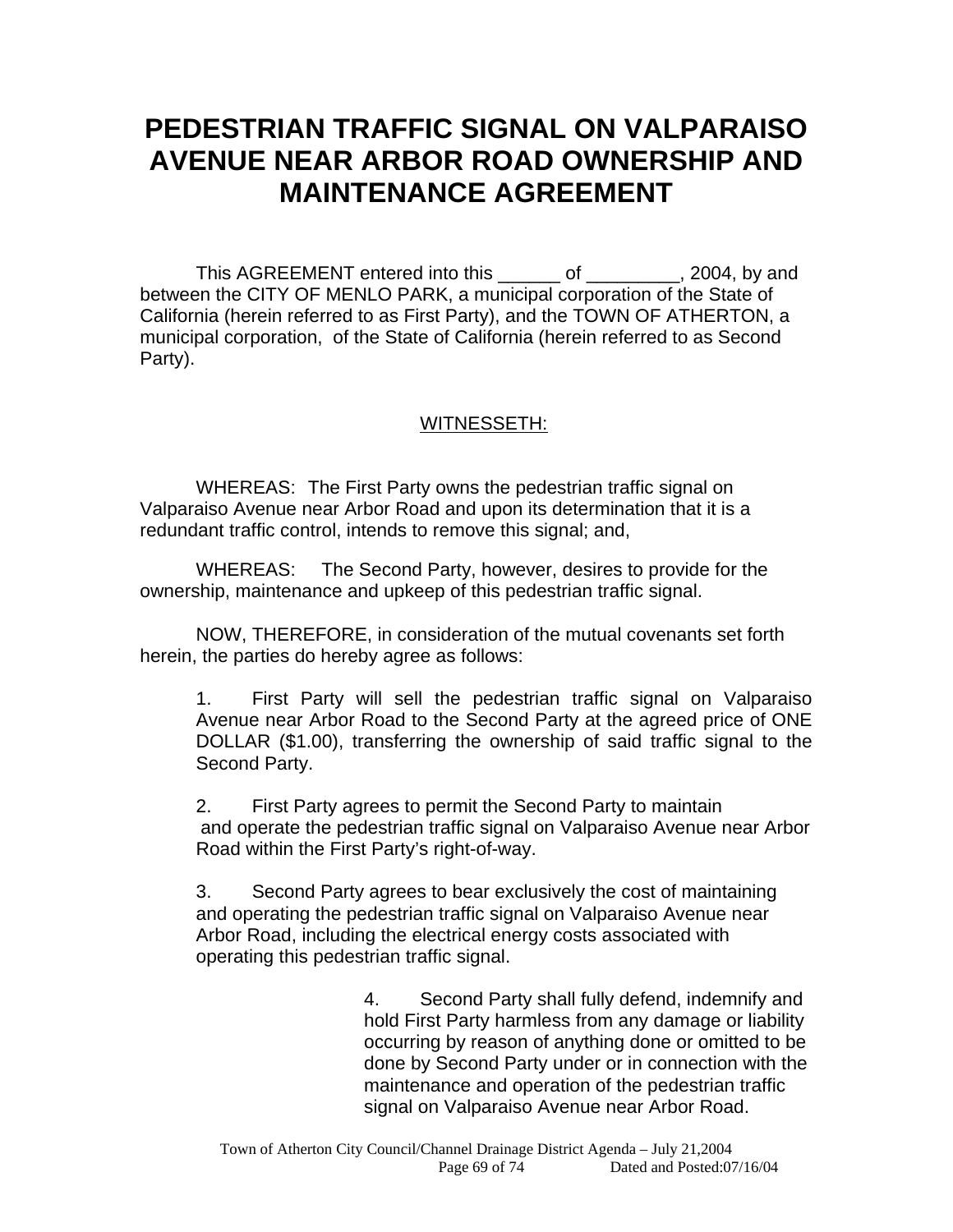5. If Second Party no longer desires to maintain and operate the pedestrian signal, Second Party shall remove and dispose of this signal at its own cost and expense.

6. This Agreement shall become effective and shall remain in full force and effect until amended or terminated at any time upon mutual consent of the parties thereto or upon thirty (30) days written notice by either party thereof to the other.

 IN WITNESS WHEREOF, the parties hereto have set their hands and seal the day and year first above written.

|        | <b>First Party</b><br><b>CITY OF MENLO PARK</b> | <b>Second Party</b><br><b>TOWN OF ATHERTON</b> |
|--------|-------------------------------------------------|------------------------------------------------|
| By     | <b>City Manager</b>                             | BY<br>Mayor                                    |
| Attest | <b>City Clerk</b>                               | Attest<br><b>City Clerk</b>                    |
|        |                                                 | Approved as to form:                           |

 $\frac{1}{\sqrt{2\pi}}$  , which is a set of the set of the set of the set of the set of the set of the set of the set of the set of the set of the set of the set of the set of the set of the set of the set of the set of the set of

Marc G. Hynes, City Attorney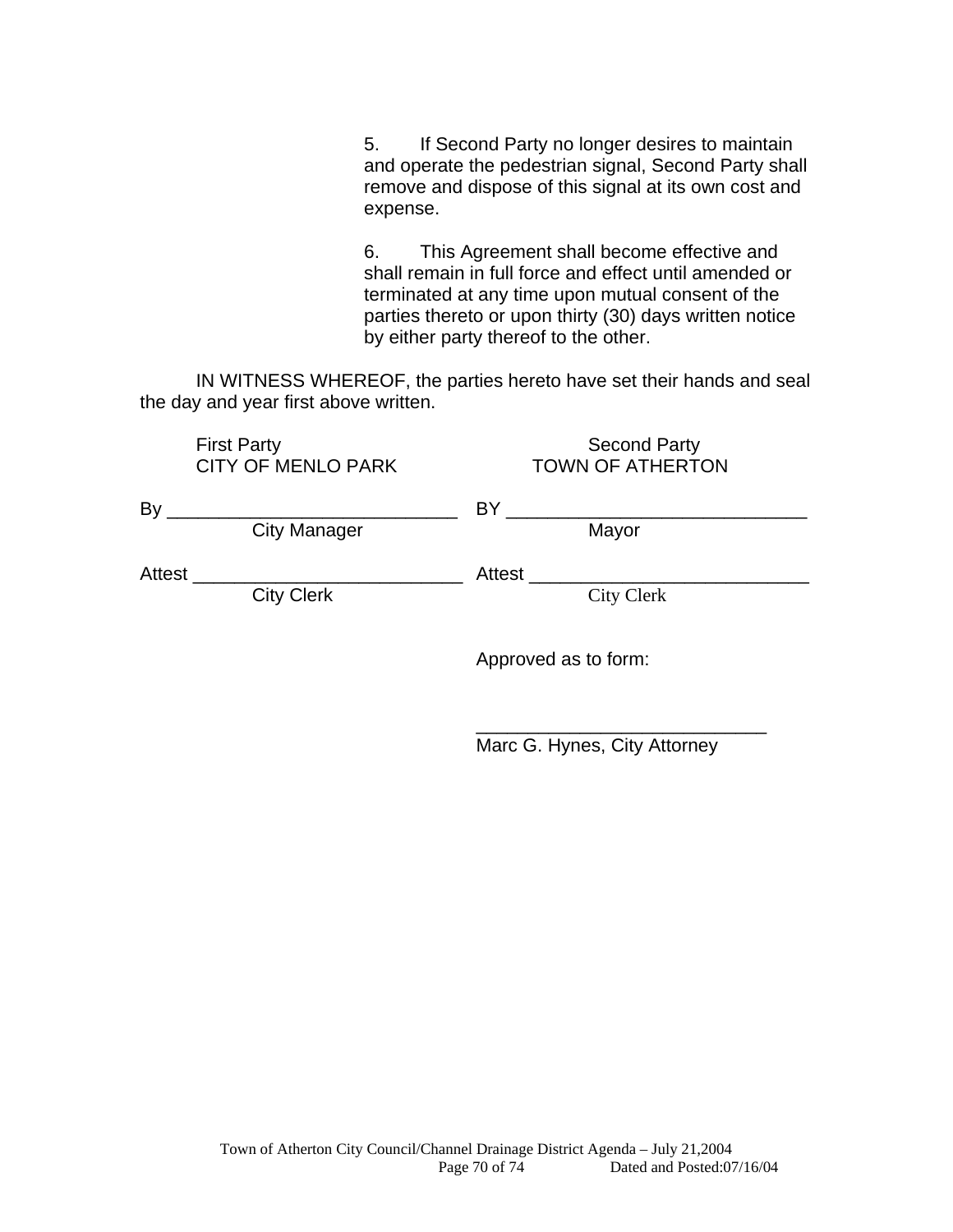

Town of Atherton

## **CITY COUNCIL STAFF REPORT**

**TO: HONORABLE MAYOR AND CITY COUNCIL** 

**FROM: DUNCAN JONES, PUBLIC WORKS DIRECTOR** 

**DATE: FOR THE MEETING OF JULY 21, 2004** 

## **SUBJECT: CONSIDERATION OF RESPONSE TO DRAFT PROGRAM ENVIRONMENTAL IMPACT REPORT/ENVIRONMENTAL IMPACT STATEMENT (EIR/EIS) FOR THE PROPOSED CALIFORNIA HIGH-SPEED-TRAIN SYSTEM**

## **RECOMMENDATION:**

Approve a response to the Draft Program Environmental Impact Report/Environmental Impact Statement (EIR/EIS) for the Proposed California High-Speed Train System that requests the California High Speed Authority to include the Altamont Pass Alternative in the environmental evaluation, to consider a trench section through Atherton, and to include additional comments on impacts of the High-Speed Rail (HSR) system.

## **ANALYSIS:**

Three issues were discussed at the July 6, 2004, Caltrain Corridor Subcommittee meeting:

1. Altamont Pass Alignment – The EIR/EIS excluded evaluation of the Altamont Pass Alignment Alternative. The alternative was eliminated because the trains for San Jose, San Francisco, and Oakland would have to split at Union City so that only one-third of the trains could go to each city. With the current alternatives, all the trains go through San Jose and then split between San Francisco and Oakland. The result is San Francisco and Oakland would each get more trains than with the Altamont Pass Alternative, i.e., instead of one-third, they could each get one-half (although it is likely that San Francisco will get a higher percentage than Oakland due to passenger demand).

In earlier phases of the project, the Altamont Pass alignment was the preferred alternative, partly due to the increased population served by going through the Livermore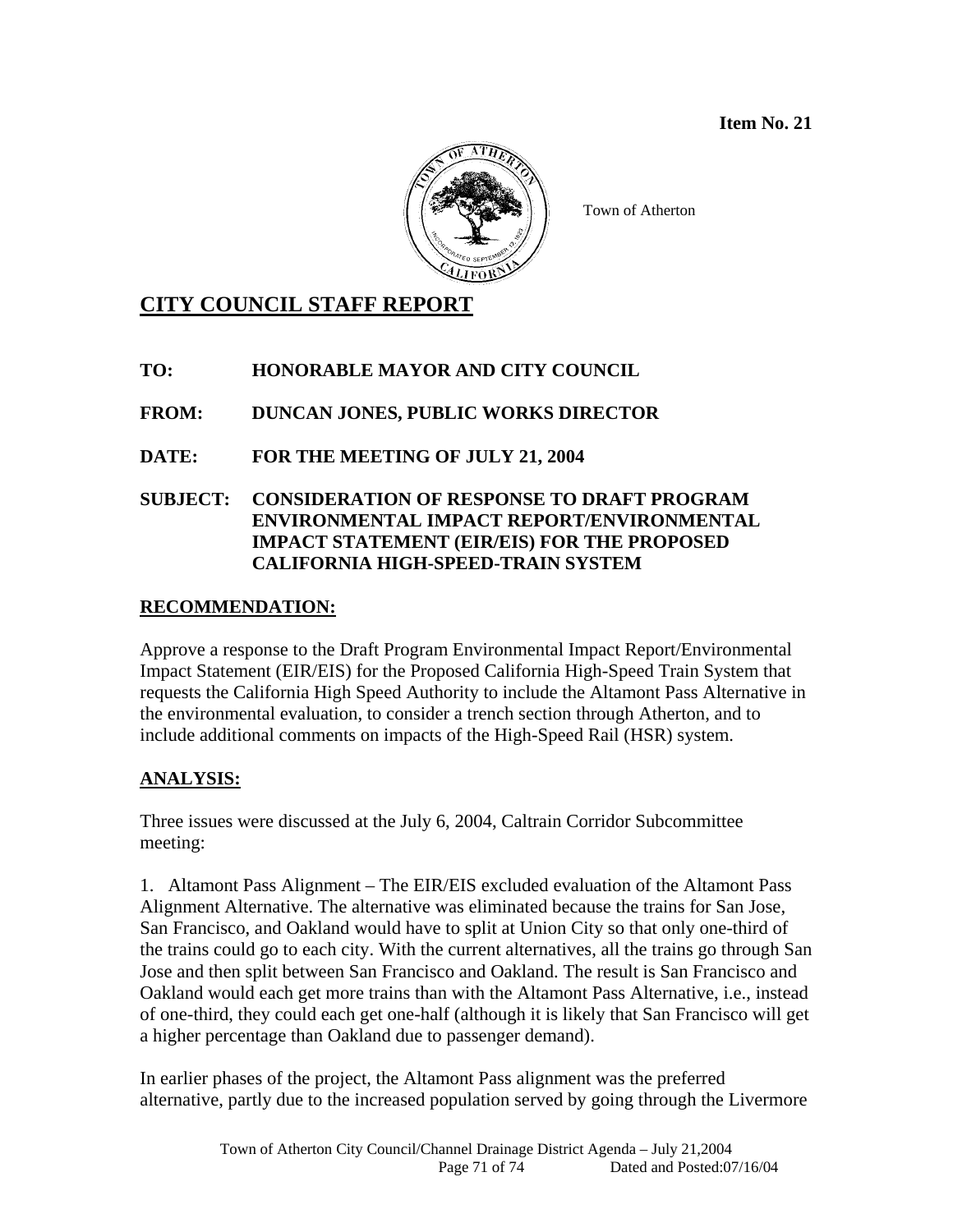Valley, Tracy, and Modesto. The Altamont Pass Alternative serves 2 million more potential passengers than the other alignment alternatives that go through Gilroy and Los Banos.

The Altamont Pass Alternative had the unique benefit that it missed the Town of Atherton. The HSR line would cross the bay on the Dumbarton rail line and would enter the Caltrain corridor in Redwood City where Woodside Road crosses the corridor. Train service through Atherton would only be the Caltrain service, which would provide connecting service to the HSR station at Redwood City.

Arguments have been made that the Altamont Pass Alternative may have considerably less environmental impacts than the alternatives being considered. Arguments have also been made that it has more. Because the environmental analysis for the Altamont Pass Alternative was never performed, this information is not available for comparison with the other alternatives.

The Subcommittee recommends that the Council take a strong position that the Altamont Pass Alternative should be included, with a comprehensive evaluation of impacts, in the environmental document.

2. Trench Corridor Treatment – The subcommittee reviewed pictures of the Alameda Corridor in Los Angeles, where an upgraded freight line from the Port of Long Beach was constructed in a trench for its entire length to avoid impacts to surface streets and properties. The subcommittee recommends that the City Council strongly urge the High Speed Rail Authority to study, during the project design process, the potential to place the HSR system in a trench through Atherton (and Menlo Park if necessary to make it work). This design option will avoid significant impacts to cultural and 4(f) resources (historic Atherton train station and Holbrook-Palmer Park), to protected biological resources (heritage and significant trees), and to adjacent properties. It will also reduce the division between portions of the community instead of enhancing the division by the placement of linear walls to support a raised track bed. And finally, and extremely important, it will reduce the visual and noise impacts of the HSR system on the surrounding community.

Staff also notes that conventional hydraulic design options exist for the Atherton Channel to be accommodated, either by an aqueduct over the tracks, by an adequately sized siphon under the tracks, or by a pump station with redundant pump capacity exceeding the 100 year flow in the channel (to be operated and maintained by the HSR operator). Any option would require floodwalls to eliminate any potential for flooding of the rail line.

3. Electrification Comments - If the High-Speed Rail passes through Atherton, the issues raised in the Town's response to the Caltrain Electrification EIR would apply to the HSR EIR/EIS as well:

a. Catenary visual impact – The HSR system will be an electrified system with overhead power wires called catenaries. These wires will be a significant visual impact on the entire Peninsula rail corridor and particularly on the Town of Atherton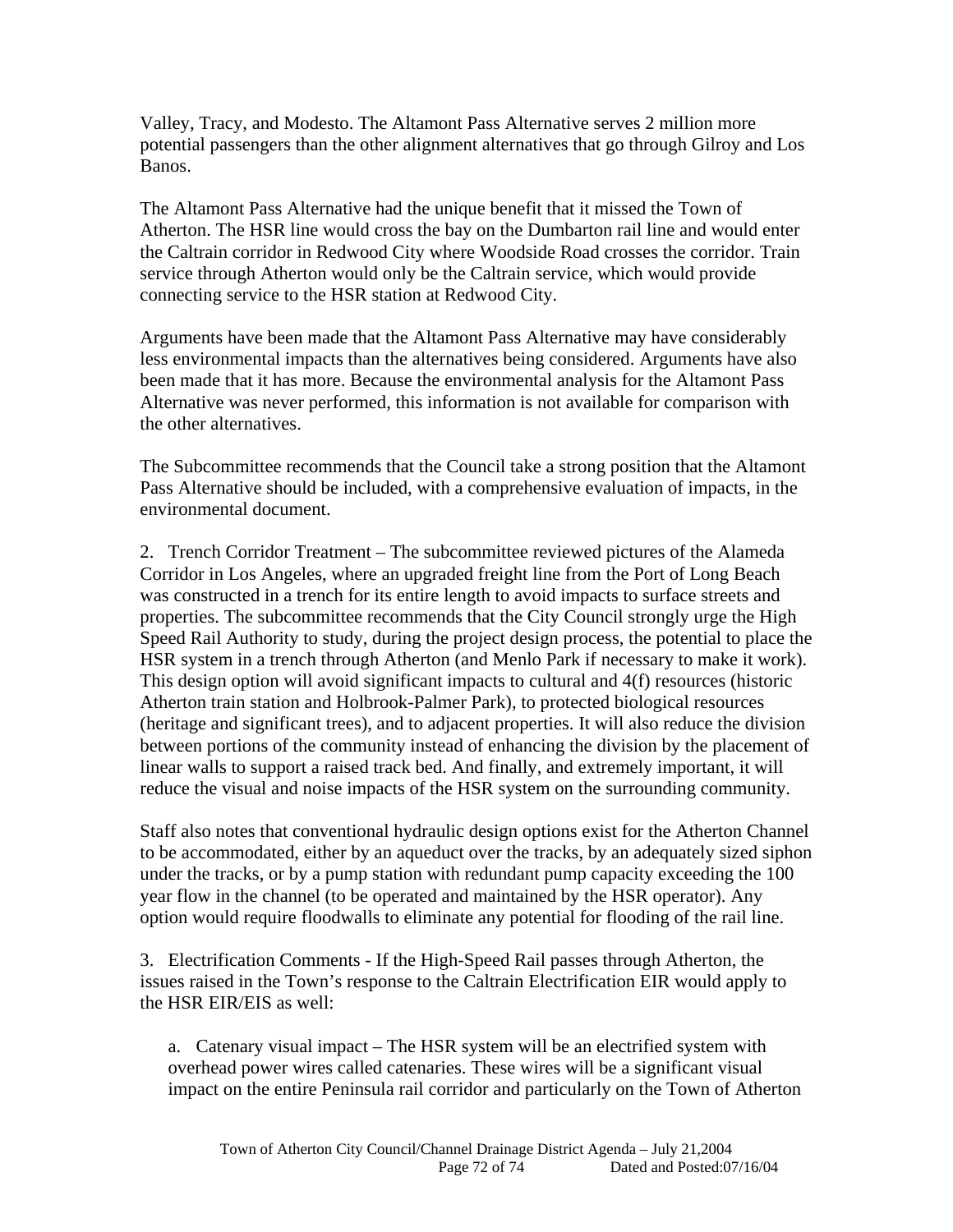where there are significant residential properties abutting the tracks. Alternatives to mitigate this impact should be discussed at the program level. Advanced track and train technologies should be included to allow the trains to operate with a third rail through urban areas where the visual impacts would be severe. A grade separated rail system through the Peninsula corridor would allow the use of third rail, avoiding visual and tree impacts that an overhead system would cause. These impacts are significant and are applicable throughout the Peninsula corridor; therefore, it should be addressed at the program level.

b. Heritage or significant trees – The Caltrain electrification EIR and arborist report determined that approximately 80 trees in Atherton would need to be removed. On the Caltrain corridor, 1,727 trees would need to be removed. The HSR system would have considerably more impact to trees in the Peninsula urban area than the Caltrain electrification project. Section 3.15C sets local ordinances protecting biological resources as a significance criterion, but then does not discuss impacts or mitigation to resources protected by local ordinance, specifically native oak and heritage trees. These impacts should be evaluated at the program level similar to other biological resources.

c. Cultural (Historic) Resources and 4(f) (Park) Resources – The EIR/EIS states that mitigation can include alignment shifts to miss resources, relocation of resources including replacement parkland, noise barriers and visual screening. However, it states that shifts to miss one resource may impact another and that noise barriers can create adverse visual impacts. In such cases, mitigation may include cut and cover (similar to the trench discussed above, but with the track covered through the sensitive areas). In Atherton all these concerns apply. Additionally, the grade separations required to raise or lower the roadways would impact both the cultural and 4(f) resources within Atherton. The HSR project should consider cut and cover through the Atherton station historic area and the Holbrook-Palmer Park area.

d. Public Services – This element of CEQA is not discussed in the EIR/EIS. An evaluation of impacts to public services, such as the Atherton Police Department, City Hall, Post Office, Library, Permit Center, and Public Works Corporation Yard should be included. These impacts may be relevant in evaluating alignment alternatives and should be quantified.

e. Potential Interference with Resident's Electronics – This element is adequately discussed in the EIR/EIS and will be evaluated in detail in the project level environmental analysis. The EIR/EIS discusses adequate mitigation to be applied during project design.

Additional Comments may be received from Subcommittee members and developed by staff to include in the final response to the High Speed Rail Authority.

Prepared By: Approved: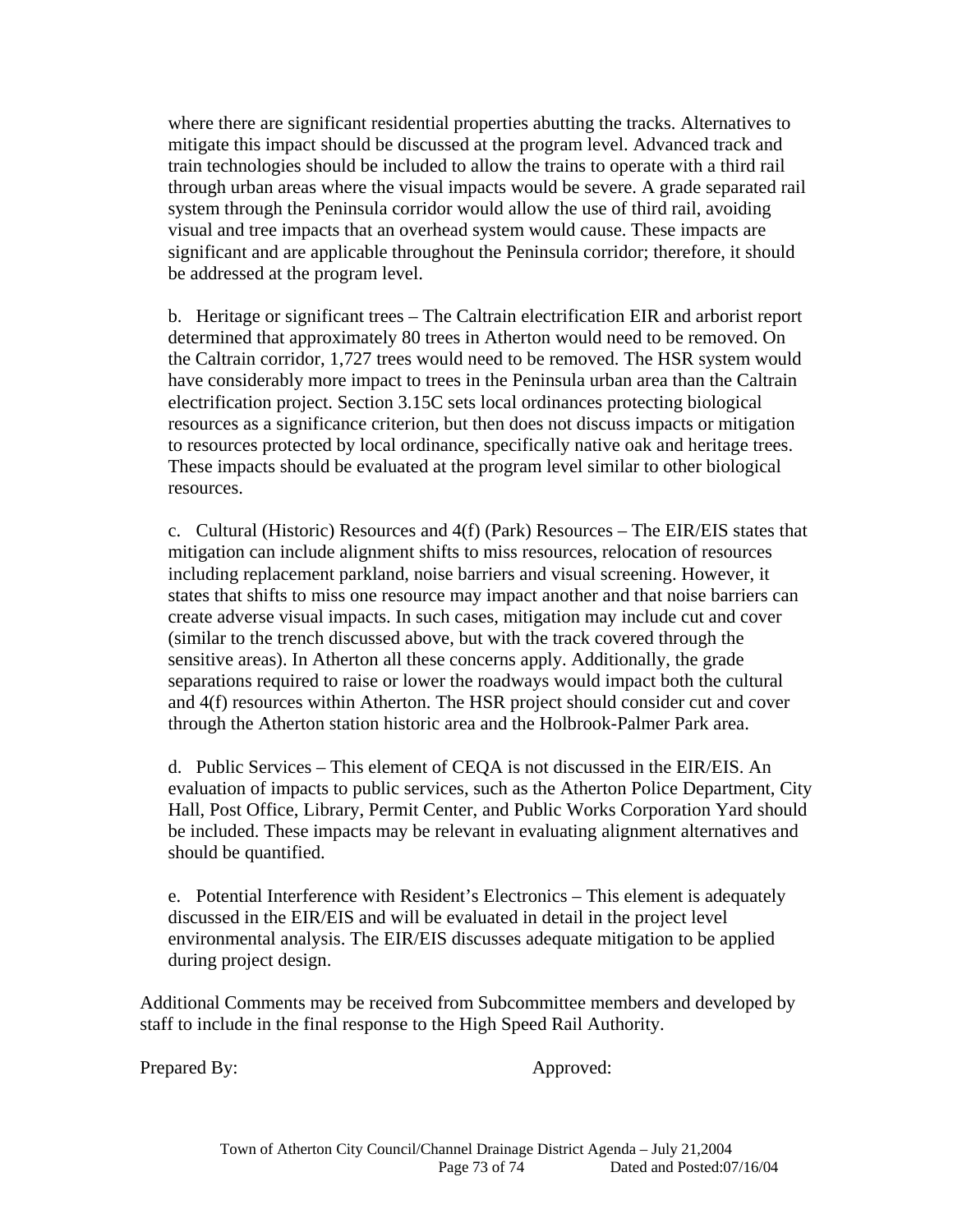**Duncan L. Jones, P.E. James Robinson**  Public Works Director City Manager

 $\overline{a}$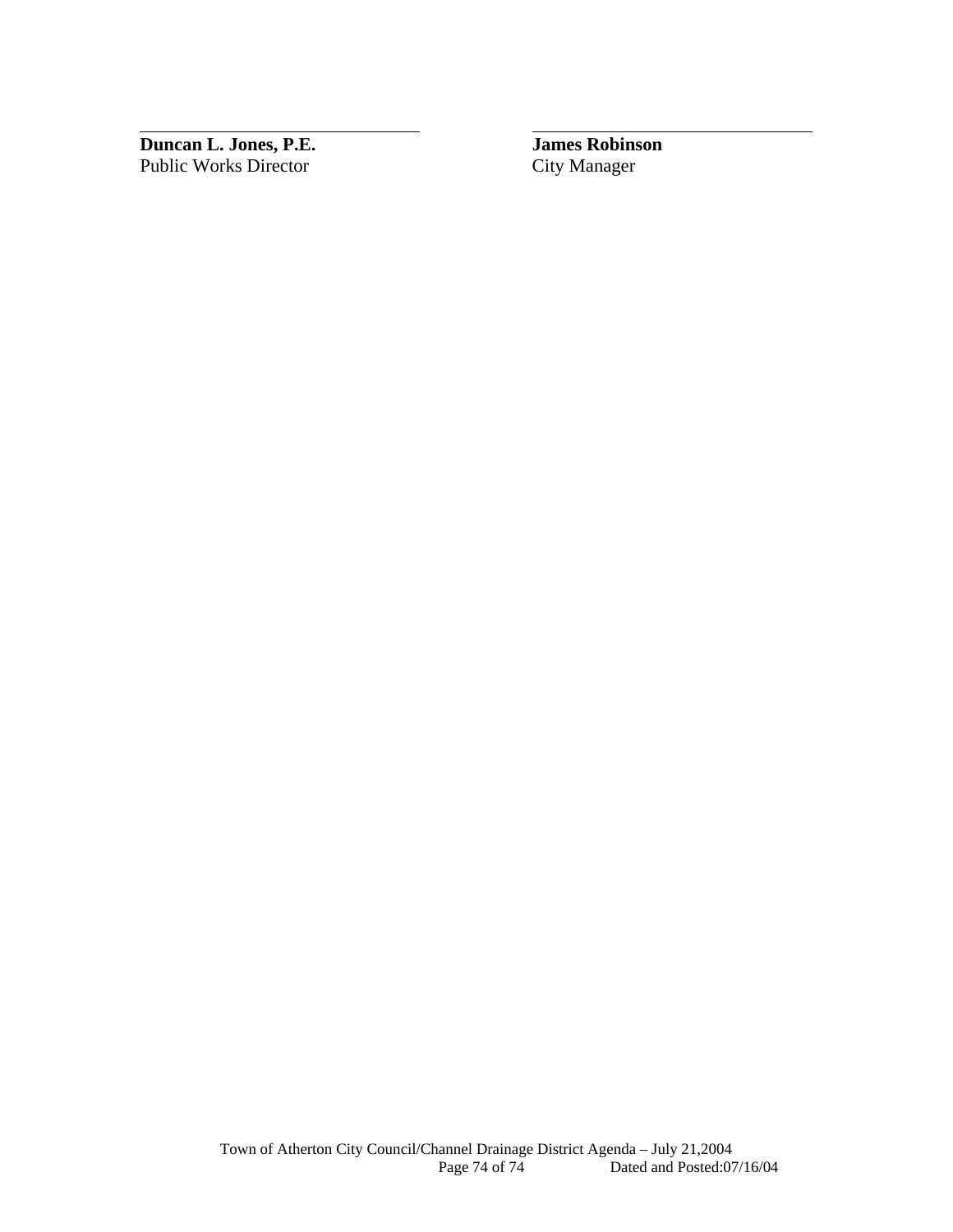

# **Town of Atherton**

## **CITY COUNCIL STAFF REPORT**

## **TO: HONORABLE MAYOR AND CITY COUNCIL**

## **FROM: JOHN P. JOHNS, FINANCE DIRECTOR**

## **DATE: FOR THE MEETING OF JULY 21, 2004**

**SUBJECT: POTENTIAL FUTURE ALTERNATIVES TO THE PARCEL TAX** 

## **RECOMMENDATION:**

Review the attached report on possible revenue enhancement opportunities prepared in August 2000 by the financial consulting firm of Piper Jaffray.

## **INTRODUCTION:**

During the regularly scheduled City Council meeting of June 16, 2004, the City Council requested that staff obtain a study on revenue enhancement opportunities issued in August 2000 by the financial consulting firm of Piper Jaffray.

Transmitted herewith is the subject report.

In reviewing this report, Council may wish to take note of the following:

o The objective and scope of the consultant's study was to identify ways that the Town of Atherton could finance a large-scale program of improvements to the Town's roads and drainage systems (on the order of \$10 million to \$25 million). Accordingly, the study's scope and objectives did not include an examination of potential ongoing sources of revenue that could finance Town operations in the future.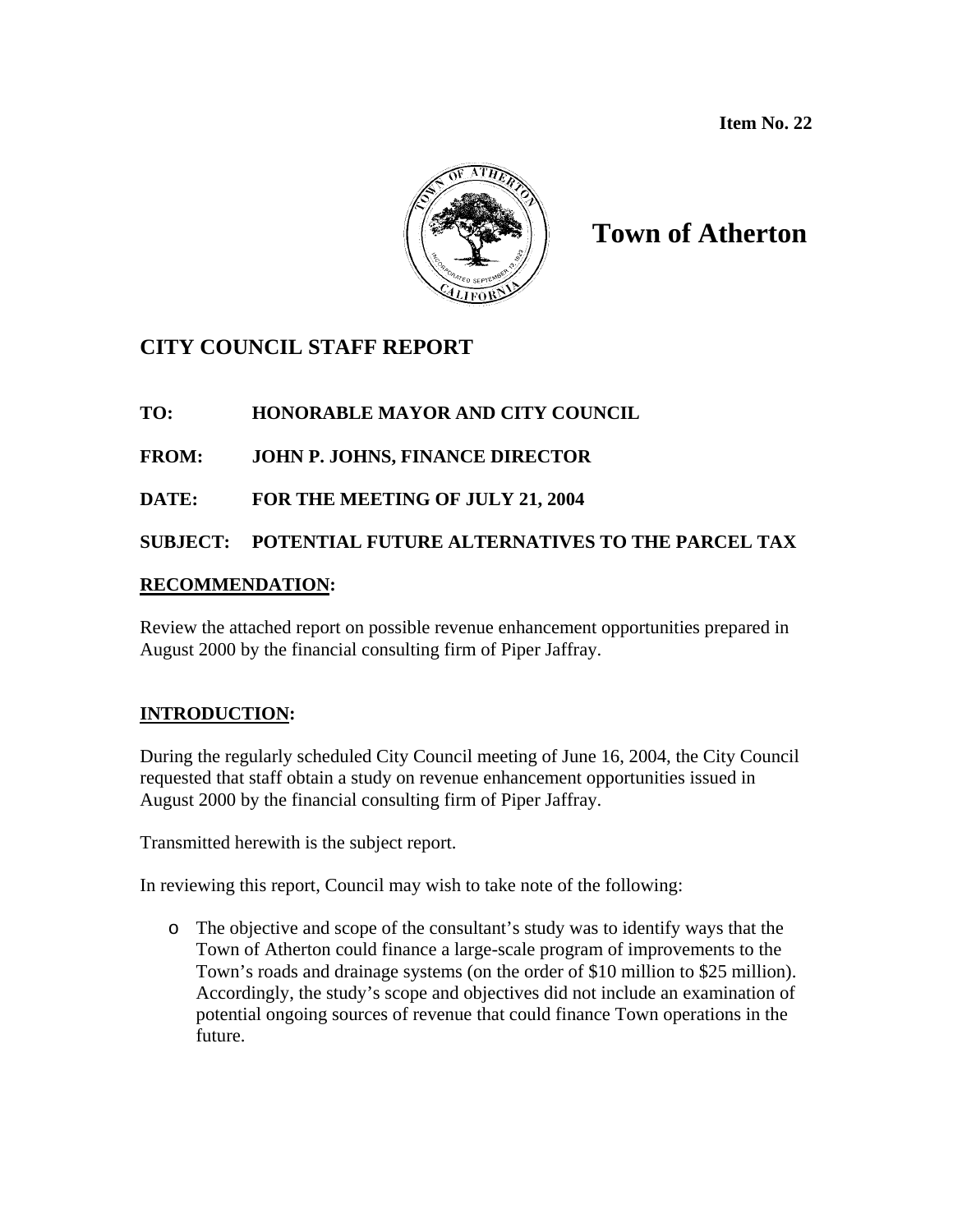- o The consultant identified three possible sources of debt financing and related sources of revenue to finance future debt service payments. These are as follows:
	- o Issuing general obligation bonds (to be paid off through an increase in the ad valorem property tax assessment);
	- o Issuing certificates of participation or community facility district bonds (to be paid back with parcel tax proceeds); and,
	- o Establishing a special assessment district (to be paid back through special assessments).

Of the three methods described above, the consultant determined that the former two (general obligation bonds and certificates of participation) would require approval by the voters of a margin of greater than 2/3rds. According to the consultant, the later financing vehicle, a special assessment district could conceivably be implemented by virtue of a simple majority. However, the capital improvement program would have to be structured in a manner that could withstand a potential legal challenge.

The consultant also referred to a separate report prepared by legal counsel that described the problems associated with utilizing the special assessment district financing mechanism to defray the cost of capital improvements that benefit an entire community.

\_\_\_\_\_\_\_\_\_\_\_\_\_\_\_\_\_\_\_\_\_\_\_\_ \_\_\_\_\_\_\_\_\_\_\_\_\_\_\_\_\_\_\_\_\_\_\_\_\_

## **FISCAL IMPACT:**

None

Prepared by: Approved by:

Finance Director City Manager

John P. Johns James H. Robinson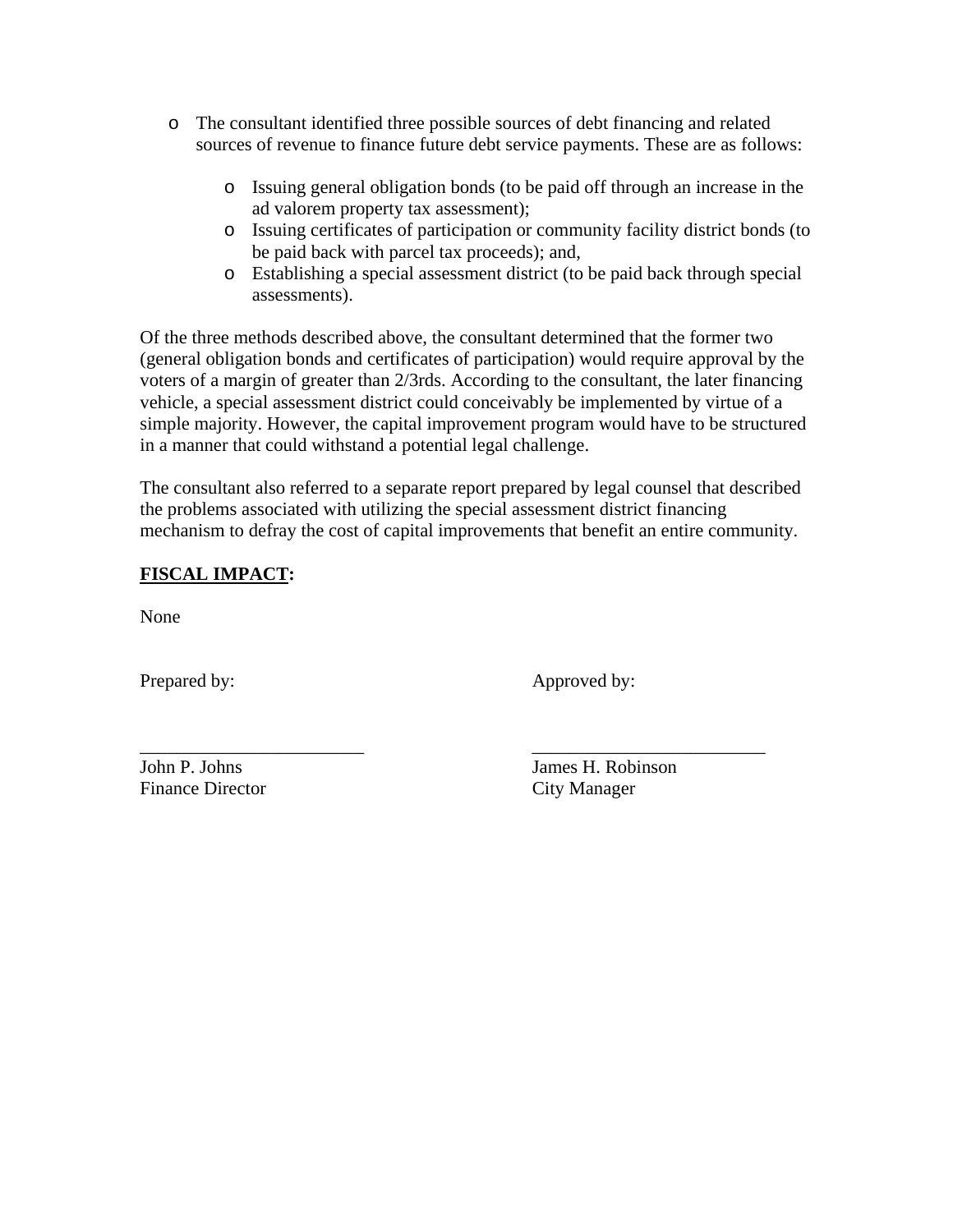

# **Town of Atherton**

## **CITY COUNCIL STAFF REPORT**

- **TO: HONORABLE MAYOR AND CITY COUNCIL**
- **FROM: JOHN P. JOHNS, FINANCE DIRECTOR**
- **DATE: FOR THE MEETING OF JULY 21, 2004**
- **SUBJECT: POSSIBLE AMENDMENTS TO TOWN OF ATHERTON ORDINANCE NO. 549 INCLUDING SENIOR EXEMPTIONS RELATIVE TO THE BALLOT MEASURE FOR A SPECIAL MUNCIPAL TAX FOR SUPPORT OF OPERATING AND CAPITAL EXPENDUTRES.**

## **RECOMMENDATION:**

Accept staff's report regarding research on parcel tax exemptions. Additionally, should the Council wish to consider any other possible amendments, Ordinance Number 549 is attached to this staff report for reference.

## **INTRODUCTION:**

During the regularly scheduled Council meeting of June 16, 2004, the City Council requested that staff conduct research on parcel tax exemptions.

Based upon a limited survey of other municipalities and school districts and based upon review of US Census data, staff learned that:

• Providing exemptions for senior citizens appears to be a fairly common practice among school districts that have or have recently had a parcel tax in effect. However, staff was unable to identify any city within California that has a parcel tax in effect and that offers an exemption for seniors. The following school districts were identified as offering such an exemption: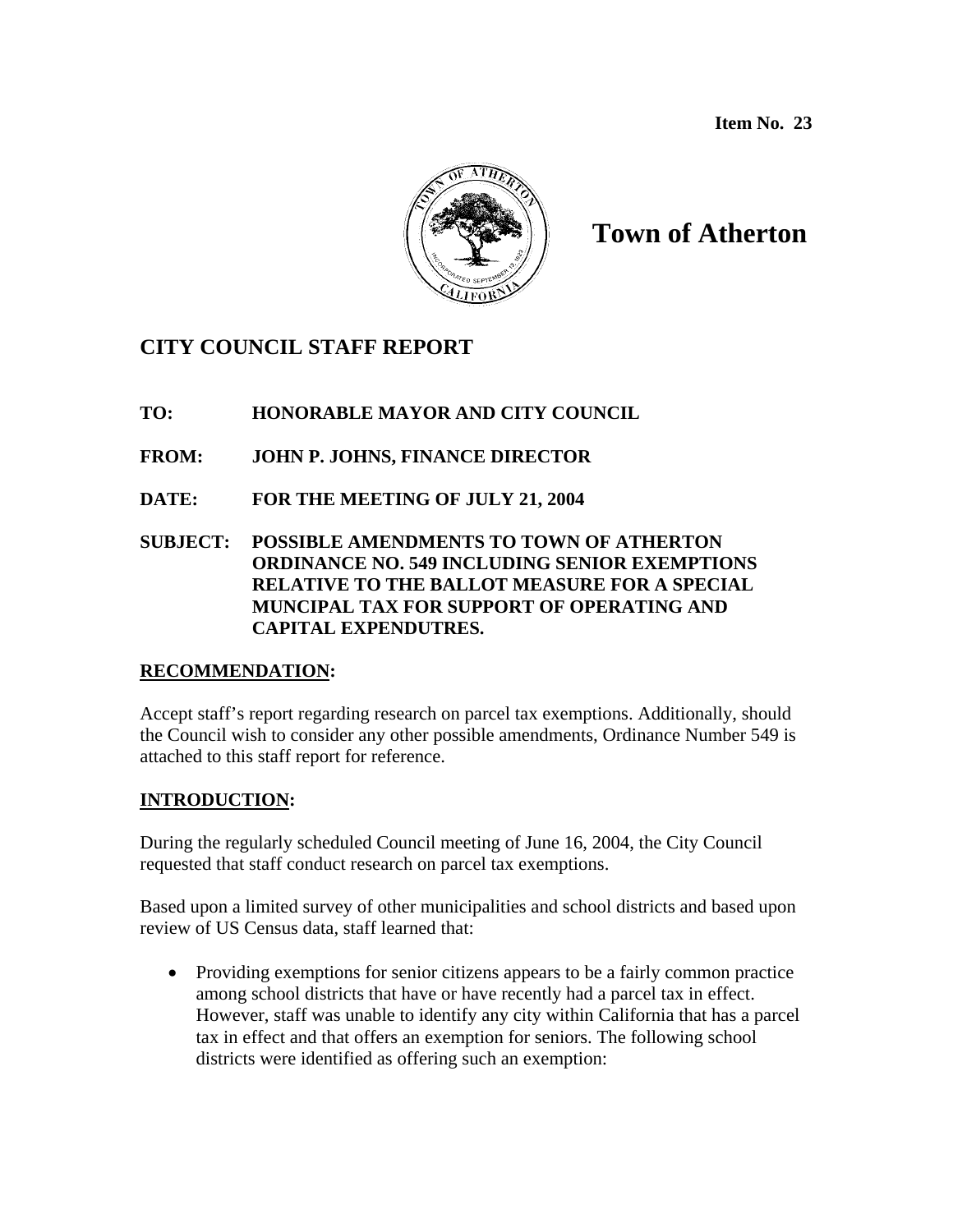- o Mill Valley (Marin County)
- o Palo Alto Unified School District
- o Menlo Park School District
- o Emmeryville Unified School District (Alameda County); and,
- o Los Altos School District.
- A limited number of special districts also were identified as offering an exemption for seniors, these include:
	- o The Santa Clara Valley Water District; and,
	- o Palm Drive Health Care District (Sonoma County).
- Eligibility requirements vary from district to district. However, it appears to be the prevailing practice among school districts and special districts to require the constituent applying for the exemption to be a homeowner aged 65 or older who occupies the dwelling unit as his or her primary residence. Additionally, it appears to be common to exempt seniors for the full amount of the parcel tax.
- According to US Census Bureau data, 20.2 percent of Atherton's residents are aged 65 or older. Additionally, the Census Bureau data indicates that 95 percent of Atherton's homes are owner occupied. Hence, by applying the eligibility requirements common for the school districts surveyed, approximately 19 percent of Atherton's households would be eligible for a senior exemption.

Pursuant to the direction of the City Council, staff also placed for discussion a possible exemption on the agenda for the July 13, 2004, Audit Committee meeting. The Audit Committee took no action on this item. However, the consensus among the Audit Committee members present appeared to be that a parcel tax exemption for a select group of residents, such as seniors, would not be desirable because such an exemption would unnecessarily complicate maters and might be perceived to be inequitable.

\_\_\_\_\_\_\_\_\_\_\_\_\_\_\_\_\_\_\_\_\_\_\_\_ \_\_\_\_\_\_\_\_\_\_\_\_\_\_\_\_\_\_\_\_\_\_\_\_\_

## **FISCAL IMPACT:**

None

Prepared by: Approved by:

Finance Director City Manager

John P. Johns James H. Robinson

Attachment: Town of Atherton Ordinance No. 549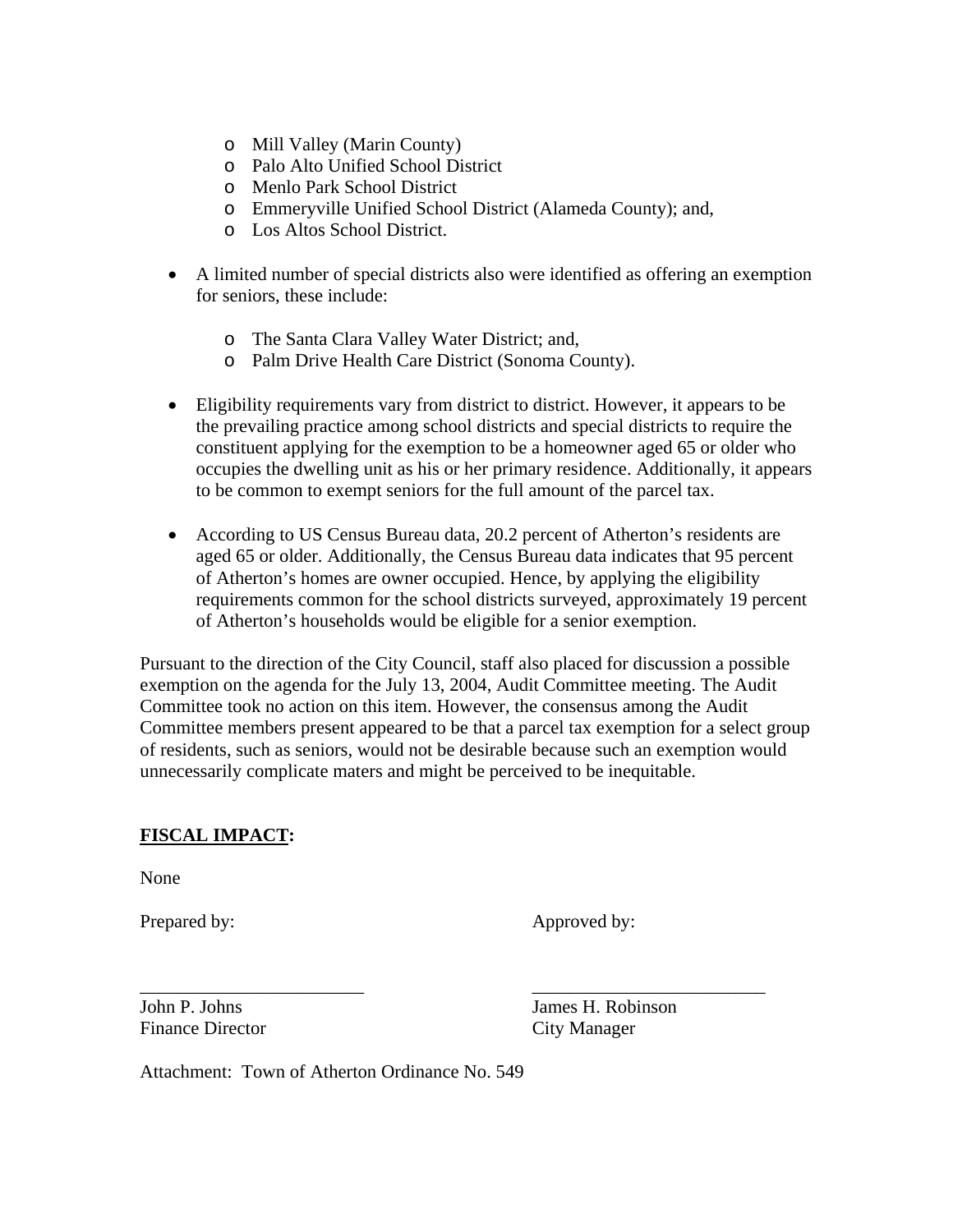### **ORDINANCE NO. 549 AN ORDINANCE OF THE TOWN OF ATHERTON CALLING AN ELECTION TO SUBMIT TO THE VOTERS AN ORDINANCE AUTHORIZING THE LEVY OF A SPECIAL TAX FOR MUNICIPAL SERVICES AND CAPITAL IMPROVEMENTS, AND FOR THE EXPENDITURE OF FUNDS DERIVED FROM SUCH TAX**

The City Council of the Town of Atherton does hereby ordain as follows:

**SECTION 1.** ELECTION CALLED. The City Council of the Town of Atherton submits the following ordinance to the voters of the Town of Atherton at an election to be held on Tuesday, November 2, 2004.

**SECTION 2.** FULL TEXT OF MEASURE. The complete text of the proposed ordinance shall be:

### **"AN ORDINANCE OF THE TOWN OF ATHERTON AUTHORIZING THE LEVY OF A SPECIAL TAX FOR MUNICIPAL SERVICES AND CAPITAL IMPROVEMENTS AND FOR THE EXPENDITURE OF FUNDS DERIVED FROM SUCH TAX**

The people of the Town of Atherton do ordain as follows:

 SECTION 1. AUTHORITY TO ADOPT MEASURE. This ordinance and the tax authorized herein are adopted pursuant to the provisions of the California Constitution, Articles XIIIA §4, XIIIB §4 and XIIIC §2, and pursuant to Sections 50075, 50076, 50077 and 53722 et. seq. of the California Government Code.

SECTION 2. AUTHORIZATION TO LEVY SPECIAL TAX. If, in any fiscal year commencing July 1, 2005, the City Council shall determine that municipal services such as police protection, street repair and maintenance, drainage facility repair and maintenance are necessary for the public good, welfare, and safety, and that the cost of providing such services will exceed the amount of funds generated through other revenue and income which are counted under the limit of the Town for such services calculated in accordance with the provisions of Article XIIIB of the California Constitution, as provided for in the adopted budget, and/or if capital improvements are required, the cost of which exceeds the amount of funds generated through other revenues and receipts, and/or if amounts should be required to augment operational and capital needs of the Town, then it may levy a special tax for such fiscal year on each parcel of property within the Town in the manner provided herein. This special tax shall be in addition to the annual tax rate allowed by law.

 SECTION 3. DETERMINATION OF AMOUNT TO BE RAISED. Each year following adoption of the Town's annual budget, the City Council will determine the total amount of expenditures necessary to provide adequate levels of municipal services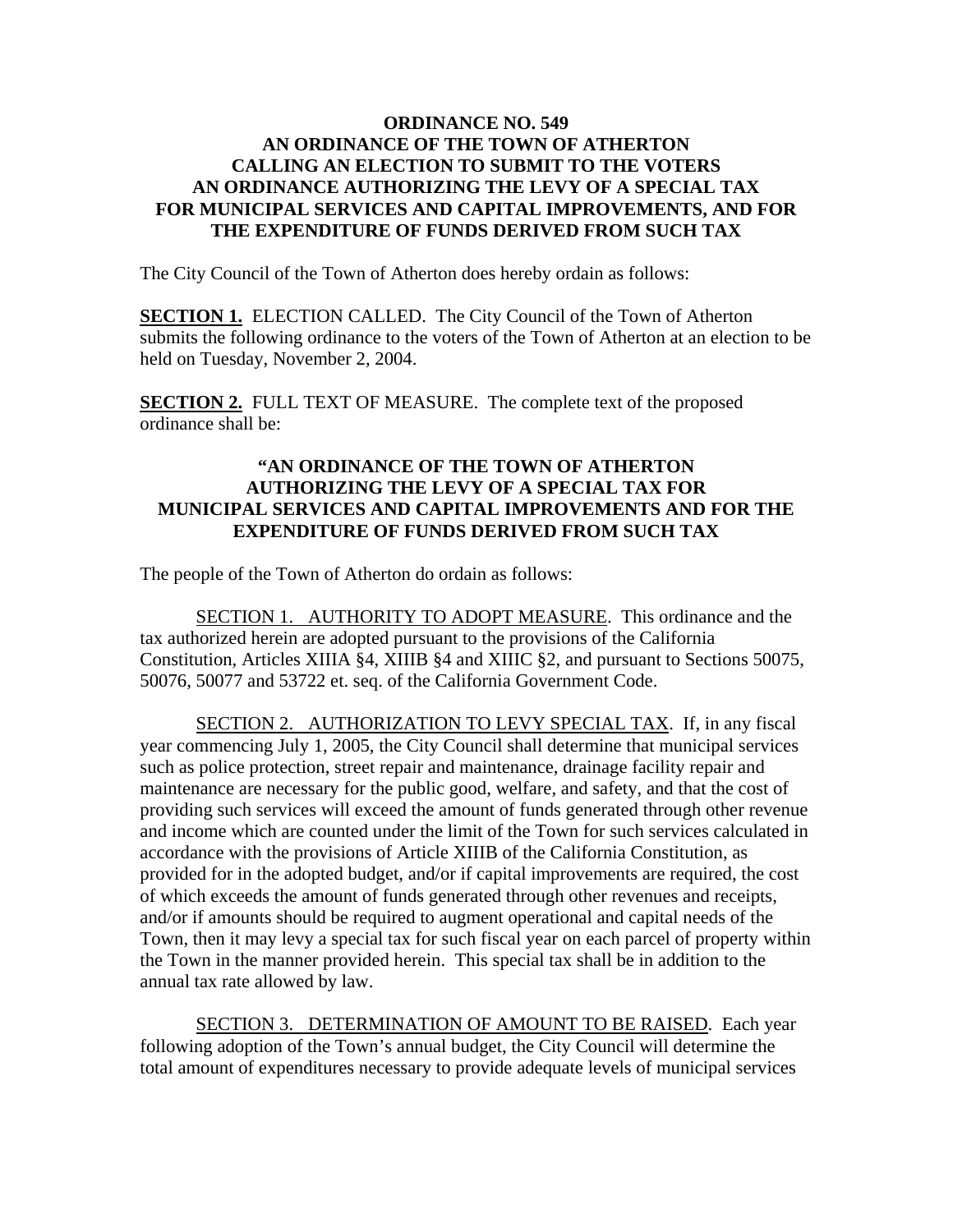and capital improvements and deduct therefrom the projected revenue to be gathered from sources other than this special tax. The difference, if any, shall be the maximum amount of funds to be derived from the tax authorized by this ordinance for such year.

 SECTION 4. MAXIMUM TAX RATE/METHOD OF ASSESSMENT. After determining the amount of tax to be raised under Section 3, the City Council shall apportion said amount among the parcels of real property within the Town not exempted by law as follows:

|     | <b>MAXIMUM TAX IN GIVEN YEAR</b>                                                                | 2005-06 | 2006-07 | 2007-08 | 2008-09 |
|-----|-------------------------------------------------------------------------------------------------|---------|---------|---------|---------|
| 1.  | For each dwelling on a parcel with<br>an area of less than 1/4 acre:                            | 560     | 560     | 560     | 560     |
| 2.  | For each unimproved parcel with<br>an area of less than 1/4 acre:                               | 280     | 280     | 280     | 280     |
| 3.  | For each dwelling on a parcel with<br>an area of 1/4 acre or more, but<br>less than 1/2 acre:   | 710     | 710     | 710     | 710     |
| 4.  | For each unimproved parcel with<br>an area of 1/4 acre or more, but<br>less than 1/2 acre:      | 350     | 350     | 350     | 350     |
| 5.  | For each dwelling on a parcel with<br>an area of 1/2 acre or more, but<br>less than 2 acres:    | 930     | 930     | 930     | 930     |
| 6.  | For each unimproved parcel with<br>an area of 1/2 acre or more, but<br>less than 2 acres:       | 470     | 470     | 470     | 470     |
| 7.  | For each dwelling on a parcel with<br>an area of 2 acres or more:                               | 1,200   | 1,200   | 1,200   | 1,200   |
| 8.  | For each unimproved parcel with<br>an area of 2 acres or more:                                  | 600     | 600     | 600     | 600     |
| 9.  | For each private club:                                                                          | 12,500  | 12,500  | 12,500  | 12,500  |
| 10. | For each parcel available for tax<br>owned by a utility which serves<br>the Atherton community: | 560     | 560     | 560     | 560     |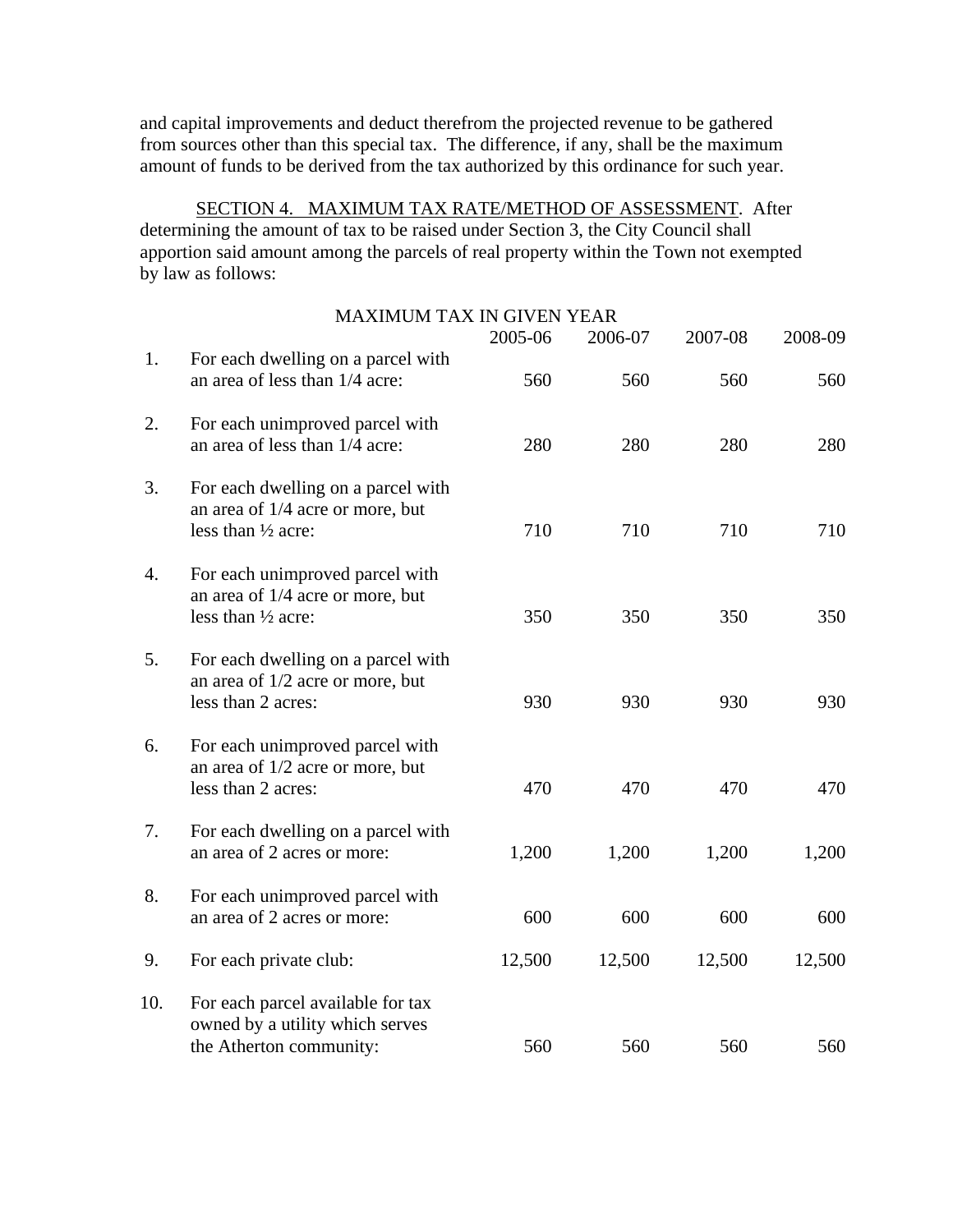| 11. | For each parcel available for tax |     |     |     |     |
|-----|-----------------------------------|-----|-----|-----|-----|
|     | owned by a utility which does not |     |     |     |     |
|     | directly serve the Atherton       |     |     |     |     |
|     | community:                        | 930 | 930 | 930 | 930 |
|     |                                   |     |     |     |     |

The records of the San Mateo County Assessor, as of each year, shall determine whether or not any particular lot is unimproved for purposes of this ordinance.

#### SECTION 5. HEARING, TAX LIEN AND INCLUSION IN CITY TAXES.

Prior to levying a special tax under this ordinance in any fiscal year, the City Council shall conduct a public hearing on the proposed tax. Such hearing shall be conducted after the City Council has adopted an annual budget for that year. Notice of such hearing shall be posted in at least three public places within the Town of Atherton at least fifteen days prior to the hearing. All of the information and material which the City Council intends to consider at such hearing and the amount of tax to be raised shall be made available to the public by being on file in the office of the City Clerk for at least fifteen days prior to said hearing. Following said hearing, the City Council may adopt a resolution fixing the amount of tax to be raised which shall not exceed the amount contained in the material on file in the Clerk's office. Any tax levied under this ordinance shall become a lien upon the properties against which it is assessed and collectible in the manner provided by applicable law and by the levying resolution.

 SECTION 6. COLLECTION. The City Council may elect to have any special tax authorized under this Chapter either collected by the Town or, in the alternative, by the Tax Collector of San Mateo County. If the services of the Tax Collector of the County of San Mateo are elected, the special tax may only be included on the annual tax bill set out by such Tax Collector. A certified copy of the resolution electing to use the service of the Tax Collector of San Mateo County shall be filed with said Tax Collector prior to September 1st of the fiscal year for which the tax is assessed and shall include a list of all parcels of real property to be taxed and the amount of each parcel.

SECTION 7. INCREASE APPROPRIATIONS LIMIT. Pursuant to California Constitution Article XIIIB, the appropriations limit for the Town of Atherton will be increased by one and one-half times the aggregate sum authorized to be levied as a special tax in each of the years covered by this ordinance.

SECTION 8. FUNDING AND EXPENDING PROCEEDS. Proceeds of any tax levied under this ordinance shall be deposited in a Special Fund and expended only for the purposes stated in this ordinance.

 SECTION 9. UNEXPENDED RESIDUE. In accordance with Section 2(b) of Article XIIIB of the California Constitution, all revenues received by the Town in a fiscal year and the fiscal year immediately following it in excess of the amount which may be appropriated by the Town in compliance with Article XIIIB during that fiscal year and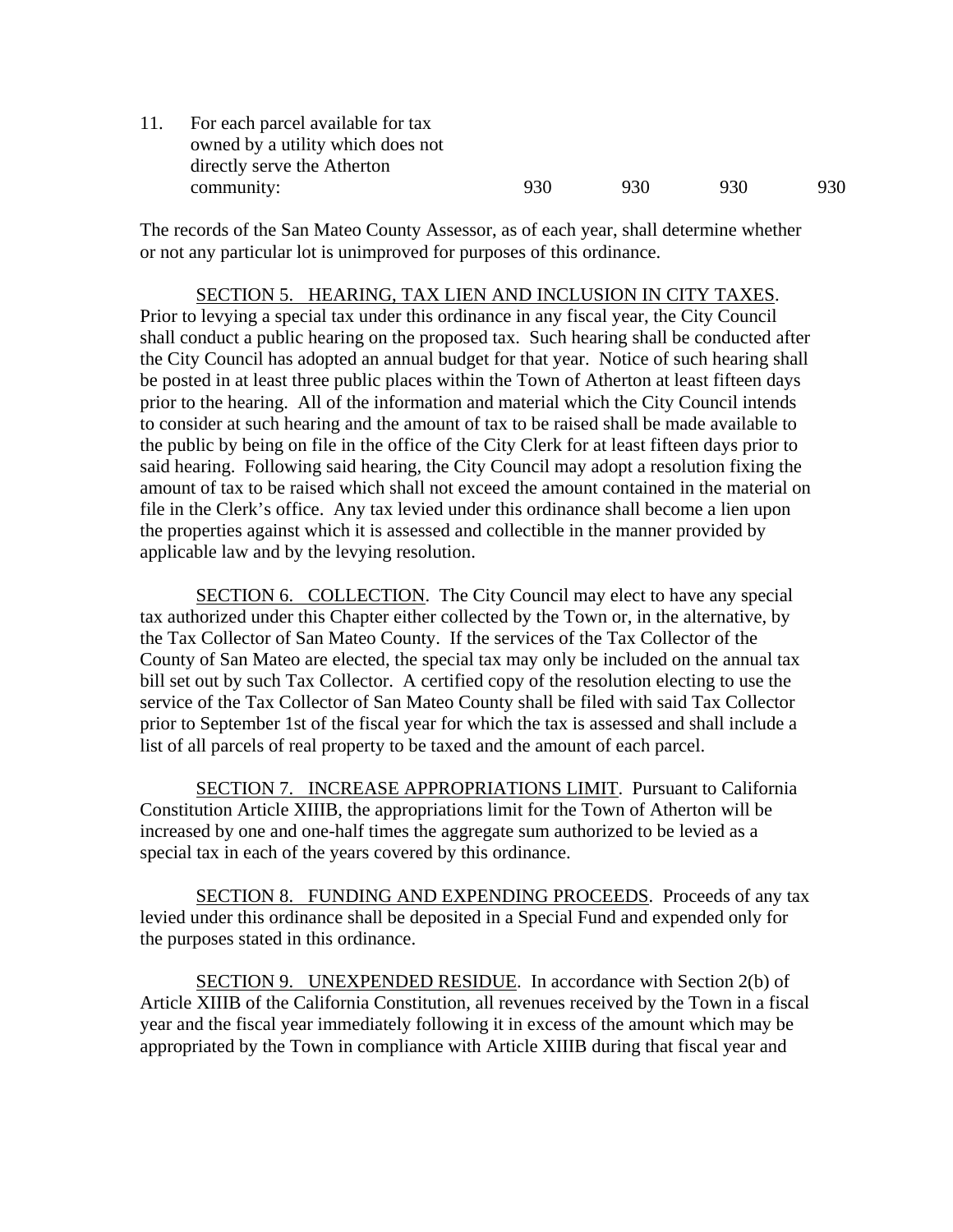the fiscal year immediately following it shall be returned by a revision of tax rates or fee schedules within the next two subsequent fiscal years.

SECTION 10. SEVERABILITY. If any provision of this ordinance of the application thereof to any person or circumstances is held invalid such invalidity shall not affect any other provision or applications, and to this end the provisions of this ordinance are declared to be severable.

SECTION 11. DURATION AMENDMENT OR REPEAL. The authorization to levy a tax under this ordinance shall commence with the Fiscal Year 2005-2006, beginning July 1, 2005 and shall continue through and including June 30, 2009. This ordinance or any provision thereof may only be amended or repealed by approval of twothirds of the voters voting on the proposition at any initiative or referendum election.

 This ordinance shall be adopted if approved as an initiative measure by two-thirds of the voters voting at a consolidation election to be held on Tuesday, November 2, 2004, and go into effect ten (10) days after the City Council has, by resolution, declared that such initiative measure was approved by two-thirds of the voters voting thereon."

**SECTION 3**. CONDENSED STATEMENT OF MEASURE. The manner in which the proposed measure shall appear on the ballot shall be:

"Shall an ordinance entitled "An Ordinance of the Town of Atherton Authorizing the Levy of a Special Tax for Municipal Services and Capital Improvements and for the Expenditure of Funds Derived from such Tax, and numbered 549 be adopted?"

**SECTION 4.** PUBLICATION. This ordinance shall be posted in at least three public places within the Town of Atherton, and shall become effective immediately upon its passage and approval. The City Clerk is authorized and directed to give notice of election in accordance with Chapter 2 (commencing with section 12100) of Division 12 of the California Elections Code.

**SECTION 5.** CONSOLIDATION. The election on the proposed ordinance shall be consolidated with any and all other elections to be held on November 2, 2004.

**SECTION 6.** SEVERABILITY. If any provision of this ordinance or the application thereof to any person or circumstances is held invalid such invalidity shall not affect any other provision or application, and to this end the provisions of the ordinance are declared to be severable.

**SECTION 7**. EFFECTIVE DATE. This ordinance calling an election shall become effective immediately upon its adoption by the City Council of the Town of Atherton.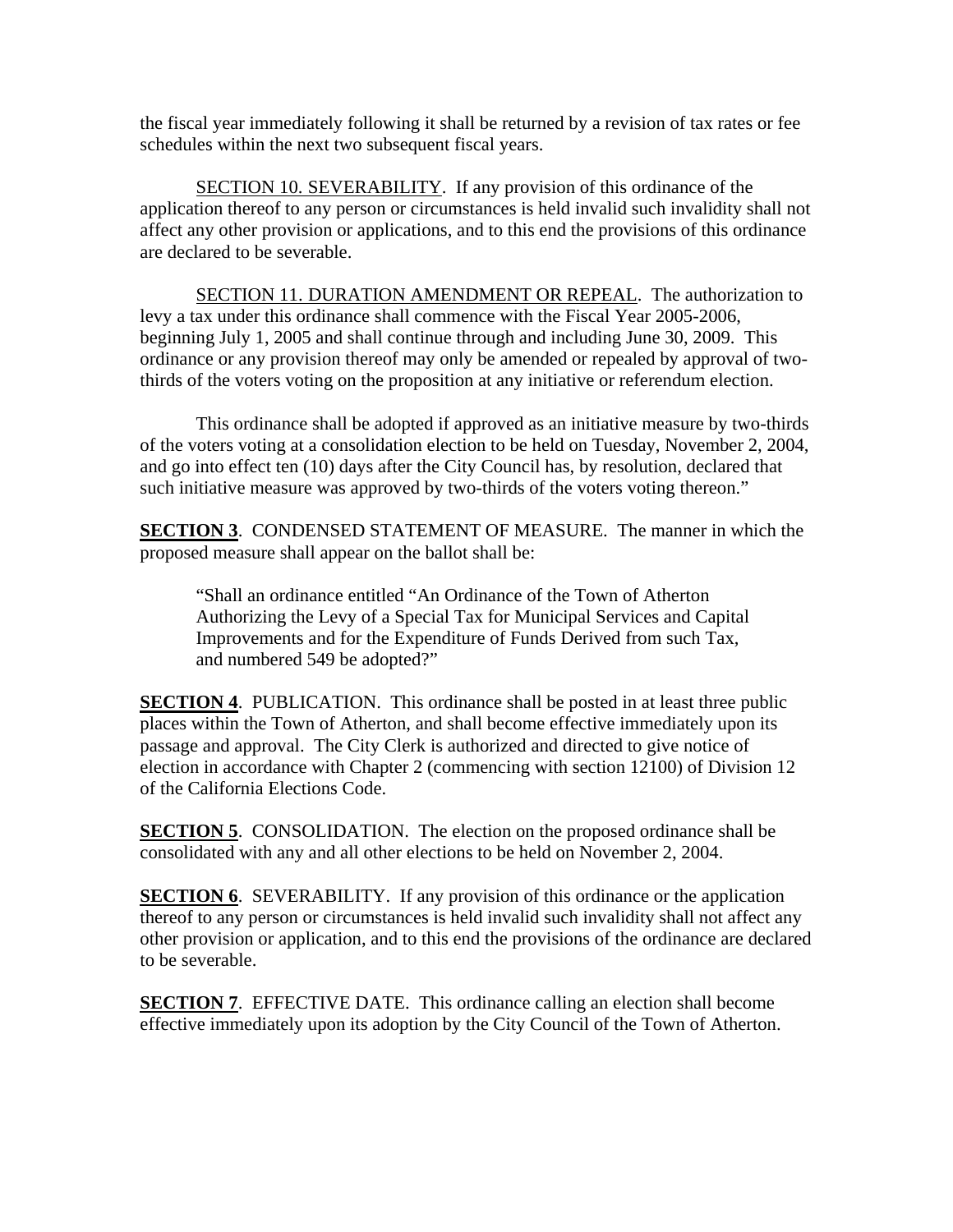\* \* \* \* \* \* \* \* \* \* \* \*

 *I hereby certify that the foregoing ordinance was adopted at a regular meeting of the City Council of the Town of Atherton held on June 16, 2004, by the following roll call vote:* 

*AYES: 5 Councilmembers: Janz, Marsala, Carlson, McKeithen, Conwell NOES: 0 Councilmembers: ABSTAIN: 0 Councilmembers: ABSENT: 0 Councilmembers:* 

> Kathy McKeithen, Mayor Town of Atherton

ATTEST:

Kathi Hamilton, Interim City Clerk

APPROVED AS TO FORM:

Marc G. Hynes, City Attorney

\_\_\_\_\_\_\_\_\_\_\_\_\_\_\_\_\_\_\_\_\_\_\_\_\_\_\_\_\_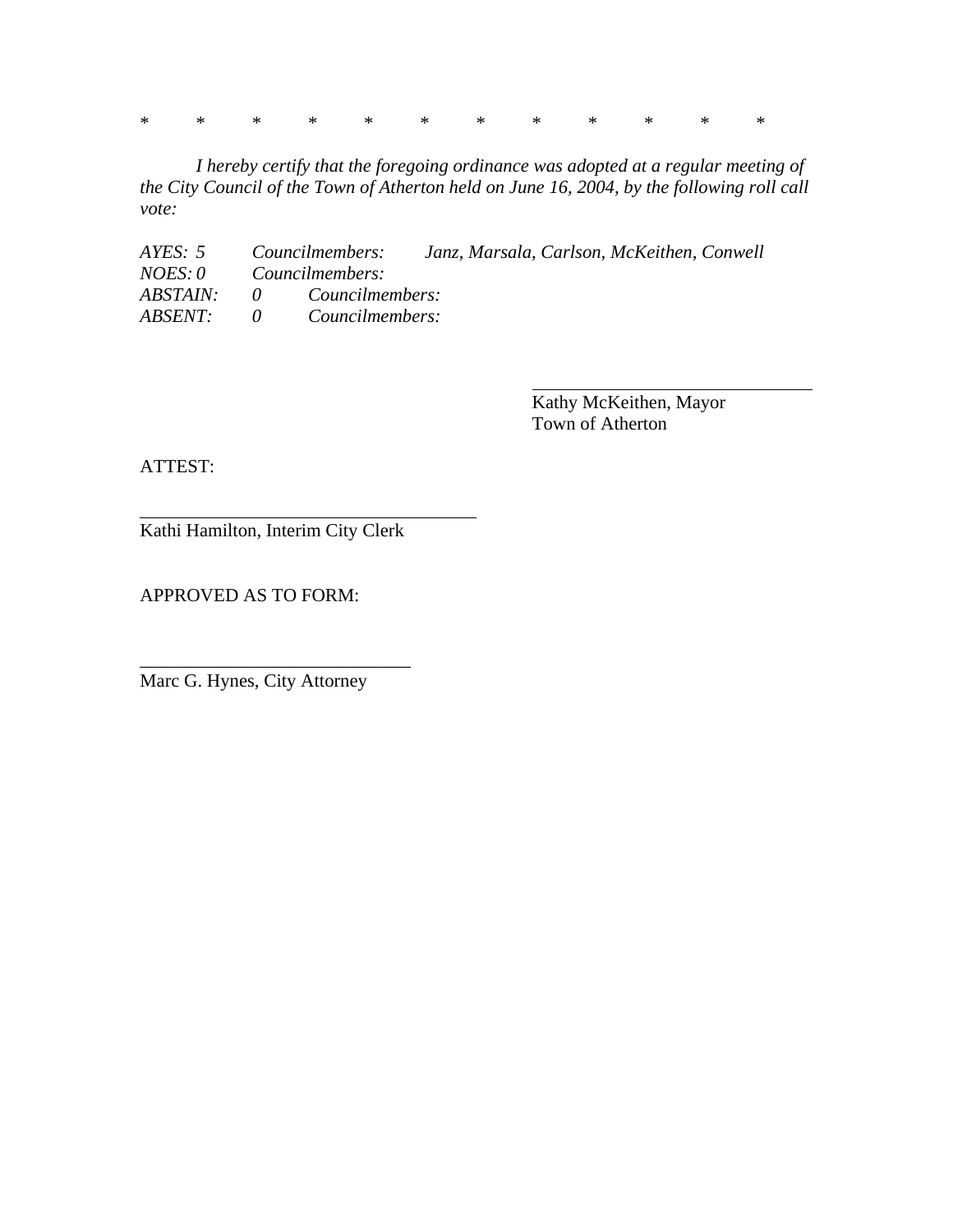### **ATKINSON** <sup>z</sup> **FARASYN, LLP**

ATTORNEYS AT LAW

LEONARD J. SIEGAL HAROLD S. TOPPEL STEVEN G. BAIRD MARC G. HYNES

660 WEST DANA STREET P.O. BOX 279 MOUNTAIN VIEW, CALIFORNIA 94042 TELEPHONE (650) 967-6941 FACSIMILE (650) 967-1395

J.M. ATKINSON (1892-1982) L.M. FARASYN (1915-1979)

| TO:   | Honorable Mayor and City Councilmembers, Town of Atherton |
|-------|-----------------------------------------------------------|
| FROM: | <b>City Attorney</b>                                      |
| RE:   | Field Lighting at Menlo Atherton High School              |
| DATE: | July 14, 2004                                             |
|       |                                                           |

 A parents group has submitted an application to the State Office of Architecture for review of lights at the Menlo Atherton High School football field. According to the Assistant Superintendent of the Sequoia Union High School District, the District has not taken a position on the application. The cost of the project is estimated at \$185,000.00. For the reasons set out below, the project is exempt from any regulation under the Town's building code. However, compliance with the Town's zoning ordinance is required unless the school district takes action to exempt itself. To date, the school district has not taken action to exempt itself from the Town's zoning ordinance.

 State agencies, including public schools, are immunized from local regulatory control, except in those instances where consent has been given to local regulation. The state has consented to regulation by local building and zoning codes. Even then, this consent, set out in Government Code sections 53090 through 53095, allows school districts to exempt themselves from building regulations when acting under the State Contract Act (Public Contract Code sections 10100 and following) and from zoning regulations when the district board, by two-thirds majority vote of its governing body, exempts itself from such regulations.

 Government Code sections 53090 through 53095 generally provide that local government agencies shall comply with all applicable building and zoning ordinances of the county or city in which the local agency is situated, with certain exceptions. By definition, the term "local agency" does not include cities, counties, the state, rapid transit or rail transit districts.

 Government Code section 53091(a) requires that each local agency shall comply with all applicable building ordinances and zoning ordinances of the county or city in which the territory of the local agency is situated. Subsection (b) provides that if the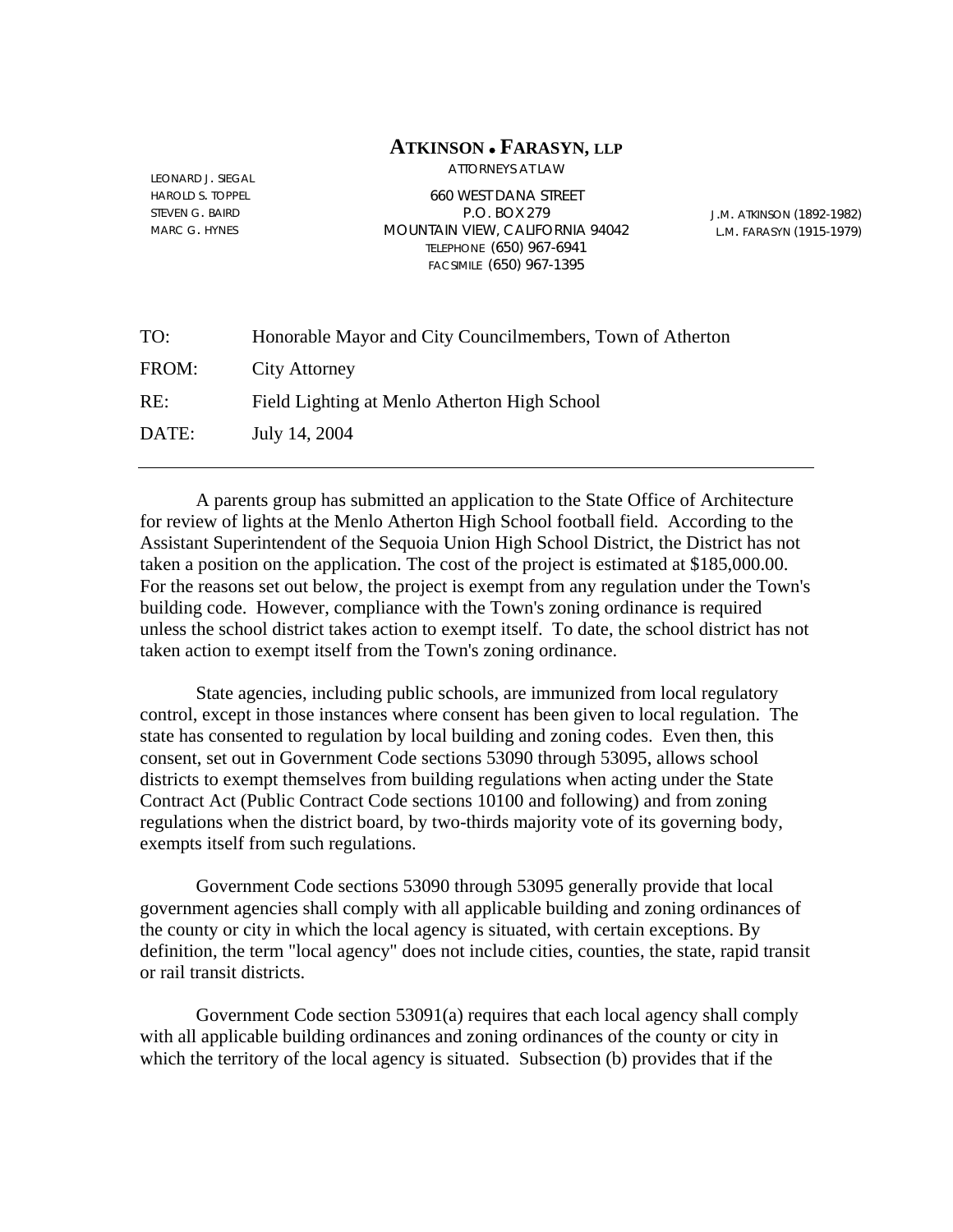local agency is situated in more than one city or county or partly in a city and partly in a county, the local agency shall comply with the ordinances of each county or city with respect to the territory of the local agency that is situated in the particular county or city. The ordinances of the county or city shall not be applied to any portion of the territory of the local agency that is situated outside the boundaries of the county or the city. Section 53091 does not require a school district when acting under the State Contract Act (Public Contract Code 10100 and following) to comply with the building ordinances of a county or city. Projects exceeding \$100,000 in value are required to be processed under the State Contract Act. Because of the \$185,000 estimated cost of the Menlo Atherton playing field lights, the State Contract Act would apply, thus precluding Town building regulations.

 Government Code section 53094 authorizes a school district to render zoning ordinances inapplicable where the governing board of the school district by a vote of twothirds of its members adopts a resolution and provides notice to the city or county concerned. A city or county may then commence an action in the Superior Court seeking review of the action of the governing board of the school district to determine whether it was arbitrary and capricious. The governing board of the school district may not take an action rendering a zoning ordinance inapplicable when the proposed use of the property by the school district is for non-classroom facilities, including, but not limited to, warehouses, administrative buildings, and automotive storage and repair buildings.

 In the case of City of Santa Cruz v. Santa Cruz City School Bd. Of Education (1989) 210 Cal.App.3d 1, the school board adopted a resolution to exempt a renovation of the lighting at the playing field of Santa Cruz High School. Prior to taking this action, the school district had applied for and been denied a permit to replace the lights. The school board's action was challenged by the city on the grounds that the playing field was a non-classroom facility.

The Sixth District Court of Appeal said:

"Although the current law concerning which agencies have to follow what local regulations is a tangle of prohibitions and exceptions, lacking a single, articulable organizing principle, the amendments to section 53094 do suggest a legislative conclusion that the relationship between school boards and their "nonclassroom facilities" is not significantly different from the relationship between other state agencies and their property, which, in fact, could also be characterized as "nonclassroom facilities," and therefore, state educational policy does not reasonably or logically justify continued permission for school boards to exempt their

"nonclassroom facilities" from local control As to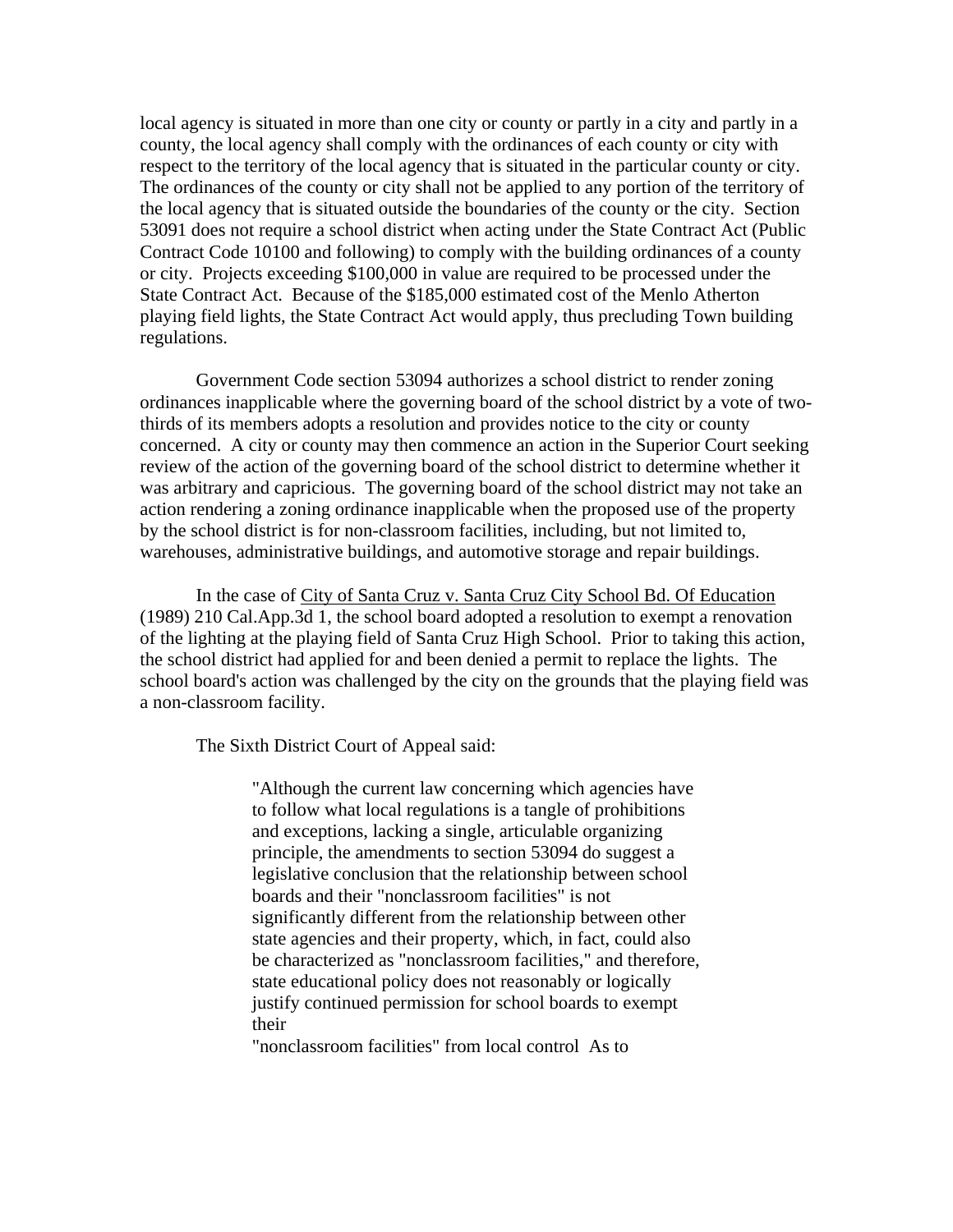what "nonclassroom facilities" are, the legislative genealogy of section 53094 further suggests that "nonclassroom facilities" are those that are not by their nature so directly or sufficiently related to a school board's unique function as to distinguish it from any other local agency." City of Santa Cruz, supra, 210 Cal.App.3d 1 at p. 7.

 The Court of Appeal then found that the trial court's determination that the playing field was used for or directly related to student instruction and therefore was a "classroom facility" was supported by the evidence. The Court said that the playing field "serves an important educational purpose at Santa Cruz High and is directly used for student instruction." Accordingly, the school board's exemption was not "arbitrary and capricious."

Section 17.36.140E of the Atherton Municipal Code prohibits lighting of athletic courts. Athletic courts are defined in Section 17.08.050 as " …any hard surface area constructed for athletic activity use which is equipped with nets, standards, backboards or other projections above grade or which is equipped with sleeves suitable for the installation of nets, standards, backboards or other projections above grade."

Menlo Atherton School held a neighborhood meeting on the potential project on June 3, 2004. At that meeting, concern was expressed by many neighbors regarding the proposal. Neighbors have asked for clarification on the process for approving the proposed project. The School District seems to be of the opinion that the project falls within its exemption for classroom facilities.

 I have spoken with the Deputy Town Planner who concurs with me that this code section would include a facility such as the Menlo Atherton playing field. Artificial lighting is prohibited by the Town's Zoning Ordinance.

Respectfully,

MARC G. HYNES

MGH:cwb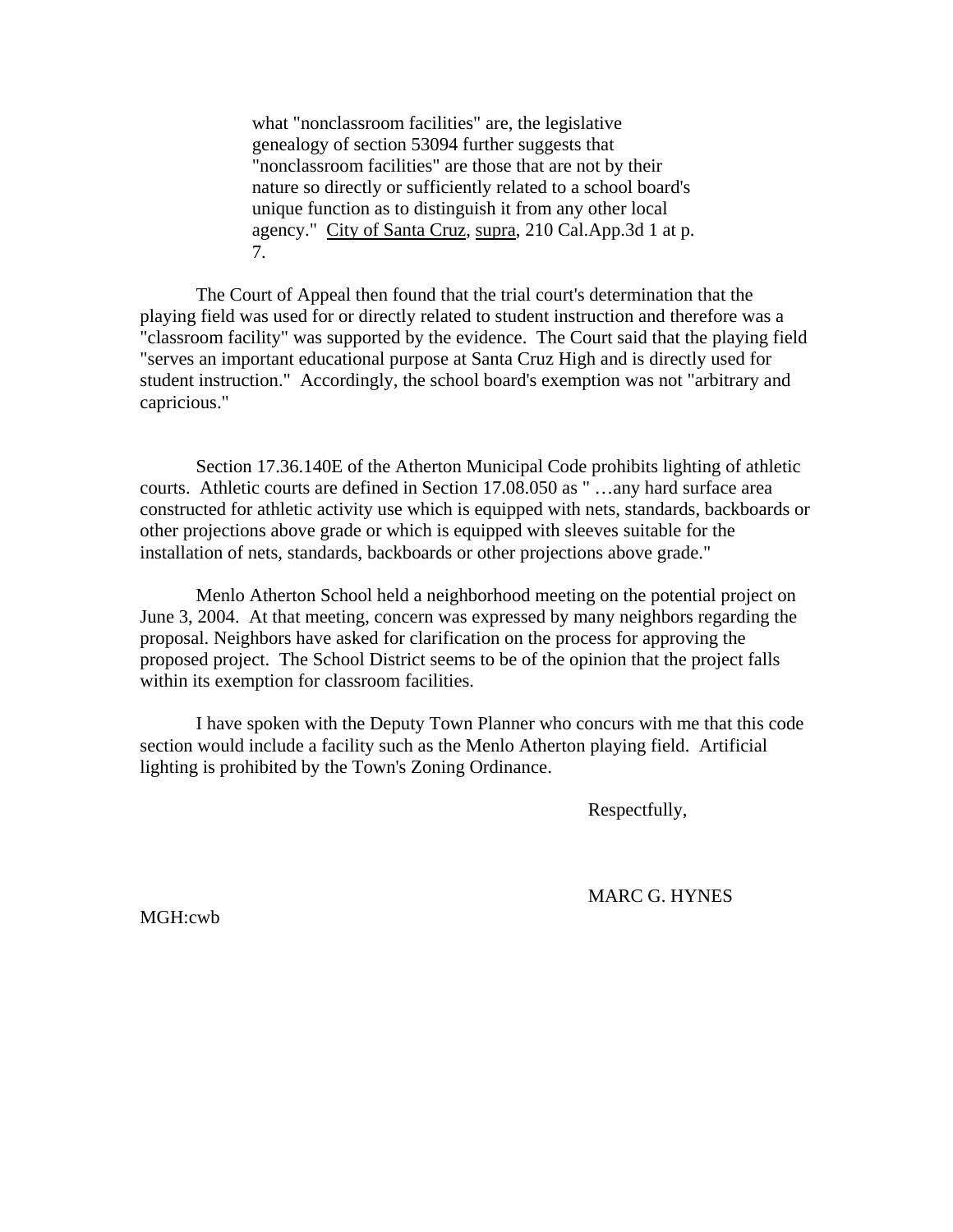

# **Town of Atherton**

## **CITY COUNCIL STAFF REPORT**

**TO: HONORABLE MAYOR AND CITY COUNCIL CITY MANAGER JAMES H. ROBINSON** 

- **FROM: MICHAEL A. HOOD, BUILDING OFFICIAL**
- **DATE: FOR THE MEETING OF JULY 21, 2004**
- **SUBJECT: ADOPT AN ORDINANCE RATIFYING ORDINANCE NO. 29 OF THE MENLO PARK FIRE PROTECTION DISTRICT AMENDING THE DISTRICT FIRE PREVENTION CODE PERTAINING TO AUTOMATIC FIRE SPRINKLER SYSTEM REQUIREMENTS, AND REPEAL TOWN OF ATHERTON ORDINANCE NO. 548.**

## **RECOMMENDATION:**

- 1. Open and close a public hearing and waive the second reading of an ordinance ratifying Ordinance No. 29 of the Menlo Park Fire Protection District.
- 2. Repeal Town of Atherton Ordinance No. 548.

## **ANALYSIS:**

On October 15, 2003, the City Council held a public hearing and had the first reading of an ordinance that would require the installation of residential sprinkler systems in new homes in Atherton. After some modification, the City Council adopted Ordinance 548 on February 18, 2004. The purpose of Ordinance 548 was to ratify Ordinance No 28 of the Menlo Park Fire Prevention District.

The Menlo Park Fire Prevention District has held subsequent meetings with the jurisdictions of Menlo Park, East Palo Alto, and the County of San Mateo. As a result,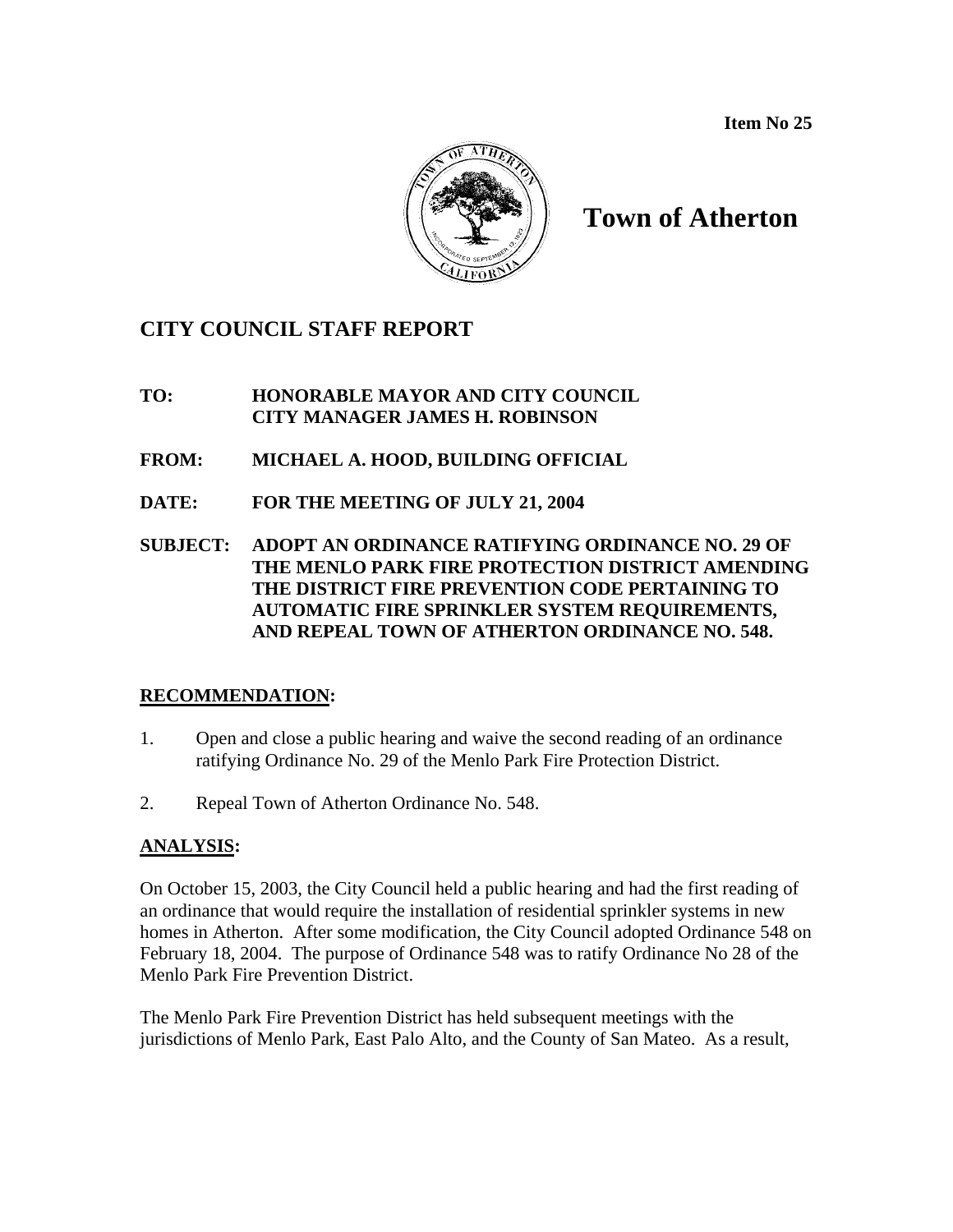Fire District Ordinance 28 has been substantially changed and has become Fire District Ordinance 29.

As a result of the changes from Fire District Ordinance 28 to Fire District Ordinance 29 the Town of Atherton should do the following:

- 1. Consider the adoption of a new Town of Atherton ordinance which will ratify Menlo Park Fire Prevention District Ordinance No. 29.
- 2. Repeal Town of Atherton Ordinance No. 548.

As it would apply to the Town of Atherton, the Fire District's Ordinance No. 29 is virtually unchanged from Ordinance No. 28. Sprinklers would be required under the following conditions:

- 1. New building construction that exceeds 1000 square feet.
- 2. New basement construction that exceeds 250 square feet.
- 3. Structural remodels that exceed 2500 square feet.
- 4. Remodels of buildings over 2500 square feet when the remodel is more than 50 percent of the floor space.

The Menlo Park Fire Protection District ordinance is attached. The ordinance has been ratified by the City of East Palo Alto and San Mateo County. The City of Menlo Park has decided not to ratify the ordinance.

Respectfully submitted: Approved by:

Building Official City Manager

\_\_\_\_\_\_\_\_\_\_\_\_\_\_\_\_\_\_\_\_\_\_ \_\_\_\_\_\_\_\_\_\_\_\_\_\_\_\_\_\_\_\_\_\_\_\_\_\_\_ Michael A. Hood James H. Robinson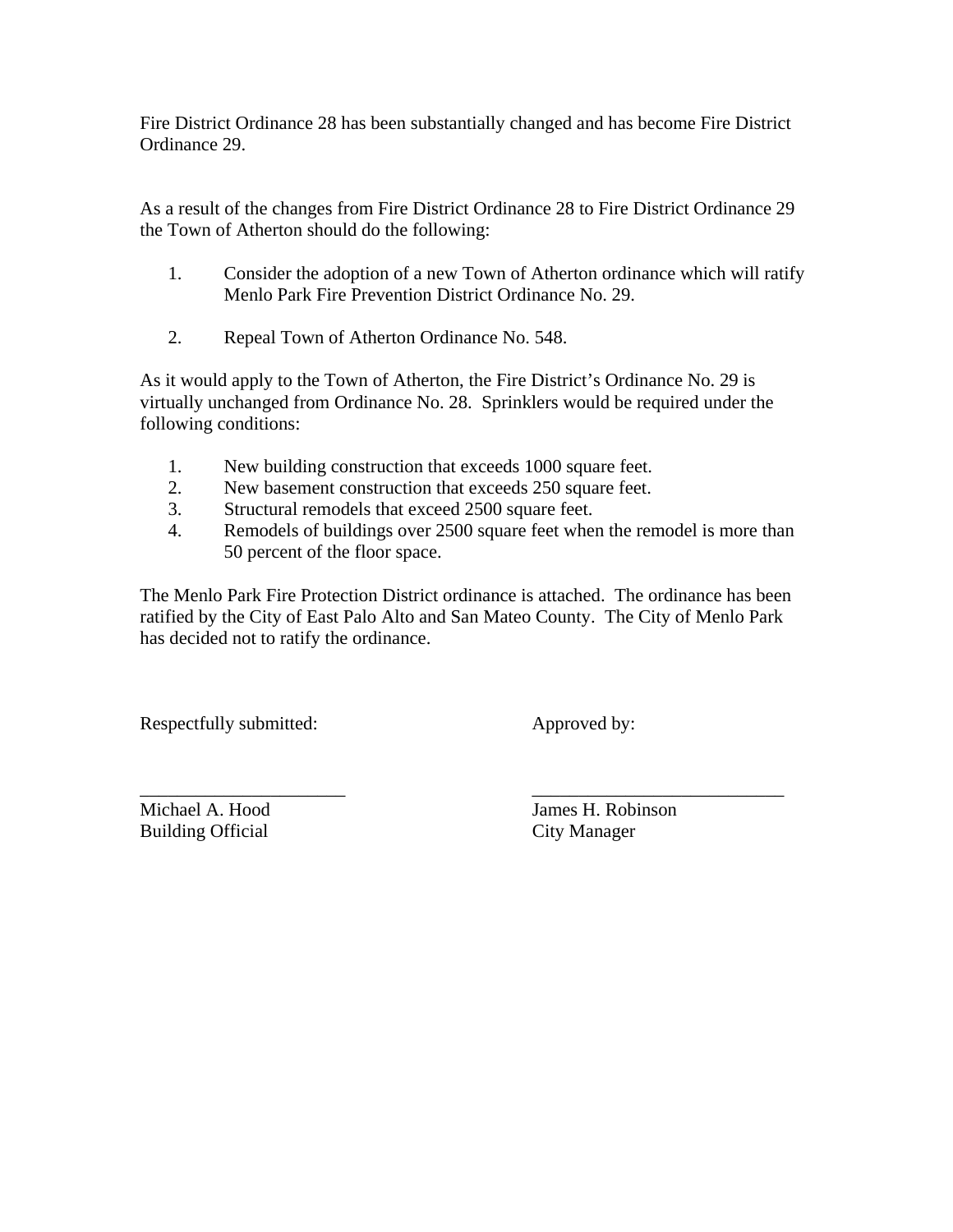

# **Town of Atherton**

## **CITY COUNCIL STAFF REPORT**

**TO: HONORABLE MAYOR AND CITY COUNCIL** 

**FROM: KATHI HAMILTON, INTERIM CITY CLERK** 

**DATE: FOR THE COUNCIL MEETING OF JULY 21, 2004** 

### **SUBJECT: CITY COUNCIL DISCUSSION - AUTHORING OF BALLOT ARGUMENTS RELATIVE TO THE BALLOT MEASURE FOR A SPECIAL MUNICIPAL TAX FOR SUPPORT OF OPERATING AND CAPITAL EXPENDITURES**

## **BACKGROUND**

At its regular meeting of June 16, 2004, the Council took action to exercise it's right as a body to author and sign ballot arguments with regard to the Special Election to be held on November 2, 2004. The final date for filing a direct argument is 5:00 p.m. on Friday, August 13, 2004. Since the Council decided to author arguments as a body, any future meeting(s) to discuss and/or write an argument must be duly noticed as to date, time, and place pursuant to the Ralph M. Brown Act. A 24-hour notice is required to hold a Special Meeting. The rebuttal argument period is August 14, 2004, to August 23, 2004, and the final date to submit a rebuttal argument to the City Clerk is 5:00 p.m., Monday, August 23, 2004.

Respectfully submitted: Approved by:

\_\_\_\_\_\_\_\_\_\_\_\_\_\_\_\_\_\_\_\_\_\_\_\_\_\_\_ \_\_\_\_\_\_\_\_\_\_\_\_\_\_\_\_\_\_\_\_\_ Kathi Hamilton James Robinson Interim City Clerk City Manager